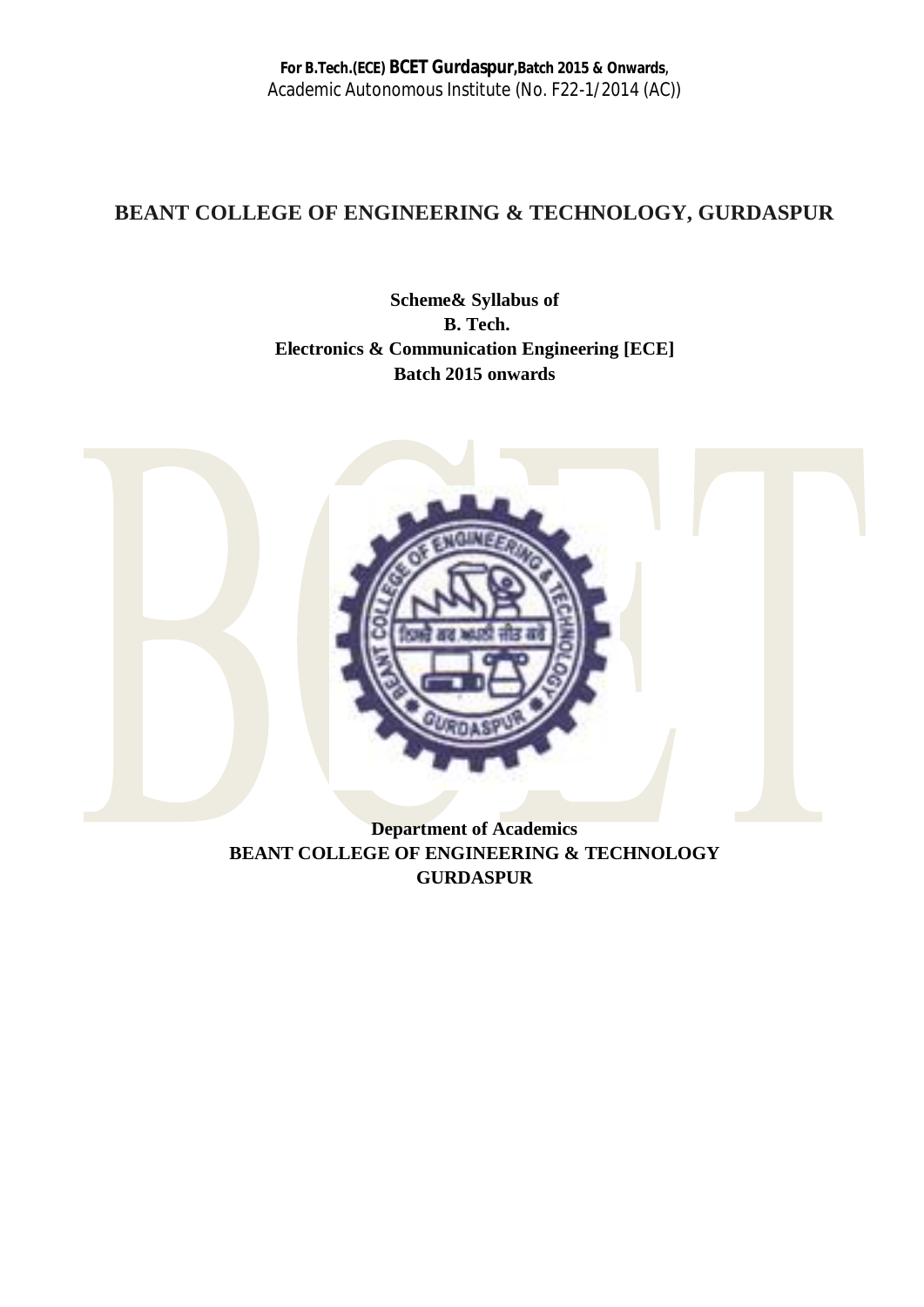# **B. Tech 3<sup>rd</sup>Sem ECE Contact Hours: 29 Hrs.**

| Course Code     | <b>Course Title</b>                                  | Load Allocation |                | <b>Marks Distribution</b> |          | Total<br><b>Marks</b> | Credits |                |
|-----------------|------------------------------------------------------|-----------------|----------------|---------------------------|----------|-----------------------|---------|----------------|
|                 |                                                      | L               | T              | P                         | Internal | External              |         |                |
| <b>BTAM-301</b> | Engineering<br>Mathematics-III                       | 3               | $\mathbf{1}$   | $\sim$                    | 40       | 60                    | 100     | $\overline{4}$ |
| <b>BTCS-305</b> | <b>Object Oriented</b><br>Programming using<br>$C++$ | 3               | $\mathbf{1}$   | $\sim$                    | 40       | 60                    | 100     | $\overline{4}$ |
| <b>BTEC-301</b> | Analog Devices &<br>Circuits                         | $\overline{4}$  | 1              | $\sim$                    | 40       | 60                    | 100     | 5              |
| <b>BTEC-302</b> | Electronic<br>Measurement and<br>Instrumentation     | $\overline{4}$  | 1              | $\sim$                    | 40       | 60                    | 100     | 5              |
| <b>BTEC-303</b> | Network Analysis and<br>Synthesis                    | $\overline{4}$  | $\mathbf{1}$   |                           | 40       | 60                    | 100     | $\overline{5}$ |
| <b>BTEC-304</b> | Lab Analog Devices &<br><b>Circuits</b>              | $\blacksquare$  | L,             | $\overline{2}$            | 30       | 20                    | 50      | 1              |
| <b>BTEC-305</b> | Lab Electronic<br>Measurement and<br>Instrumentation | $\overline{a}$  | $\overline{a}$ | $\overline{2}$            | 30       | 20                    | 50      | $\mathbf{1}$   |
| <b>BTCS-309</b> | Lab Object Oriented<br>Programming                   | $\blacksquare$  |                | $\overline{2}$            | 30       | 20                    | 50      | 1              |
| <b>BTEC-306</b> | <b>Institutional Practical Training *</b>            |                 |                |                           | 60       | 40                    | 100     | 1              |
| <b>TOTAL</b>    |                                                      | 18              | 5              | 6                         | 350      | 400                   | 750     | 27             |

**\*The marks will be awarded on the basis of 04 weeks Institutional Practical Training conducted after 2ndSemester**

#### **B. Tech 4th Semester ECE** Contact Hours: 29 Hrs.

| <b>Course Code</b> | <b>Course Title</b>                           | Load Allocation |        | <b>Marks Distribution</b> |          | Total<br><b>Marks</b> | Credits |                |
|--------------------|-----------------------------------------------|-----------------|--------|---------------------------|----------|-----------------------|---------|----------------|
|                    |                                               | L               | T      | P                         | Internal | External              |         |                |
| <b>BTEE-402</b>    | <b>Linear Control</b><br><b>Systems</b>       | $\overline{4}$  | 1      |                           | 40       | 60                    | 100     | 5              |
| <b>BTEC-401</b>    | Analog<br>Communication<br><b>Systems</b>     | $\overline{4}$  | 1      |                           | 40       | 60                    | 100     | 5              |
| <b>BTEC-402</b>    | Pulse wave shaping<br>and Switching           | 3               | 1      | $\overline{\phantom{0}}$  | 40       | 60                    | 100     | $\overline{4}$ |
| <b>BTEC-403</b>    | Digital Circuit &<br>Logic Design             | 3               | 1      | $\overline{\phantom{0}}$  | 40       | 60                    | 100     | $\overline{4}$ |
| <b>BTEC-404</b>    | Linear Integrated<br>Circuit                  | 4               | 1      | $\overline{\phantom{a}}$  | 40       | 60                    | 100     | 5              |
| <b>BTEC-405</b>    | Lab Analog<br>Communication<br><b>Systems</b> |                 |        | $\overline{2}$            | 30       | 20                    | 50      | $\mathbf{1}$   |
| <b>BTEC-406</b>    | Lab Digital Circuit<br>& Logic Design         | $\overline{a}$  | $\sim$ | 2                         | 30       | 20                    | 50      | $\mathbf{1}$   |
| <b>BTEC-407</b>    | Lab Linear<br><b>Integrated Circuit</b>       |                 |        | $\overline{2}$            | 30       | 20                    | 50      | $\mathbf{1}$   |
| <b>BTGF-400</b>    | <b>General Fitness</b>                        |                 |        |                           | 100      | <b>NA</b>             | 100     | $\mathbf{1}$   |
| <b>TOTAL</b>       |                                               | 18              | 5      | 6                         | 390      | 360                   | 750     | 27             |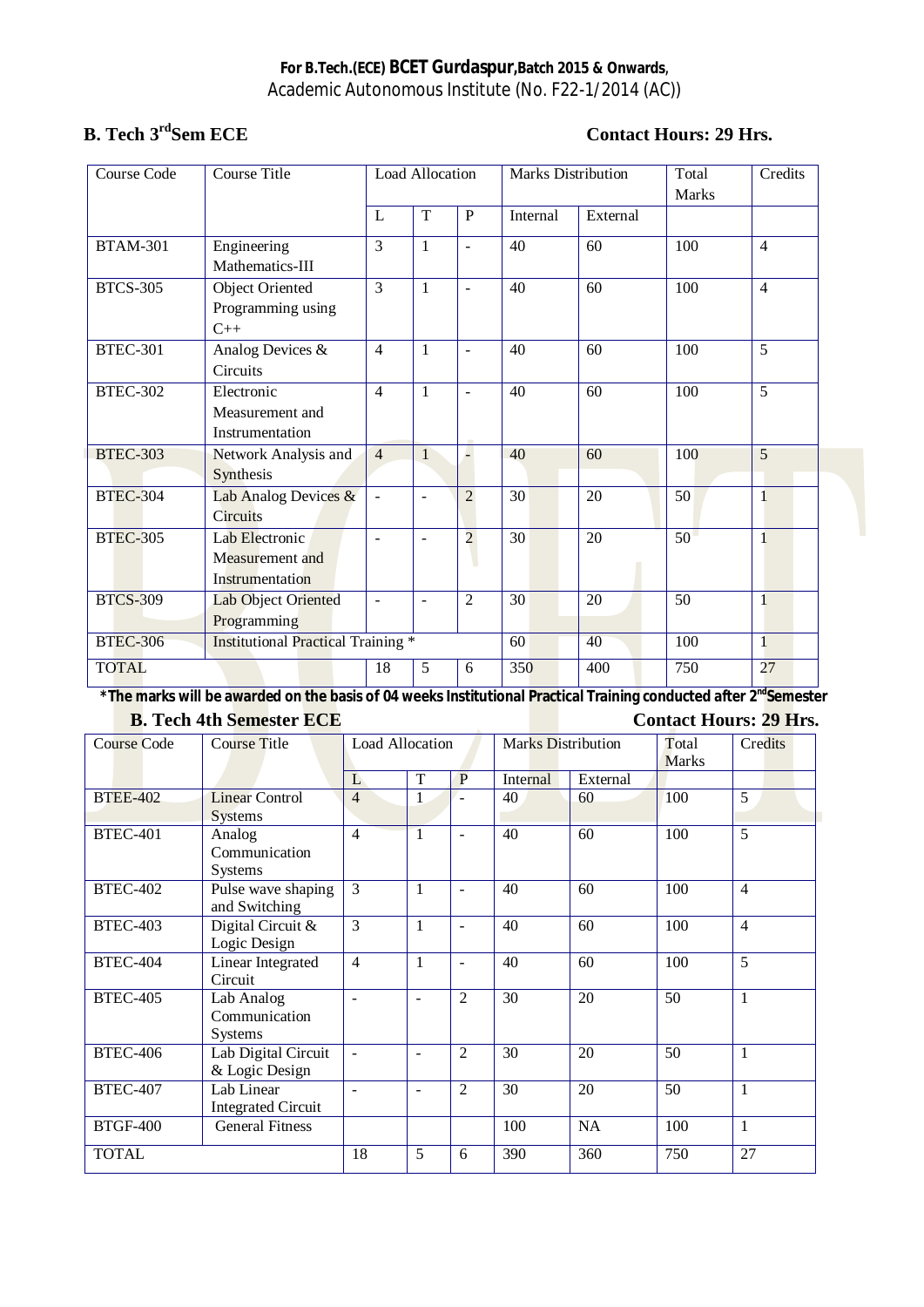|                 | <b>B.</b> Tech 5 <sup>th</sup> Semester ECE<br><b>Contact Hours: 28 Hrs.</b> |                 |                          |                           |          |          |                          |                |  |
|-----------------|------------------------------------------------------------------------------|-----------------|--------------------------|---------------------------|----------|----------|--------------------------|----------------|--|
| Course Code     | <b>Course Title</b>                                                          | Load Allocation |                          | <b>Marks Distribution</b> |          | Total    | Credits                  |                |  |
|                 |                                                                              | L               | T                        | $\mathbf{P}$              | Internal | External |                          |                |  |
| <b>BTEC-501</b> | Digital<br>Communication<br>System                                           | 3               | 1                        |                           | 40       | 60       | 100                      | $\overline{4}$ |  |
| <b>BTEC-502</b> | Digital Signal<br>Processing                                                 | $\overline{4}$  | $\mathbf{1}$             | $\blacksquare$            | 40       | 60       | 100                      | $\overline{5}$ |  |
| <b>BTEC-503</b> | Micro processors &<br>Micro controllers                                      | $\overline{4}$  | $\mathbf{1}$             | $\overline{\phantom{a}}$  | 40       | 60       | 100                      | $\overline{5}$ |  |
| <b>BTEC-504</b> | Electromagnetics and<br>Antennas                                             | $\overline{4}$  | 1                        | $\overline{\phantom{a}}$  | 40       | 60       | 100                      | $\overline{5}$ |  |
|                 | Open Elective-I                                                              | 3               | $\blacksquare$           | $\blacksquare$            | 40       | 60       | 100                      | 3              |  |
| <b>BTEC-505</b> | Lab Digital<br>Communication<br>System                                       | $\blacksquare$  | $\blacksquare$           | $\overline{2}$            | 30       | 20       | 50                       | $\mathbf{1}$   |  |
| <b>BTEC-506</b> | Lab Digital Signal<br>Processing                                             |                 | $\overline{\phantom{a}}$ | $\overline{2}$            | 30       | 20       | 50                       | $\mathbf{1}$   |  |
| <b>BTEC-507</b> | Lab Hardware<br>Programme&<br>Interfacing                                    |                 | $\blacksquare$           | $\mathfrak{D}$            | 30       | 20       | 50                       | $\mathbf{1}$   |  |
| <b>BTEC-508</b> | Industrial Training *                                                        |                 |                          |                           | 60       | 40       | 100                      | $\mathbf{1}$   |  |
| <b>TOTAL</b>    | $\sim$<br>$2.11 - 1.0$                                                       | 18              | $\overline{4}$           | 6                         | 350      | 400      | 750<br>$\cdot$ th $\sim$ | 26             |  |

**\*The marks will be awarded on the basis Industrial Training conducted after 4th Semester**

# **B. Tech 6<sup>th</sup>Sem ECE Contact Hours: 28 Hrs.**

| Course Code     | Course Title           | Load Allocation          |                          | <b>Marks Distribution</b> |          | Total     | Credits |                |
|-----------------|------------------------|--------------------------|--------------------------|---------------------------|----------|-----------|---------|----------------|
|                 |                        | L                        | T                        | P                         | Internal | External  |         |                |
| <b>BTEC-601</b> | Microwaye & Radar      | $\overline{4}$           | 1                        |                           | 40       | 60        | 100     | 5              |
|                 | Engineering            |                          |                          |                           |          |           |         |                |
| <b>BTEC-602</b> | Wireless               | 4                        | 1                        |                           | 40       | 60        | 100     | 5              |
|                 | Communication          |                          |                          |                           |          |           |         |                |
|                 | System                 |                          |                          |                           |          |           |         |                |
| <b>BTEC-603</b> | <b>Embedded System</b> | $\overline{4}$           |                          | $\overline{\phantom{a}}$  | 40       | 60        | 100     | 5              |
|                 | Open Elective-II       | 3                        | $\overline{\phantom{a}}$ | $\sim$                    | 40       | 60        | 100     | 3              |
| <b>BTEC-XXX</b> | Dept. Elective -I      | 3                        |                          | $\overline{\phantom{a}}$  | 40       | 60        | 100     | $\overline{4}$ |
| <b>BTEC-604</b> | Lab Microwave          | $\overline{\phantom{a}}$ |                          | $\overline{2}$            | 30       | 20        | 50      | 1              |
|                 | Engineering            |                          |                          |                           |          |           |         |                |
| <b>BTEC-605</b> | Lab Embedded System    |                          | $\overline{\phantom{a}}$ | $\overline{2}$            | 30       | 20        | 50      | 1              |
| <b>BTEC-606</b> | Minor Project*         | $\overline{\phantom{a}}$ | $\overline{\phantom{a}}$ | $\overline{2}$            | 30       | 20        | 50      | 1              |
| <b>BTGF-600</b> | <b>General Fitness</b> |                          |                          |                           | 100      | <b>NA</b> | 100     | 1              |
| <b>TOTAL</b>    |                        | 18                       | $\overline{4}$           | 6                         | 390      | 360       | 750     | 26             |

<sup>\*</sup>The project work will be carried out in parts as minor project in  $6<sup>th</sup>$  semester and major project in  $7<sup>th</sup>/8<sup>th</sup>$  semester. The literature survey, problem formulation, assessment for viability of project, objectives and methodology for the project shall be decided in  $6<sup>th</sup>$  semester. The same project problem is to be extended in the major project in  $7<sup>th</sup>/8<sup>th</sup>$  semester. The minor project may be carried out by a group of students (2 to 3 students).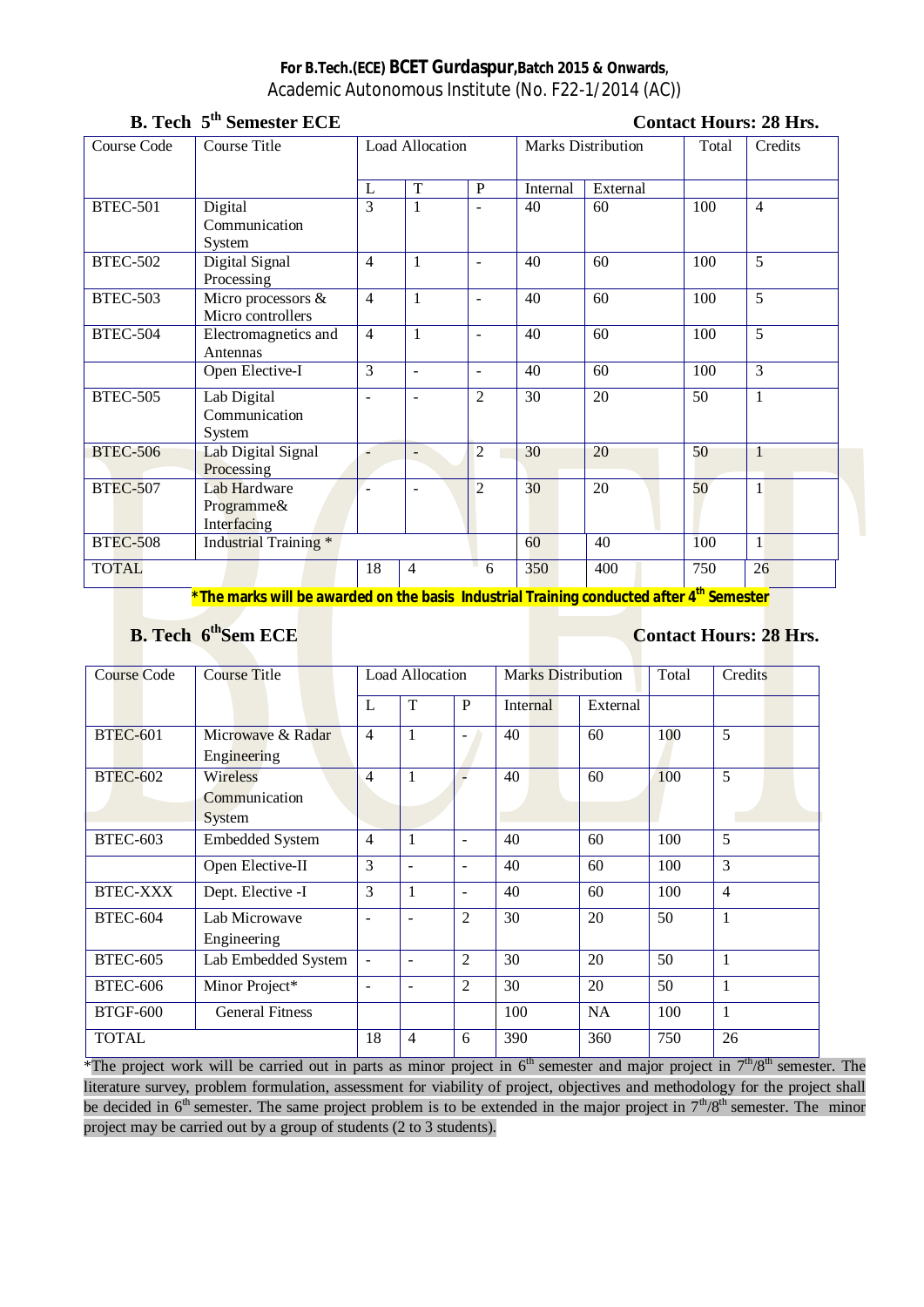# **B. Tech**  $7^{\text{th}}$  **Semester ECE Contact Hours: 30 Hrs.**

| Course Code     | Course Title                                             | Load Allocation          |              | <b>Marks Distribution</b> |          | Total     | Credits |                |
|-----------------|----------------------------------------------------------|--------------------------|--------------|---------------------------|----------|-----------|---------|----------------|
|                 |                                                          | L                        | T            | P                         | Internal | External  |         |                |
| <b>BTCS-403</b> | Computer Network-1                                       | 3                        | 1            | $\overline{\phantom{a}}$  | 40       | 60        | 100     | $\overline{4}$ |
| <b>BTEC-701</b> | Digital System Design                                    | 3                        | 1            | ۰                         | 40       | 60        | 100     | $\overline{4}$ |
| <b>BTEC-702</b> | Optical<br>Communication                                 | 3                        | 1            | ۰                         | 40       | 60        | 100     | $\overline{4}$ |
| <b>BTEC-YYY</b> | Dept. Elective -II                                       | 3                        | $\mathbf{I}$ | ۰                         | 40       | 60        | 100     | $\overline{4}$ |
| BTEC-ZZZ        | Dept. Elective -III                                      | 3                        | $\mathbf{I}$ | ۰                         | 40       | 60        | 100     | $\overline{4}$ |
| <b>BTEC-703</b> | Lab Wireless and<br>Optical Systems &<br><b>Networks</b> |                          |              | $\overline{2}$            | 30       | 20        | 50      | 1              |
| <b>BTEC-704</b> | Lab Digital System<br>Design                             | $\overline{\phantom{a}}$ |              | $\overline{c}$            | 30       | 20        | 50      | 1              |
| <b>BTEC-705</b> | Major Project**                                          |                          |              | 6                         | 100      | 50        | 150     | 3              |
| <b>BTGF-800</b> | <b>General Fitness</b>                                   |                          |              |                           | 100      | <b>NA</b> | 100     | 1              |
| <b>TOTAL</b>    |                                                          | 15                       | 5            | 10                        | 460      | 390       | 850     | 26             |

**\*\***The problem of major project formulated during the 6<sup>th</sup> semester is to be extended and executed in major project by the same group of students in the  $7<sup>th</sup>/8<sup>th</sup>$  semester. However under special circumstances HOD may allow the change of project title on the recommendation of project guide in the start of the semester. The design/construction/fabrication/ computer modeling/experimentation etc. is to be carried out. The result and analysis followed by discussion regarding sustainability/non-sustainability of the project or any positive gain in the project made with conclusions and recommendations for future extension of project must be covered.

#### **B. Tech 8th Semester ECE**

| <b>Industrial Training</b><br>(One semester) | <b>Course Component</b>    | <b>Internal Marks</b> | External<br><b>Marks</b> | <b>Total Marks</b> | Credits |
|----------------------------------------------|----------------------------|-----------------------|--------------------------|--------------------|---------|
| <b>BTEC-801</b>                              | Industrial $Training^{\#}$ | 450                   | 300                      | 750                |         |

The students are required to undergo Industrial Training atleast 36 hrs/week during the semester.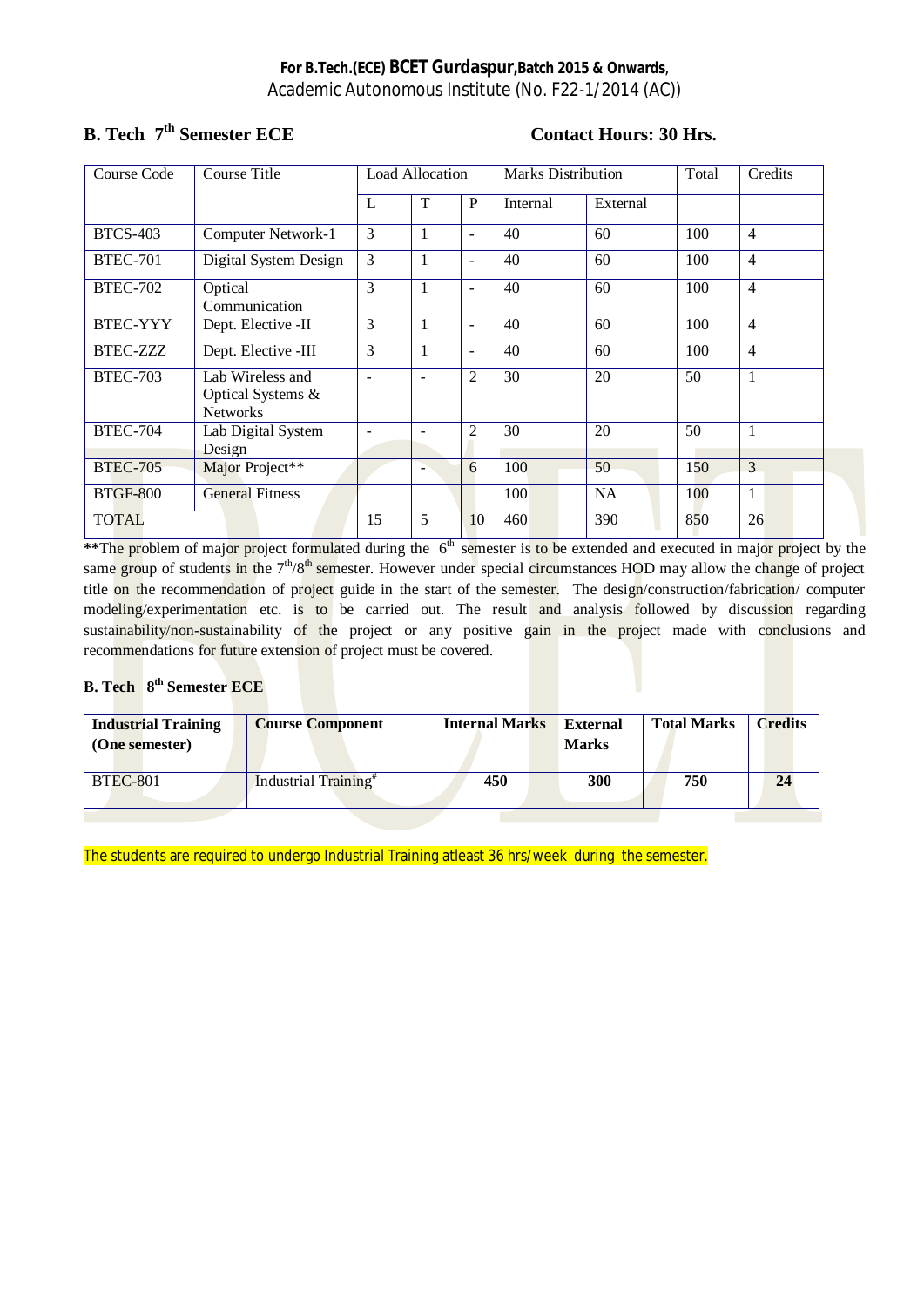**Departmental Elective – I (Common Code XXX)** 

BTEC-911 Relational Data Base Management System BTEC-912 Micro Electronics BTEC- 913 Industrial Electronics BTEC- 914 VLSI BTEC- 915 Intellectual property rights & patent systems BTEC-916 Intelligent Instrumentation BTEC- 917 Information Theory& Coding

#### **Departmental Elective –II (Common Code YYY)**

BTEC- 931 CMOS based design BTEC- 932 Biomedical signal processing BTEC- 933 Satellite Communication BTEC- 934 Artificial Intelligence Techniques & Applications BTEC- 935 Speech & image Processing BTEC- 936 Human Resource Management BTEC- 937 Computer organization and Architecture

## **Departmental Elective – III (Common Code ZZZ)**

BTEC- 941 Electromagnetic interference & compatibility BTEC- 942 Neural Networks & Fuzzy logic BTEC- 943 Robotics BTEC- 944 Operation Research BTEC- 945 Mobile Computing BTEC- 946 Wireless Sensor network BTEC- 947 Numerical Methods

#### **Open Electives to be Offered to other departments**

#### **Open Elective-I**

BTEC- -951 Electronics Measurements & Instrumentation BTEC- -952 Reliability Engineering **Open Elective-II**

BTEC-961 Principles of Communication Engineering BTEC- 962 Micro-Controllers & Embedded Systems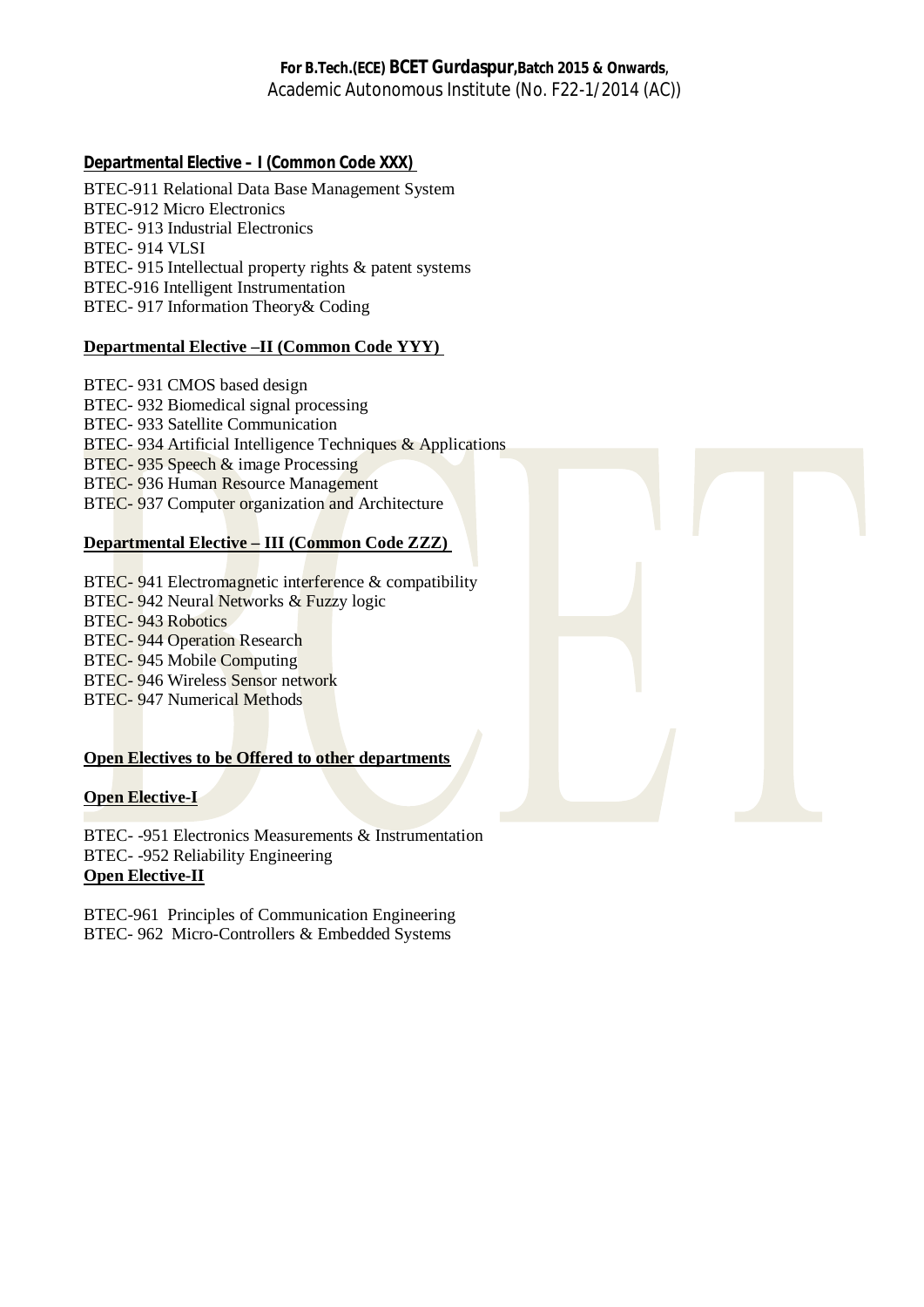# List of Open electives to be offered by other departments to the 5<sup>th</sup> semester ECE students

| <b>Subject Name</b>                       |  |  |  |  |  |  |
|-------------------------------------------|--|--|--|--|--|--|
| Physics of Nano Materials                 |  |  |  |  |  |  |
| <b>Advance Engineering Mathematics</b>    |  |  |  |  |  |  |
| <b>Entreprenurship Development</b>        |  |  |  |  |  |  |
| Industrial waste management               |  |  |  |  |  |  |
| <b>Bioinformatics</b>                     |  |  |  |  |  |  |
| <b>Corrosion Engineering</b>              |  |  |  |  |  |  |
| New & Renewable Energy Sources            |  |  |  |  |  |  |
| Data Structures                           |  |  |  |  |  |  |
| Web Technologies                          |  |  |  |  |  |  |
| <b>Information Security</b>               |  |  |  |  |  |  |
| Concept of Computer and Networking        |  |  |  |  |  |  |
| <b>Operating System</b>                   |  |  |  |  |  |  |
| Industrial Safety and Environment         |  |  |  |  |  |  |
| <b>Energy Conservation and Management</b> |  |  |  |  |  |  |
|                                           |  |  |  |  |  |  |

# **List of Open electives to be offered by other departments to the 6th semester ECE students**

| <b>Subject Name</b><br><b>Human Resource Management</b> |
|---------------------------------------------------------|
|                                                         |
|                                                         |
| <b>Biomedical Instrumentation</b>                       |
| <b>Human Disease and Control</b>                        |
| <b>Environment Impact Assessment</b>                    |
| <b>Hydrocarbon Engineering</b>                          |
| <b>Computer Networks - I</b>                            |
| Operating systems                                       |
| Microprocessor and Assembly Language<br>Programming     |
| Software Engineering                                    |
| Entrepreneurship                                        |
| Management Information System                           |
| <b>Material Management</b>                              |
| Programming in Java                                     |
| Software Engineering                                    |
|                                                         |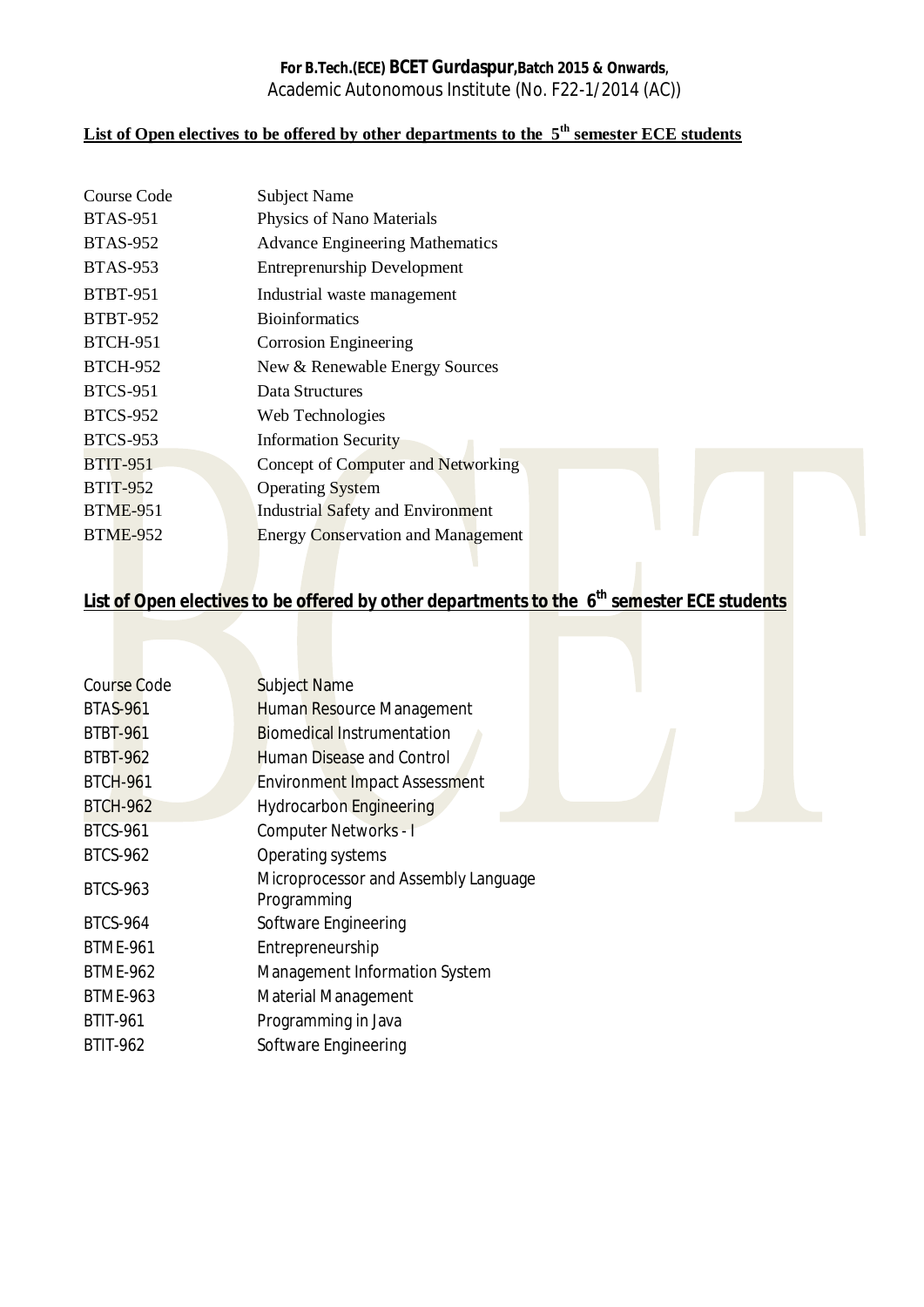Beant College of Engineering & Technology, Gurdaspur

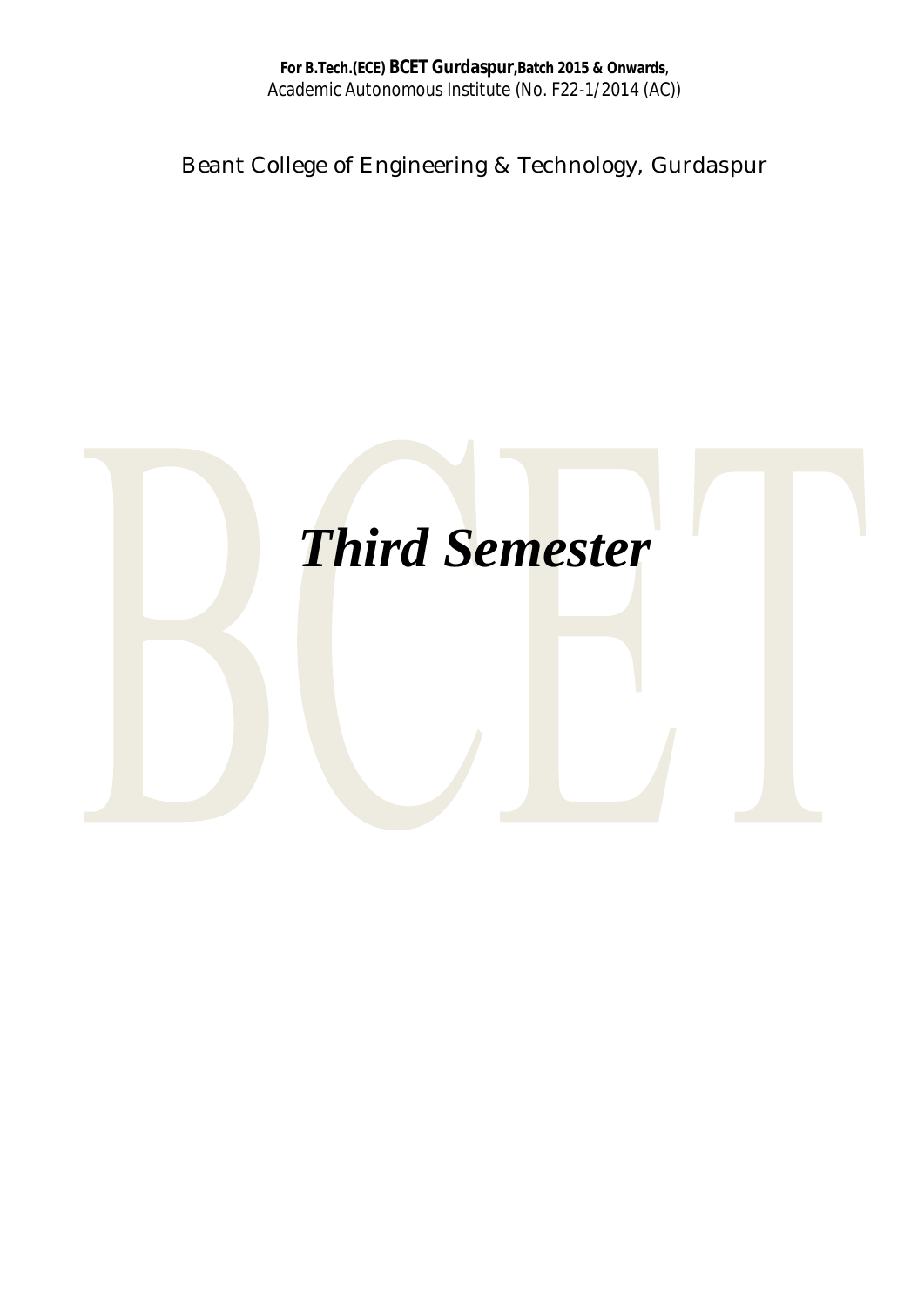## **BTAM-301 Engineering Mathematics - III**

**L T P 3 1 0** 

#### **Internal Marks: 40 External Marks: 60 Total Marks: 100**

**Objectives:** To make students familiar with some specific mathematical concepts and tools to understand and analyze the electronics and communication based engineering problems. The exposure of these tools will enhance the analytical ability to deal with engineering problems.

## **Unit I Fourier Series:**

Periodic functions, Euler's formula. Even and odd functions,half range expansions, Fourier series of different wave forms (6)

## **Unit II Laplace Transforms:**

Laplace transforms of various standard functions,properties of Laplace transforms, inverse Laplace transforms, transform of derivatives and integrals, Laplace transform of unit step function, impulse function, periodic functions, applications to solution of ordinary linear differential equations with constant coefficients, and simultaneous differential equation. (8)

## **Unit III Special Functions:**

Power series solution, of differential equations, Frobeniusmethod, Legendre's equation, Legendre polynomial, Bessel's equation, Bessel functions of the first and second kind. Recurrence relations, equations reducible to Bessel's equation.(8)

### **Unit IV Partial Differential Equations:**

Formation of partial differential equations,Linear partial differential equations, homogeneous partial differential equations with constant coefficients, Solution by the method of separation of variables.

## **Unit V Functions of Complex Variable:**

Limits, continuity and derivative of thefunction of complex variable, Analytic function, Cauchy-Riemann equations, conjugate functions, harmonic functions; Conformal Mapping: Definition, standard transformations, translation, rotation, inversion, bilinear.(6)

## **Suggested Readings / Books:**

- 1. Kreyszing, E., Advanced Engineering Mathematics, Eighth edition, John Wiley, New Delhi.
- 2. Grewal, B. S., Higher Engineering Mathematics, Khanna Publishers, New Delhi.
- 3. Ian N. Sneedon, Elements of Partial Differential Equations, McGraw- Hill, Singapore, 1957.
- 4. Peter. V. O'Nil, Advanced Engineering Mathematics, Wadsworth Publishing Company.
- 5. Taneja, H. C., Engineering Mathematics, Volume-I & Volume-II, I. K. Publisher.
- 6. Babu Ram, Advance Engineering Mathematics, Pearson Education.
- 7. Bindra, J. S., Applied Mathematics, Volume-III, Kataria Publications.
- 8. Advanced Engineering Mathematics, O'Neil, Cengage Learning.

 $(8)$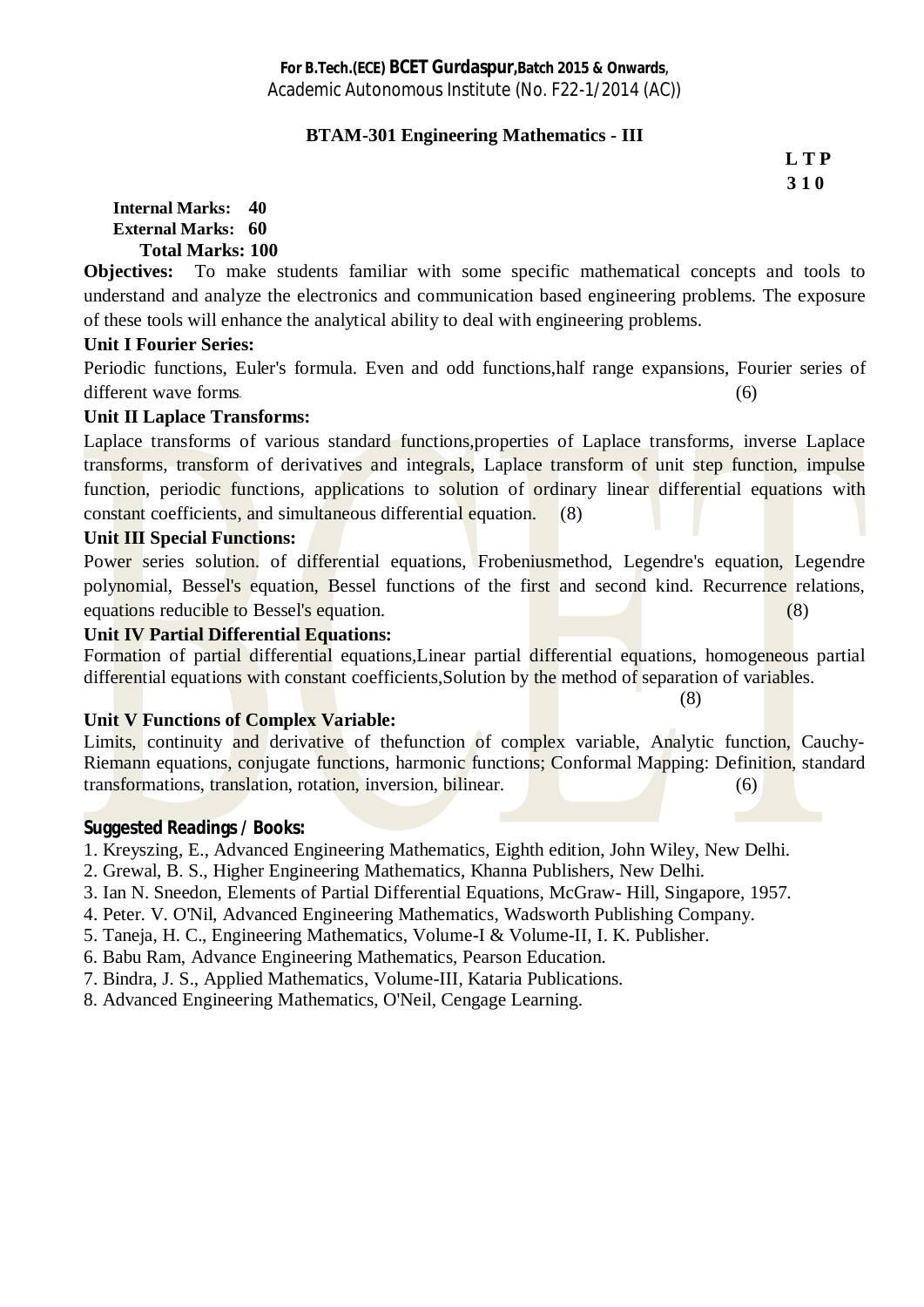### **BTCS-305 OBJECT ORIENTED PROGRAMMING USING C++**

**L T P 3 1 0** 

**Internal Marks: 40 External Marks: 60 Total Marks: 100** 

**Objectives:** To understand the basic concepts of object oriented programming languages and to learn the techniques of software development in C++.

### **Object-Oriented Programming Concepts:**

Introduction, comparison between procedural programmingparadigm and object-oriented programming paradigm, basic concepts of object-oriented programming concepts of an object and a class, interface and implementation of a class, operations on objects, relationship among objects, abstraction, encapsulation, data hiding, inheritance, overloading, polymorphism, messaging.

**(**5)

### **Standard Input/Output:**

Concept of streams, hierarchy of console stream classes, input/output using overloaded operators  $\gg$  and  $\ll$  and membery functions of i/o stream classes, formatting output, formatting using ios class functions and flags, formatting using manipulators. **(**4)

### **Classes and Objects:**

Specifying a class, creating class objects, accessing class members, access specifiers, static members, use of *const* keyword, friends of a class, empty classes, nested, classes, local classes, abstract classes, container classes, bit fields and classes.(4)

## **Pointers and Dynamic Memory Management:**

Declaring and initializing pointers, accessing data throughpointers, pointer arithmetic, memory allocation (static and dynamic), dynamic memory management using *new* and *delete* operators, pointer to an object, *this* pointer, pointer related problems - dangling/wild pointers, null pointer assignment, memory leak and allocation failures**.** (6)

#### **Constructors and Destructors:**

Need for constructors and destructors, copy constructor, dynamicconstructors, explicit constructors, destructors, constructors and destructors with static members, initialize lists. **(**2)

## **Operator Overloading and Type Conversion:**

Overloading operators, rules for overloading operators,overloading of various operators, type conversion - basic type to class type, class type to basic type, class type to another class type.**(**4)

## **Inheritance:**

Introduction, defining derived classes, forms of inheritance, ambiguity in multiple and multipathinheritance, virtual base class, object slicing, overriding member functions, object composition and delegation, order of execution of constructors and destructors. **(**5)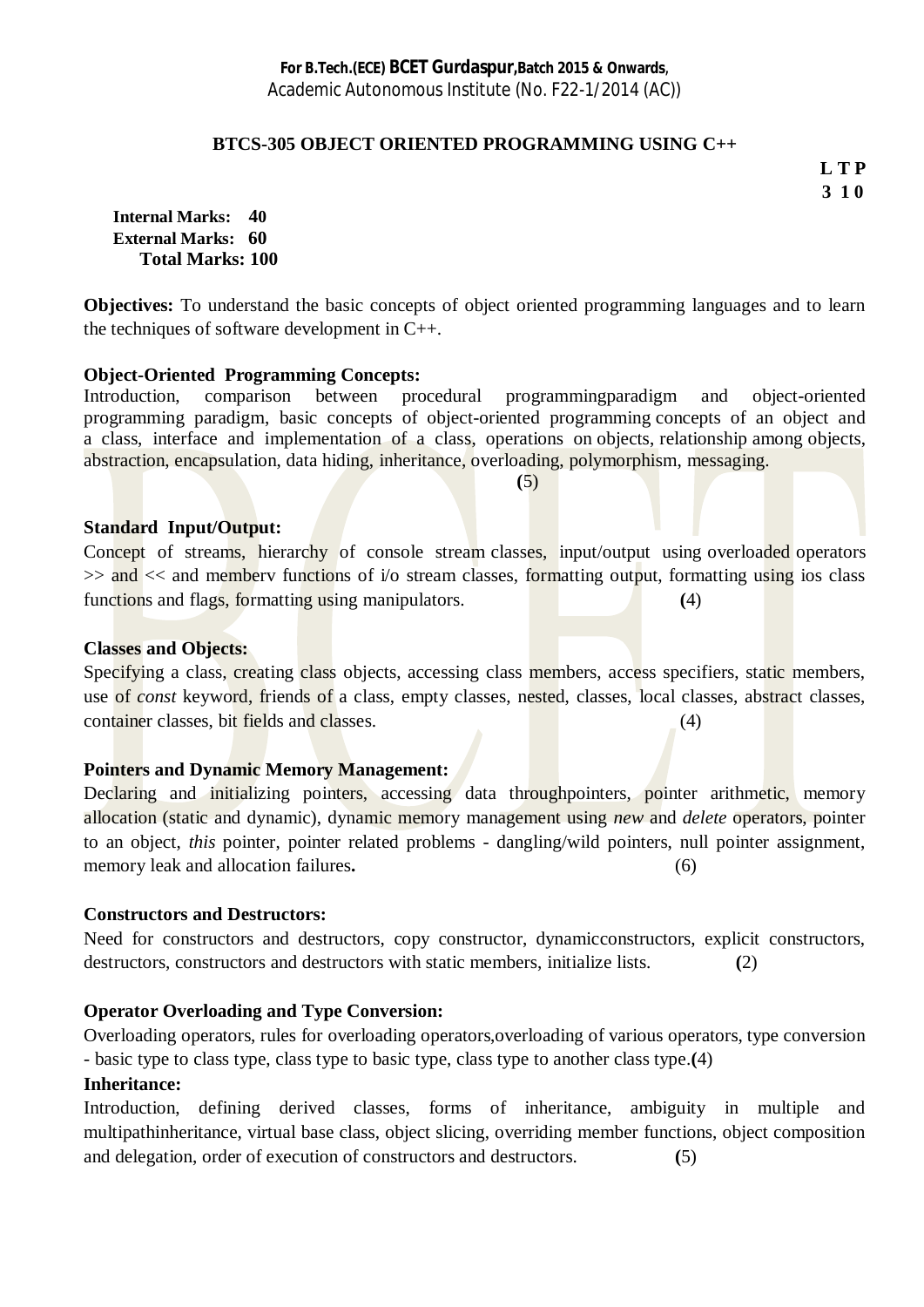## **Virtual functions & Polymorphism:**

Concept of binding - early binding and late binding, virtual functions, pure virtual functions, abstract classes, virtual destructors. (3)

#### **Exception Handling:**

Review of traditional error handling, basics of exception handling, exception handlingmechanism, throwing mechanism, catching mechanism, reshowing an exception, specifying exceptions. (2)

#### **Templates and Generic Programming:**

Template concepts, Function templates, class templates, illustrativeexamples. (2)

#### **Files:**

File streams, hierarchy of file stream classes, error handling during file operations, reading/writing of files, accessing records randomly, updating files. (3)

#### **Suggested Readings/ Books:**

- 1. Lafore R., Object Oriented Programming in C++, Waite Group.
- 2. E. Balagurusamy, Object Oriented Programming with C++, Tata McGraw Hill.
- 3. R. S. Salaria, Mastering Object-Oriented Programming with C++, Salaria Publishing House.
- 4. BjarneStroustrup, The C++ Programming Language, Addison Wesley.
- 5. Herbert Schildt, The Complete Reference to C++ Language, McGraw Hill-Osborne.
- 6. Lippman F. B,  $C_{++}$  Primer, Addison Wesley.
- 7. Farrell- Object Oriented using C++,Cengage Learning.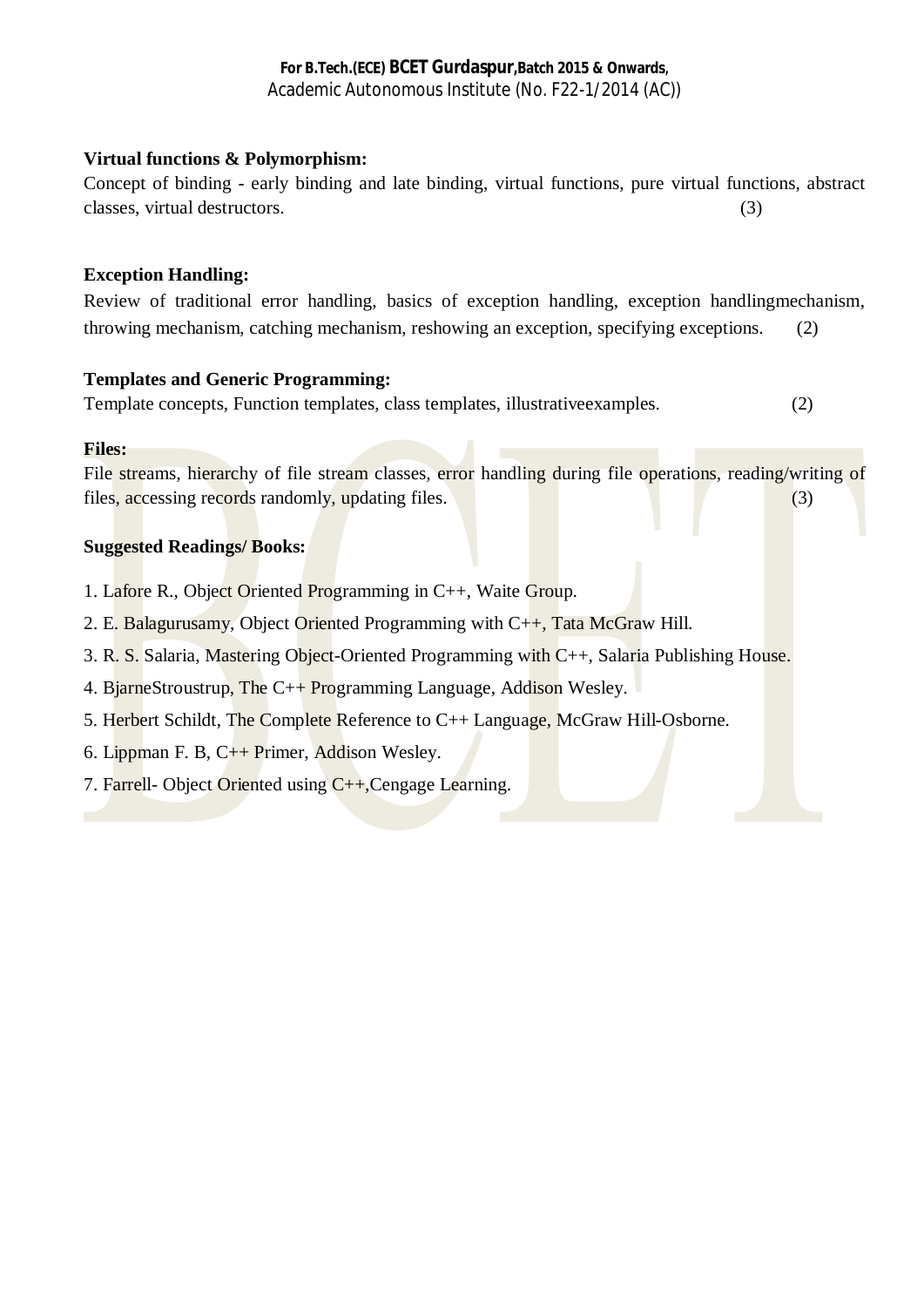## **BTEC-301 ANALOG DEVICES & CIRCUITS**

**L T P 4 1 0** 

**Internal Marks: 40 External Marks: 60 Total Marks: 100** 

#### **Unit I Semiconductor diode**

Theory of PN junction diode, Band structure of open circuited PN junction, Volt Ampere Characteristics, Temperature Dependence of PN diode, LED, LCD and Photo- diodes, Tunnel diode, Zener diode as Voltage Regulator. (6)

## **Unit II Transistors, Characteristics and Biasing**

Transistor, Types of Transistor, Transistor current components, Transistor as an Amplifier, Transistor characteristics in CB, CE and CC modes. Operating point, bias stability, various biasing circuits, stabilization against Ico, VBE and beta, Construction, Characteristics & applications of Junction Field Effect Transistor (JFET), UJT and MOSFET. (11)

## **Unit III Large Signal Amplifiers**

Class A direct coupled with resistive load, Transformer coupled with resistive load, harmonic distortion, variation of output power with load, Push-Pull Amplifiers, operation of class- B push-pull amplifier, crossover distortion, transistor phase inverter, complementary- symmetry amplifier.

(9)

### **Unit IV Feedback Amplifiers and Oscillator**

Feedback Concept. Effect of negative feedback on gain, bandwidth, stability, distortion and frequency Response, Sinusoidal Oscillators, Sinusoidal oscillators; criterion for oscillation, Different types of oscillators: RC Phase Shift, Wein Bridge, Hartley, Colpitts and Crystal Oscillators. Derivation of expression for frequency and amplitude of these oscillators. (10)

## **Unit V Low & High Frequency Transistor Model**

Transistor Hybrid Model, h parameter equivalent circuit of transistor, Analysis of transistor amplifier using h-parameters in CB, CE and CC configuration. The high frequency T model, hybrid pi CE transistor model, hybrid pi conductance in terms of low frequency h parameters. (4)

## **Suggested Readings/ Books:** ·

- 1. Electronic Devices & Circuits by Millman- Halkias, Tata Mcgraw Hill
- 2. Electronic Devices & Circuits Theory byBoylested, Pearson Education.
- 3. Electronic Fundamentals & Application, by J.D. Ryder, PHI.
- 4. Electronic Devices, by Floyd, Pearson Education.
- 5. Electronics Devices & Circuits by J.B.Gupta, Katson.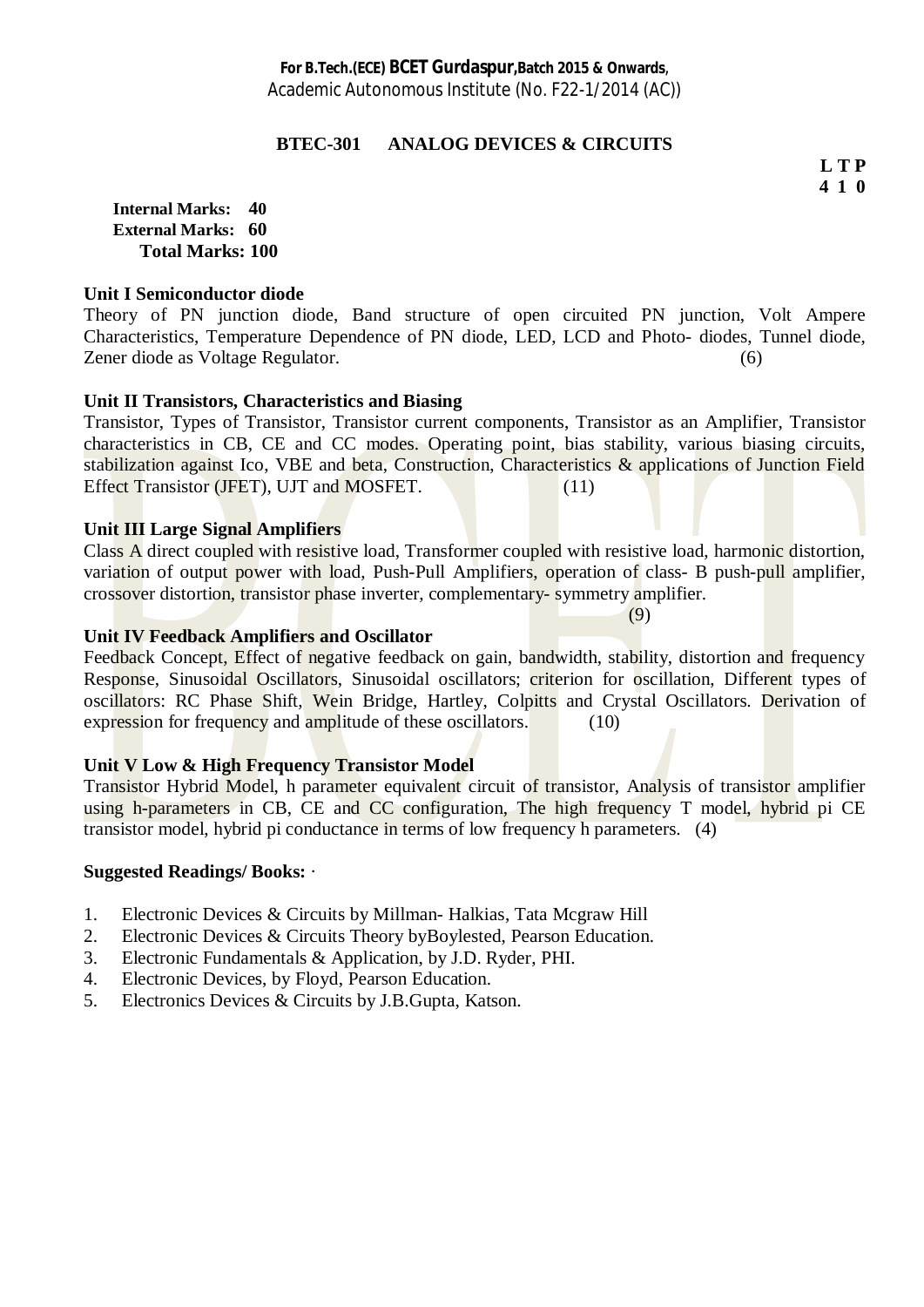#### **BTEC-302 ELECTRONICS MEASUREMENTS AND INSTRUMENTATION**

**L T P 4 1 0** 

**Internal Marks: 40 External Marks: 60 Total Marks: 100** 

## **Unit I Fundamentals:**

Generalized instrumentation system – Units and Standards, Calibration Methods, Standards of measurements, Classification of errors, error analysis. Static Characteristics- Accuracy, Precision, sensitivity, linearity, resolution, hysteresis, threshold, input impedance, loading effects etc.Dynamic Characteristics. (7)

## **Unit II Electronic Meters:**

Electronic Analog voltmeter: DC voltmeters-Choppers type-DC amplifier, solid state voltmeter, Differential voltmeter, peak responding voltmeter, True RMS voltmeter, calibration of DC voltmeters. Digital Voltmeter:- Introduction, Ramp Techniques, dual slope, integrating type DVM, Successive approximation type DVM, Resolution and sensitivity of digital meters, general specification of a DVM. CRO's study of various stages in brief, measurement of voltage, current phase and frequency, special purpose oscilloscope. (8)

### **Unit III Measuring Instruments:**

Principle of operation of galvanometer, PMMC, Moving Iron instruments, Resistance measurements using Wheatstone bridge, Kelvin Double Bridge, Ohm meter, AC bridges: Maxwell bridge, Maxwell wein bridge, Hey's Bridge, Schering Bridge, Anderson Bridge, Campbell Bridge.

(8)

## **Unit IV Instrumentation for Generation and Analysis of Waveforms:**

Signal generators: Fixed and variable AF oscillators, AF sine and square wave generator, Function generator: Square and pulse generator, Sweep generator, wave analyzer, harmonic distortion analyzer, spectrum analyzer, spectrum analysis. (5)

#### **Unit V Storage and Display Devices:**

Necessity of recorders, recording requirements, graphic recorders, strip chart recorders, magnetic tape recorders, digital tape recorders. Electronic indicating instruments, seven segment display, fourteen segmental display Nixie tube. (6)

#### **Unit VI Transducers and DATA Acquisition Systems:**

Strain gauge, LVDT, thermocouple, piezoelectric, crystal and photoelectric transducers and their applications. Data acquisition systems. (8)

## **Unit VII Telemetry:**

Introduction, method of data transmission, types of telemetry systems and applications. (3)

### **Suggested Readings / Books:**

- 1. Electrical and Electronic Measurements and Instrumentation, by K. Sawhney.
- 2. Electronic Instrumentation and Measurement Techniques, by D Cooper.
- 3. Electronic Instrumentation, by H.S. Kalsi, Tata McGraw Hill
- 4. Applied Electronics Instrumentation and measurement, David Buchla, Wayne Melachlan:
- 5. Electronics Measurement and Instrumentation,Oliver by B.H and Cag J.M. McGrawHill.
- 6. Element of Electronic Instrumentation &Measurment, by Carr, Pearson Education.
- 7. Electronic Measurments& Instrumentation, by Kishore, Pearson Education.
- 8. Process Control Systems and Instrumentation, Bartelt, Cengage Learning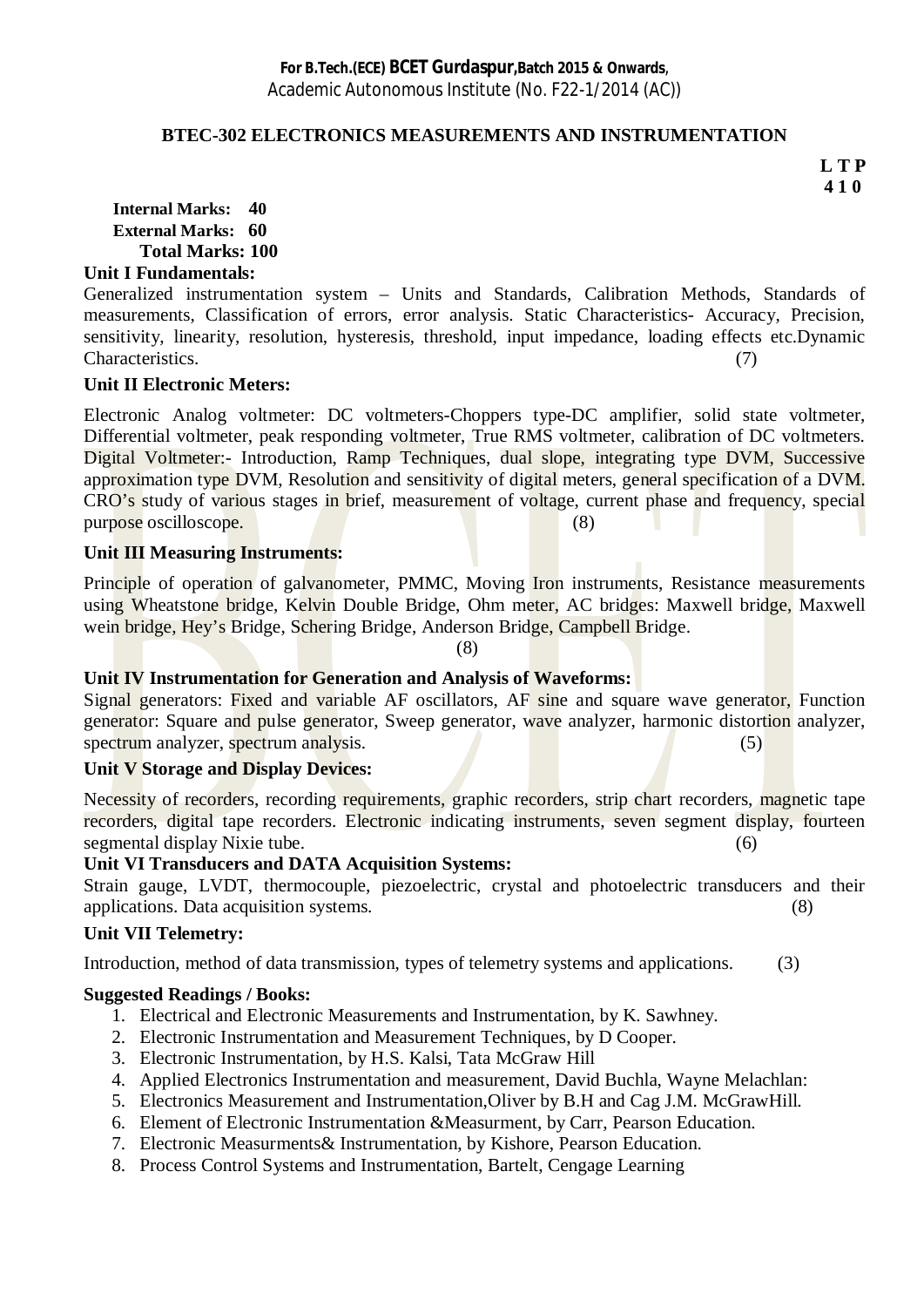## **BTEC-303: NETWORK ANALYSIS & SYNTHESIS**

**L T P 4 1 0**

**Internal Marks: 40 External Marks: 60 Total Marks: 100 Unit I** 

#### **Circuit Concepts:**

Introduction toIndependent and dependent sources, Loop and Mesh Analysis of D.C and A.C Networks, Network Theorems: Superposition, Thevenin's, Norton's, Maximum Power Transfer, Reciprocity &Tellegan Theorem. Applications of Theorems for the analysis of DC  $\&$  AC network.(13)

## **Unit II**

### **Steady Stae& Transient Analysis:**

Introduction to Signals: Step Signal, Ramp Signal, Impulse Signal, Exponential Signal. Shifted Signals.Synthesis of Gate Signals & Triangular Signals in terms of Step & Ramp Signals. Unit ImpuseTrain.Laplace Transform of Functions& Signals, Inverse Laplace Transform. Application of Laplace Transform for finding transient and steady response of Networks subjected to different input signals like D.C Signal, Gate Signal, Triangular Signal. *(12)* (12)

### **Unit III**

#### **Network Synthesis:**

Network functions;Impedance and admittance functions, Transfer functions. Relationship between transfer & impulse response, poles and zeros and restrictions for network functions and transfer functions. Hurwitz Polynomail, Positive Real Functions. Realizability condition for synthesis of LC,RL and RC circuits, Foster and Cauer synthesis of LC, RL & RC networks.  $(11)$ 

#### **Unit IV**

#### **Passive Filters:**

Classification of passive filters, characteristics impedance and propagation constant of pure reactive network, Ladder network, T-section,  $\pi$ -section, Pass bands and stop bands, Design of constant-K, m-derived filters  $\&$  Composite filters. (9)

#### **Suggested Readings/ Books:**

- 1. Van Valkenberg, M.E., *Network Analysis and Synthesis*, PHI learning.
- 2. Mohan, Sudhakar Sham, *Circuits and Networks Analysis and Synthesis*, Tata McGraw Hill.
- 3. Chakraborty, Abhijit, *Circuit Theory*, 2nd Edition, DhanpatRai.
- 4. Chaudhury D. Roy, *Networks and Synthesis*, New Age International.
- 5. Edminister J.A., *Electric Circuits*,Tata McGraw Hill.
- 6. Iyer T.S.K.V., *Circuit Theory*, Tata McGraw Hill.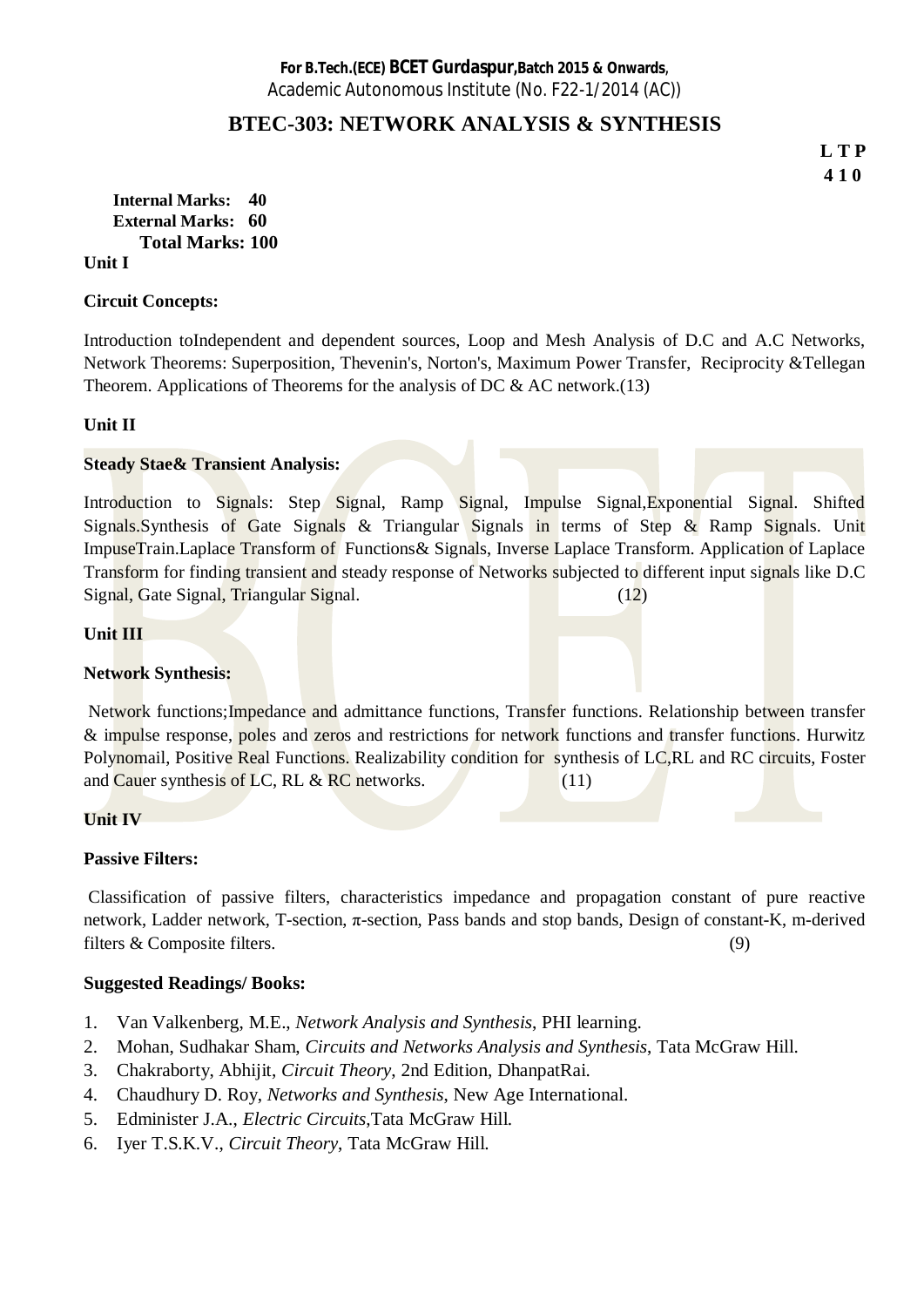## **BTEC-304 LAB ANALOG DEVICES & CIRCUITS**

**L T P 0 0 2**

**Internal Marks: 30 External Marks: 20 Total Marks: 50** 

- 1. Study of Zener regulator as voltage regulator.
- 2. Study of Half wave, full wave & Bridge rectifiers.
- 3.To plot the input and output characteristics of CE configuration.
- 4.To study the characteristics of a Class- A amplifier.
- 5.To study the characteristics of Class- B amplifier.
- 6.To study the characteristics of Class- B push-pull amplifier.
- 7. To study the characteristics of complementary symmetry amplifier.
- 8. To study the response of RC phase shift oscillator and determine frequency of oscillation.
- 9. To study the response of Hartley oscillator and determine frequency of oscillation.
- 10. To study the response of Colpitt's oscillator and determine frequency of oscillation.
- 11. To study the response of Wien Bridge oscillator and determine frequency of oscillation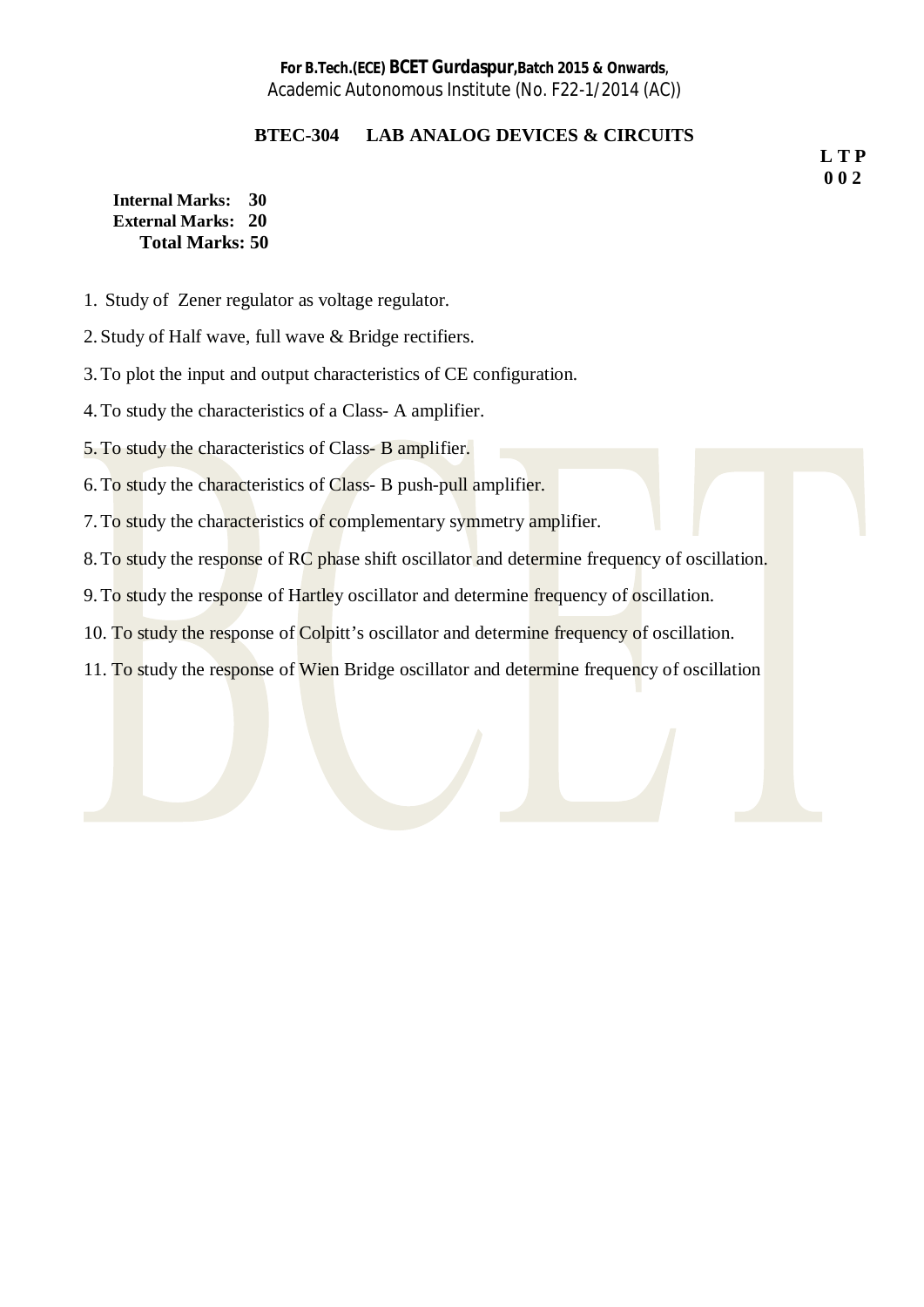## **BTEC-305 ELECTRONIC MEASUREMENT & INSTRUMENTATION**

**L T P 0 0 2**

**Internal Marks: 30 External Marks: 20 Total Marks: 50** 

- 1. Measurement of Inductance by Maxwell's Bridge.
- 2. Measurement of small resistance by Kelvin's Bridge.
- 3. Measurement of Capacitance by Schering Bridge.
- 4. Measurement of Frequency by Wein Bridge.
- 5. Measurement of medium resistance by Wheat Stone's Bridge.
- 6. Determination of frequency & phase angle using C.R.O.
- 7. To find the Q of a coil using LCR-Q meter.
- 8. To determine output characteristic of a LVDT and determine its sensitivity.
- 9. Study characteristics of temperature transducer like Thermocouple, Thermistor and RTD with implementation of small project using signal conditioning circuit.
- 10. Study characteristics of Light transducer like Photovoltaic cell, Phototransistor and Pin Photodiode with implementation of small project using signal conditioning circuit.
- 11. To study input- output characteristics of a potentiometer and to use two potentiometers as an error detector.
- 12. To study transmitter- receiver characteristics of a synchro set to use the set as control component.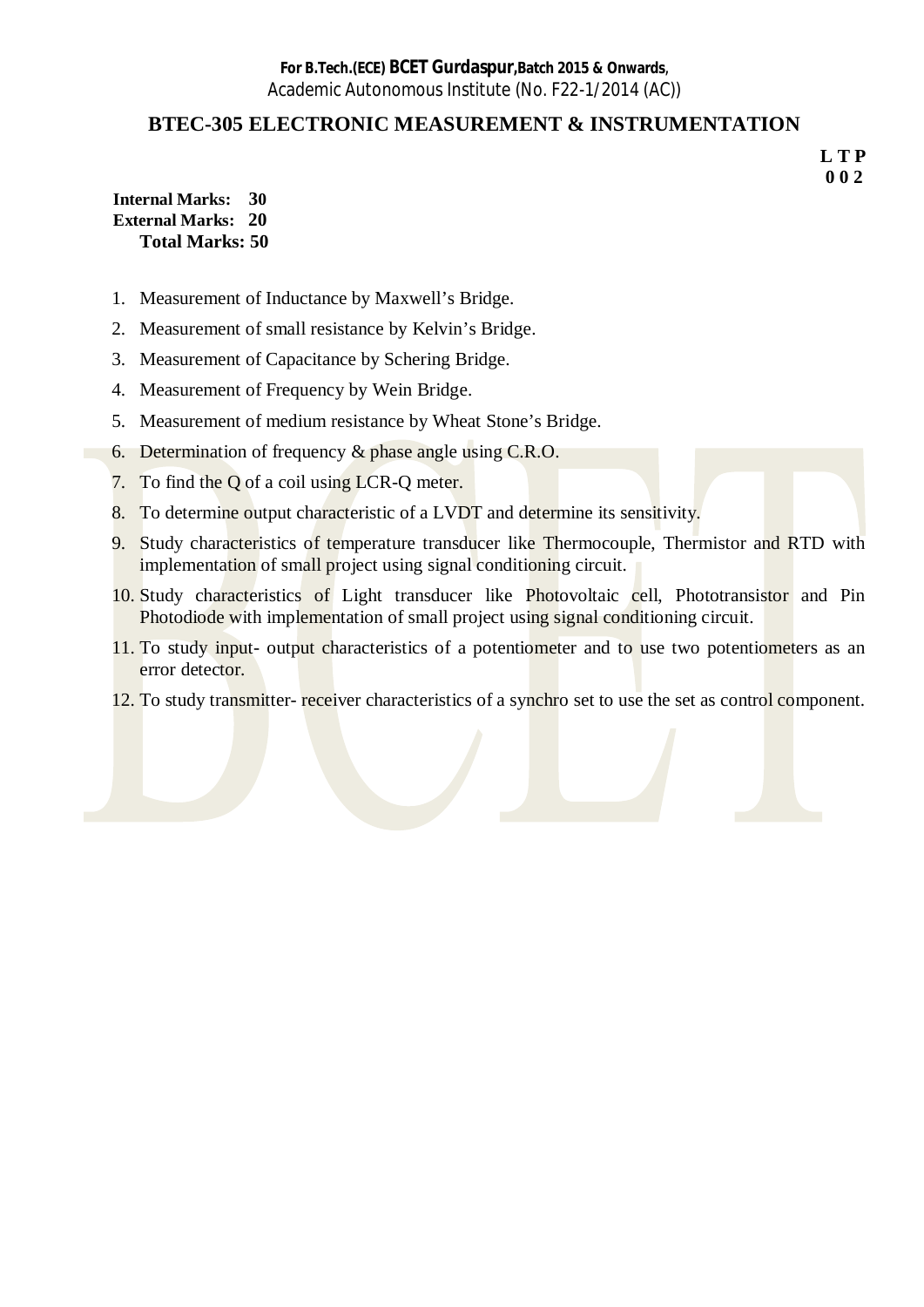### **BTCS-309 OBJECT ORIENTED PROGRAMMING USING C++ LAB**

**L T P 0 0 2**

**Internal Marks: 30 External Marks: 20 Total Marks: 50** 

OBJECTIVES: Hands on experience of Object Oriented Programming Concepts with C++, Preparedness to study independently any other Object Oriented Programming language and apply to variety of real time problem scenarios

- **1. [Classes and Objects]** Write a program that uses a class where the member functions are definedinside a class.
- **2. [Classes and Objects]** Write a program that uses a class where the member functions are definedoutside a class.
- **3. [Classes and Objects]** Write a program to demonstrate the use of static data members.
- **4. [Classes and Objects]** Write a program to demonstrate the use of const data members.
- **5. [Constructors and Destructors]** Write a program to demonstrate the use of zero argument andparameterized constructors.
- **6. [Constructors and Destructors]** Write a program to demonstrate the use of dynamic constructor.
- **7. [Constructors and Destructors]** Write a program to demonstrate the use of explicit constructor.
- **8. [Initializer Lists]** Write a program to demonstrate the use of initializer list.
- **9. [Operator Overloading]** Write a program to demonstrate the overloading of increment anddecrement operators.
- **10. [Operator Overloading]** Write a program to demonstrate the overloading of binary arithmetic operators.
- **11. [Operator Overloading]** Write a program to demonstrate the overloading of memory managementoperators.
- **12. <b>[Typecasting]** Write a program to demonstrate the typecasting of basic type to class type.
- **13. [Typecasting]** Write a program to demonstrate the typecasting of class type to basic type.
- **14. [Typecasting]** Write a program to demonstrate the typecasting of class type to class type.
- **15. [Inheritance]** Write a program to demonstrate the multilevel inheritance.
- **16. [Inheritance]** Write a program to demonstrate the multiple inheritance.
- **17. [Inheritance]** Write a program to demonstrate the virtual derivation of a class.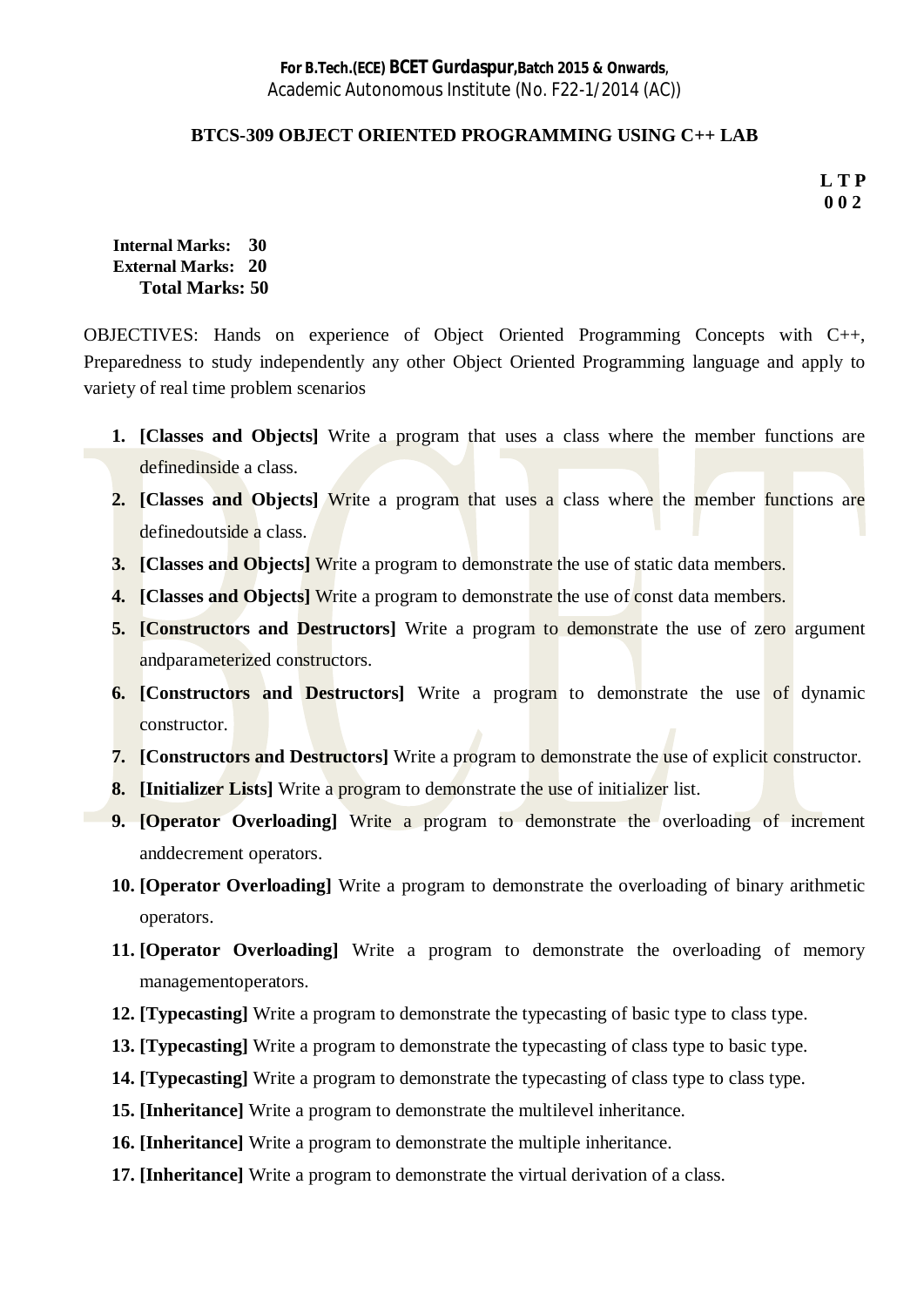- **18. [Polymorphism]** Write a program to demonstrate the runtime polymorphism.
- **19. [Exception Handling]** Write a program to demonstrate the exception handling.
- **20. [Templates and Generic Programming]** Write a program to demonstrate the use of function template.
- **21. [Templates and Generic Programming]** Write a program to demonstrate the use of class template.
- 22. **[File Handling]** Write a program to copy the contents of a file to another file byte by byte. Thename of the source file and destination file should be taken as command-line arguments,
- **23. [File Handling]** Write a program to demonstrate the reading and writing of mixed type of data.
- **24. [File Handling]** Write a program to demonstrate the reading and writing of objects.

**COURSE OUTCOMES (CO):** The student is expected to:

- 1. Conceptualize the given problem and transform it in to an Object Oriented system.
- 2. Implement coding standard and verification practices
- **3.** Build expertise in Object Oriented programming language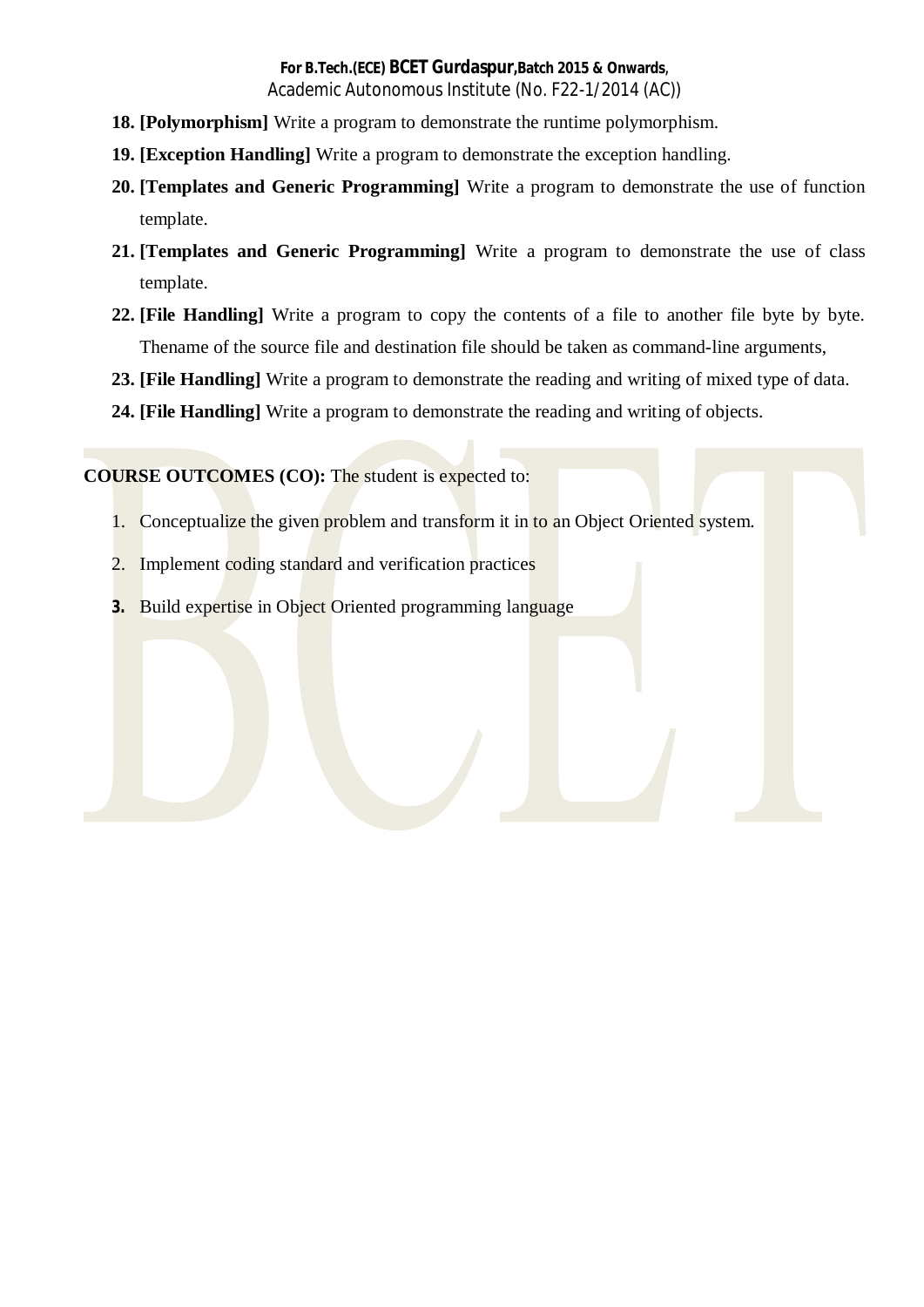Beant College of Engineering & Technology, Gurdaspur

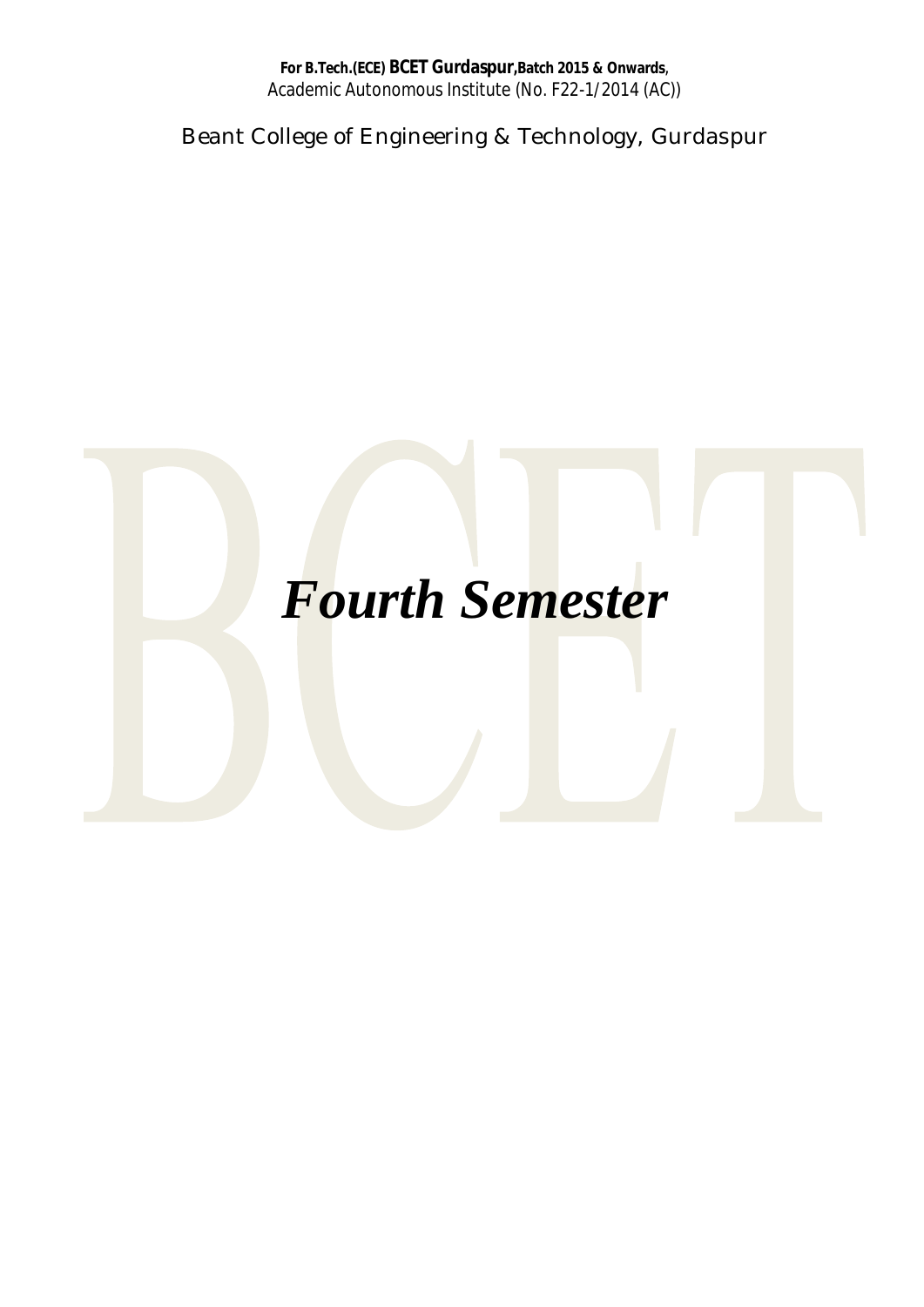## **BTEE- 402 LINEAR CONTROL SYSTEMS**

**L T P 4 1 0**

**Internal Marks: 40 External Marks: 60 Total Marks: 100 Unit I** 

#### **Introductory Concepts**:

 Plant, Systems, Servomechanism, regulating systems, disturbances, Open loop control system, closed loop control systems, linear and non-linear systems, time variant and invariant, continuous and sampled-data control systems, Block diagrams, some illustrative examples. (2)

#### **Unit II**

#### **Modeling**:

Formulation of equation of linear electrical, mechanical, thermal, pneumatic and hydraulic system, electrical, mechanical analogies. Transfer function, Block diagram representation, signal flow graphs and associated algebra, characteristics equation. (8)

#### **Unit III**

#### **Time Domain Analysis**:

Typical test – input signals, Transient response of the first and second order systems. Time domain specifications, Dominant closed loop poles of higher order systems. Steady state error and coefficients, polezero location and stability, Routh-Hurwitz Criterion. (10)

#### **Unit IV**

#### **Root Locus Technique:**

The extreme points of the root loci for positive gain. Asymptotes to the loci, Breakaway points, intersection with imaginary axis, location of roots with given gain and sketch of the root locus plot.

(9)

#### **Unit V**

#### **Frequency Domain Analysis**:

Closed loop frequency response, Bode plots, stability and loop transfer function. Frequency response specifications, Relative stability, Relation between time and frequency response for second order systems. Log. Magnitude versus Phase angle plot, Nyquist criterion for stability. (9)

#### **Unit VI**

#### **Compensation**:

Necessity of compensation, series and parallel compensation, compensating networks, applications of lag and lead-compensation. (4)

#### **Unit VII**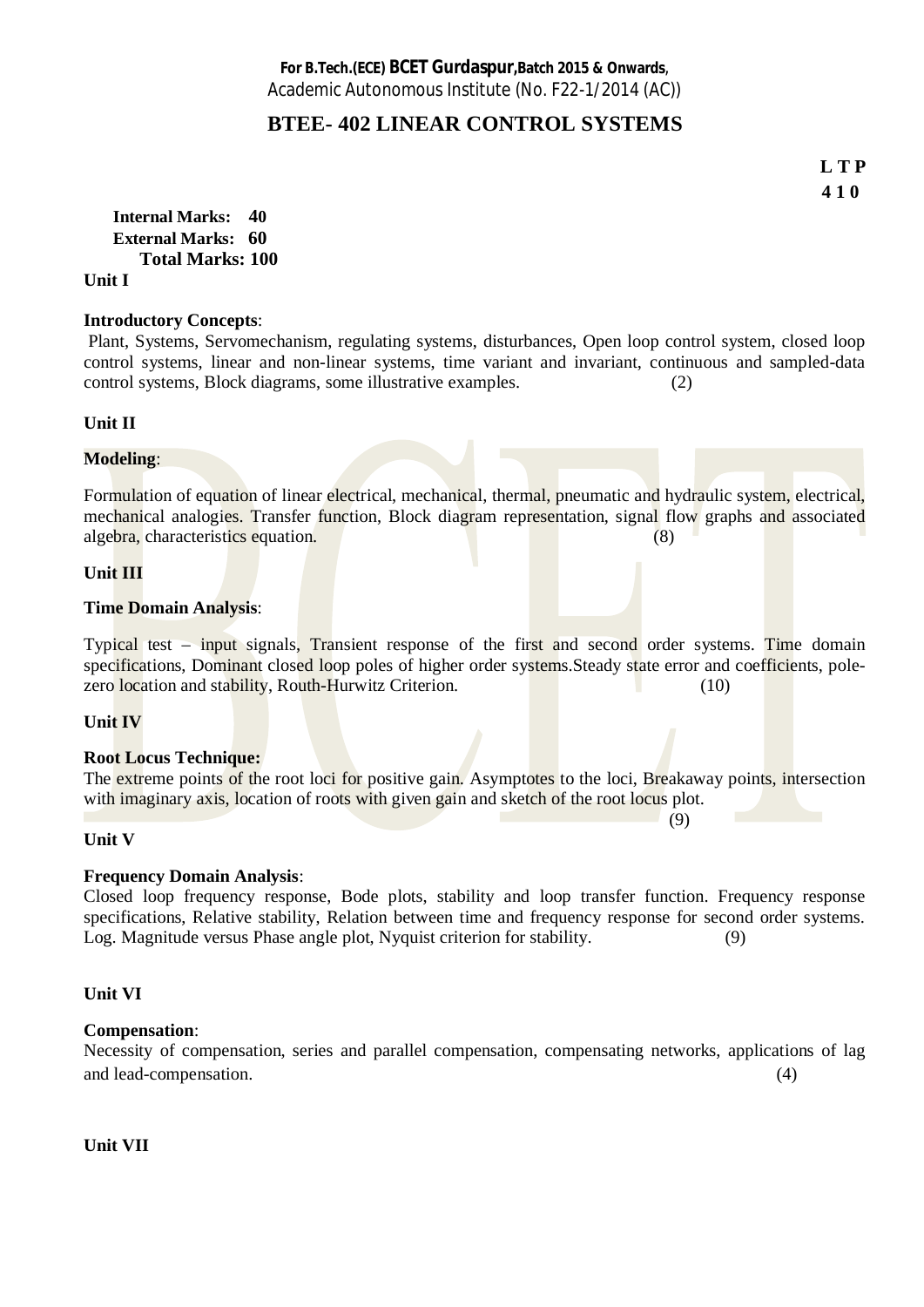**Control Components**: Error detectors – potentiometers and synchros, servo motors, a.c. and d.c. techno generators, Magnetic amplifiers. (3) **Suggested Readings / Books** 

## 1. Dorf Richard C. and Bishop Robert H., Modern Control System, Addison –Wesley, Pearson New Delhi

- 2. Ogata K., Modern Control Engineering||, Prentice Hall, □Kuo B. C., Automatic Control System||, Prentice Hall
- 3. Nagrath I.J. and Gopal M., Control System Engineering, Wiley Eastern Ltd.
- 4. Singh / Janardhanan, Modern Control Engineering, Cengage Learning
- 5. Kilian, Modern Control Technology: Components and Systems, Cengage Learning

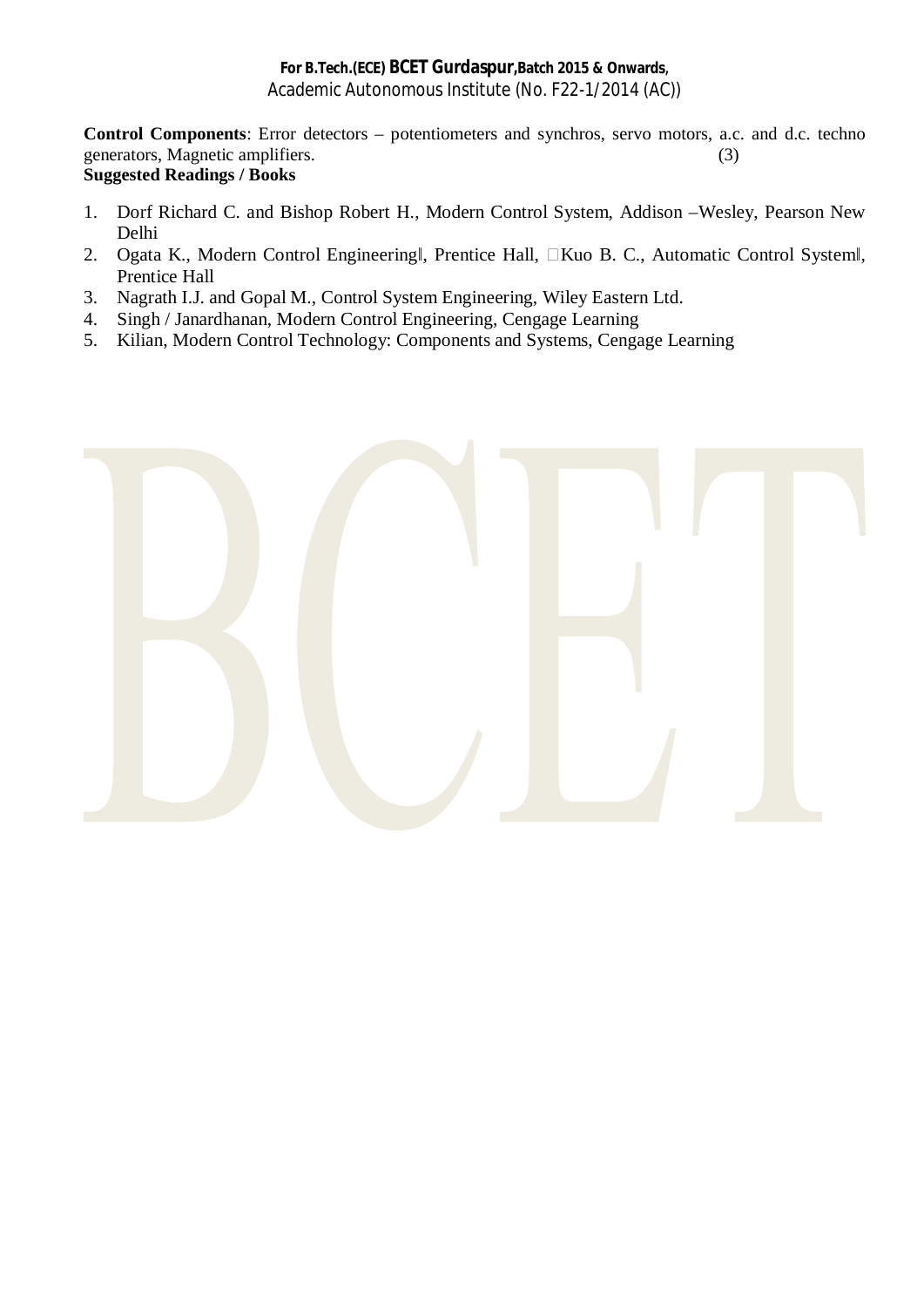## **BTEC-401 ANALOG COMMUNICATION SYSTEMS**

**L T P 4 1 0**

**Internal Marks: 40 External Marks: 60 Total Marks: 100** 

#### **Unit I Base Band Signals and Systems:**

Introduction, Elements of communication system, Noise & its types; Noise Figure & noise factor, Noise equivalent temperature. Modulation & Demodulation, Mixing; Linear & Nonlinear, need of modulation, types of modulation systems, basic transmission signals, Frequency multiplexing technique.

(4)

### **Unit II Analog Modulation Techniques:**

Introduction, theory of amplitude modulation; AM powercalculations, AM current calculations, AM modulation with a complex wave, theory of frequency modulation; mathematical analysis of FM, spectra of FM signals, narrow band of FM, Wide band FM, Theory of phasemodulation, phase modulation obtained from frequency modulation, comparison of AM & FM, Comparison of PM & FM.

(5)

#### **Unit III AM Transmission & Reception:**

Introduction, generation of Amplitude Modulation, Low level and high level modulation, basic principle of AM generation; square law modulation, Amplitude modulation in amplifier circuits, suppressed carrier AM generation (Balanced Modulator) ring Modulator, Product Modulator/balanced Modulator.

Receiver Parameters; Selectivity, Sensitivity, Fidelity, Tuned Ratio Frequency (TRF) Receiver, Super heterodyne Receiver; Basic elements of AM super heterodyne Receiver; RF Amplifier, Neutralization of RF Amplifiers, Class of operation of RF Amplifiers, High power RF Amplifiers, Image Frequency Rejection, Cascade RF Amplifier, methods of increasing Bandwidth, frequency Conversion and Mixers; Additive Mixing, Bipolar Transistor Additive Mixer, self exicted Additive Mixers, multiplicative mixing, Multiplicative Mixer using dual gate MOSFET, Tracking & Alignment, IF Amplifier, AM detector; square law detector, Envelope or Diode detector, AM detector with AGC, Distortion in diode detectors, AM detector Circuit using Transistor, Double hetro-dyne receiver, AM receiver using a phase locked loop (PLL), AM receiver characteristics.

#### (13)

#### **Unit IV FM Transmission & Reception:**

FM allocation standards, generation of FM by direct method, varactor diode Modulator, Cross by Direct FM Transmitter, Phase-Locked-Loop Direct FM Transmitter, Indirect generation of FM; Armstrong method, RC phase shift method, Frequency stabilised reactance FM transmitter.

Frequency demodulators, Tuned circuit frequency discriminators; Slope Detector, Balance Slope Detector, Foster Seeley discriminator, Ratio Detector, FM detection using PLL, Zero crossing detector as a Frequency Demodulator, quadrature FM demodulator, pre emphasis and de emphasis, limiter circuits, FM Capture effect, FM receiver, FM stereo transmission and reception, Two way FM Radio Transmitter and Receiver. (9)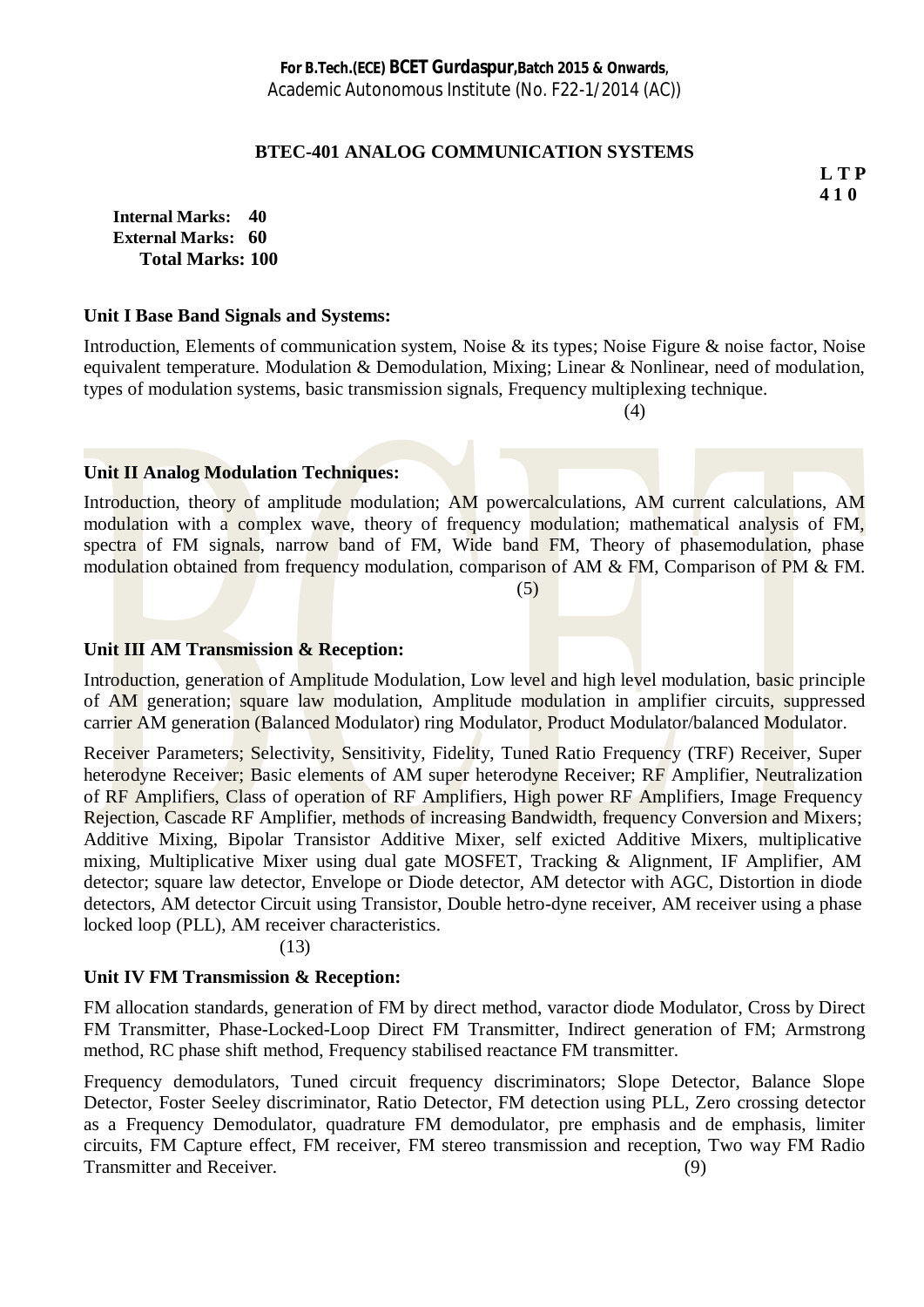#### **Unit V SSB Transmission & Reception:**

Introduction, Single Side band systems, AM-SSB; Full carrier, Suppressed carrier , reduced carrier, Independent side band, and Vestigial side band, Comparison of SSB Transmission to conventional AM, Generation of SSB; Filter method, Phase Shift Method, Third Method. SSB Product Demodulator, Balanced Modulator as SSB Demodulator, Single Side band receivers; Single side band BFO Receivers, Coherent Single side band BFO Receivers, Single Side band Envelop detection receiver, Multi Channel Pilot Carrier SSB Receiver. (9)

#### **Unit VI Pulse Modulation Transmissions and Reception:**

Introduction, Sampling Theorem Pulse Amplitude Modulation (PAM), Natural PAM Frequency Spectra for PAM , Flat-top PAM, Sample and hold circuits, Time division Multiplexing, PAM Modulator Circuit, Demodulation of PAM Signals, Pulse Time Modulation (PTM); Pulse Width Modulation(PWM), Pulse Position Modulation (PPM), PPM Demodulator. (5)

#### **Suggested / Recommended Books:**

- 1. Electronic communication Systems by Kennedy & Davis, Tata Mcgraw Hill.
- 2. Analog Communication Systems by Manoj Kumar &Manisha, SatyaPrakashan, New Delhi, 2nd Edition.
- 3. Electronic Communication System, Tomasi, Pearson Education.
- 4. Electronic Communication, Roddy, Pearson Education.
- 5. Analog Communication Systems by SymonHykens, John Wiley &Sons .
- 6. Principles of Communication System, Taub& Schilling, Tata Mc-Graw Hill.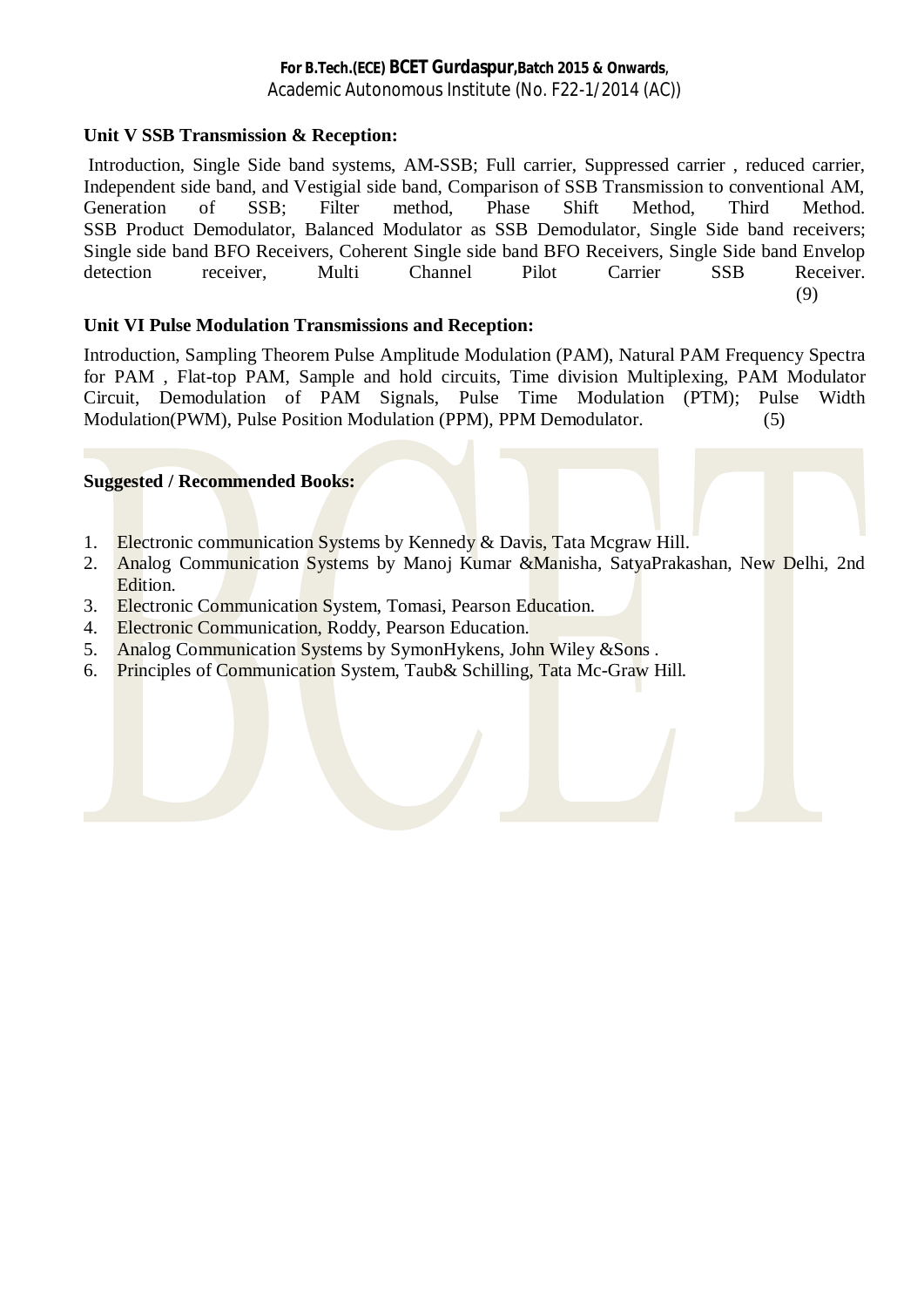## **BTEC-402: PULSE WAVE SHAPING AND SWITCHING**

 **LT P** 

 **Internal Marks: 40 3 1 0 External Marks: 60 Total Marks: 100** 

## **Unit I: Introduction to Basic Elements and Waveforms:**

Passive and Active circuit elements, AC through inductor and capacitor, AC through Resistor-inductor and resistor- capacitor in series, Series and parallel resonance circuit, Different input signals, Average and RMS value. (6) (6)

## **Unit II: Linear Wave Shaping:**

Low pass RC Network, Response to standard waveforms circuits, Integrator High Pass RC circuits, Response to standard waveforms, Differentiator, Double differentiation, Attenuator.(7)

## **Unit III: Switching Characteristics of Devices:**

Diode and transistor as electronic switch, Breakdown mechanism in diode, Effect of temperature on diode, Charge storage phenomena, Switching times in diode and transistor, Delay time, Rise time, Storage time and fall time, Use of Schotkey diode for reducing storage time. (5)

## **Unit IV: Non-Linear Wave Shaping:**

Clipping circuits (diode & transistor), Diode comparators, Transistor differential comparator, clamping circuits, Practical clamping circuit, clamping circuit theorem. (7)

## **Unit V: Bi-stable Multi-vibrators:**

Role of feedback in electronic circuits, Fixed bias and self-bias bi-stable multi-vibrator, Speed-up Capacitors, unsymmetrical and symmetrical triggering, Application of Trigger input at the base of OFF Transistor, Application of Trigger input at the base of ON Transistor, Bi-stable multi-vibrator as T Flip-Flop, Schmitt trigger circuit, Calculation of Upper Tripping Point and Lower Tripping Point.

## **Unit VI: Mono-stable and A-stable Multi-vibrators:**

Collector Couple and Emitter Coupled Mono-stable multi-vibrator, Expression for Gate width, A-stable Collector coupled and emitter coupled multi-vibrator, complementary Transistor A-stable multi-vibrator.

 $(7)$ 

(8)

## **Recommended Text Books:**

1. Pulse and Digital Switching Circuits by Milliman, Taub; Tata Mcgraw Hill

2. Pulse and Digital Circuits by Mothiki S. Prakash Rao; Tata Mcgraw Hill

- 3. Pulse & Digital Circuits, by Rao K, Pearson Education.
- 4. Switching Theory & Logic Design, by Rao , Pearson Education.
- 5. Wave Generation and Shaping by Strauss McGraw Hill.
- 6. Pulse and Switching Circuits by Sanjeev Kumar; Dhanpat Rai & Company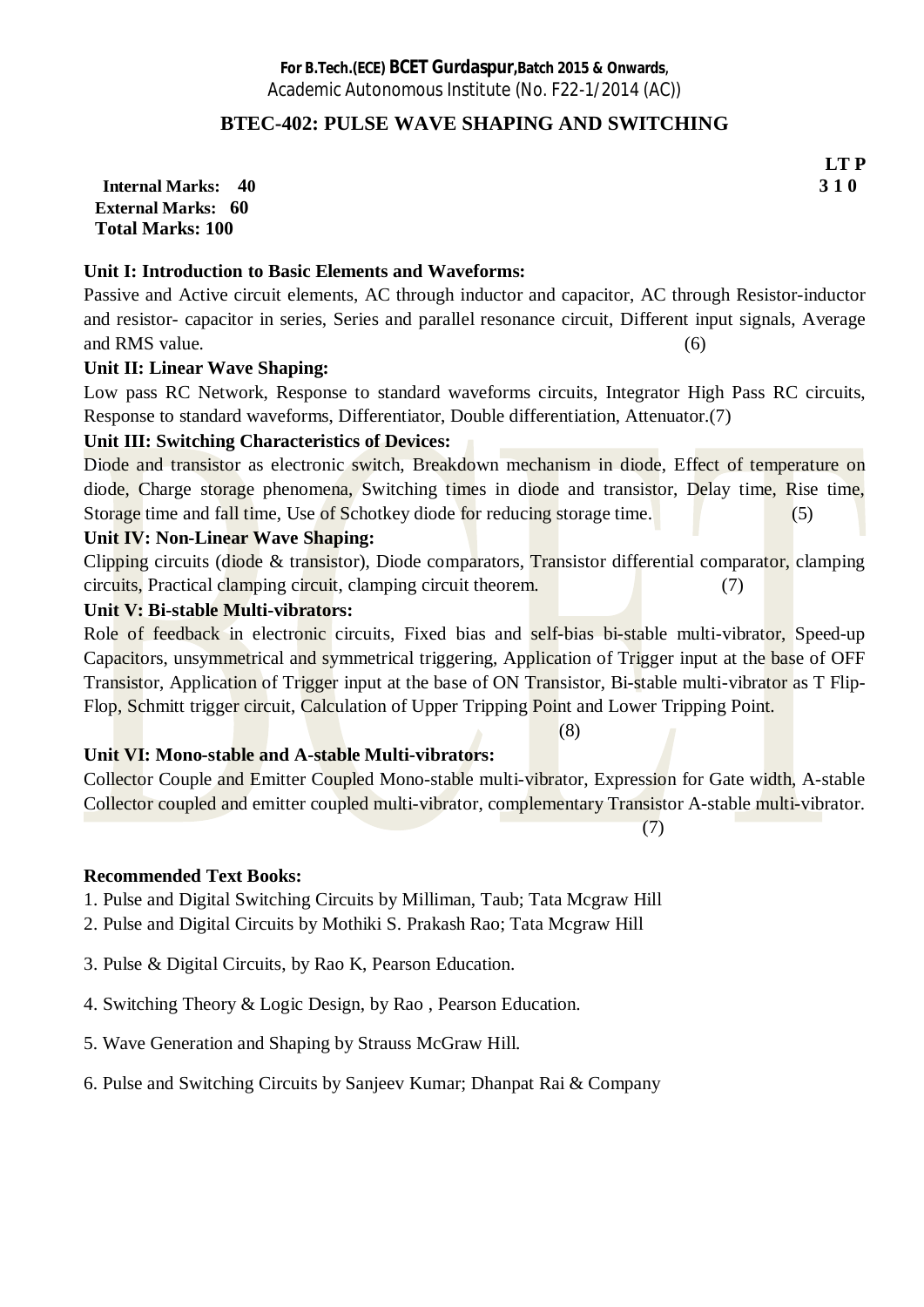#### **BTEC-403 DIGITAL CIRCUIT & LOGIC DESIGN**

**Internal Marks: 40 L T P External Marks: 60** 3 1 0 **Total Marks: 100** 

**Unit-I Number System and Binary Code:** Introduction, Binary, Octal, Decimal and Hexadecimal number system (Conversion, Addition & Subtractions), signed and unsigned numbers, binary subtractions using 1's and 2's compliment, ASCII code, Excess-3 code, Grey code, BCD code and BCD additions.

(06)

**Unit-II Minimization of logic function:** OR, AND,NOT,NOR,NAND,EX-OR, EX-NOR Gates, basic theorem of boolean algebra, sum of products and product of sums, canonical form, minimization using K-map and Q-M.  $(06)$ 

**Unit-III Combinational Circuits:** Introduction, combinational circuit design, encoders, decoders, adders, subtractors and code converters, parity checker, seven segment display, magnitude comparators, multiplexers, de-multiplexer. Implementation of combinational circuit using MUX.

 $(06)$ 

**Unit-IV Sequential Circuits:** Introduction, flip flops, clocked flip flops, SR, JK, D, T and edge triggered flipflops. excitation tables of flip-flops, shift registers, type of shift registers, counter, counter types, counter design with state equation and state diagrams. (06)

**Unit-V D/A and A/D Converters:** Introduction, weighted register D/A converter, binary ladder D/A converter, steady state accuracy test, D/A accuracy and resolution, parallel A/D converter, Counter type A/D converter successive approximation A/D converter. single and dual slope A/D converter, A/D accuracy and resolution. (06) and resolution. (06)

**Unit-VI Semiconductor Memories:** Introduction, memory organisation, classification and characteristics of memories, sequential memories, ROMs, R/W memories. content addressable memories. PLA and PAL.

(06)

 $(04)$ 

**Unit-VII Logic Families:** Introduction to RTL, DTL, TTL, ECL, CMOS, comparison of logic families.

**Suggested Readings / Books:** 

- 1. Morris Mano, Digital Design, Prentice Hall of India Pvt. Ltd
- 2. Donald P.Leach and Albert Paul Malvino, Digital Principles and Applications, Tata McGraw Hill Publishing Company Limited, New Delhi,
- 3. R.P.Jain, Modern Digital Electronics, 3 ed., Tata McGraw–Hill publishing Company limited, New Delhi.
- 4. Thomas L. Floyd, Digital Fundamentals, Pearson Education, Inc, New Delhi.
- 5. Ronald J. Tocci, Neal S. Widmer, Gregory L. Moss, Digital System -Principles and Applications, Pearson Education.
- 6. Roth, Fundamentals of Logic Design, Cengage Learning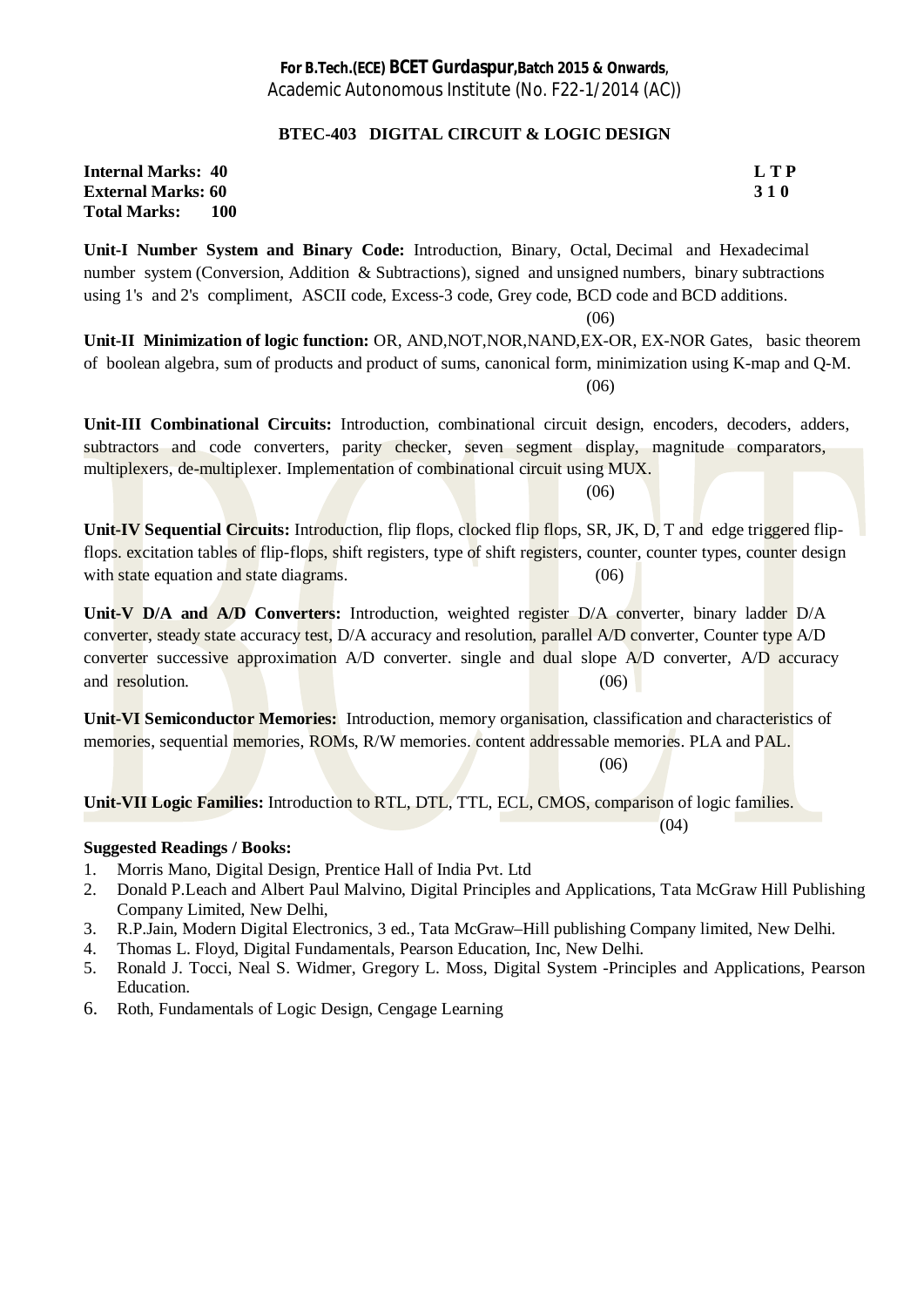#### **BTEC-404 LINEAR INTEGRATED CIRCUIT**

**L T P 4 1 0** 

#### **Internal Marks: 40 External Marks: 60 Total Marks: 100 UNIT I: DIFFERENTIAL AND CASCADE AMPLIFIERS:**

Introduction, Differential Amplifier, Differential Amplifier Circuit Configuration, Dual Input-Balanced output Differential Amplifier, Dual Input-Unbalanced output Differential Amplifier, Single Input-Balanced output Differential Amplifier, Single Input-unbalanced output Differential Amplifier with their DC and AC analysis, Differential Amplifier with swamping resistors, Constant current bias, Current Mirror, Cascaded differential Amplifier Stages, Level Translator, CE-CB configuration. (7)

## **UNIT II : INTRODUCTION TO OPERATIONAL AMPLIFIERS:**

Block diagram of a typical Op-Amp, Schematic symbol, integrated circuits and their types, IC package types, Pin Identification and temperature range, Interpretation of data sheets, Overview of typical set of data sheets, Characteristics and performance parameters of and Op-Amp, Ideal Op-Amp, Equivalent circuit of an Op-Amp, Ideal voltage transfer curve, Open loop configurations : Differential, Inverting & Non Inverting. Practical Op-Amp: Input offset voltage, Input bias current, Input offset current, total output offset voltage, Thermal drift, Effcet of variation in power supply voltages on offset voltage, Change in Input offset voltage and Input offset current with time, Temperature and supply voltage sensitive parameters, Noise, Common Mode configuration and common mode rejection Ratio. Feedback configurations.

(15)

## **UNIT III: APLICATIONS OF OP-AMP:**

DC and AC amplifiers, Peaking Amp, Summing, Scaling and Averaging Amp, Instrumentation Amplifier, V to I and I and to V converter, Log and Antilog Amp, Integrator, Differentiator. Active filters: First order LP Butterworth filter, Second order LP Butterworth filter, First order HP Butterworth filter, Second order HP Butterworth filter, Higher order filters, Band pass filter, Band reject filters, All pass filter, Phase shift oscillator, Wein bridge oscillator, Quadrature oscillator, Square wave generator, Triangular wave generator, Sawtooth wave generator, Voltage controlled oscillator, Basic comparator, Zero crossing detector, Schmitt trigger, window detector, V to F and F to V converters, A to D and D to A converters, Peak Detector, Sample and Hold Circuit. (15)

## **UNIT IV : SPECIALIZED IC APPLICATIONS:**

IC 555 Timer: Pin configuration, Block diagram, application of IC 555 as Monostable and AstableMultivibrator., Phase Lock Loops: Operating principles & applications of IC 565, Voltage Regulators: Fixed voltage regulators, Adjustable voltage regulators, Switching Regulators. (8)

#### **Suggested Readings / Books**

- 1. Op Amps & Linear Integrated circuits by RamakantGayakwad.
- 2. Op Amps & Linear Integrated circuits by Coughlin
- 3. Op Amps & Linear Integrated circuits by Ravi Raj Dudeja.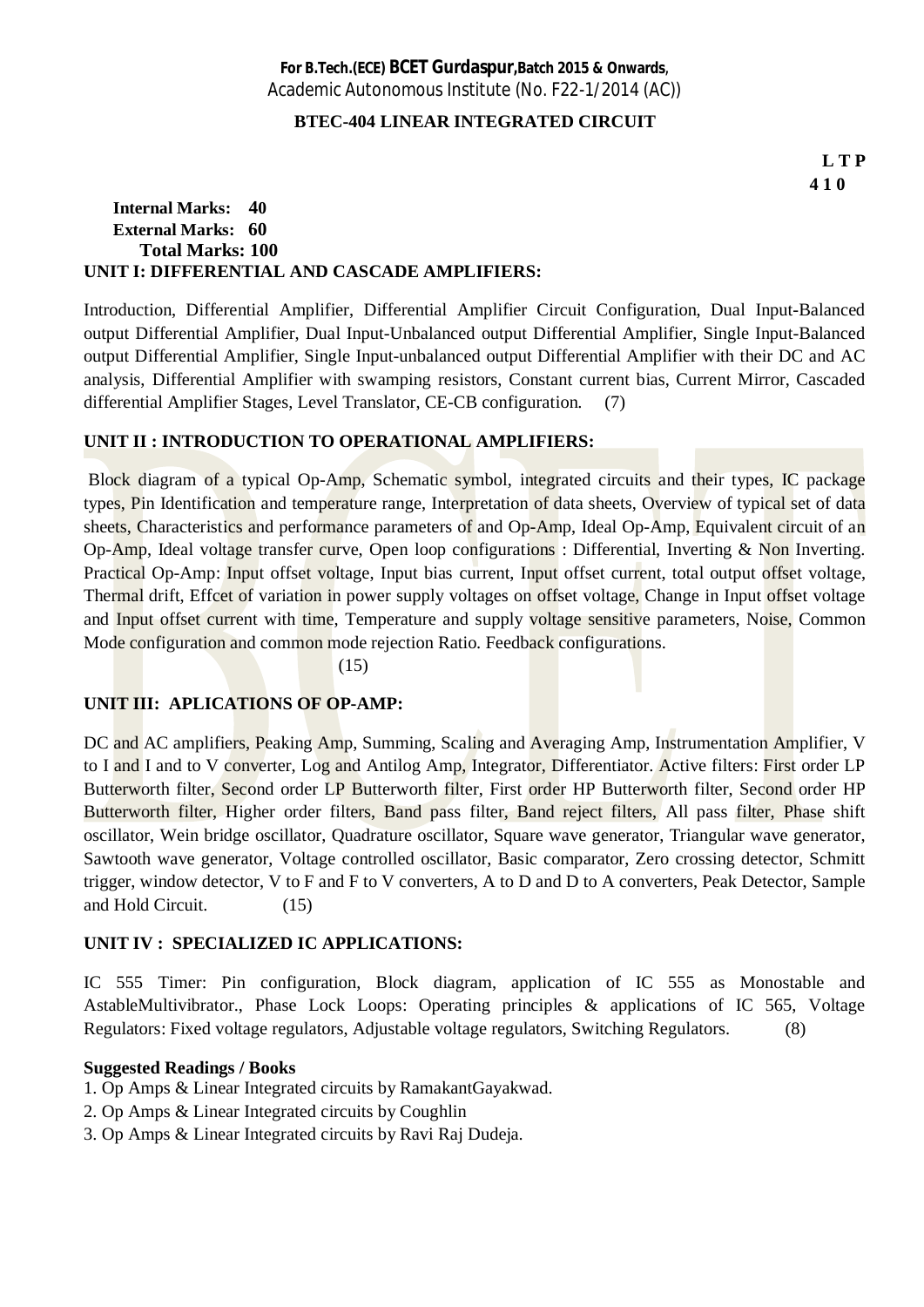## **BTEC-405 LAB ANALOG COMMUNICATION SYSTEMS**

**L T P 0 0 2** 

**Internal Marks: 30 External Marks: 20 Total Marks: 50** 

- 1. Generation of DSB & DSB-SC AM signal using balanced modulator & determine modulation Index & detection of DSB using Diode detector.
- 2. Generation of SSB AM signal & detection of SSB signal using product detector.
- 3. To generate a FM Signal using Varactor& reactance modulation.
- 4. Detection of FM Signal using PLL & foster seelay& resonant detector.
- 5. To Study Super heterodyne AM receiver and measurement of receiver parameters viz. sensitivity, selectivity & fidelity.
- 6. To study the circuit of PWM  $\&$  PPM modulator  $\&$  Demodulator
- 7. Study of Frequency Division Multiplexing / Demultiplexing with sinusoidal  $\&$  audio inputs Using DSBSC.
- 8. Generation & study of Analog TDM at least 4 channels.
- 9. Sampling Theorem & Reconstruction of Signal from its samples using Natural Sampling, Flat Top Sampling & Sample & Hold Circuits & effect of duty cycle.
- 10. To study the circuit of PAM modulator & Demodulator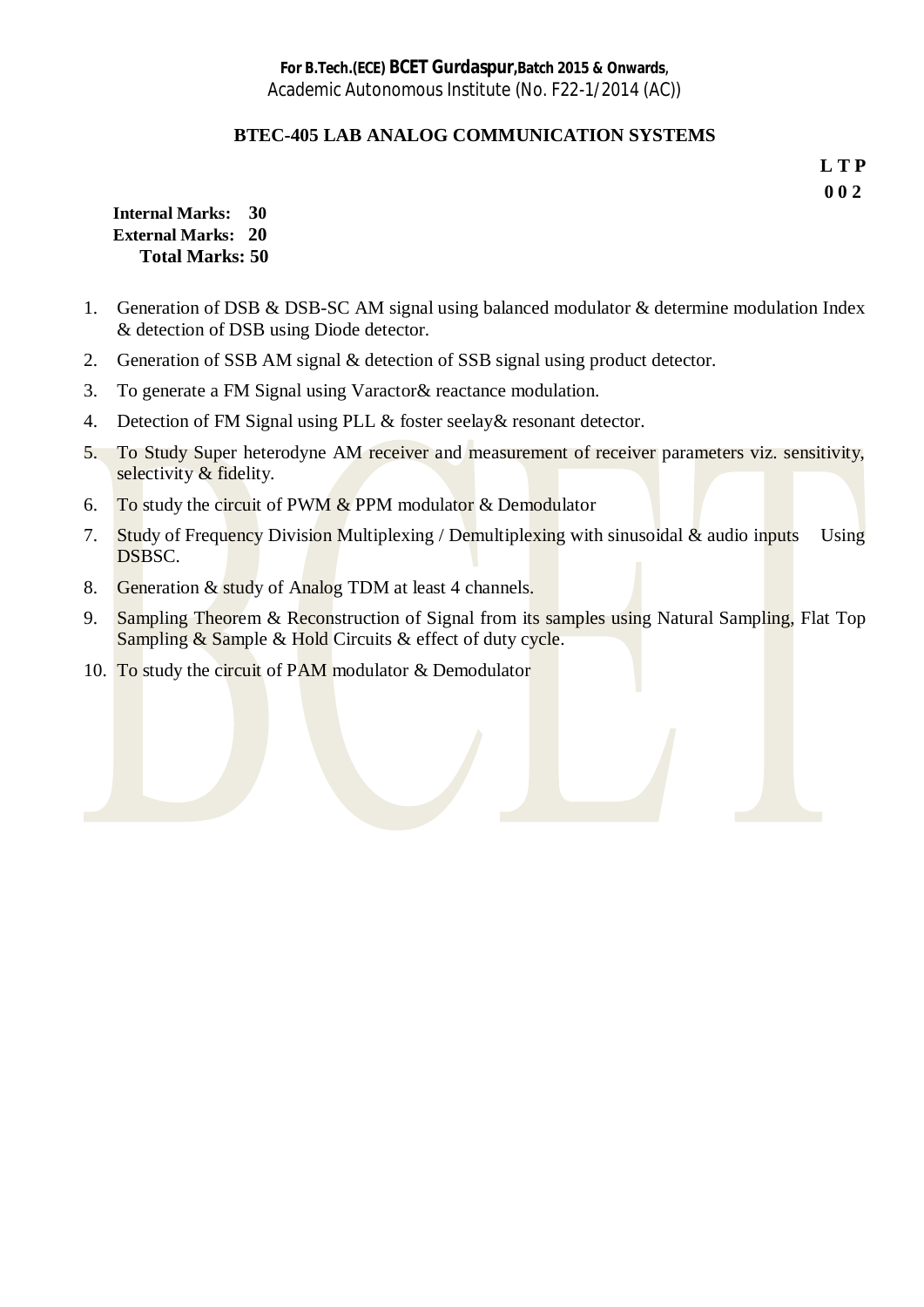## **BTEC-406 LAB DIGITAL CIRCUIT & LOGIC DESIGN**

**L T P 0 0 2**

## **Internal Marks: 30 External Marks: 20 Total Marks: 50**

Note :

- (a) A student is required to perform at-least ten experiments.
- (b) The Lab teacher may introduce new experiments as per the need of the course.

## **List of Experiments:**

- 1. Truth-table verification of OR, AND, NOT, XOR, NAND and NOR gates.
- 2. Realization of OR, AND, NOT and XOR functions using universal gates.
- 3. Realization of half adder / full adder using logic gates.
- 4. Realization of half subtractor / full subtractor using logic gates.
- 5. Design a 4-bit binary-to-gray & gray-to-binary code converter.
- 6. Design a 4-bit magnitude comparator using logic gates.
- 7. Truth-table verification and realization of half adder and full adder using MUX.
- 8. Truth-table verification and realization of half subtractor and full subtractor using DEMUX.
- 9. Truth-table verification of RS, JK , D & T flip flops.
- 10. Design a MOD-7 synchronous up-counter using JK/RS/D/T flip flops.
- 11. Study shift right /left operations SIPO, SISO, PIPO & PISO of a universal shift register.
- 12. Study the operations of D/A converter and A/D converters.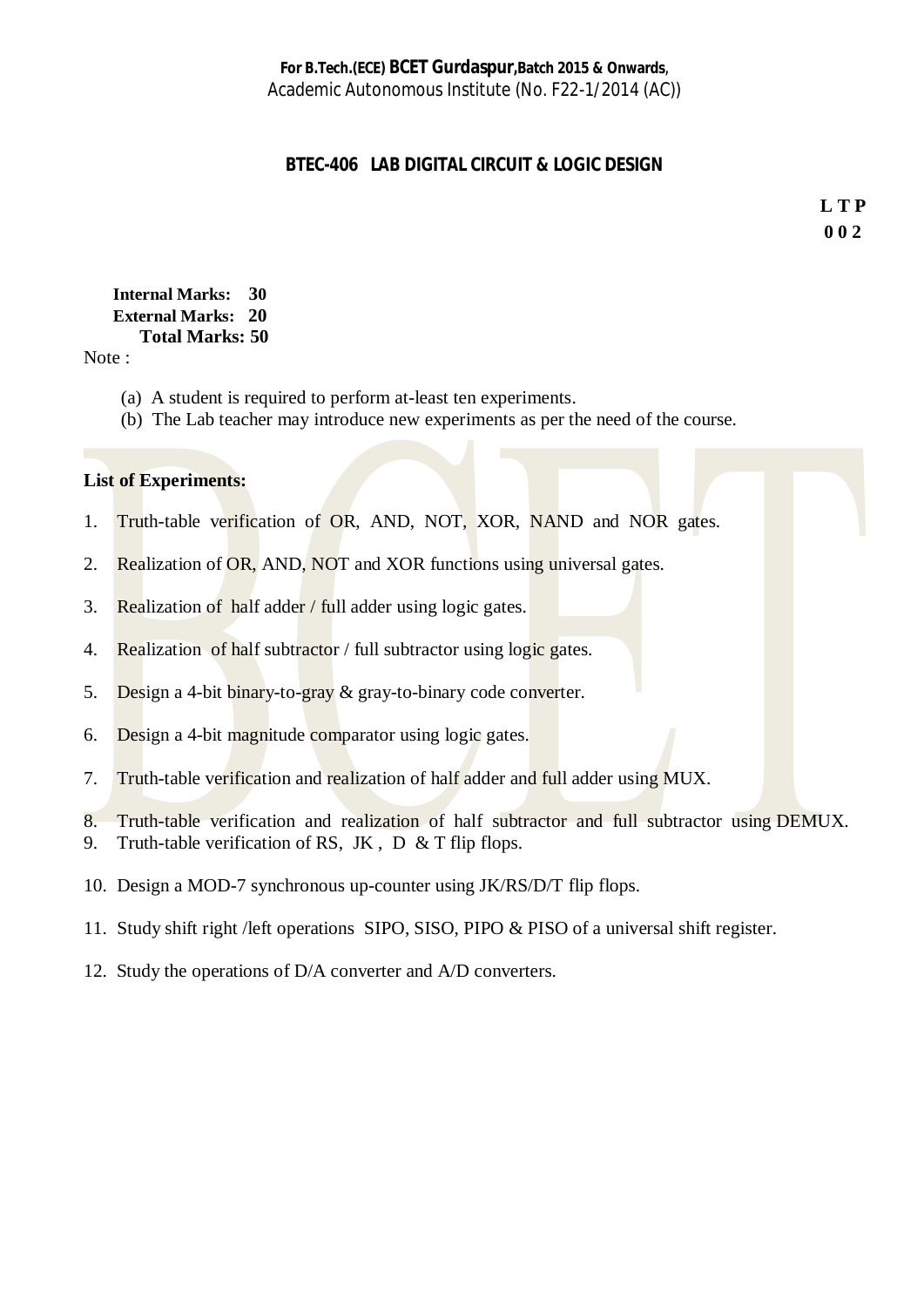#### **BTEC-407 LAB LINEAR INTEGRATED CIRUIT**

**L T P 0 0 2** 

**Internal Marks: 30 External Marks: 20 Total Marks: 50** 

#### **List of Experiments:**

- 1. To study differential amplifier configurations.
- 2. To measure the performance parameters of an Op amp.
- 3. Application of Op amp as Inverting and Non Inverting amplifier.
- 4. To study frequency response of an Op Amp
- 5. To use the Op-Amp as summing, scaling & averaging amplifier.
- 6. To use the Op-Amp as Instrumentation amplifier
- 7. Design differentiator and Integrator using Op-Amp.
- 8. Application of Op Amp as Log and Antilog amplifier. Design Low pass, High pass and Band pass 1st order butterworth active filters using Op Amp.
- 9. Design Phase shift oscillator using Op-Amp.
- 10. Design Wein Bridge oscillator using Op-Amp.
- 11. Application of Op Amp as Sawtooth wave generator.
- 12. Application of Op Amp as Zero Crossing detector and window detector.
- 13. Application of Op Amp as Schmitt Trigger.
- 14. Design a delay circuit using 555.
- 15. To examine the operation of a PLL and to determine the free running frequency, the capture range and the lock in range of PLL.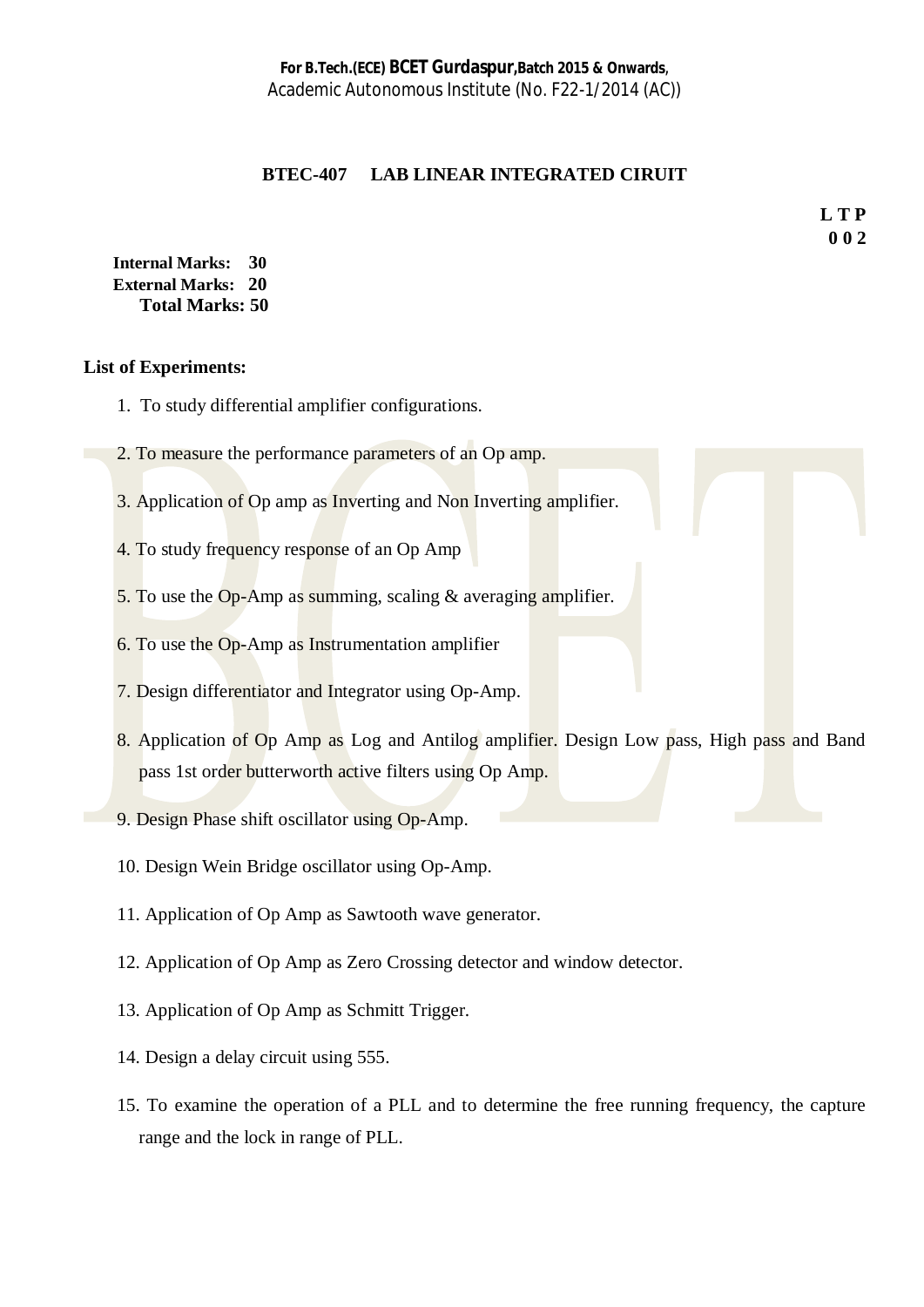Beant College of Engineering & Technology, Gurdaspur Department of Electronics and Communication Engineering

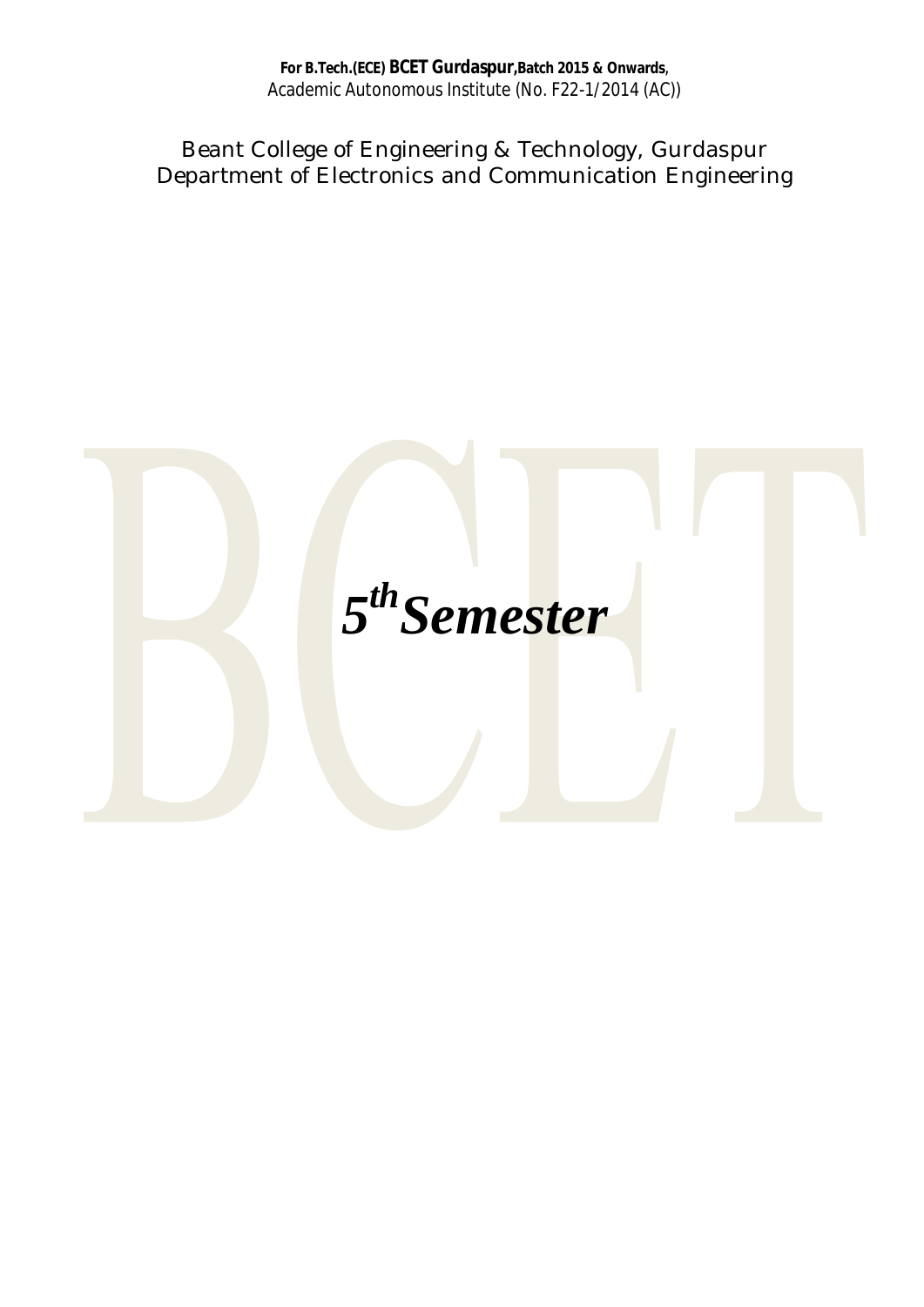#### **BTEC-501 Digital Communication System**

| <b>Internal Marks: 40</b> |  | L T P               |  |
|---------------------------|--|---------------------|--|
| <b>External Marks: 60</b> |  | $3 \quad 1 \quad 0$ |  |
| <b>Total Marks: 100</b>   |  |                     |  |

**Course Objective/s:** The course is designed to understand the detailed concepts of digital communication systems using various techniques of modulation and demodulation. The students are expected to learn about the techniques to optimize the digital communication systems in terms of the bandwidth requirements, noise reduction and enhancing the transmitted data rates.

## **1. Elements of Digital Communication System**

Block diagram of digital communication system, Digital representation of analog signals, Advantages and disadvantages of digital communication system, Bandwidth –S/N trade off, Hartley Shannon Law, Sampling theorem. Concept of amount of Information and Entropy, Shannon Fano Source Coding, Huffman Source Coding and Lampel-Ziv Source Coding Algorithm. (8) **Algorithm**. (8)

### **2. Pulse Code Modulation**

Sampling, Sampling rate, Aliasing, Quantization error, Uniform and Non-uniform quantization, Dynamic Range, Coding efficiency, A law & u law Companding, Bandwidth of PCM, Block diagram of PCM system, Delta Modulation, Continuously Variable Slope Delta Modulator (CVSDM) or Adaptive Delta Modulation, Differential Pulse Code Modulation, Intersymbol Interference, Eye Patterns, Signal power in binary digital signals. (10)

## **3. Line Coding & Multiplexing Techniques**

Line Coding  $\&$  its properties. NRZ  $\&$  RZ types, Signaling format for unipolar, polar, bipolar (AMI) & Manchester coding and their power spectra (no derivation), HDB and B8ZS Signaling, Nyquist's criterions for pulse shaping, Fundamentals of time division multiplexing, Bit versus Word Interleaving, Statistical TDM, Codecs & Combo Chips. Basics of TDMA, FDMA and CDMA **(8)** 

## **4. Digital Carrier Modulation & Demodulation Techniques**

Introduction, Amplitude Shift Keying (ASK), ASK spectrum, ASK modulator, Coherent ASK detector, Noncoherent ASK Detector, Frequency Shift Keying (FSK), FSK bit rate and baud rate, Bandwidth and frequency spectrum of FSK, FSK transmitter, Non-coherent FSK detector, Coherent FSK detector, FSK detection using PLL, Binary Phase Shift Keying, Binary PSK Spectrum, BPSK transmitter, Coherent PSK detection, Quadrature Phase Shift Keying (QPSK), QPSK demodulator, Offset QPSK,  $\pi$ /4 QPSK, Comparison of conventional QPSK, Offset QPSK and  $\pi/4$  OPSK, M-Ary BPSK, Quadrature Amplitude Modulation (QAM); MQAM transmitters and receivers, Bandwidth efficiency, Carrier recovery; Squaring Loop & Costas Loop, Differential PSK, DBPSK transmitter and receiver, Constant Envelop Modulation; Minimum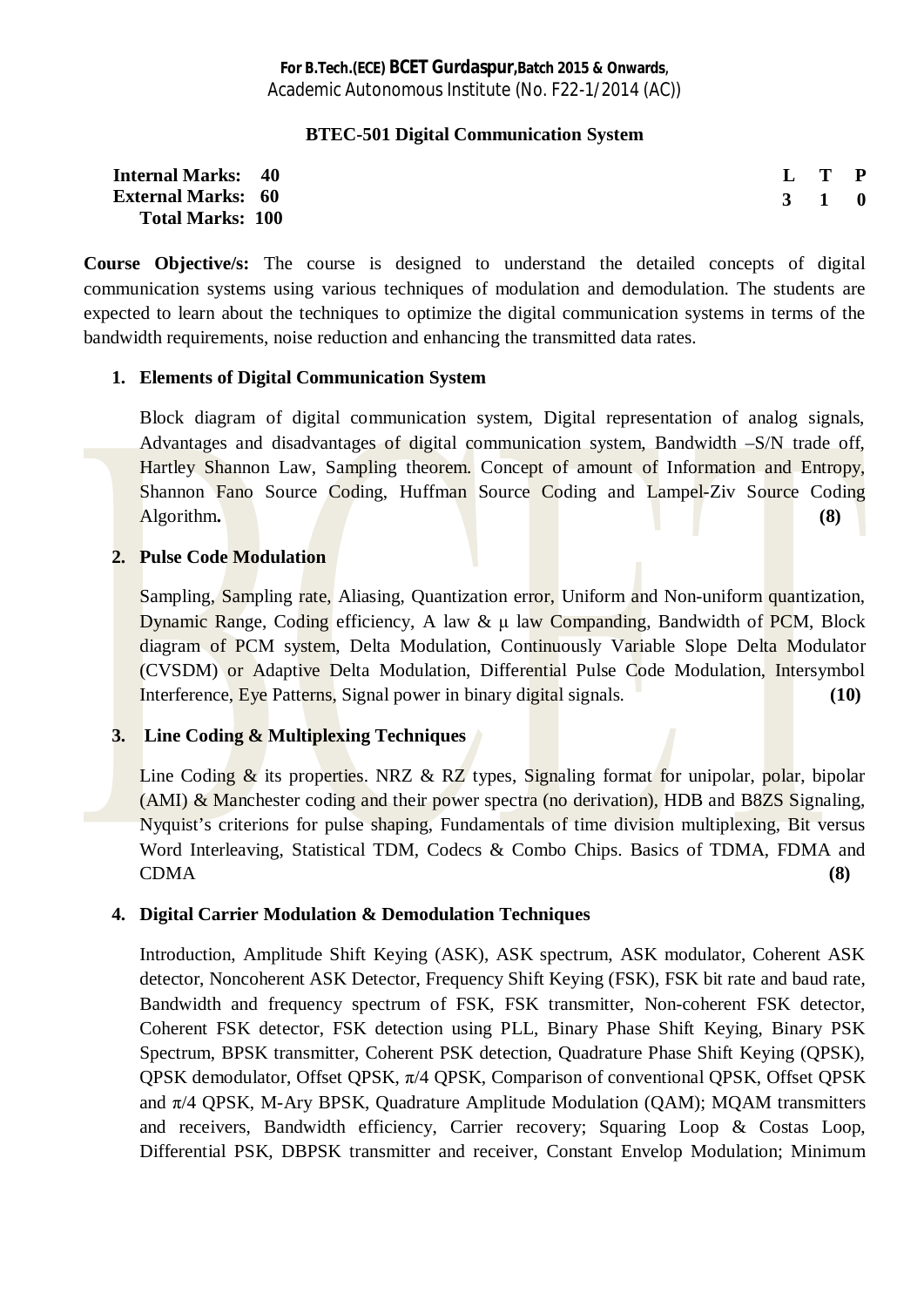Shift Keying (MSK) & Gaussian Minimum Shift Keying (GMSK ), Matched filter receivers, Bandwidth consideration and probability of error calculations for ASK, PSK, FSK schemes. **(12)** 

- 1. Wayne Tomasi, Electronic Communication System Fundamentals through Advanced,  $5<sup>th</sup>$  ed., Pearson Education.
- 2. Simon Haykin, Communication Systems, Fourth Edition, Wiley publication.
- 3. Gary M. Miller, Modern Electronic Communication,  $6<sup>th</sup>$  ed., Prentice-Hall.
- 4. F. G. Stremler, Introduction to Communication Systems,  $3<sup>rd</sup>$  ed., Addison Wesley.
- 5. E.A. Lee and D.G. Messerschmitt, Digital Communication, Kluwer Academic Publishers.

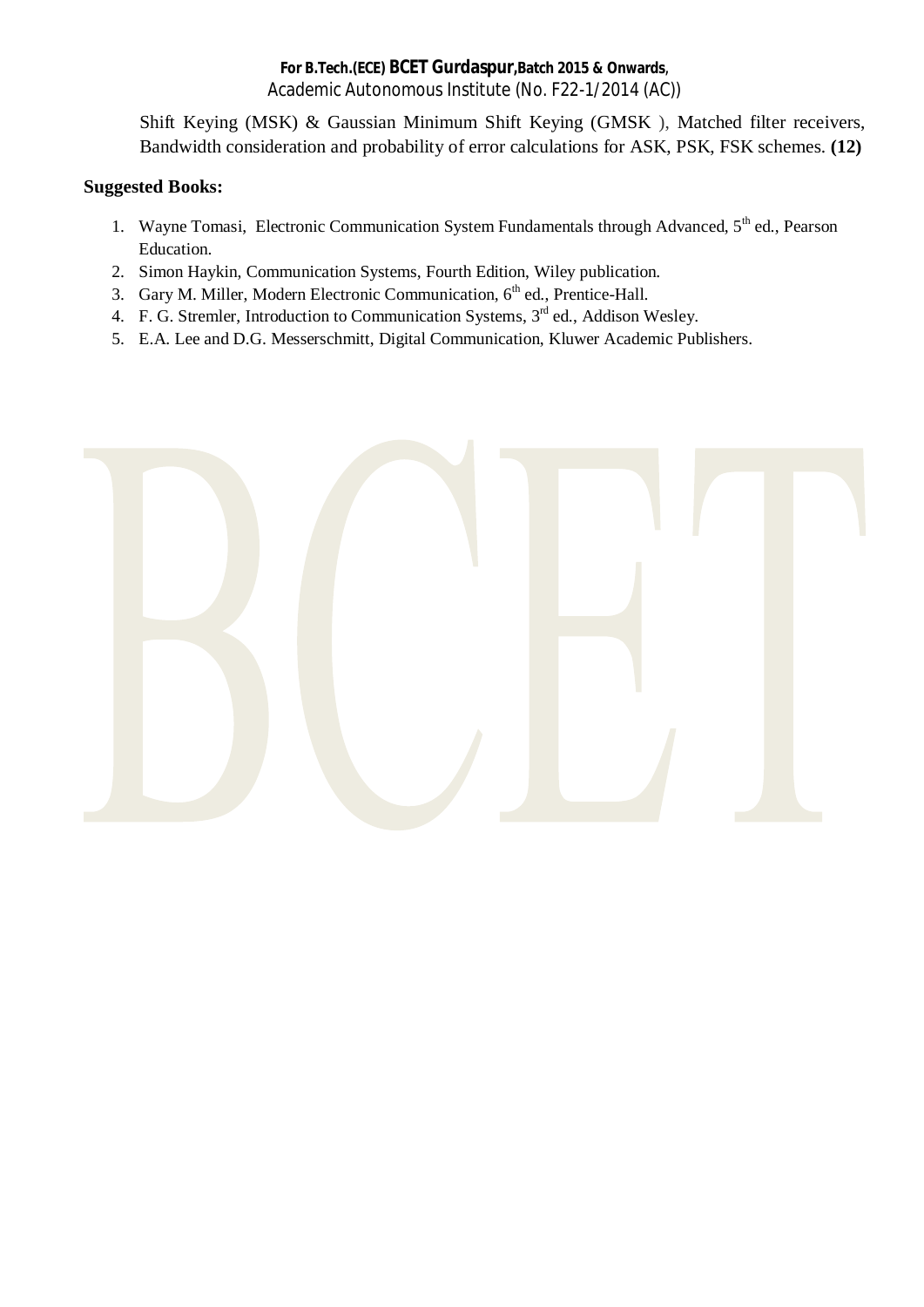## **BTEC-502 Digital Signal Processing**

## **Internal Marks: 40 L T P L T P External Marks: 60 4 1 0**  $\phantom{0}4$  **1 0**  $\phantom{0}4$  **1 0**  $\phantom{0}4$  1 0  $\phantom{0}4$  **Total Marks: 100**

**Course Objective/s:** It is of utmost importance to understand the signal characteristics and system behavior when signals are digitized. So understanding of the fundamentals of processing of different signals is very important. This subject aims to provide the students the understanding of discrete time and digital signals in time and frequency domain. The subject also aims at providing the students to understanding of different tools used for processing of digital signals and implementation of digital filters.

## **1. Introduction**

Introduction to continuous time and discrete signals: DC signal, step, ramp, impulse, sinc, signum, & exponential signals. Classification of signals.

Introduction to systems, types of discrete time systems, LTI systems, convolution sum, relation between input and output of LTI system, properties of LTI systems. **(9)** (9)

## **2. Discrete Fourier Transform**

Introduction to Fourier Transform & Discrete Time Fourier Transform, Circular Convolution, Discrete Fourier Transform(DFT) and its properties; Analysis of Discrete Time signals using DFT, Fast Fourier Transform. **(10)**

## **3. Z-Transform**

Introduction to Z-Transform, Region of convergence; Inverse Z-Transform methods, Properties of Z transform. Signal analysis using Z-Transform. **(9)**

## **4. Analysis of Discrete Time Systems**

System representation with block diagram and by difference equation, Calculation of Transfer Function of LTI systems using Z-transform & DTFT, Introduction to FIR and IIR systems. **(8)**

## **5. Design of Digital Filters**

Structures of realization of discrete time system, direct form, Cascade form, Parallel form and lattice structure of FIR and IIR systems. Linear Phase FIR filters; Design methods for FIR filters; IIR filter design by Impulse Invariance, Bilinear Transformation, Matched Z-Transformation, Analog and Digital Transformation in the Frequency Domain. **(11)**

## **6. DSP Processors**

Introduction to DSP processors. Architectures of DSP processors. **(5)** 

- 1. Digital Signal Processing principles, Algorithms and application, John G Proakis, Dimtris G Manolakis.
- 2. Alan V Oppenheim, Ronald W Schafer, John R Back-Discrete-Time Signal Processing,Prentice Hall.
- 3. S. Salivahan, A Vallavaraj, Gnanpiya-Digital Signal Processing, Tata McGraw Hill.
- 4. S. K. Mitra- Digital Signal Processing-A computer based approach, Tata McGraw Hill
- 5. Emmanuel Ifeachor and Barrie Jervis- Digital Signal Processing, Pearson Education India.
- 6. Johny R.Johnson-Introduction to Digital Signal Processing Prentice Hall.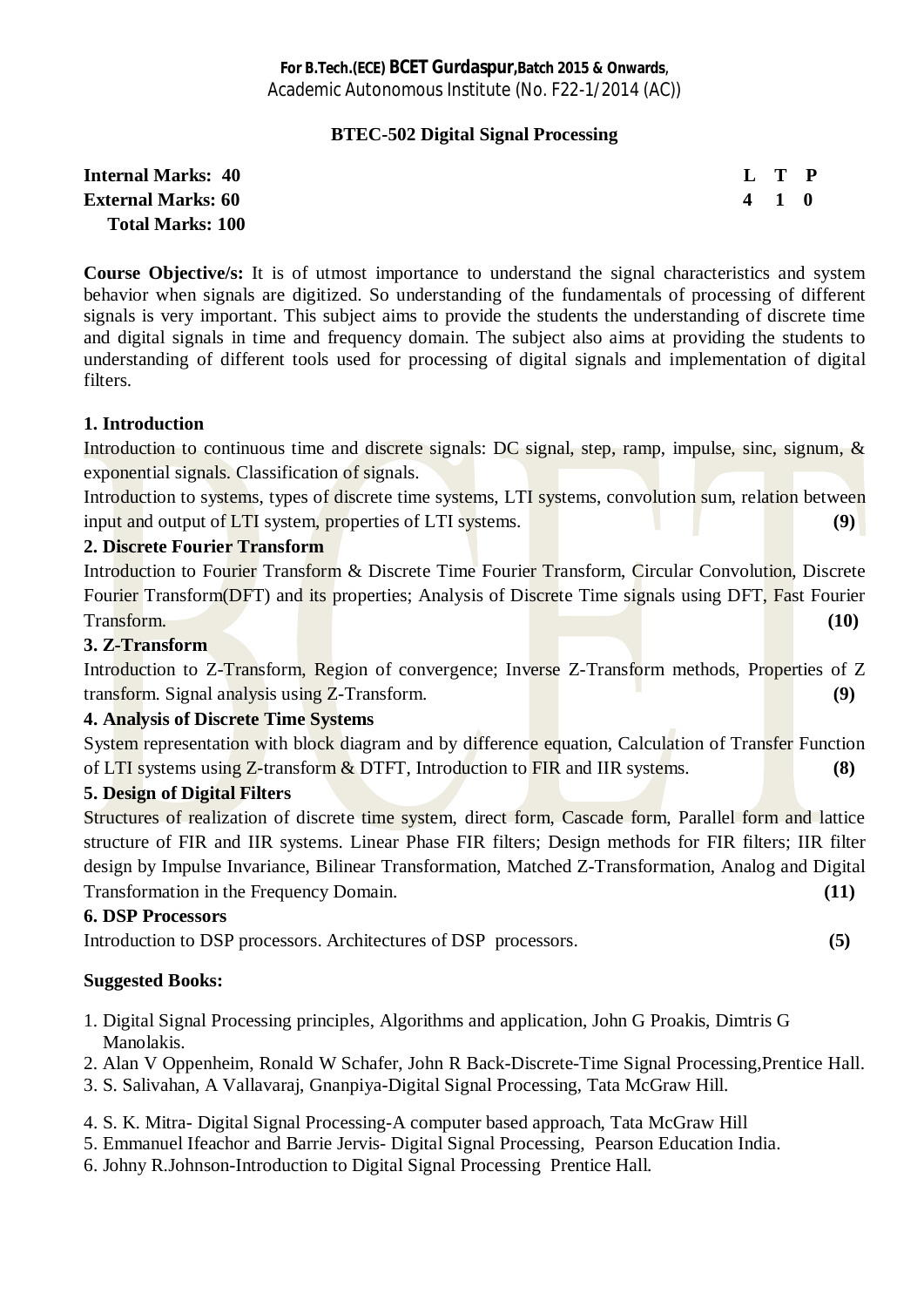#### **BTEC-503 Microprocessors & Microcontrollers**

**Internal Marks: 40 External Marks: 60 Total Marks: 100**  **L T P 4 1 0**

**Course Objective/s:** The course is designed to understand the concepts of assembly level programming and to provide the basics of the microprocessors and microcontrollers. It will provide solid foundation on interfacing of external devices to the 8085 microprocessor, 8051 microcontroller according to the user requirements to create novel products and solutions for the real time problems. After the successful completion of this course, a student is expected to understand the architecture, instruction set, programming, interfacing of 8085, 8051, Arduino and get familiarize with design of various applications.

### **1. Introduction to 8085 Microprocessor**

History and Evolution of Microprocessors, Architecture Philosophy, 8085 Microprocessor, Memory Interfacing, Memory Mapped I/O and Peripheral Mapped I/O 8085 Microprocessor Programming Model. Introduction to 8085 Instructions, Programming Techniques, Time Delays, Stack and Subroutines, Interrupts.

**(12)** 

### **2. 8051 Microcontroller**

Comparison of Microprocessor and Microcontroller, Microcontroller and Embedded Processors, Architecture and Pin Configuration of 8051. **(7)** (7)

#### **3. 8051 Assembly Language Programming**

Introduction to 8051, 8051 Flag bits and PSW Register, Assembly Programming, Register Banks and Stack, Jump Loop and Call Instructions, I/O Port Programming, Addressing Modes and Accessing Memory using various Addressing Modes, Arithmetic Instructions and Programs, Logic Instructions and Programs, Single Bit Instructions and Programming, Timer/Counter Programming and Interrupts in 8051. **(13)** 

#### **4. Serial Communication**

8051 connection to RS-232, 8051 Serial Communication programming, Interfacing of 8051 Microcontroller with LCD, ADC and DAC, stepper motor. **(8)**

#### **5. Introduction to Arduino**

Arduino Uno & Arduino Mega Platform, Block diagram, Architecture, Pin functions, Overview of main features such as I/O Ports. **(8)** 

- 1. Gaonkar -Microprocessor Architecture, Programming and application with 8085.
- 2. Ali Mazidi- The 8051 Microcontroller and embedded Systems, Pearson Education
- 3. K. J. Ayala- The 8051 Microcontroller by , Cengage Learning.
- 4. Massimo Banzi- Getting started with Arduino.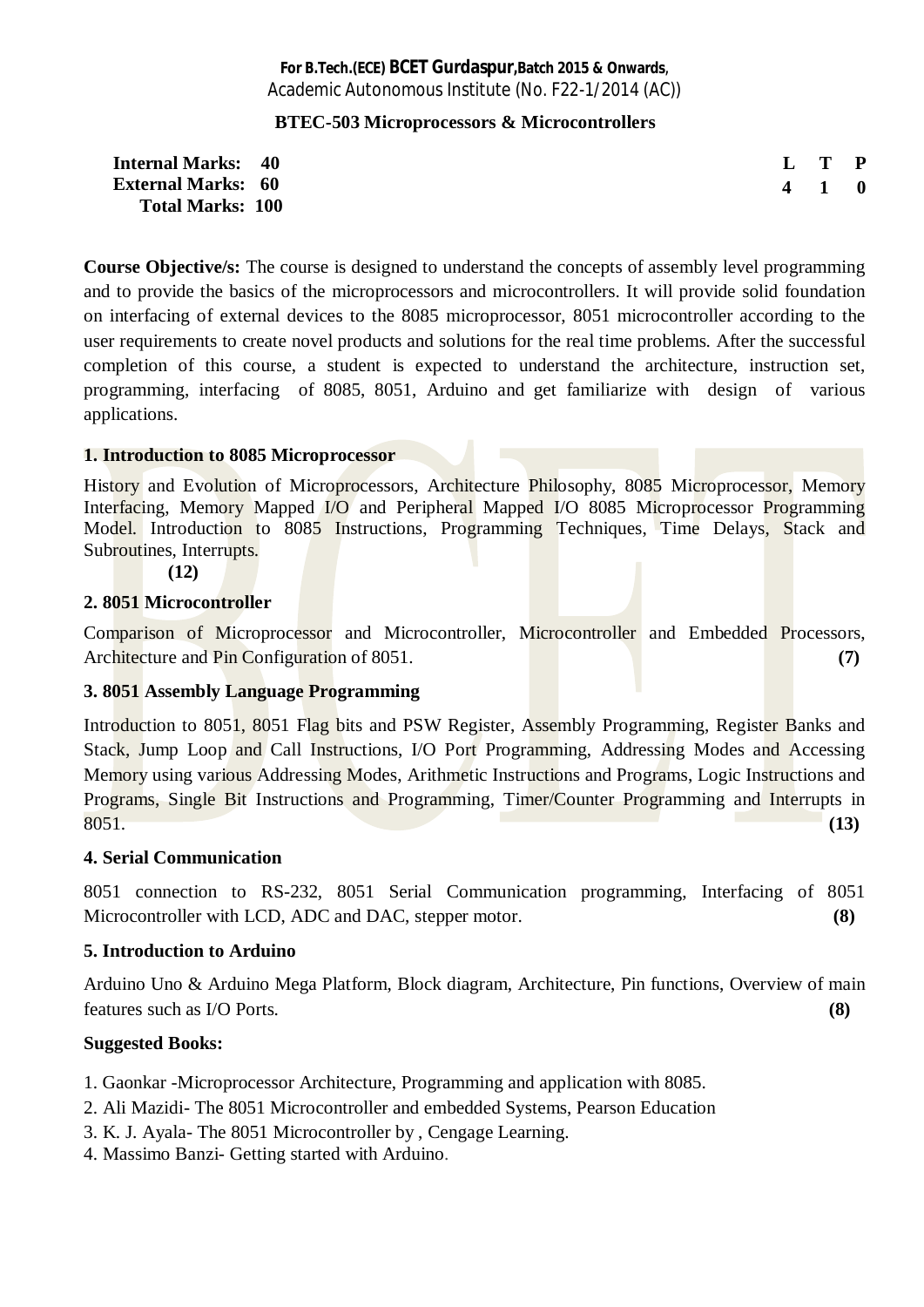## **BTEC-504 Electromagnetics and Antennas**

#### **Internal Marks: 40 External Marks: 60 Total Marks: 100 L T P 4 1 0**

**Course Objective/s:** The course is designed to understand the bbehaviour of electromagnetic waves in different media, difference between transmission lines and waveguides, and the basic terminology used in antennas. Further the concept of different antennas used in different applications and propagation of wave in ground, troposphere, and ionosphere. After the study of this course, a student is expected to analyze the different media of EM waves, application of different antennas and analyze the region in which the wave of particular frequency is transmitted.

## **1. Electromagnetic Waves**

Maxwell's Equations in Differential and Integral Forms. Wave Equation and its solution in different media, Polarization. Plane Wave Propagation in a Dielectric Medium, Reflection and Transmission of an EM wave. Surface Impedance, Poynting Theorem. **(9)**

## **2. Waveguides and Transmission Lines**

 Waves between Parallel Planes. TE, TM and TEM Waves, Velocities of Propagation, Attenuation in Parallel Plane Guides, Wave Impedance. Circuit Representation of Parallel Plane Transmission Lines. Low loss transmission lines. Distortion less condition. Smith Charts. Rectangular and Circular Wave Guides. Wave Impedance and Characteristics Impedances. Transmission Line Analogy for Wave Guides.

**(9)**

## **3. Antennas**

Introduction, Concept of Radiation in Single Wire, Two Wire and Dipole, Antenna parameters, Retarded Potential, Infinitesimal Dipole. Current Distribution of Short Dipole and Half Wave Dipole, Far-field, Radiating near-field and reactive near-field region, Monopole and Half wave dipole. **(8)**

## **4. Antenna Arrays**

Array of two point sources, Array factor, Array configurations, Hansen-Woodyard end fire array, nelement linear array with uniform amplitude and spacing, n-element linear array with non- uniform spacing, Analysis of Binomial and Dolph-Tschebysceff array, Scanning Array, Super directive array. **(9)**

## **5. Aperture Antennas**

Field Equivalence Principle, Rectangular and Circular Aperture Antennas, Horn Antenna, Babinet's Principle, Slot Antenna, Reflector antenna. **(7)**

## **6. Wave Propagation**

Free space equation, Reflection from earth's surface, Surface & Space wave propagation, Range of space wave propagation, Effective earth's radius, Duct propagation, Troposphere propagation. Structure of ionosphere, Propagation of radio waves through ionosphere, Critical frequency, Maximum usable frequency, Optimum working frequency, Lowest usable high frequency, Virtual Height, Skip Distance, Effect of earth's magnetic field. **(10) (10)** 

- 1. Mathew N.O. Sadiku, Principles of Electromagnetics, Oxford, Fourth edition.
- 2. Jordan E.C., Electromagnetics and radiating systems, PHI.
- **3.** Balanis C.A, Antenna Theory, John Wiley & sons.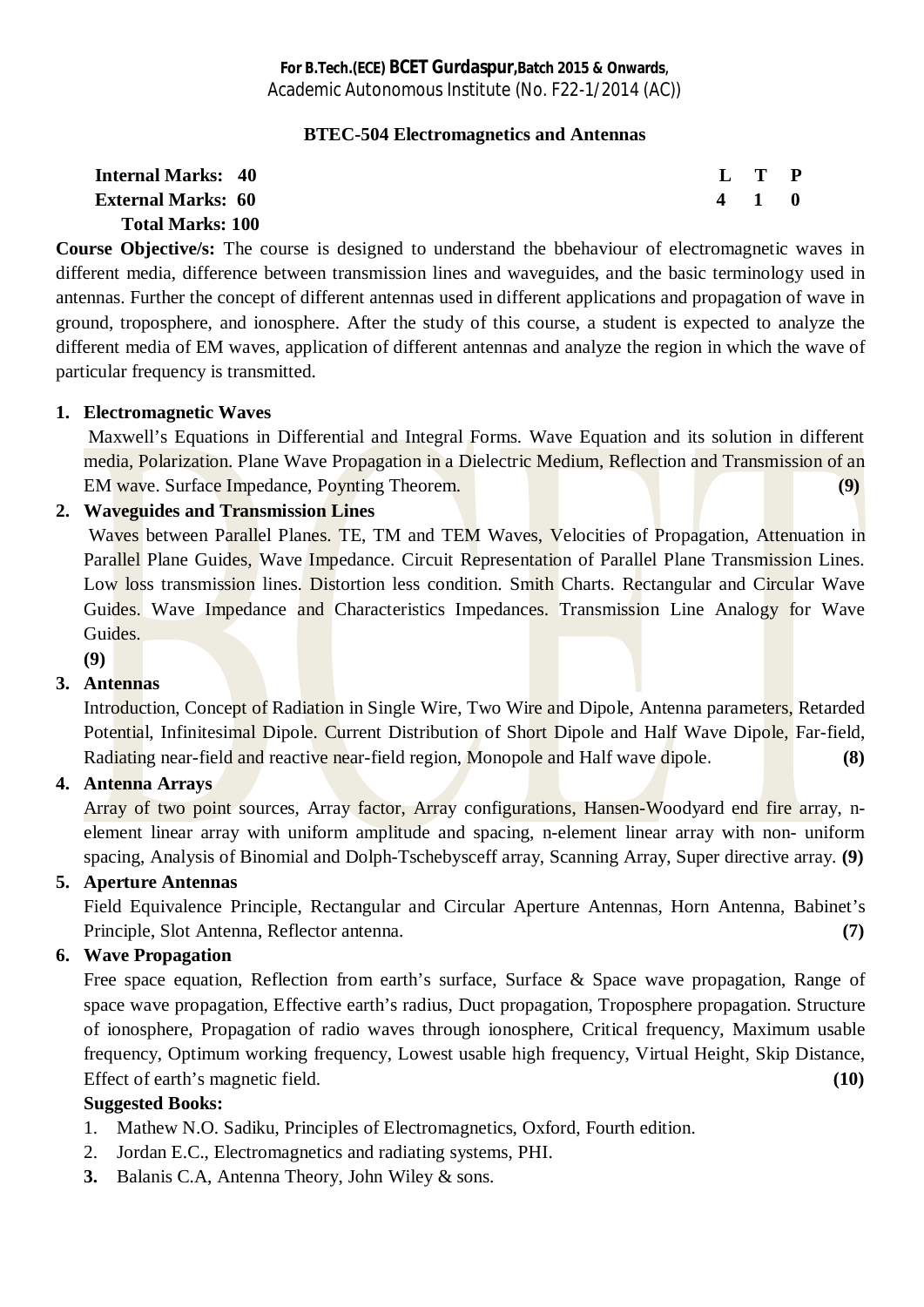- **4.** R.L.Yadava, Antenna and wave propagation, PHI.
- **5.** W H Hayt and J A buck, Problem and solutions in electromagneics, Tata McGraw Hill
- 6. Antenna Theory, Krauss J.D., McGraw Hill.

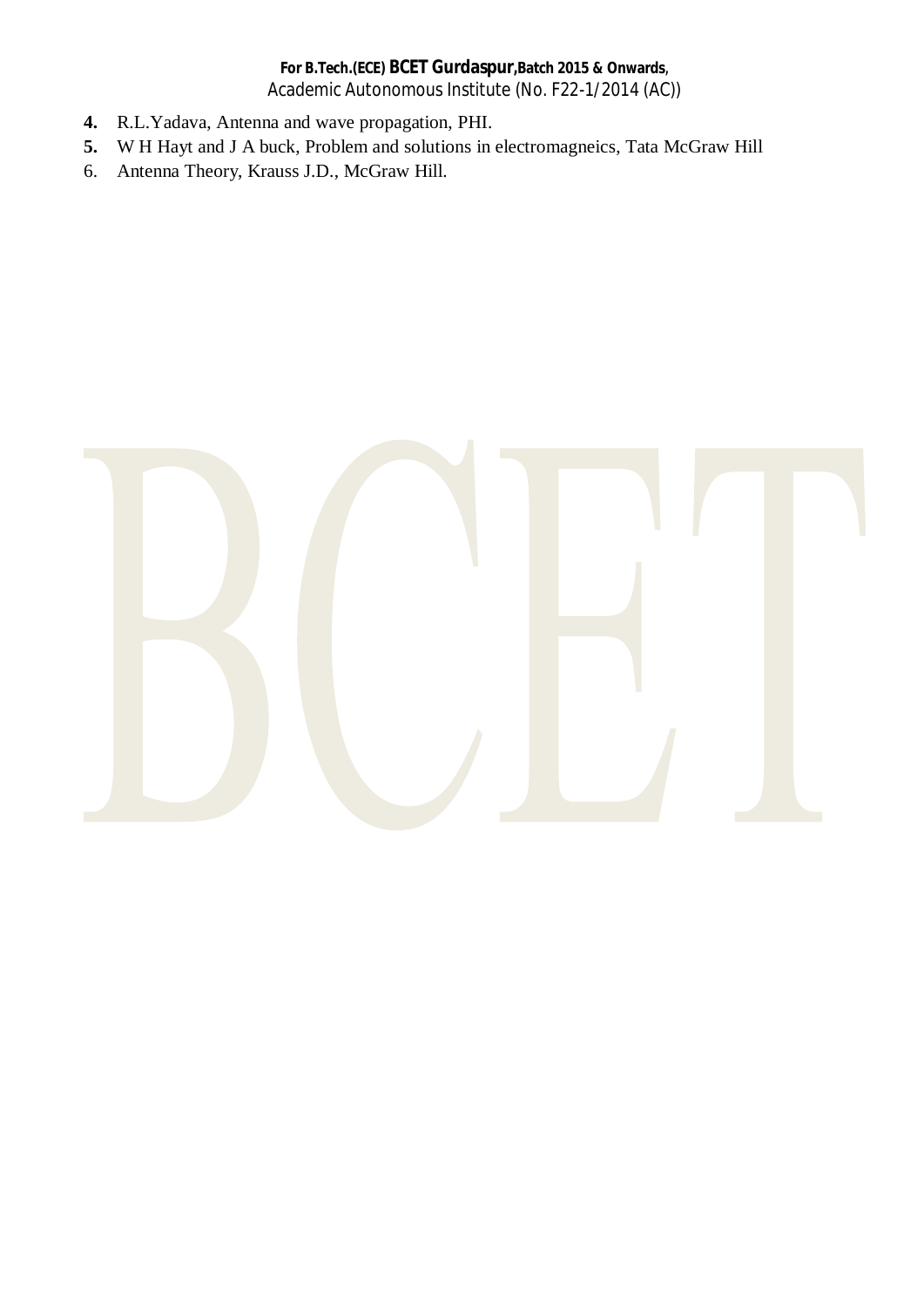## **BTEC-505 Lab Digital Communication System**

| <b>Internal Marks: 30</b> | L T P         |  |
|---------------------------|---------------|--|
| <b>External Marks: 20</b> | $0 \t 0 \t 2$ |  |
| <b>Total Marks: 50</b>    |               |  |

### **List of Experiments: Note: Teacher can introduce any new experiment as per the requirement of the syllabus.**

- 1. Study of Time Division Multiplexing system.
- 2. Study of Pulse Code Modulation and demodulation.
- 3. Study of Delta Modulation and demodulation and observe effect of slope overload.
- 4. Study pulse data coding techniques for various formats.
- 5. Study pulse data decoding techniques for various formats.
- 6. Study of amplitude shift keying modulator and demodulator.
- 7. Study of frequency shift keying modulator and demodulator.
- 8. Study of phase shift keying modulator and demodulator.
- 9. Error detection & correction using Hamming Code.
- 10. Digital link simulation; error introduction & error estimation in a digital link using MATLAB (SIMULINK)/ communication simulation packages.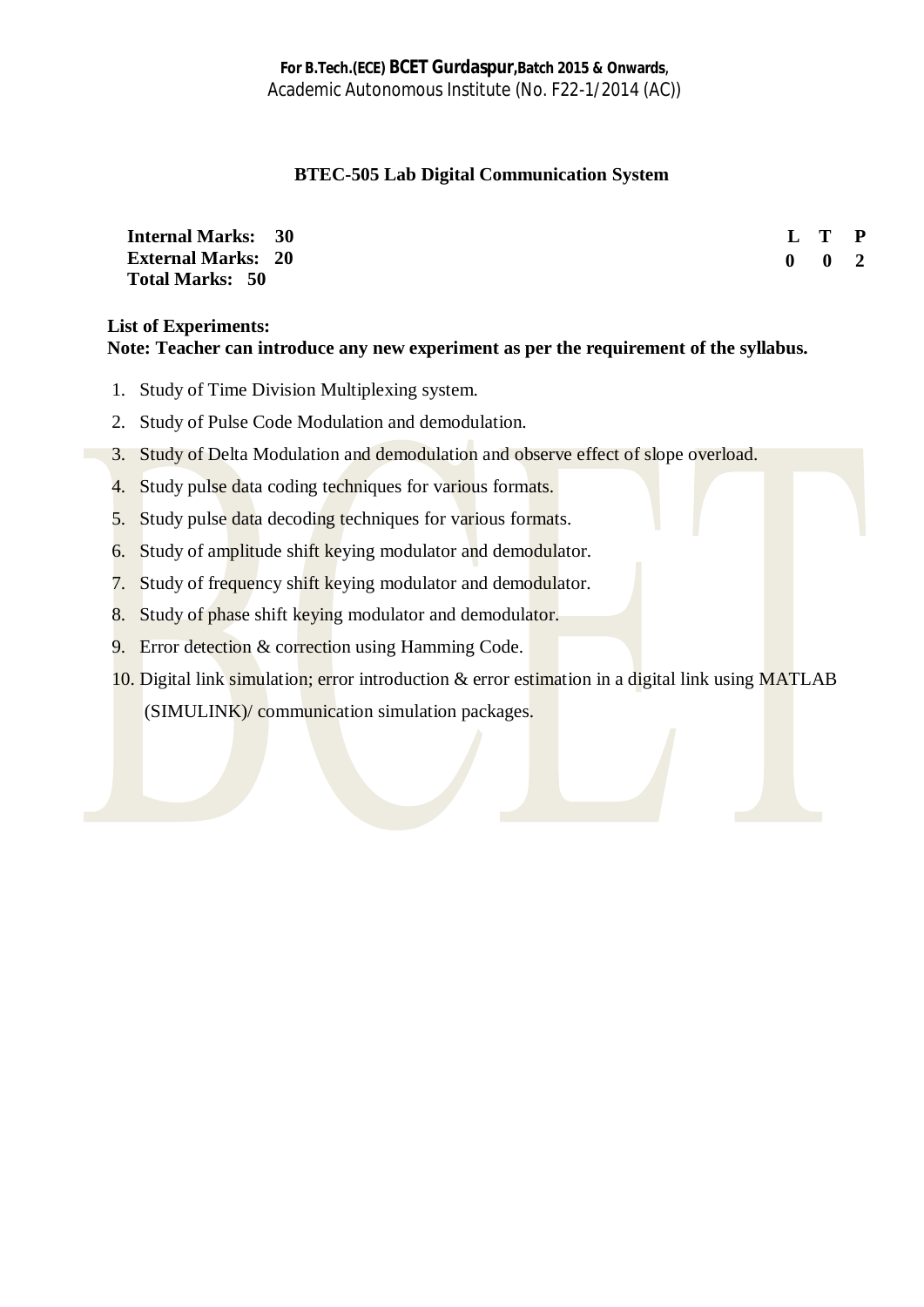#### **BTEC-506 Lab Digital Signal Processing**

| <b>Internal Marks: 30</b> | $\mathbf{L} \quad \mathbf{T} \quad \mathbf{P}$ |  |
|---------------------------|------------------------------------------------|--|
| <b>External Marks: 20</b> | $0 \quad 0 \quad 2$                            |  |
| <b>Total Marks:50</b>     |                                                |  |

#### **List of Experiments: Note: Teacher can introduce any new experiment as per the requirement of the syllabus.**

- 6. To develop elementary signal function modules (m-files) for unit sample, unit step, exponential and unit ramp sequences in MATLAB.
- 7. Write a program in MATLAB to generate standard sequences.
- 8. Write a program in MATLAB to compute power density spectrum of a sequence.
- 9. To develop program using MATLAB for operation on sequences like signal Shifting, signal folding, signal addition and signal multiplication.
	- 10. Write a program in MATLAB to verify linear convolution.
	- 11. Write a program in MATLAB to verify the circular convolution.
	- 12. To develop program for computing inverse Z-transform.
	- 13. To develop program for computing DFT and IDFT.
	- 14. To develop program for conversion of direct form realization to cascade form realization.
	- 15. To develop program for cascade realization of IIR and FIR filters.
	- 16. To develop program for designing FIR filter.
	- 17. To develop program for designing IIR filter.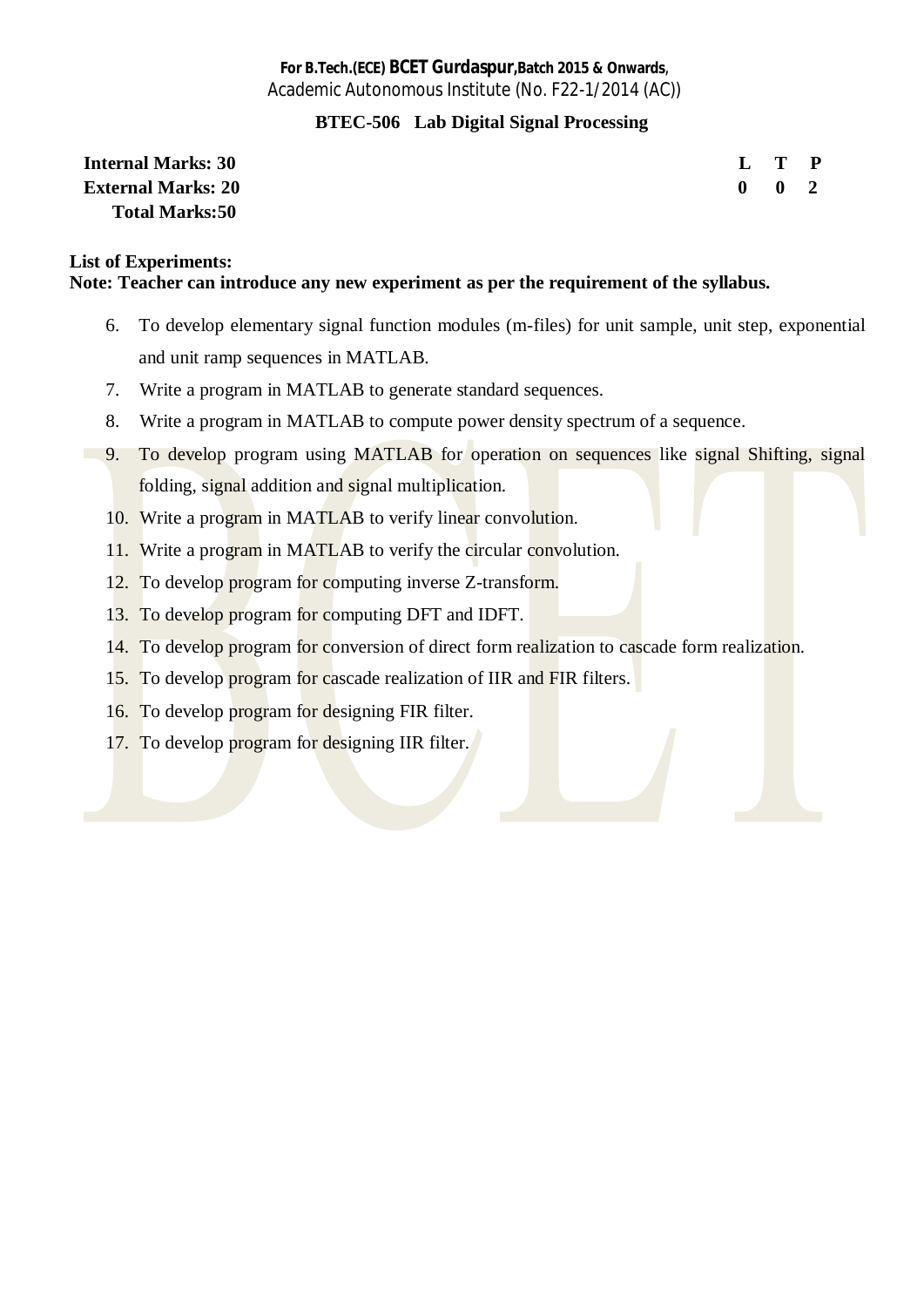#### **BTEC-507 Lab Hardware Programme & Interfacing**

| <b>Internal Marks: 30</b> | L T P         |  |
|---------------------------|---------------|--|
| <b>External Marks: 20</b> | $0 \t 0 \t 2$ |  |
| <b>Total Marks: 50</b>    |               |  |

#### **List of Experiments using 8085/8051/Arduino Uno**

# **Note: Minimum sixteen experiments are to be performed in lab however the teacher may introduce new experiments as per the course requirement.**

- 1. Study of 8085 Microprocessor kit.
- 2. Write a program to add two 8/16-bit number using 8085.
- 3. Write a program to subtract two 8/16-bit number using 8085.
- 4. Write a program to multiply two 8 bit numbers by repetitive addition method using 8085.
- 5. Write a program to sort series using bubble sort algorithm using 8085.
- 6. Write a program to control the operation of stepper motor using 8085 microprocessor.
- 7. Write a program to control speed of DC motor using 8085 microprocessor.
- 8. Study of 8051 Microcontroller kit.
- 9. Write a program to add two numbers lying at two memory locations and display the result using 8051.
- 10. Write a program for multiplication of two numbers lying at memory location and display the result using 8051.
- 11. Write a Program to arrange 10 numbers stored in memory location in Ascending and Descending order in 8051.
- 12. Write a program to show the use of INT0 and INT1 in 8051.
- 13. Write a program of flashing LED connected to port 1 of the Micro Controller 8051.
- 14. Write a program to generate a ramp waveform using DAC with micro controller 8051.
- 15. Write a program to interface the ADC with 8051.
- 16. Write a program to control a stepper motor in direction, speed and number of steps using 8051.
- 17. Write a program to control the speed of DC motor using 8051.
- 18. Interfacing of Micro-controller port-lines with LED, relays, keyboard and LCD display.
- 19. Study of Arduino Uno & Arduino Mega board.
- 20. Introduction to Arduino IDE.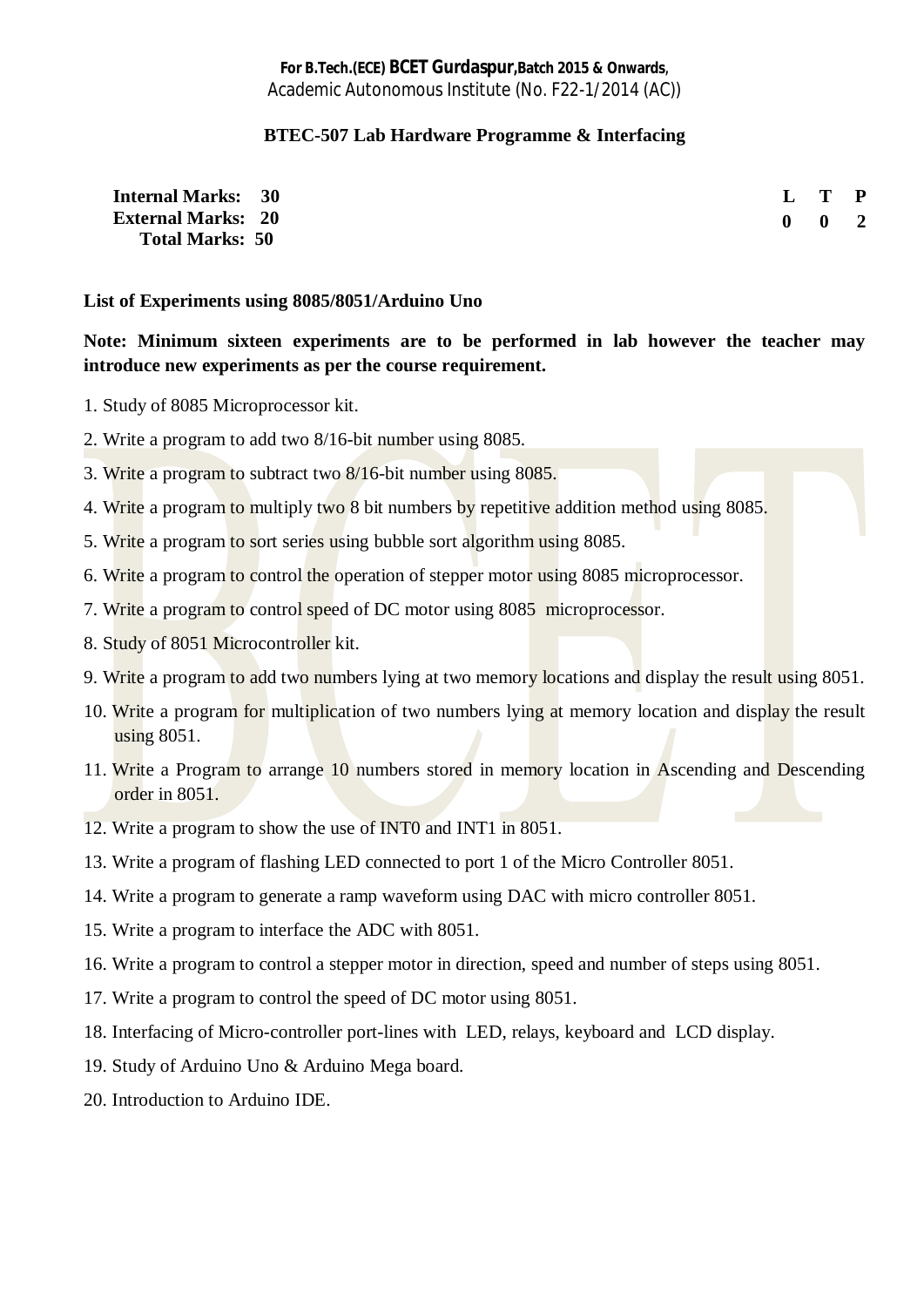# **BTEC-508 Industrial Training**

# **Internal Marks: 60 External Marks: 40 Total Marks: 100**

#### **Course Objective/s:**

1. To expose students to the 'real' working environment and get acquainted with the organization structure, business operations and administrative functions.

2. To have hands-on experience in the students related field so that they can relate and reinforce what has been taught in the college.

3. To promote cooperation and to develop synergetic collaboration between industry and the college in promoting a knowledgeable society.

4. To set the stage for future recruitment by potential employers.

#### **Course Description:**

As a part of the B.Tech ECE curriculum, student must undergo industrial training of minimum four weeks (domain related) in reputed Private/Public Sector/Government Organization/Companies.

Training period : Minimum of four weeks, 36 hours/week during the summer vacation after 4<sup>th</sup> semester examinations.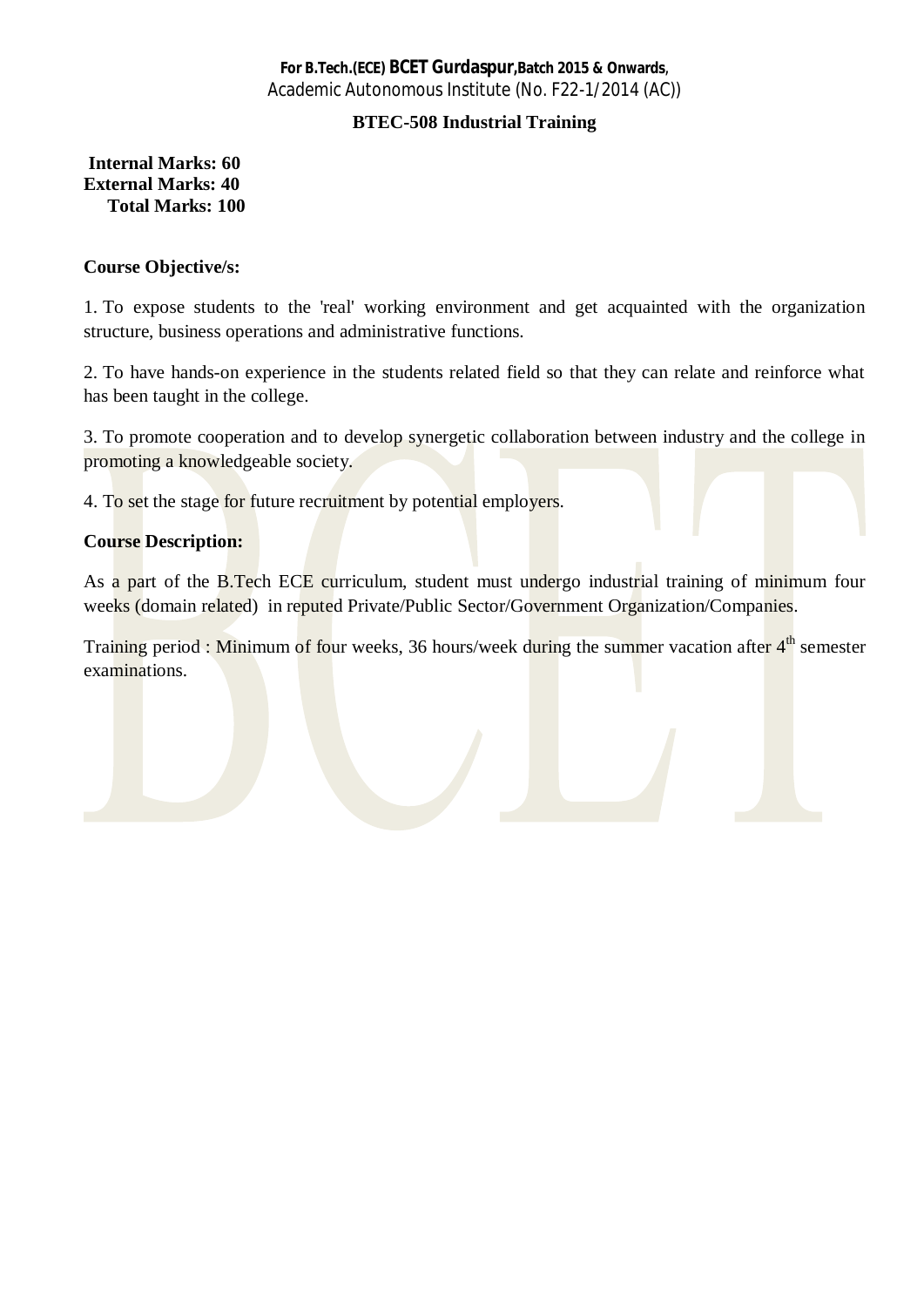#### **BTEC-601 Microwave and Radar Engineering**

| <b>Internal Marks: 40</b> | $L$ T P |  |
|---------------------------|---------|--|
| <b>External Marks: 60</b> | 4 1 0   |  |
| <b>Total Marks: 100</b>   |         |  |

**Course Objective/s:** This course is designed to provide knowledge of Radio-frequency spectrum, Microwave principles, working of microwave devices, microwave communication, RADAR and their applications. After the study of this course, student is expected to understand and gain complete knowledge about microwave generators, solid state device and microwave components and radar engineering problems and its application.

#### **1. Microwave Tubes**

Limitations of conventional tubes, construction, operation and properties of klystron amplifier, Reflex klystron, Magnetron, Travelling wave tube (TWT), Backward wave oscillator (BWO), Crossed field amplifiers. **(7)**

#### **2. Microwave Solid State Devices**

Limitation of conventional solid state devices at microwaves, Transistors (Bipolar, FET), Diodes (Tunnel, Varactor, PIN), Transferred electron devices (Gunn diode), Avalanche transit time effect (IMPATT, TRAPATT, SBD), Microwave amplification by stimulated emission of radiation (MASER).

**(6)** 

#### **3. Microwave Components**

Analysis of microwave components using s-parameters, Junctions (E, H, Hybrid), Directional coupler, Bends and corners, Microwave posts, S.S. tuners, Attenuators, Phase shifter, Ferrite devices (Isolator, Circulator, Gyrator), Cavity resonator, Matched termination. **(7)**

#### **4. Microwave Measurements**

Power measurements using calorimeters and bolometers, Measurement of standing wave ratio (SWR), Frequency and wavelength, Microwave bridges. (6)

# **5. Introduction to Radar Systems**

Basic principle: block diagram and operation of radar, Radar range equation, Pulse repetition frequency (PRF) and Range ambiguities, Applications of radar. **(7)**

# **6. Doppler Radars**

Doppler determination of velocity, Continuous wave (CW) radar and its limitations, Frequency modulated continuous wave (FMCW) radar, Basic principle and operation of moving target indicator (MTI) radar, Delay line cancellers, Blind speeds and staggered PRFs. **(7)**

# **7. Scanning and Tracking Techniques**

Various scanning techniques (Horizontal, vertical, spiral, palmer, raster, nodding), Angle tracking systems (Lobe switching, conical scan, monopulse), Range tracking systems, Doppler (velocity) tracking systems. **(6)**

#### **Suggested Books:**

1. Samuel Liao- Microwave devices and circuits, PHI

- 2. M. Kulkarni- Microwave devices and Radar Engg, Umesh Publications
- 3. Merill I. Skolnik- Introduction to radar systems:
- 4. R.E. Collin- Foundation of Microwave Engg. McGraw Hill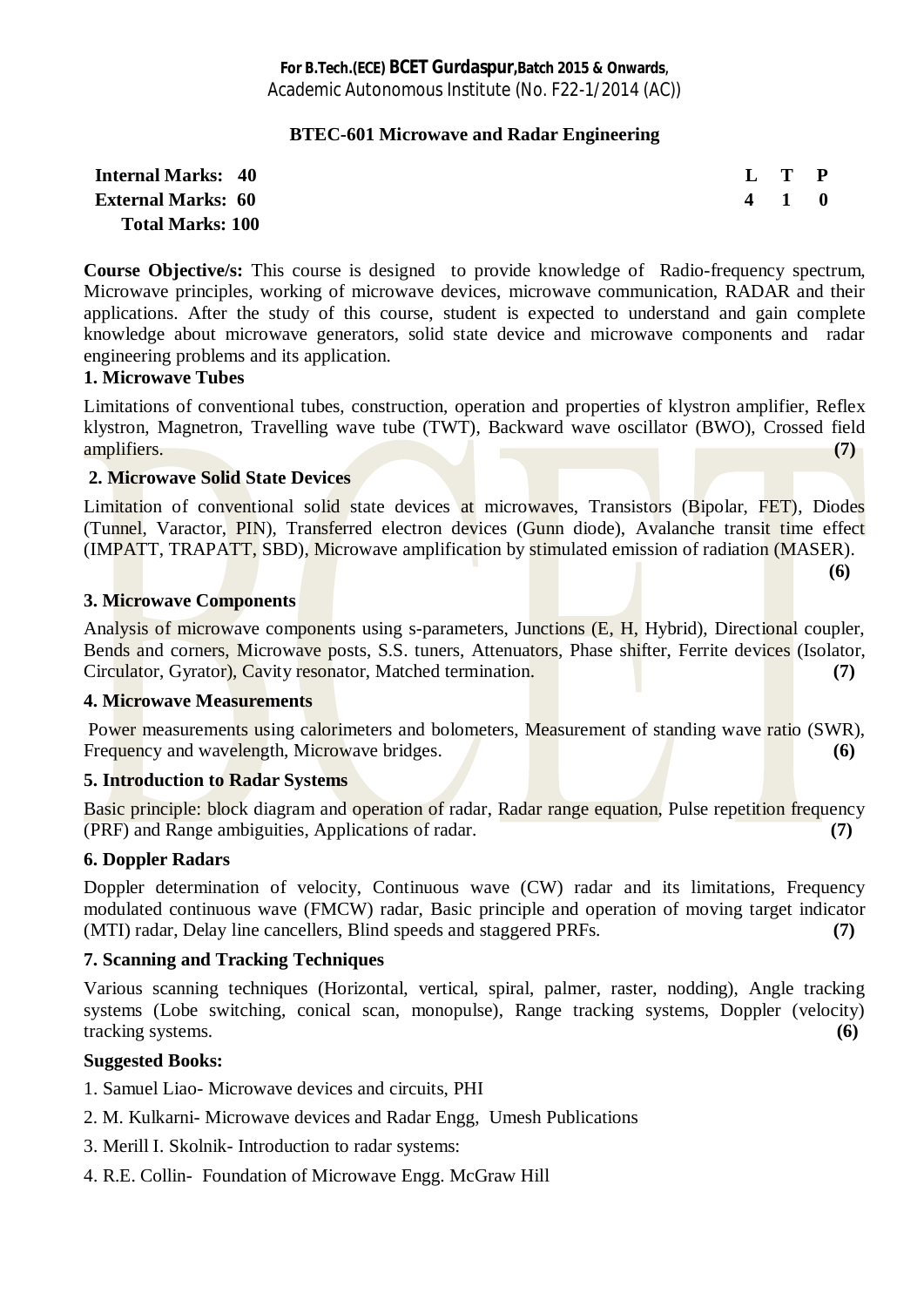#### **BTEC-602 Wireless Communication System**

# **Internal Marks: 40 L T P IL T P External Marks: 60 4 1 0 Total Marks: 100**

**(6)** 

**Course Objective/s:** The course is designed to understand the knowledge of technologies used in wireless communication system, Paging system, cordless telephone system. The students will understand the limitations of fixed networks, the need and trend towards mobility. It will also provide the knowledge about overall GSM cellular concept, Frequency reuse channels and to analyze its effect on interference, system capacity and grade of service. This course also provide the knowledge of multiple access techniques, the effect of fading, different fading models, different diversity techniques. Understand the concept of architecture behind 2G,3G and 4G mobile networks. After the study of this course, a student is able to understand the concept of mobility management in mobile communication system and also gain knowledge of evolution of wireless access networks including the cellular system, emergence from 2G-4G and beyond in terms of architecture, air interface and small cell technologies and advance systems.

#### **1. Introduction**

Basic cellular system, Performance criteria, Operation of Cellular Systems, Planning a Cellular System, Analog & Digital Cellular Systems. Examples of Wireless Communication Systems: Paging Systems, Cordless Telephone Systems, Cellular Telephone Systems. Blue Tooth and Zig Bee.

#### **2. Elements of Cellular Radio Systems Design**

General description of the Problem, Concept of Frequency Reuse Channels, Co-Channel Interference Reduction Factor, Desired C/I from a normal case in an Omni Directional Antenna System, Cell Splitting, Consideration of the components of Cellular Systems. **(8)** 

#### **3. Digital Communication through fading multipath channels**

Fading Channel and their Characteristics, Channel Modeling, Digital Signaling over a Frequency Non Selective Slowly Fading Channel. Concept of Diversity Branches and Signal Paths. Combining Methods: Selective Diversity Combining, Switched Combining, Maximal Ratio Combining, Equal Gain Combining. **(8) Combining. (8)** 

#### **4. Multiple Access Techniques for Wireless Communications**

Introduction, Frequency Division Multiple Access (FDMA), Time Division Multiple Access (TDMA), Spread Spectrum Multiple Access, Space Division Multiple Access, Packet Radio Protocols; Pure ALOHA, Slotted ALOHA. **(8)** 

#### **5. Wireless Systems & Standards**

AMPS and ETACS, United states digital cellular (IS- 54 & IS 136), Global system for Mobile (GSM): Services, Features, System Architecture, and Channel Types, Frame Structure for GSM, Speech Processing in GSM, GPRS/EDGE specifications and features. 3G systems: UMTS & CDMA 2000 standards and specifications. CDMA Digital standard (IS 95): Frequency and Channel specifications, Forward CDMA Channel, Reverse CDMA Channel, Wireless Cable Television. **(10)**

#### **6. Future trends**

4G, 5G Mobile techniques, Wi Fi Systems **(8)**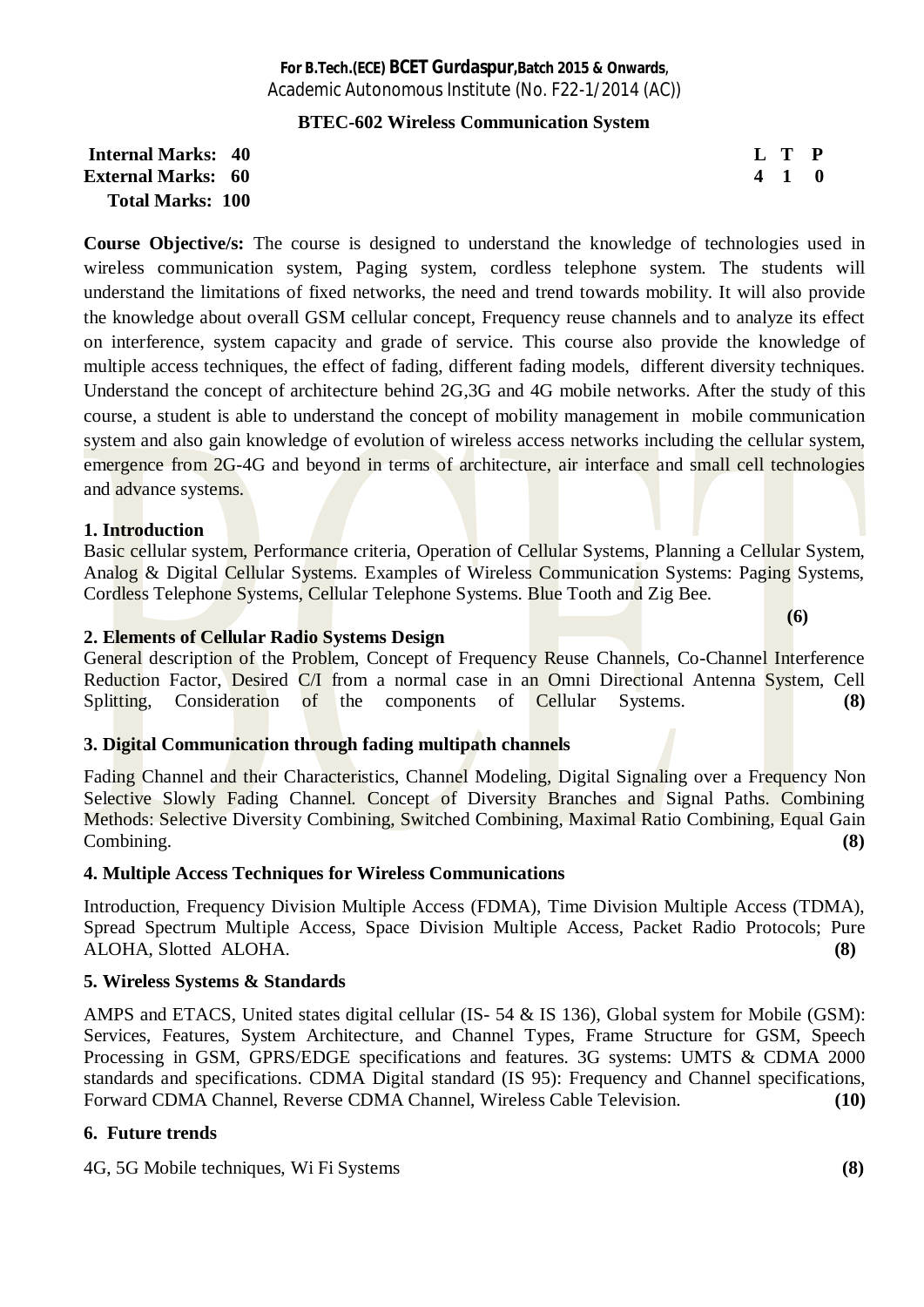# **Suggested Books:**

1. T.S.Rappaport- Wireless Communications: Principles and Practice, 2nd Edition, Pearson Education Asia.

2. William C Y Lee-Mobile Cellular Telecommunications, 2nd Edition, MGH.

- 3. Raj Pandya —Mobile and Personal Communication systems and services, Prentice Hall of India.
- 4. Dr. Kamilo Feher- Wireless and Digital Communications ,(PHI)
- 5. T L Singal-Wireless Communication.

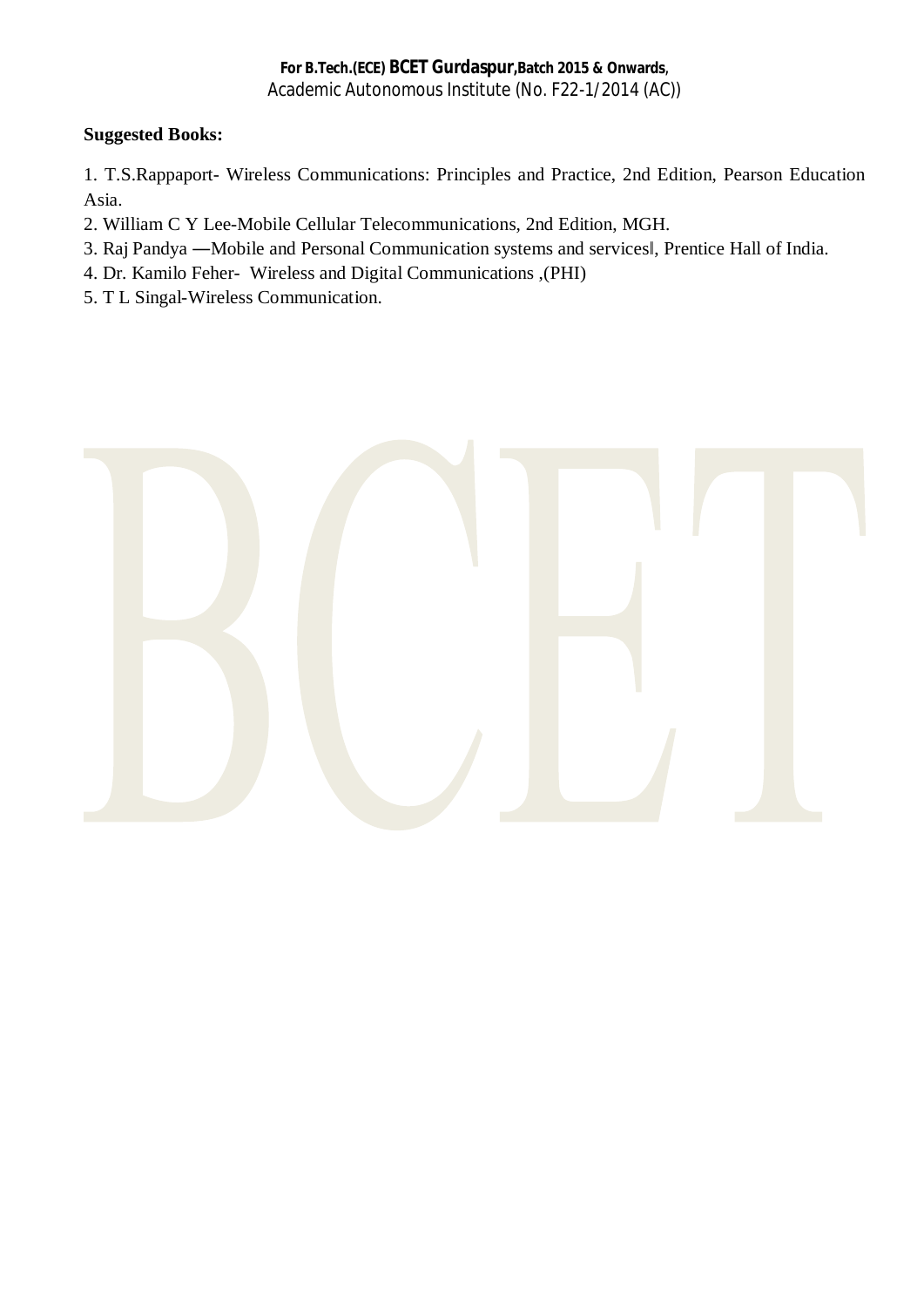#### **BTEC-603 Embedded System**

| <b>Internal Marks: 40</b> |  | L T P               |  |
|---------------------------|--|---------------------|--|
| <b>External Marks: 60</b> |  | $4 \quad 1 \quad 0$ |  |
| <b>Total Marks: 100</b>   |  |                     |  |

**Course Objective/s:** The course is designed to understand ARM processor architecture and its families, assembly progamming and efficient Embedded C programming using ARM processor, ARM interfacing with different peripherals and introduction to Raspberry pi and Embedded Linux. After the study of this course, a student is expected to understand architecture, features and need of ARM7 processors in embedded systems and to learn peripheral programming with ARM7 processor and Raspberry pi.

# **1. ARM Processor Architecture**

Architecture, Registers, Interrupts & Vector table, I/O Ports, ARM Processor Family, JTAG, I2C Bus.

**(10)**

# **2. ARM Programming Instructions**

Instruction Set, Data Processing Instructions, Addressing Modes, Load Store Instructions, PSR (Program Status Register) Instructions, Conditional Instructions, Interrupt Instructions. **(9)**

#### **3. C Programming**

Integrated Development Environment (IDE) for C/C++ Programming, C/C++ Programs using Function Calls, Pointers, Structures, Integers & Floating Point Arithmetic, Assembly Code using Instruction Scheduling, Register Allocation, Conditional Execution & Loops.

**(12)**

# **4. Interfacing Peripherals**

Interfacing of ADC & DAC, Sensors, Memory, LCD Display, Stepper Motor, DC Motor, SD-MMC Card, Biometric & RFID, Zigbee, GSM Interfaces, Debugging tools. **(12)**

# **5. Introduction to Raspberry pi**

Introduction to Raspberry pi and Embedded Linux, Basic Programmimg using Raspberry pi **(6)** 

- 1. Andrew N. Sloss, Dominic Symes, Chris Wright, John Rayfield, -ARM System Developer's Guide Designing and Optimizing System Softwarel, Elsevier 2008.
- 2. Steve Furber, -ARM system on Chip Architecturel, Addision Wesley
- 3. Brooks, Cole, -Embedded Microcontroller Systems, Real Time Interfacing, Thomson Learnin.
- 4. Trevor Martin, -The Insider's Guide to The Philips ARM7 Based Microcontrollers, An Engineer's Introduction to The LPC2100 Series Hitex Ltd.
- 5. ARM Architecture Reference Manual.
- 6. Website [www.ARM.com.](http://www.arm.com/)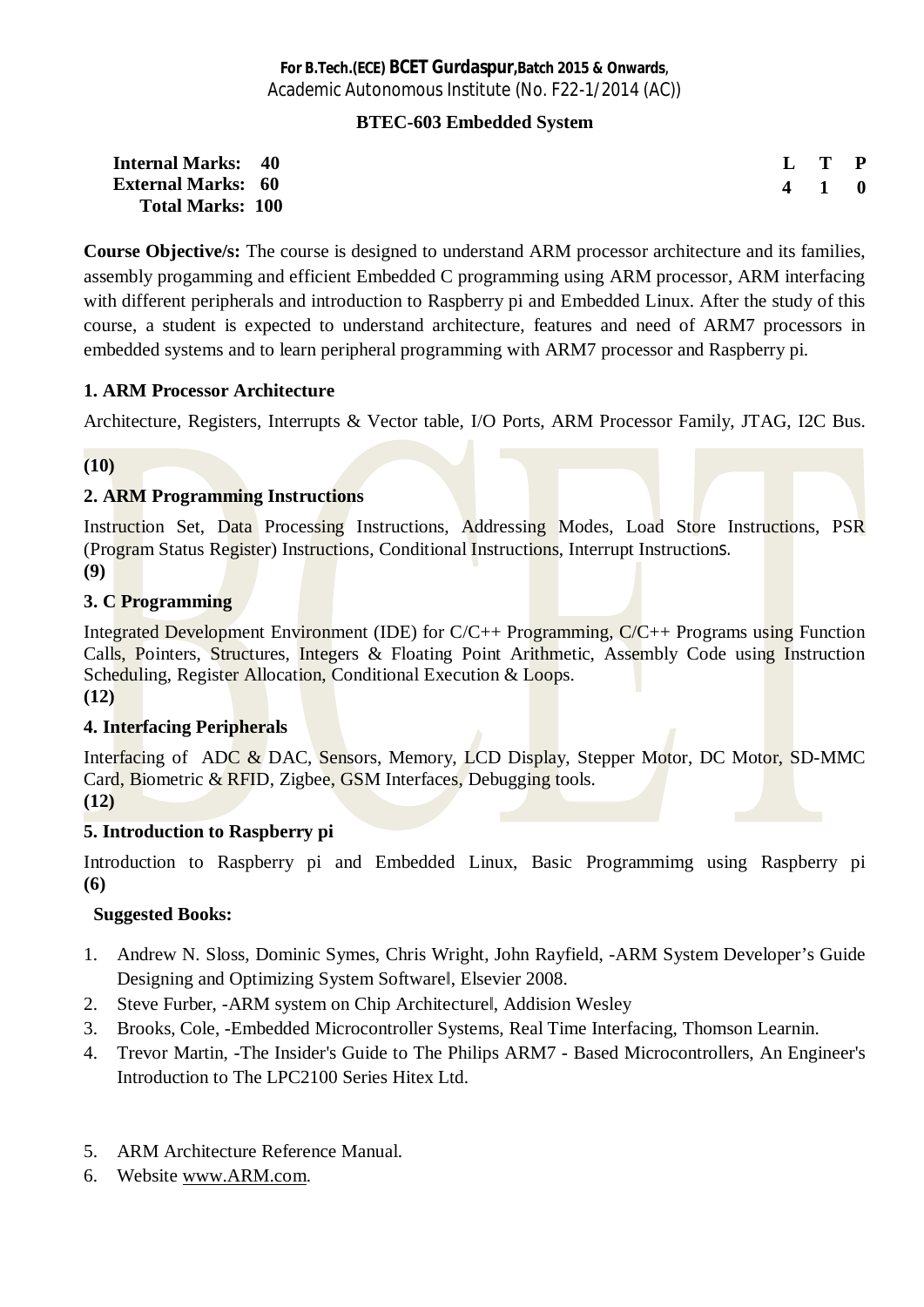- 7. Eben Upton, Raspberry pi User Guide.
- 8. Dr. Simon Monk Programming the Raspberry Pi: Getting Started with Python, McGraw-Hill Education TAB.
- 9. Dr. Simon Monk- Raspberry Pi Cookbook, Software and Hardware Problems and Solutions .O'Reilly Media, Inc.,2ed ,2016.

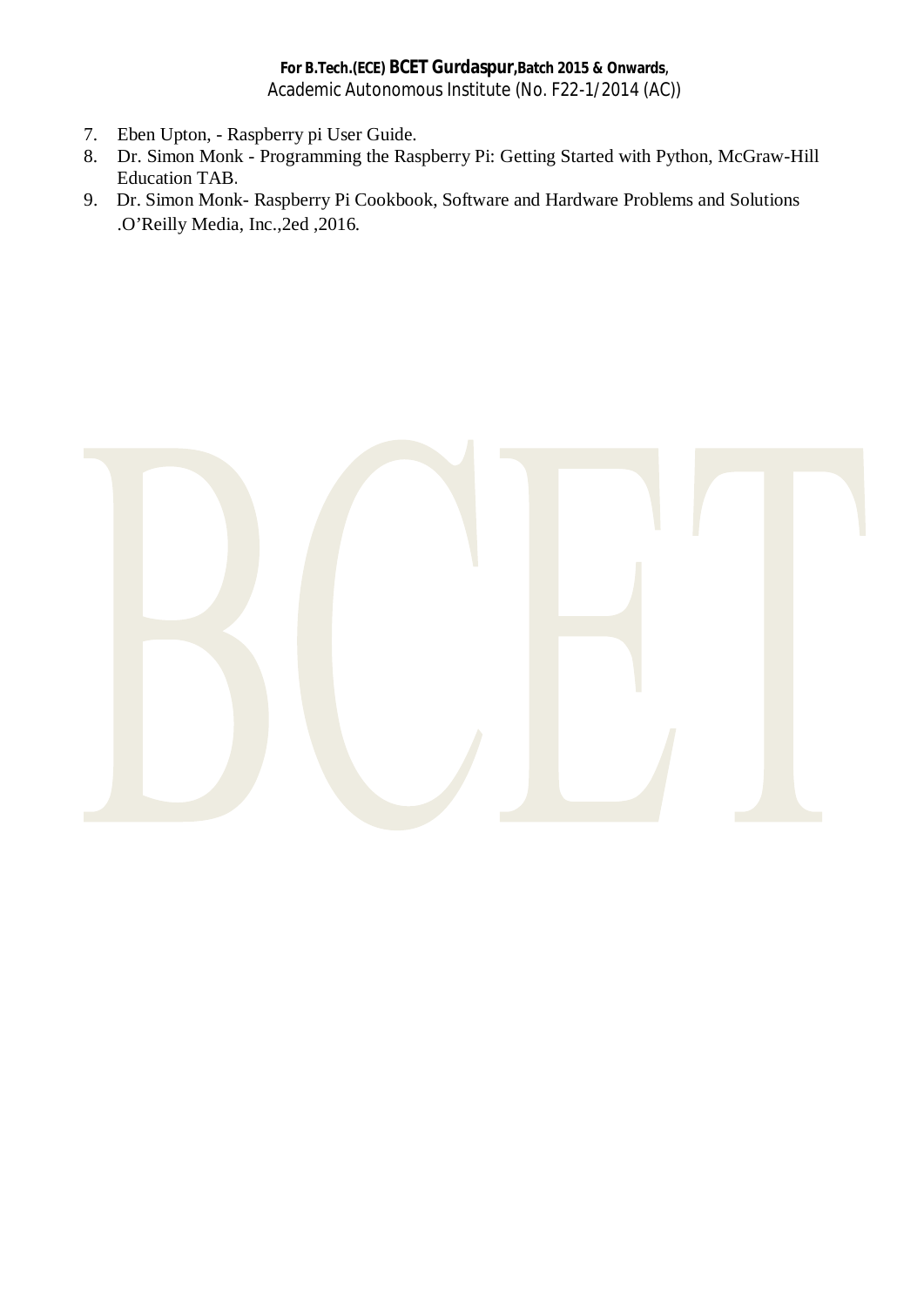#### **BTEC-604 Lab Microwave Engineering**

| <b>Internal Marks: 30</b>                           |  | L T P               |  |
|-----------------------------------------------------|--|---------------------|--|
| <b>External Marks: 20</b><br><b>Total Marks: 50</b> |  | $0 \quad 0 \quad 2$ |  |

**List of Experiments** 

**Note: Teacher may introduce new experiments as per the course requirement.** 

- 1. Study of microwave components and instruments.
- 2. Measurement of crystal characteristics and proof of the square law characteristics of the diode.
- 3. Measurement of Klystron characteristics.
- 4. Measurement of VSWR and standing wave ratio.
- 5. Measurement of Dielectric constants.
- 6. Measurement of Directivity and coupling coefficient of a directional coupler.
- 7. Measurement of  $Q$  of a cavity.
- 8. Calibration of the attenuation constant of an attenuator.
- 9. Determination of the radiation characteristics and gain of an antenna.
- 10. Determination of the phase-shift of a phase shifter.
- 11. Study of E-Plane Tee, H-Plane Tee and Magic Tee.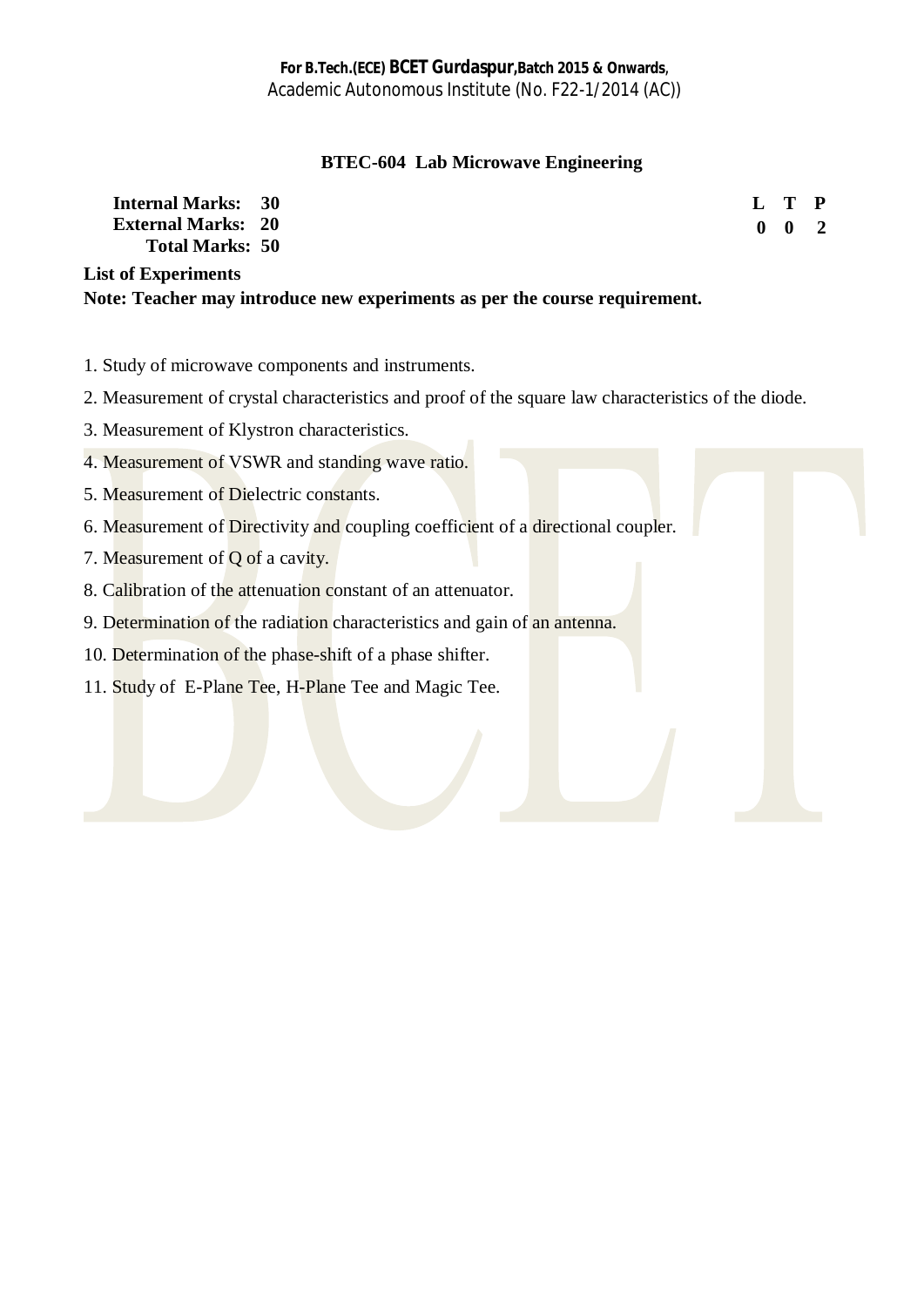#### **BTEC-605 Lab Embedded System**

| <b>Internal Marks: 30</b> | $L$ T P             |  |
|---------------------------|---------------------|--|
| <b>External Marks: 20</b> | $0 \quad 0 \quad 2$ |  |
| <b>Total Marks: 50</b>    |                     |  |

#### **List of Experiments using LPC2148/Raspberry pi**

#### **Note: Teacher may introduce new experiments as per the course requirement.**

- 1. Study of ARM7 & ARM9 Bit Processor Architecture and Pin Diagram.
- 2. Study of Interrupt structure in ARM Processors.
- 3. Write ARM Processor program to Flash LED.
- 4. Interfacing of an LCD Display.
- 5. Write a program to interface an ADC.
- 6. Write a program to generate a Ramp waveform using DAC interface.
- 7. Write a program to control a Stepper Motor.
- 8. Write a program to control the speed of DC motor.
- 9. Interface relays and write a program to control them.
- 10. Interface ZIGBEE with ARM to control more external devices.
- 11. Interfacing of Biometric information recorder.
- 12. Interfacing RFID module with ARM.
- 13. Study of Raspberry pi board.
- 14. Basic interfacing with Raspberry pi.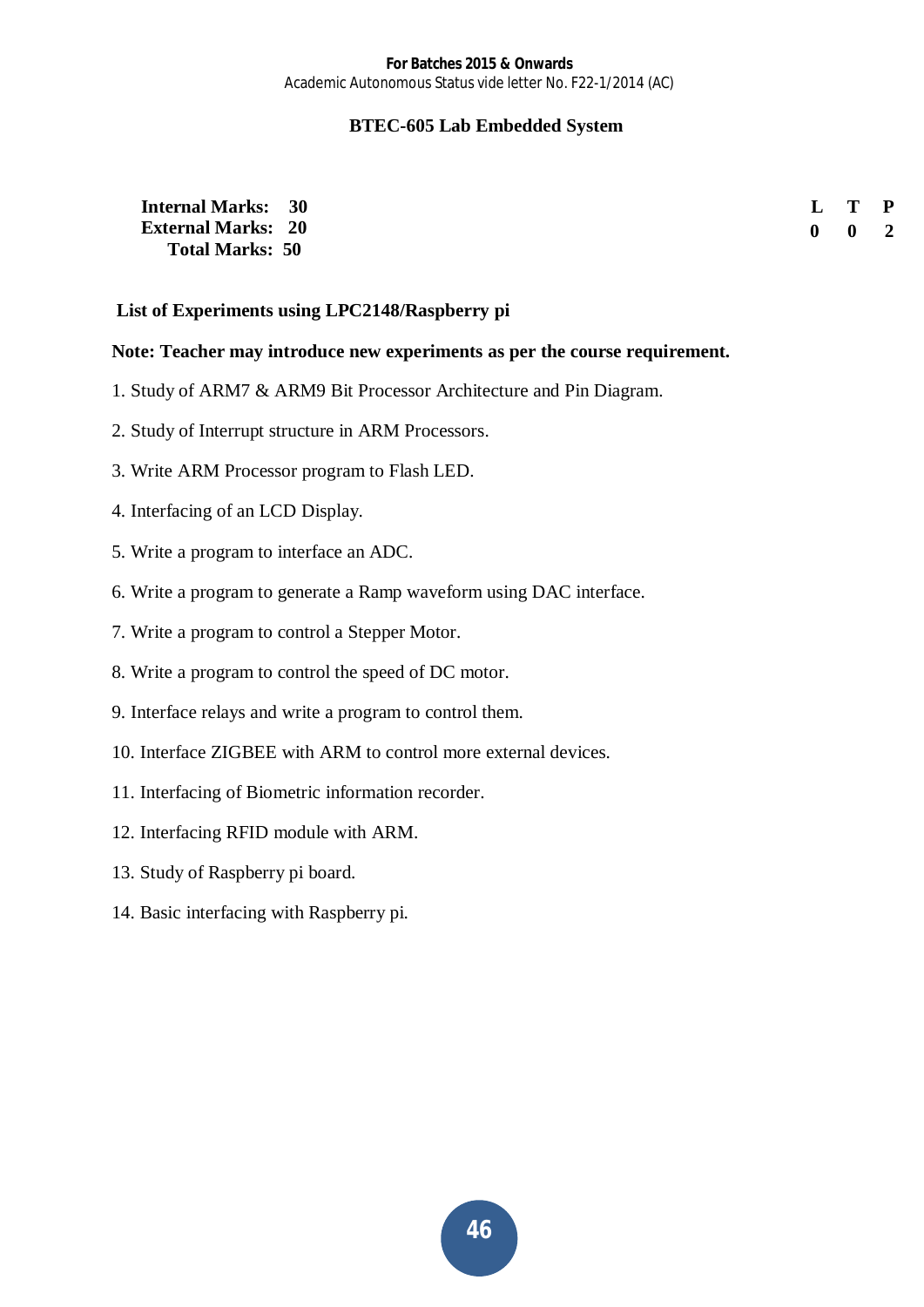#### **BTEC-606 Minor Project**

#### **Internal Marks: 30 External Marks: 20 Total Marks: 50**

**L T P 0 0 2**

**Course Objective/s:** Student will develop innovative and creative ideas, interpersonal skills and team work, sense of environmental responsibility and leadership. The students will be able to interpret the circuits/simulations, assemble, debug the project work. The student will become familiar with the fast changes in technology.

The project work will be carried out in parts as minor project in  $6<sup>th</sup>$  semester and major project in  $7<sup>th</sup>/8<sup>th</sup>$  semester. The literature survey, problem formulation, assessment for viability of project, objectives and methodology for the project shall be decided in  $6<sup>th</sup>$  semester. The same project problem is to be extended in the major project in  $7<sup>th</sup>/8<sup>th</sup>$  semester. The minor project may be carried out by a group of students (2 to 3 students).

The student will submit a synopsis which should include introduction, literature review and proposed objectives. The committee will approve the project work and title, give suggestions, if any in the interest of project proposals. The minor project will be evaluated related to the tentative topic, literature survey, problem formulation, assessment for viability of the project, objectives and methodology of the project. The student may demonstrate any amount of work done in minor project in the  $6<sup>th</sup>$  semester.

#### **Suggested learning resources**

- 1. Library resources-reference books, handbooks, encyclopedia, magazines, periodicals, journals and standards.
	- 2. Visits to industry, organizations related as per requirement.
	- 3. Internet resources.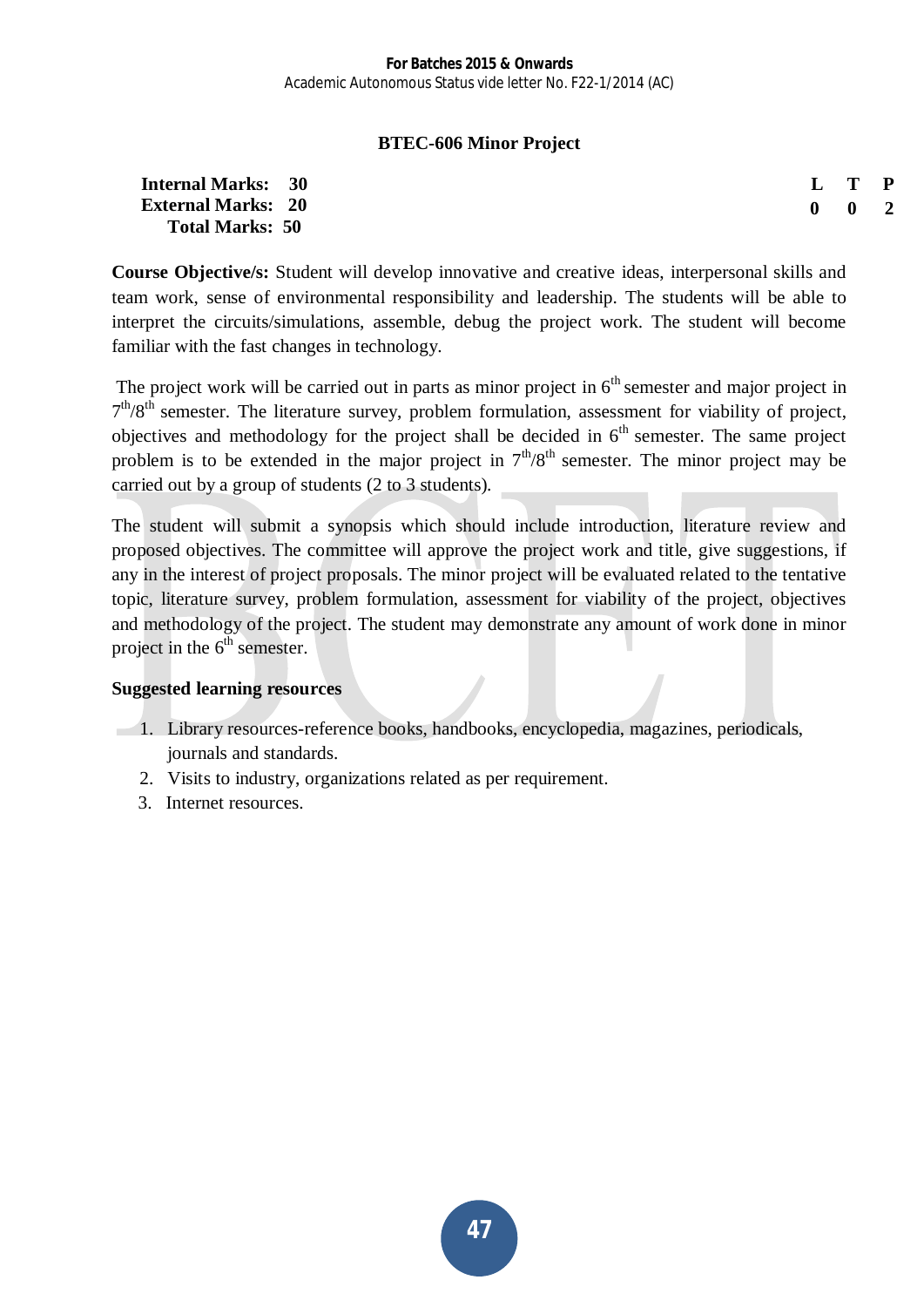# **BTEC-911 Relational Database Management System**

| <b>Internal Marks: 40</b> |  | $L$ T P |  |
|---------------------------|--|---------|--|
| <b>External Marks: 60</b> |  | 3 1 0   |  |
| <b>Total Marks: 100</b>   |  |         |  |

**Course Objective/s:** This course offers a good understanding of database systems concepts and prepares the student to be in a position to use and design databases for different applications.

# **1. Introduction to Database Systems**

File Systems versus a DBMS, Advantages of a DBMS, Describing and Storing Data in a DBMS, Database System Architecture, DBMS Layers, Data independence.

**(4)**

# **2**. **Physical Data Organization**

File Organization and Indexing, Index Data Structures, Hashing, B-trees, Clustered Index, Sparse Index, Dense Index, Fixed length and Variable Length Records.

**(6)**

# **3. Data Models**

Relational Model, Network Model, Hierarchical Model, ER Model: Entities, Attributes and Entity Sets, Relationships and Relationship Sets, Constraints, Weak Entities, Class Hierarchies, Aggregation, Conceptual Database Design with the ER Model, Comparison of Models.

**(5)**

# **4. The Relational Model**

Introduction to the Relational Model, ER to Relational Model Conversion, Integrity Constraints over Relations, Enforcing Integrity Constraints, Relational Algebra, Relational Calculus, Querying Relational Data.

**(5)**

# **5. Relational Query Languages**

SQL: Basic SQL Query, Creating Table and Views, SQL as DML, DDL and DCL, SQL Algebraic Operations, Nested Queries, Aggregate Operations, Cursors, Dynamic SQL, Integrity Constraints in SQL, Triggers and Active Database, Relational Completeness, Basic Query Optimization Strategies, Algebraic Manipulation and Equivalences.

**(5)**

# **6. Database Design**

Functional Dependencies, Reasoning about Functional Dependencies, Normal Forms, Schema Refinement, First, Second and Third Normal Forms, BCNF, Multi-valued Dependency, Join Dependency, Fourth and Fifth Normal Forms, Domain Key Normal Forms, Decompositions. **(5)**

# **7. Transaction Management**

ACID Properties, Serializability, Two-phase Commit Protocol, Concurrency Control, Lock Management, Lost Update Problem, Inconsistent Read Problem, Read-Write Locks, Deadlocks Handling, 2PL protocol.

**(5)**

**8. Database Protection:**Threats, Access Control Mechanisms, Discretionary Access Control, Grant and Revoke, Mandatory Access Control, Bell LaPadula Model, Role Based Security,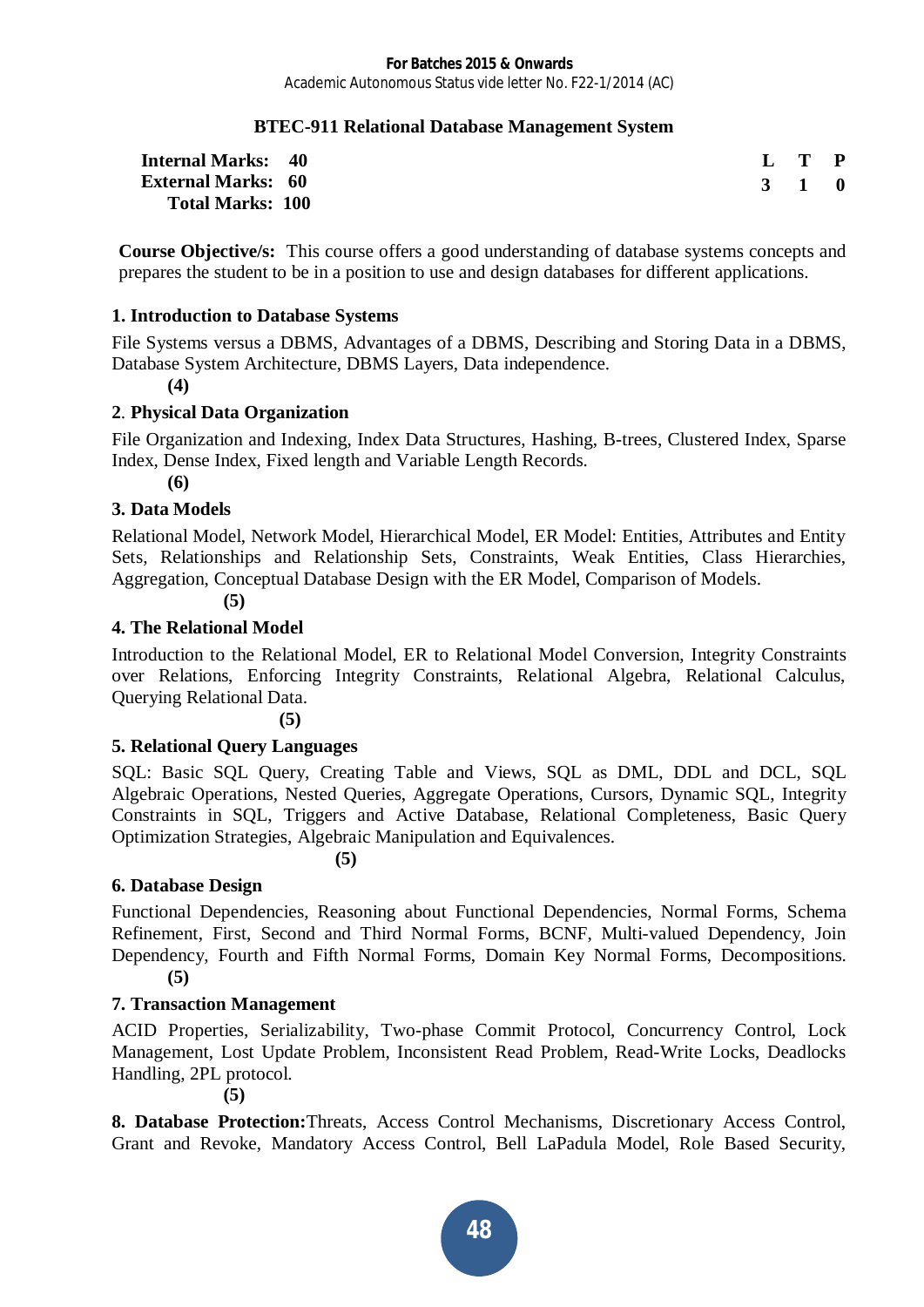#### **For Batches 2015 & Onwards**

Academic Autonomous Status vide letter No. F22-1/2014 (AC)

Firewalls, Encryption and Digital Signatures.

#### **(5)**

- 1. Ramez Elmasri, Shamkant Navathe, Fundamentals of Database Systems, Fifth Edition, Pearson Education.
- 2. C.J. Date , An Introduction to Database Systems, Eighth Edition, Pearson Education.
- 3. Alexis Leon, Mathews Leon , Database Management Systems, Leon Press.
- 4. S. K. Singh, Database Systems Concepts, Design and Applications, Pearson Education.
- 5. Raghu Ramakrishnan, Johannes Gehrke, Database Management Systems, Tata McGraw
- 6. Abraham Silberschatz, Henry F. Korth, S. Sudarshan, Database System Concepts, Tata McGraw-Hill.

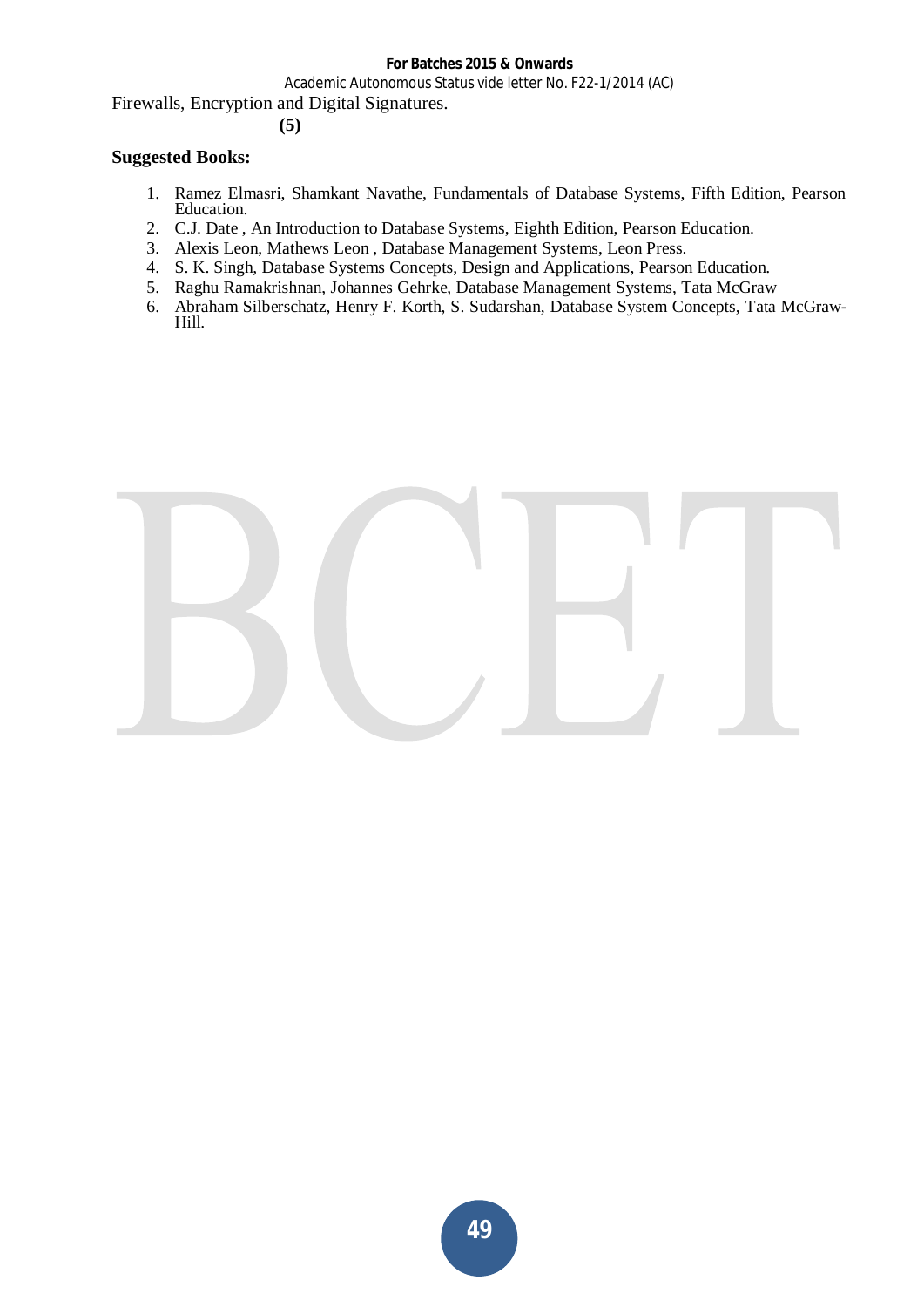# **BTEC-912 Micro Electronics**

| <b>Internal Marks: 40</b> |  |  | L T P |  |
|---------------------------|--|--|-------|--|
| <b>External Marks: 60</b> |  |  | 3 1 0 |  |
| <b>Total Marks: 100</b>   |  |  |       |  |

**Course Objective/s:** The course is designed to understand the basic concepts of IC fabrication, Crystal growth and Epitaxy, various oxidation techniques, diffusion and ion implantation and MEMS. After the study of this course, a student is expected to explain IC packaging techniques and CMOS fabrication techniques (n-well and p-well process sequences).

# **1. Introduction**

Advantages of IC's, General classification of IC's (Linear/Digital IC's, Monolithic/ Hybrid IC's), Basic IC fabrication steps. **(3)**

# **2. Crystal Growth and Epitaxy**

Starting material for formation of crystal, Horizontal Bridgman Method, Czochralski growth, Distribution of dopants, Zone refining, Silicon Float Zone process, Si-Wafer preparation, Epitaxial growth, Techniques used for Epitaxial growth (LPE, VPE, MBE).

**(6)**

# **3. Silicon Oxidation**

Thermal oxidation process (Kinetics of growth, Thin oxide growth), Effect of impurities on the oxidation rate, Pre-oxidation Cleaning, Various Oxidation techniques, Masking properties of SiO2. **(6)**

# **4. Photo lithography and Etching**

Pattern generation/Mask making, Contact and Proximity Printing, Photoresists, Photo lithography process (Lift off technology, Fine line photo lithography), Wet/Dry etching, Reactive Plasma etching techniques and applications.

**(6)**

# **5. Diffusion and Ion Implantation**

Basic diffusion process (Diffusion equation, Diffusion profiles), Extrinsic diffusion, Lateral diffusion, Ion implantation process (Ion distribution, Ion stopping), Implant damage and annealing process (Furnace and RTA).

**(6)**

# **6. IC Packaging**

Isolation techniques, Testing of the chip, Wire bonding techniques, Flip chip technique, Various packaging methods and materials.

**(5)**

# **7. Fabrication of Monolithic Components**

Fabrication of diodes, resistors, capacitors and inductors, Fabrication of BJT and FET, Fabrication of MOS devices, CMOS fabrication techniques (n-well and p-well process sequences), Introduction to MEMS.

**(6)**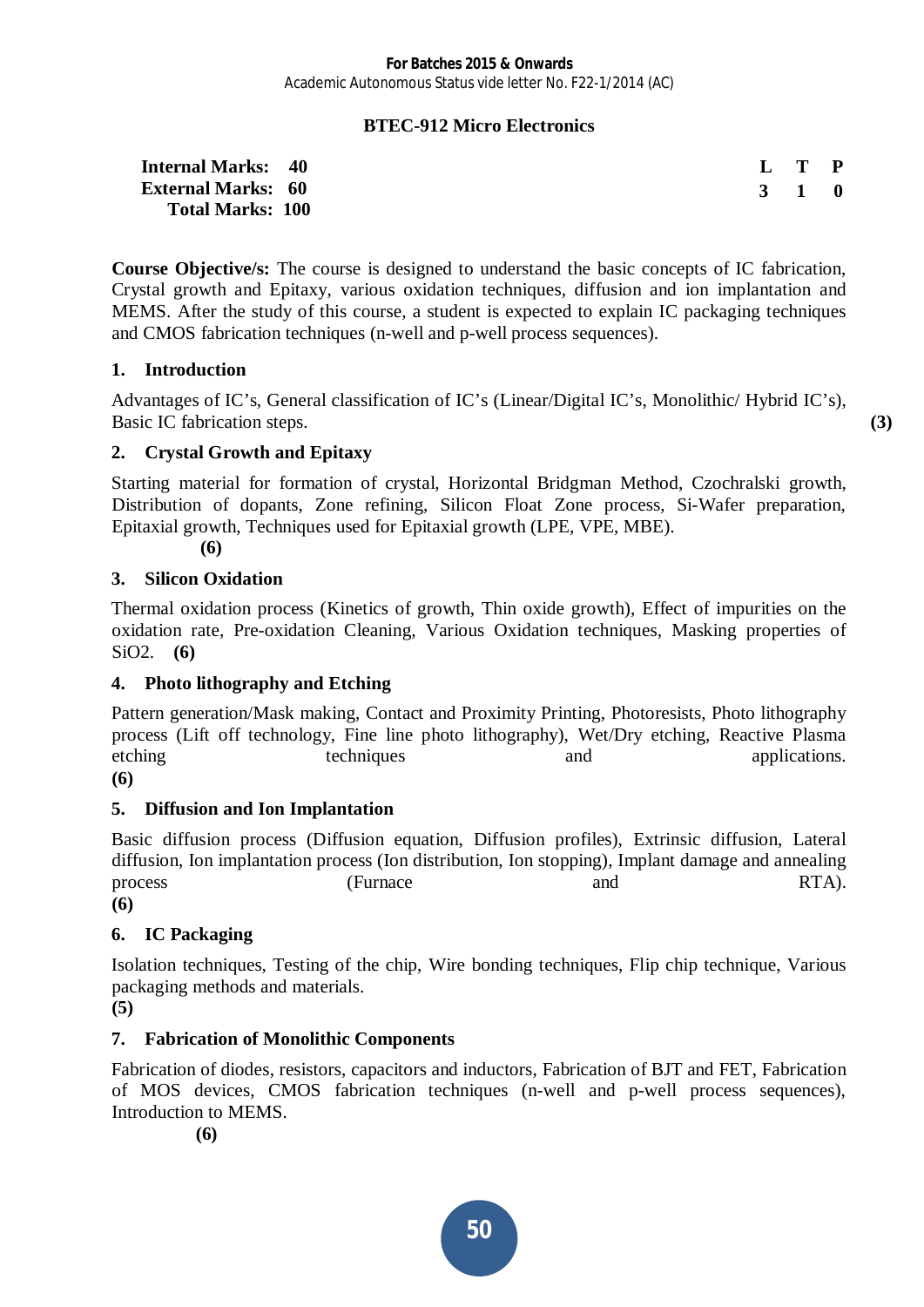#### **For Batches 2015 & Onwards**  Academic Autonomous Status vide letter No. F22-1/2014 (AC)

- 1. Gray S. May and Simon M. Sze- Fundamental of Semiconductor Fabrication, Wiley.
- 2. Sze- VLSI Technology, McGraw Hill Education.
- 3. Jacob Millman and Arvin Grabel- Microelectronics, McGraw Hill Education.

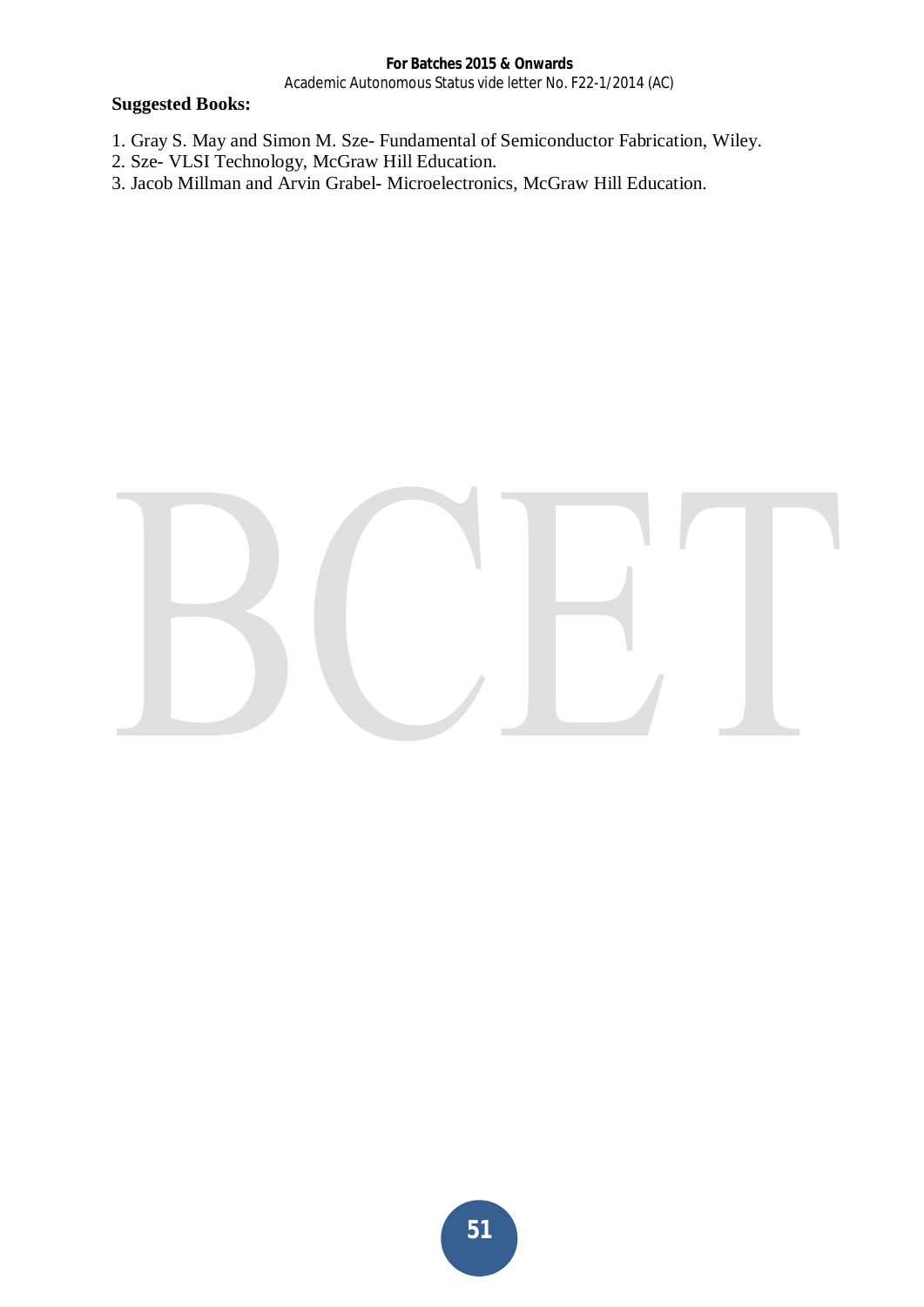# **BTEC-913 Industrial Electronics**

| <b>Internal Marks: 40</b> |       | L T P |  |
|---------------------------|-------|-------|--|
| <b>External Marks: 60</b> | 3 1 0 |       |  |
| <b>Total Marks: 100</b>   |       |       |  |

**Course Objective/s:** The course is designed to understand the basic concepts the power – electronic devices and their applications. Students are expected to learn about characteristics and performance parameters of controlled rectifier, different modulation techniques of pulse width modulated inverters and the harmonic reduction methods. he students will be able to understand working operation of choppers and cycloconverters. They will also be made aware of controlled operation of industrial drives.

# **1. Characteristics of Selected Devices**

Fast recovery diodes, Schottky diode, Diac, Triac, UJT, Power MOSFETs, SCR, Gate Trigger and Commutation circuits, Series and Parallel Connection of SCRs. **(8)** 

# **2. Controlled Rectifiers**

Half wave and Full wave with Resistive  $\&$  R-L-E and resistive- inductive loads. Free-Wheeling Diode, Three Phase Rectifiers, Bridge Rectifiers -half controlled and fully controlled. **(8)** 

# **3. Inverters**

Voltage Driven, Current Driven, Bridge, Parallel, SCR Versions, Control of Output Voltage-PWM Schemes, Harmonic Reduction. **(7)**

# **4. Choppers**

Principle and Basic Circuit Operation, Choppers– Step Up, Step Down Choppers, Chopper classification –Class A,B,C,D,E.

**(7)** 

# **5. Cyclo Converters**

Single Phase to Single Phase Cycloconverters, Single Phase to Three Phase Cycloconverters, Three Phase to Three Phase Cycloconverters.

**(5)** 

# **6. Motor Control**

D.C. and A.C. Motor Control, Closed Loop Control, Types of AC Voltage Controllers, Integral Cycle control, Single phase voltage controller. **(5)** 

- 1. Power Electronics P.C. Sen, Tata McGraw Hill Publishing Co., Ltd.
- 2. Power Electronics and Control S.K. Dutta, Prentice Hall of India Pvt. Ltd.
- **3.** Power Electronics Dr. P.S. Bimbhra, Khana Publishers.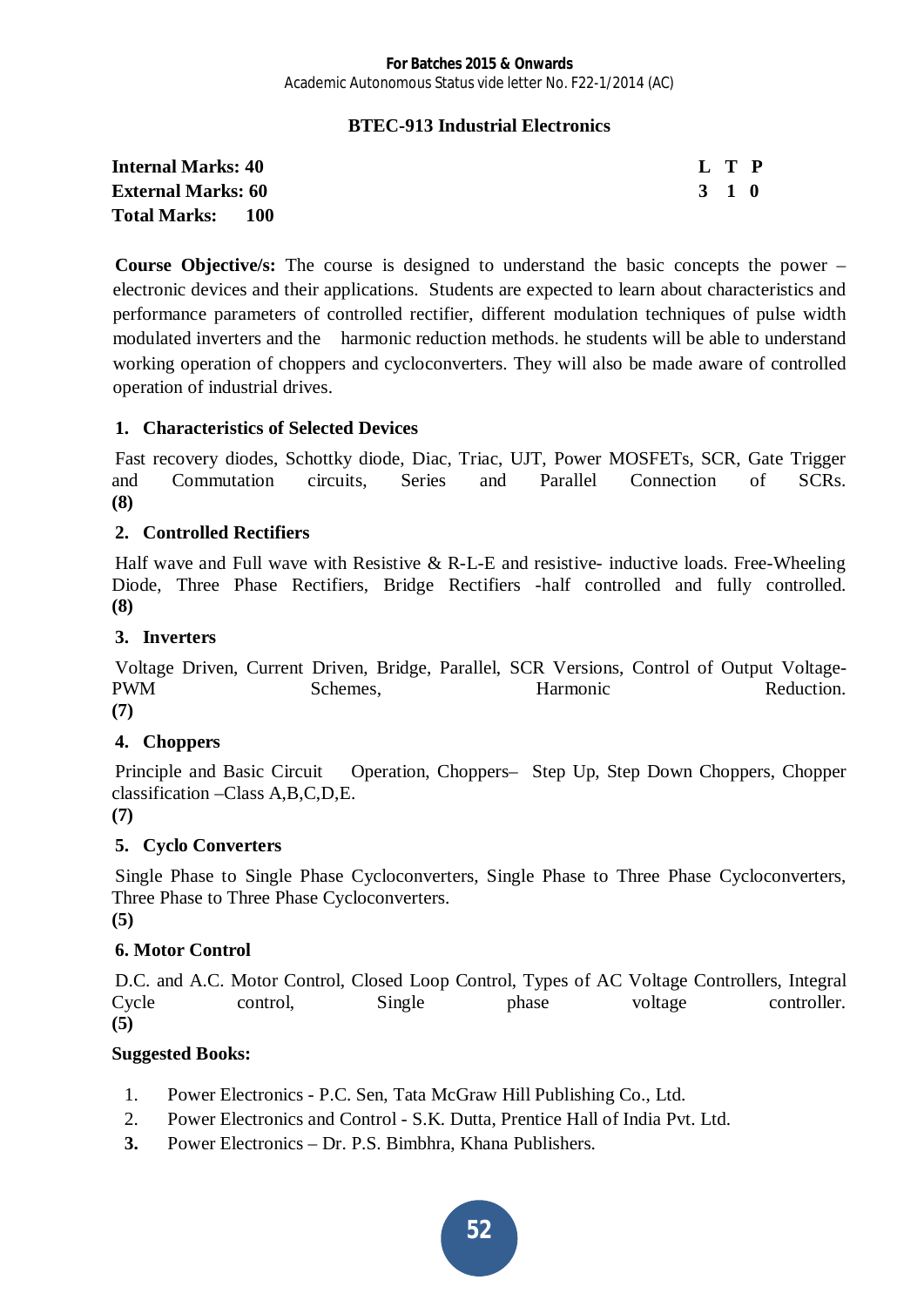# **BTEC-914 VLSI**

| $L$ T P             |  |
|---------------------|--|
| $3 \quad 1 \quad 0$ |  |

#### **Internal Marks: 40 External Marks: 60 Total Marks: 100**

**Course Objective/s:** The course is designed to understand the semiconductors physics and modelling of MOSFETs, basic theory of fabrication steps and layout of CMOS integrated circuits, basic theory of power dissipation in CMOS digital circuits and ability to work with static and dynamic logic circuits. After the study of this course, a student is expected to have knowledge of building blocks of VLSI circuit design.

# **1. Semiconductor Physics and Modelling of MOSFETs**

MOS structure and operation: accumulation, depletion and inversion region, weak and strong inversion, MOSFET work function, Enhancement & depletion transistor, Threshold voltage, MOS device design equations, MOS transistor models, NMOS and PMOS transistors, CMOS, Scaling principles and fundamental limits, Propagation delays. **(9)** 

# **2. CMOS Inverter**

The NMOS inverter and transfer characteristics, Pull up and pull down ratios of NMOS, Alternative forms of pull up: the CMOS inverter and transfer characteristics, Electrical properties of CMOS circuits and device modelling, Latch-up, CMOS inverter scaling. **(7)** 

# **3. Fabrication and Layout of CMOS Integrated Circuits**

Overview of integrated circuit processing: oxidation, photo-lithography, etching, isolation and wells, CMOS process flow, Design rules, Mask design, Stick diagram, Layout diagrams. **(6)** 

# **4. Combinational & Sequential Circuits**

Logic circuit switch with depletion NMOS loads, CMOS logic circuits, Complex logic circuits, Pass gate, Transmission gate, Double gate transistor, Behavior of bistable elements, SR latch circuit, Clocked latch and flip flop circuits, CMOS D-latch and edge triggered flip-flop, Subsystem design-adders, Shifters. **(9)** 

# **5. VLSI Design Methodologies**

Semi-custom and full-custom design including cell library and gate array based design, FPGA, Design for testability. **(7) (7)** 

# **Suggested Books:**

1. DA Pucknell and K . Eshraghian - Basic VLSI Design, Systems and Circuits, P H I.

2. Jan M. Rabaey, Anantha Chandrakasan, Borivoje Nikolic -Digital Integrated Circuits: A Design Perspective, Prentice Hall.

3. S M Kang and Y Lebici - CMOS Digital Integrated Circuits Analysis and Design, McGraw Hill.

4. Douglas R. Holberg, P. E. Allen - CMOS Analog Circuit Design, Oxford University Press.

5. Michael J S Smith - Application-Specific Integrated Circuits, Addison Wesley Professional.

6. J. Baker - CMOS: Circuit Design, Layout, and Simulation, Wiley IEEE Press.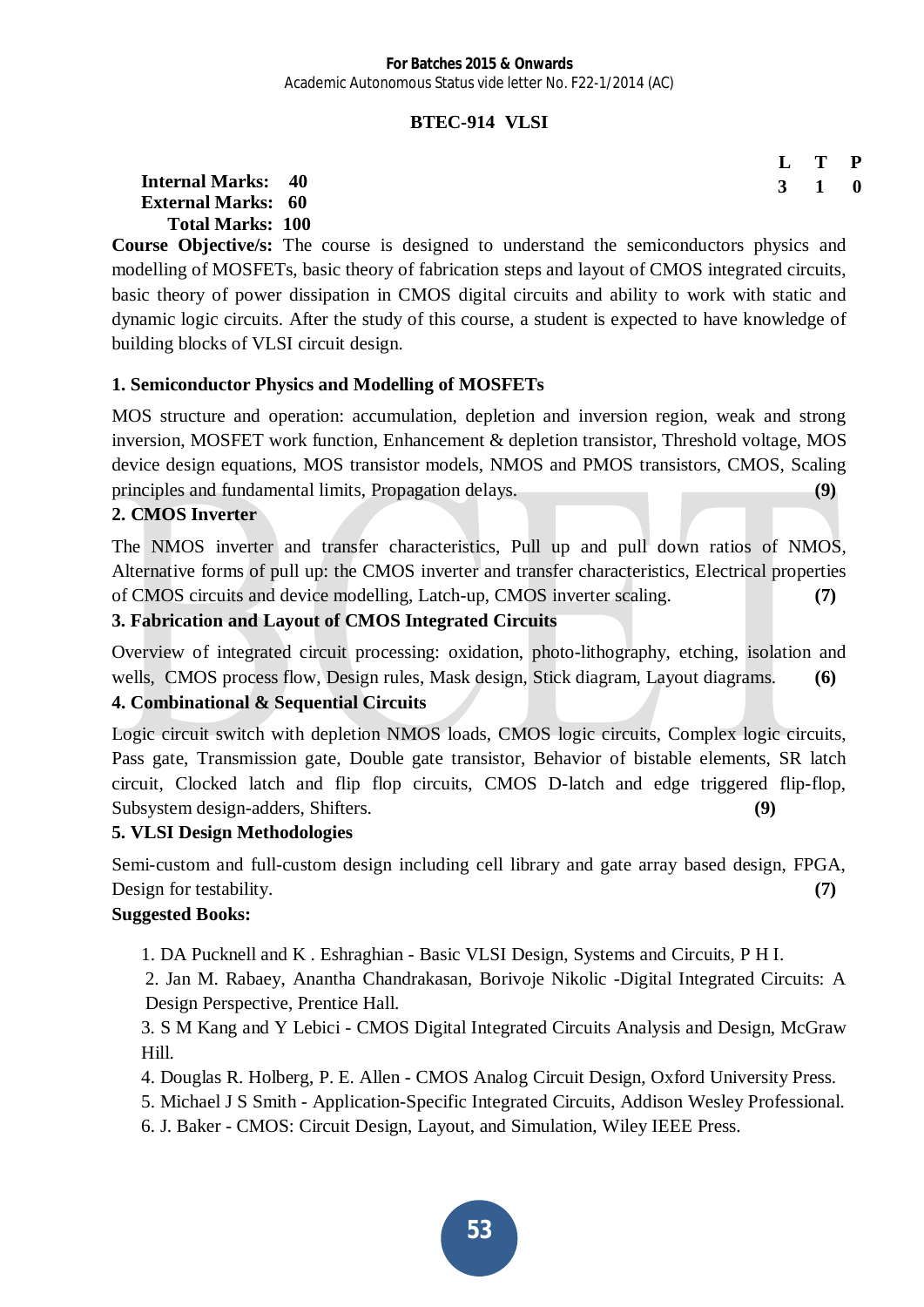# **BTEC-915 Intellectual Property Rights & Patent Systems**

**Internal Marks: 40 External Marks: 60 Total Marks: 100** 

**L T P 3 1 0**

**Course Objective/s :** The subject aims to provide an overview of methods and approaches to manage intellectual property as strategic resources for enhancing the competitiveness for organizations. Upon completion of this subject, students should be able to accomplish the following objectives:

- 1. Understanding, defining and differentiating different types of intellectual properties (IPs) and their roles in contributing to organizational competitiveness
- 2. Understanding the Framework of Strategic Management of Intellectual Property (IP) and Patent systems.
- 3. Appreciating and appraising different IP management (IPM) approaches and describing how pioneering firms initiate, implement and manage IPM programs,
- 4. Explaining how to derive value from IP and leverage its value in new product and service development
- 5. Exposing to the Legal management of IP and understanding of real life practice of Patent Systems.

# **1. Basic of intellectual property Rights**

Introduction, Justification and Classification of intellectual property Rights, Classification of Treaties relating to intellectual property Rights, Stranded setting treaties, Global protection system treaties, and Classification treats.

**(8)**

# **2. Patent System**

History of the patent system, Patent on genetic resources, patents on chemicals, designs, patent based on software, business methods, internet patent, Exception to exclusive rights conferred to a patent holder, Remember for infringement of a patent.

**(8)**

# **3. Copyrights and related rights**

Nature and scope of protection of copyrights and related rights, Protection of copyrights in the digital media. Defense of fair use, Moral rights of the author, Copyrights societies, Remedies for infringement of Copyrights.

**(8)**

# **4. Design rights**

Nature and scope of protection of design rights, protection of layout designs (topographies) of integrated circuits, protection of undisclosed information, protection of trademarks, domain names and geographical indications.

**(8)**

# **5. Practical aspects of a patent**

Drafting of a patent, Few Exercises on the preliminary rules on preparing an application seeking a patent. **(6)**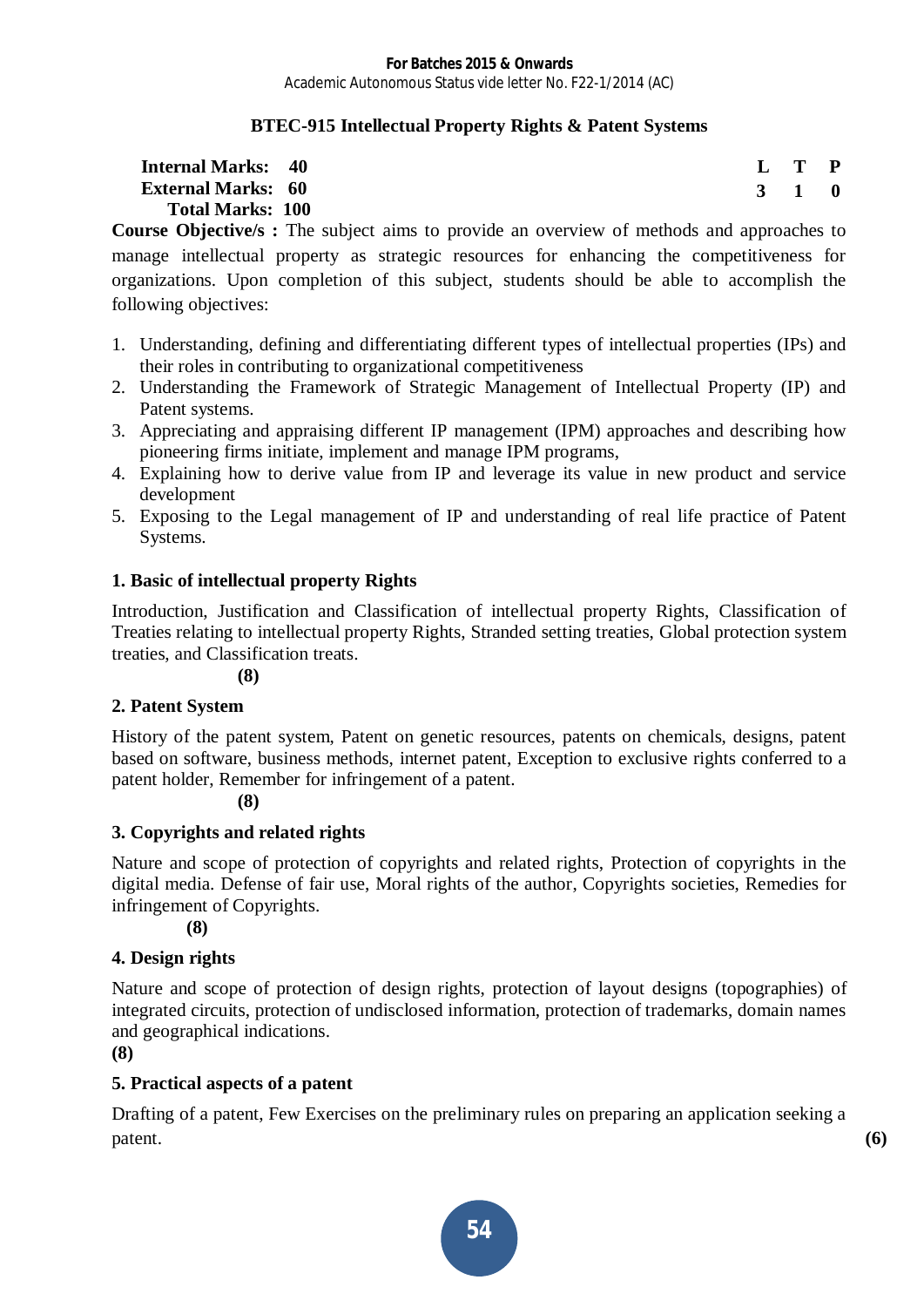#### **For Batches 2015 & Onwards**  Academic Autonomous Status vide letter No. F22-1/2014 (AC)

#### **Suggested Books:**

1. Cornish W.R., Intellectual property: patents, copyright, trademarks and allied rights, sweet and Maxwell.

2. P. Narayana, Intellectual property law, eastern law house 2nd ed.

3. Robin Jacob and Daniel Alexander, a guide book to Intellectual property patent trademarks, Copy rights and design, sweet and Maxwell 4th ed.

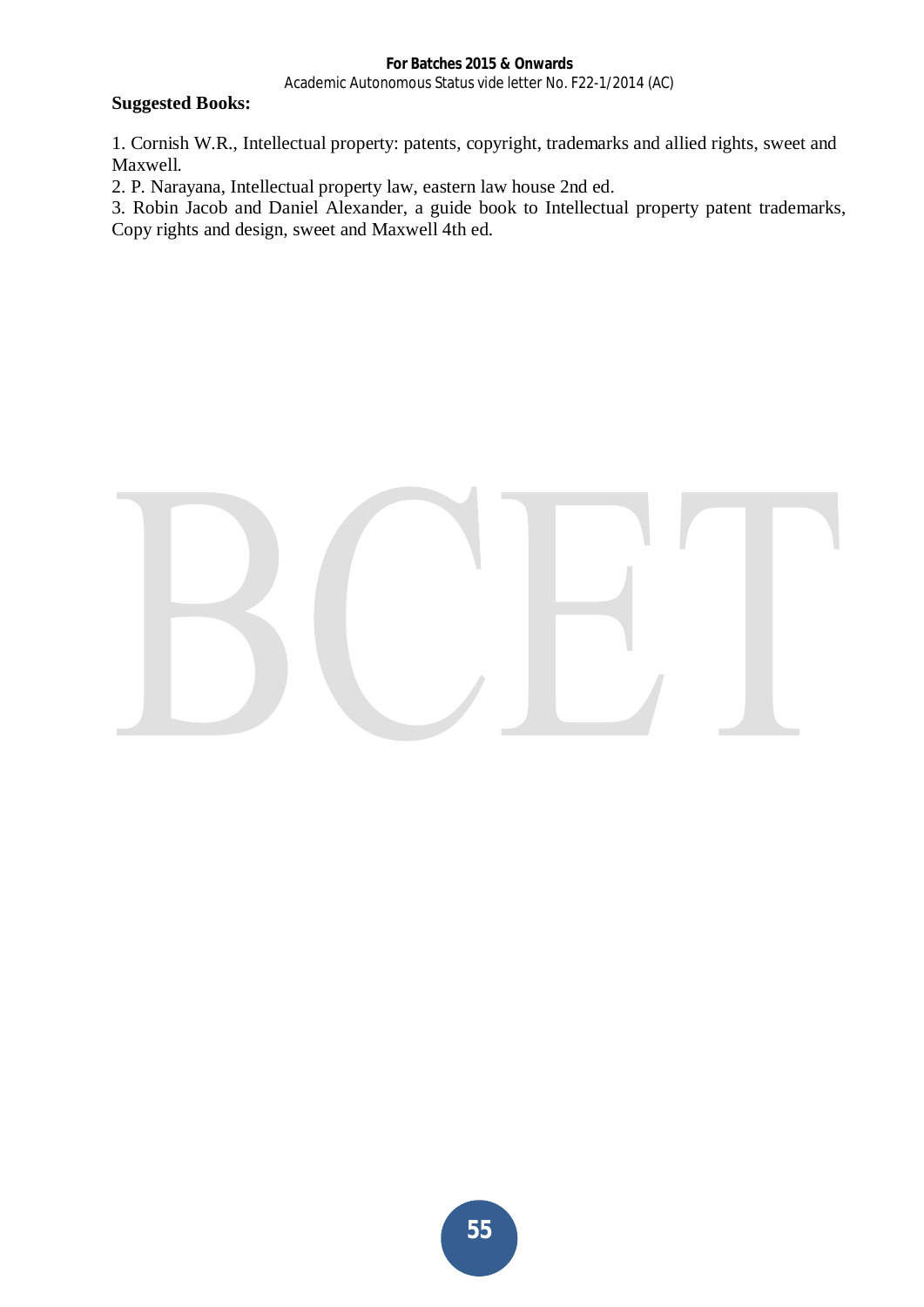# **BTEC-916 Intelligent Instrumentation**

| <b>Internal Marks: 40</b> | L T P |       |  |
|---------------------------|-------|-------|--|
| <b>External Marks: 60</b> |       | 3 1 0 |  |
| <b>Total Marks: 100</b>   |       |       |  |

**Course Objective/s:** After the study of this course, a student is expected to have good knowledge different Instrumentation systems. The course is designed to understand the basic concepts of PLC, Predictive control, Artificial Intelligent based controller. Students are expected to have good knowledge of SCADA, Neuro-Fuzzy controller and Experts controller.

# 9. **Instrumentation**

Introduction about Instrumentation Systems, Types of Instrumentation Systems, Data Acquisition System (DAS) and its Uses in Intelligent Instrumentation System, Signal Conditioners: as DA, IA, Signal Converters (ADC & DAC), Sample and Hold, Designing of Pressure, Temperature Measuring Instrumentation System using DAS, Data Logger.

**(9)** 

# 10. **Automation**

Introduction about Automation System, Concepts of Control Schemes, Types of Controllers, Components involved in Implementation of Automation System i.e., DAS, DOS, Converter (I to P) and Actuators: pneumatic cylinder, relay, solenoid (final control element), Computer Supervisory Control System (SCADA), Direct Digital Control's Structure and Software. **(11)** 

# 11. **PLC**

Introduction of Programmable Logic controller, Principles of Operation, Architecture of Programmable Controllers, Programming the Programmable Controller. **(9)** 

# 12. **Intelligent Controller**

Introduction to Intelligent Controllers, Model based Controllers, Predictive Control, Artificial Intelligent based Systems, Experts Controller, Fuzzy Logic System and Controller, Artificial Neural Networks, Neuro-Fuzzy controller system.

# **(10)**

- 1. "Process Control Instrumentation Technology" 6/e, by Curtis D Johnson, Pearson Ed.
- 2. "Electrical and Electronics Measurement and Instrumentation "by A. K. Swahney.
- 3. "Electronics instrumentation" by H. S. Kalsi, TMH.
- 4. "Computer-Based Industrial Control" by Krishna Kant, PHI.
- 5. "Process Control Instrumentation Technology", by Curtis D Johnson, Pearson Ed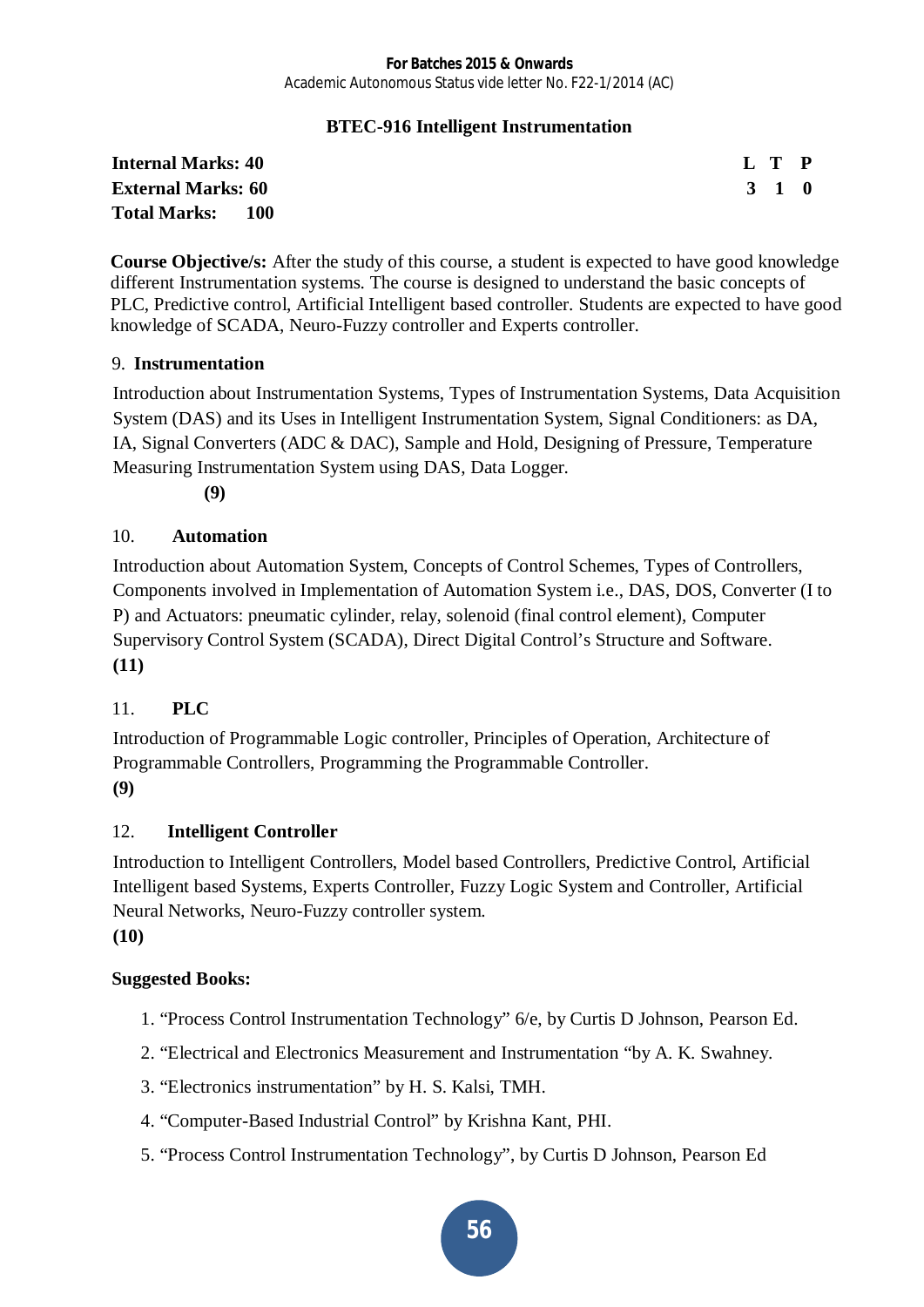# **BTEC-917 Information Theory & Coding**

#### **Internal Marks: 40 External Marks: 60 Total Marks: 100**

| $\bf{L}$ | T  | P |
|----------|----|---|
| 3        | -1 | 0 |

**Course Objective/s**: The course is designed to understand the basic concepts of Information Theory and coding. The concept of Channel Capacity & source Coding are also discussed. Students are expected to have good knowledge of Linear Block, Cyclic Codes, BCH Codes and Convolution Codes. Student is expected to able to understand the concept of different Automatic Repeat Request Strategies

# **1. Basic Concepts of Information Theory**

The concept of amount of information, average information, entropy, information rate, Shannon's Theorem, mutual information; Channel capacity; BSC and other channels, capacity of a Gaussian Channel, Band width – S/N Trade-off, introduction to channel capacity  $\&$  coding, channel models, Channel Capacity Theorem, Shannon Limit. Huffman source coding, Lempel Ziv source coding algorithm. **(8) (8)** 

#### **2. Linear block codes**

Introduction to Linear Block Codes, Syndrome and Error Detection, Minimum Distance of Block Code, Hamming Code. **(6) (6)** 

# **3. Cyclic codes**

Description of Cyclic Codes, Generator and Parity Check Matrices of Cyclic Codes, Error Detection Decoding of Cyclic Codes. **(6) (6)** 

# **4. BCH codes**

Description of Codes, Decoding of BCH codes, Implementation of Error Correction. **(6)**

# **5. Convolution codes**

Encoding of Convolution Codes, Structural Properties of Convolution Codes, Distance Properties of Convolution Codes. **(6)** 

# **6. Automatic Repeat Request Strategies**

Stop and Wait, Go back and Selective Repeat ARQ Strategies, Hybrid ARQ Schemes. **(6)** 

# **Suggested Books:**

- 1. F.M Reza- Information Theory, Mc Graw Hill
- 2. ShuLin & J Costeib- Error Control Coding, PHI
- 3. Dass, Mullick & Chatterjee- Digital Communication, John Wiley.
- 4. Robert G. Gallanger-Information Theory and Reliable Communication: Mc Graw Hill,
- 5. B.P. Lathi, Zhi Ding- Modern Digital and Analog Communication Systems: OXFORD University Press

**57**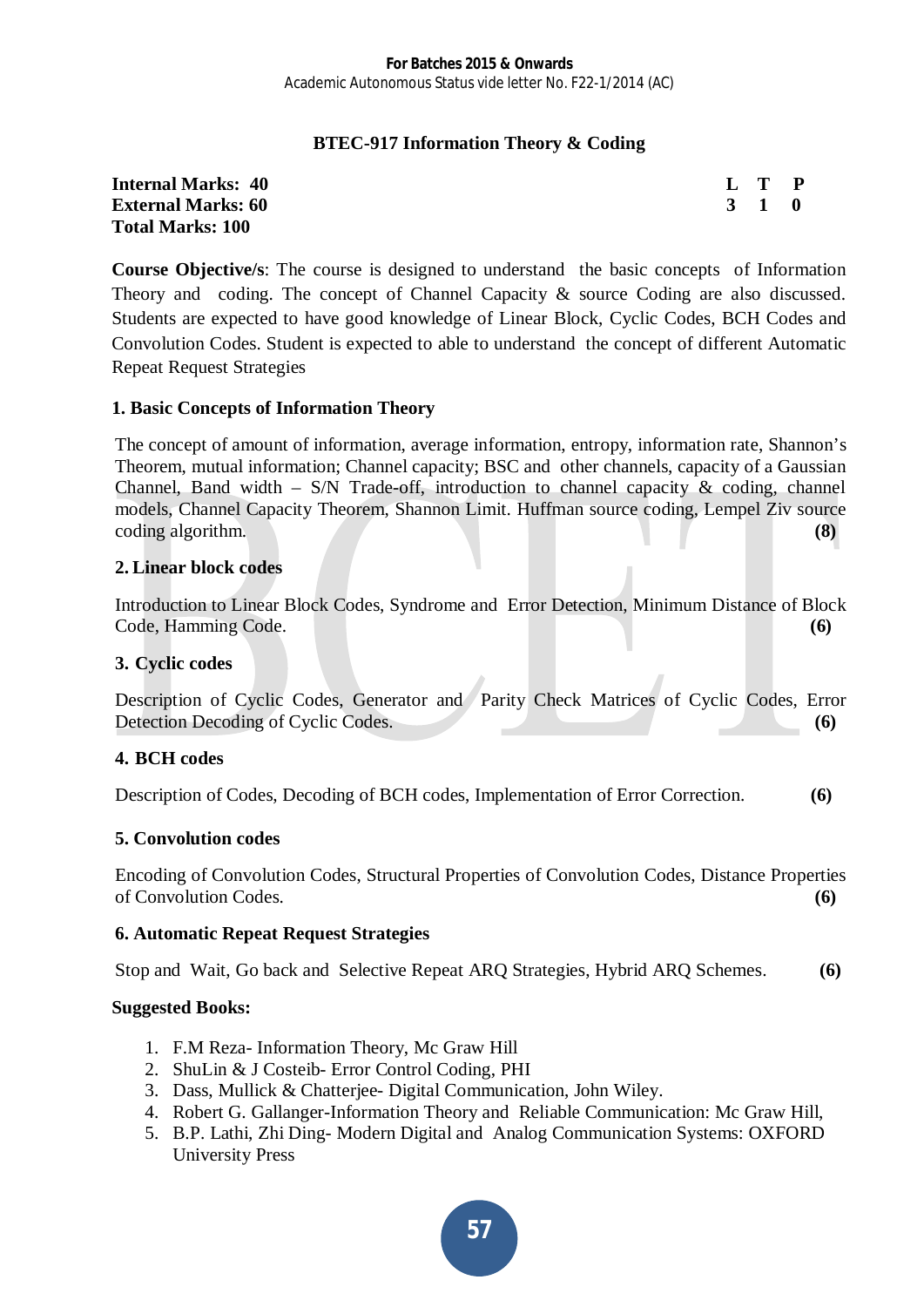# **BTEC-951 Electronics Measurements & Instrumentation**

# **Internal Marks :40 L T P L T P External Marks:60 3 0 0 Total Marks :100**

**Course Objective/s:** The course aims to introduce and develop the fundamental understanding of various measurement principles and measuring instruments mainly used in various electrical and electronic applications. The course is primarily meant for helping the students to choose suitable measuring instruments for their application keeping in view the factors like limitations and errors of a particular instrument. After completion of the course **s**tudents are expected to learn about Electronic Measurement devices and are expected to have good knowledge of CRO, function generators, signal analyzers, recorders and digital displays. Students are expected to have greater insight regarding transducers and will be able to design/ select any transducer for measurement applications.

# **1. Fundamentals**

Generalized instrumentation system–Units and Standards, Calibration Methods, Standards of Measurements, Classification of Errors, Error Analysis. Static Characteristics- Accuracy, Precision, sensitivity, linearity, resolution, hysteresis, threshold, input impedance, Dynamic Characteristics. **(7) 2. Electronic Meters**

Electronic analog voltmeter: DC Voltmeters-chopper type-DC amplifier, differential voltmeter, Calibration of DC Voltmeters. Digital Voltmeter: introduction, ramp techniques, dual slope, integrating type DVM, General Specification of a DVM.CRO: Basic Block Diagram, Functions of Blocks & Basic circuits, Measurement of Voltage, Current, Frequency & Phase Angle using CRO. **(10)** 

# **3. Measuring Instruments**

Principle of operation of galvanometer, Moving Coil instruments, Moving Iron instruments. R,L,C Measurements: measurement of DC medium resistance (Wheatstone bridge), AC Maxwell Bridge, Wien and Schering Bridge, Q Meter. **(6)** 

# **4. Instrumentation for Generation and Analysis of Waveforms**

Signal generators: Fixed & variable AF oscillators, AF sine & square wave generator, Function generator: Square & Pulse generator, Wave analyzer, Harmonic Distortion Analyzer, Spectrum Analyzer, Spectrum Spectrum Analysis.

# **(7)**

# **5. Storage and Display Devices**

Necessity of Recorders, Recording Requirements, Graphic Recorders, Strip Chart Recorders, Magnetic Tape Recorders, Digital Tape Recorders. Electronic Indicating Instruments, Seven Segment Display, LED and LCD. **(5)**

# **6. Transducers and DATA Acquisition Systems**

 Strain Gauge, LVDT, Thermocouple, Piezoelectric, Crystal and Photoelectric Transducers and their Applications. Data Acquisition Systems.

**(5)**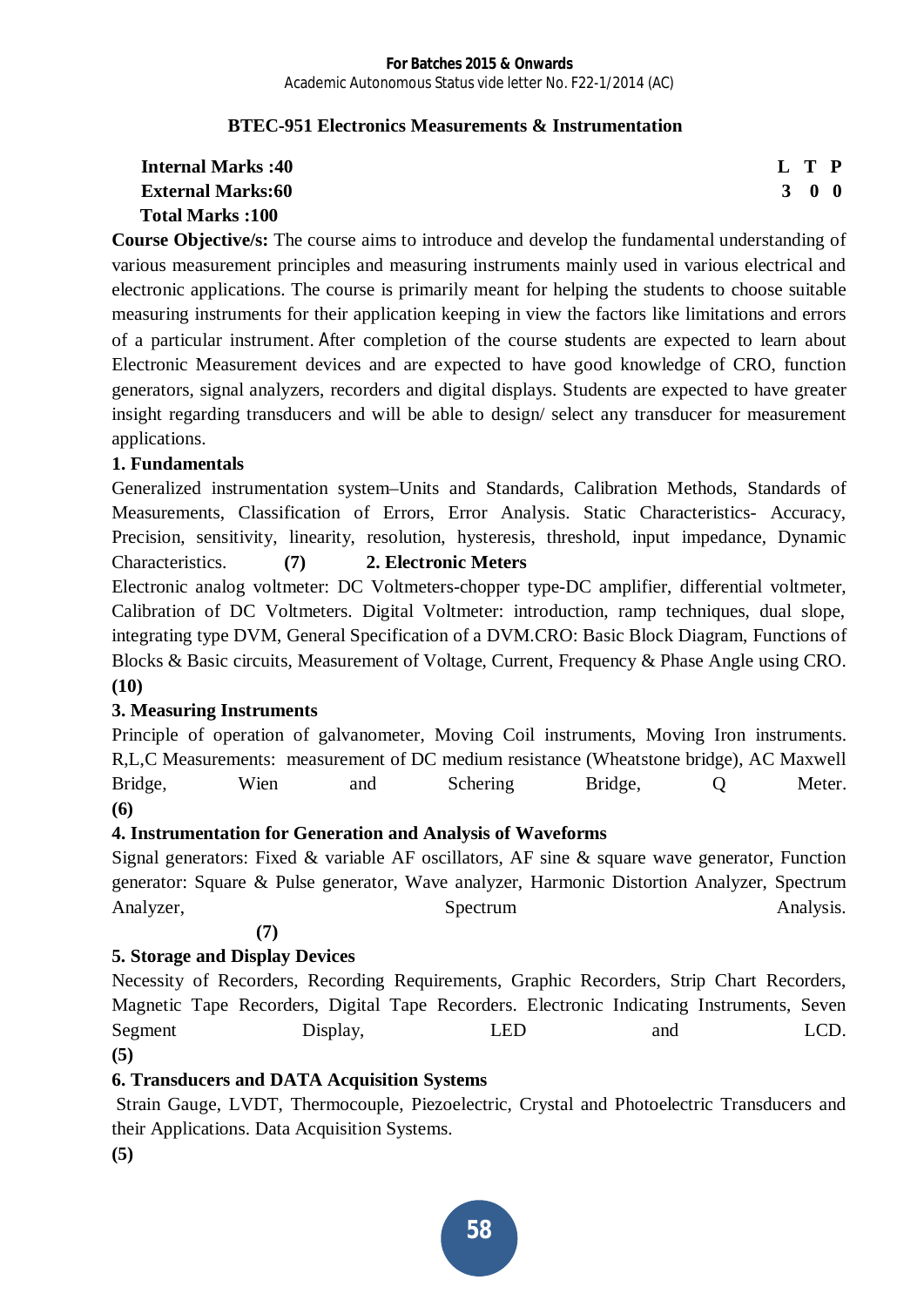#### **For Batches 2015 & Onwards**  Academic Autonomous Status vide letter No. F22-1/2014 (AC)

- 1. Electrical and Electronic Measurements and Instrumentation, by K. Sawhney.
- 2. Electronic Instrumentation and Measurement Techniques, by D Cooper.
- 3. Electronic Instrumentation, by H.S. Kalsi, Tata McGraw Hill
- 4. Applied Electronics Instrumentation and measurement, David Buchla, Wayne Melachlan:
- 5. Electronics Measurement and Instrumentation,Oliver by B.H and Cag J.M. McGrawHill.
- 6. Element of Electronic Instrumentation &Measurment, by Carr, Pearson Education.

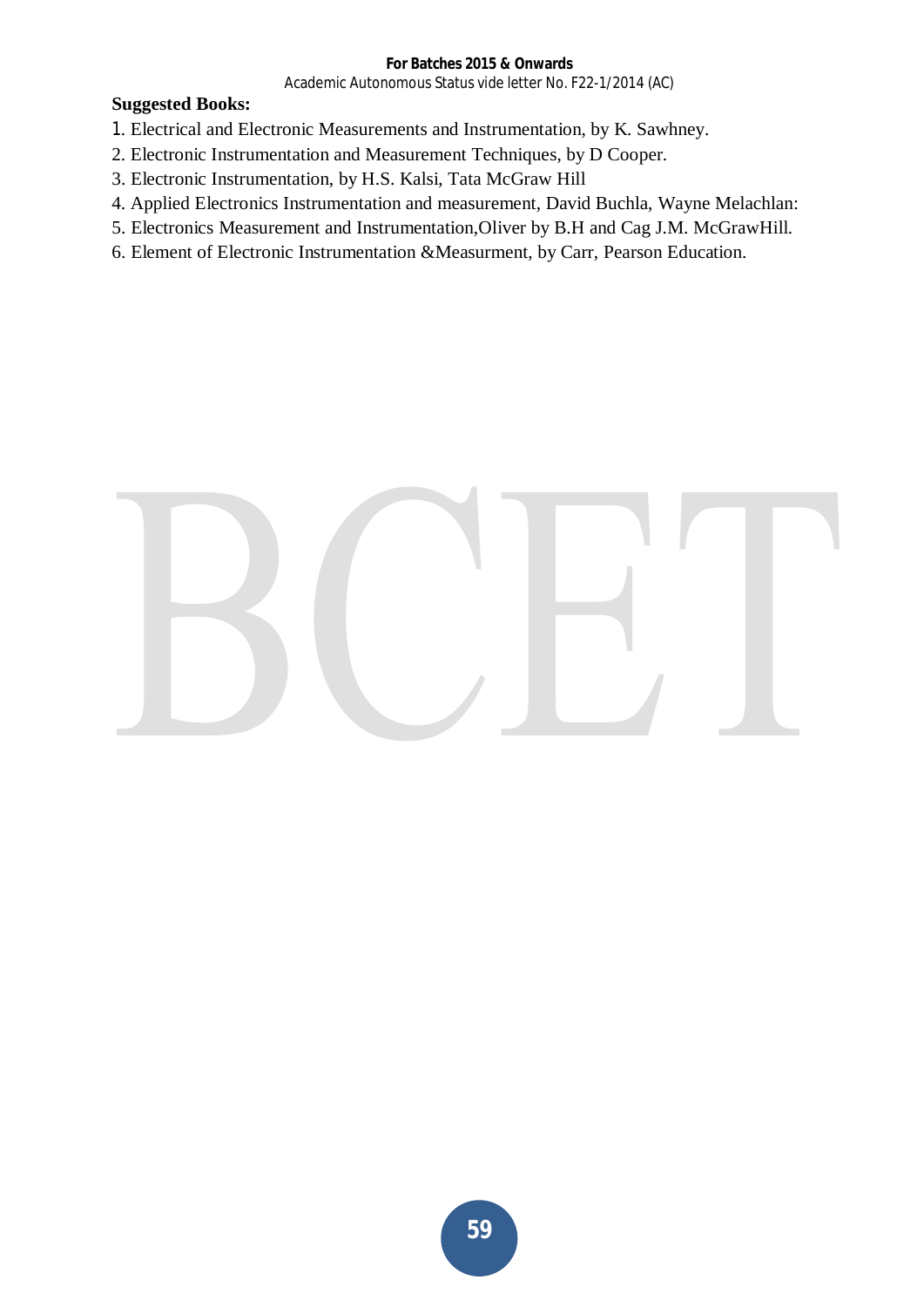#### **BTEC-952 Reliability Engineering**

| <b>Internal Marks: 40</b> |  |  |  | $L$ T P             |  |
|---------------------------|--|--|--|---------------------|--|
| <b>External Marks: 60</b> |  |  |  | $3 \quad 0 \quad 0$ |  |
| <b>Total Marks: 100</b>   |  |  |  |                     |  |

**Course Objective/s:** The objective of this course is to get the students familiar with the concept of reliability, analysis of data for reliability, system reliability and modeling, maintainability, reliability and safety margins in devices. The students will be able to identify factors affecting reliability of the engineering systems and will be conversant with data analysis methods for reliability improvements.

# **1. Concept of Reliability**

Failures of Systems and its Modes, Measure of Reliability, Reliability Function, Hazard Rate MTBF and their Interrelations.

**(5)**

#### **2. Reliability Data and Analysis Data sources**

Data Collection, Use of Reliability Data, Reliability Analysis, Performance Parameters, Calculation of Failure Rate, Application of Weibull Distribution. **(6)**

# **3. System Reliability and Modeling**

Series Systems, Parallel System, Series Parallel Systems, Time Dependence, Reliability Determination, Stand by Systems, r out of n, Configurations, Methods of Tie Set and Cut Sets of or Reliability Evaluation, Simulation and Reliability Prediction, Monte Carlo Method, Concepts of Network Topology, Overall Reliability Evolution.

**(10)**

# **4. Maintainability and Availability**

Maintainability and its Equation, Factors Affecting Maintainability, Measures of Maintainability, Mean Down Time, Availability Intrinsic Availability Equipment Availability & Mission Availability, Replacement Processes and Policies.

**(8)**

# **5. Life Testing of Equipment**

Non-destructive Tests, Destruction Tests and their Mathematical Modeling. Quality and Reliability, Measurement & Prediction of Human Reliability, Reliability and Safety, Safety Margins in Critical Devices, Case Studies.

**(8)**

# **6. Value Engineering**

Techniques in value Engg., Structure of Value Engg., Reliability Management.

**(3)**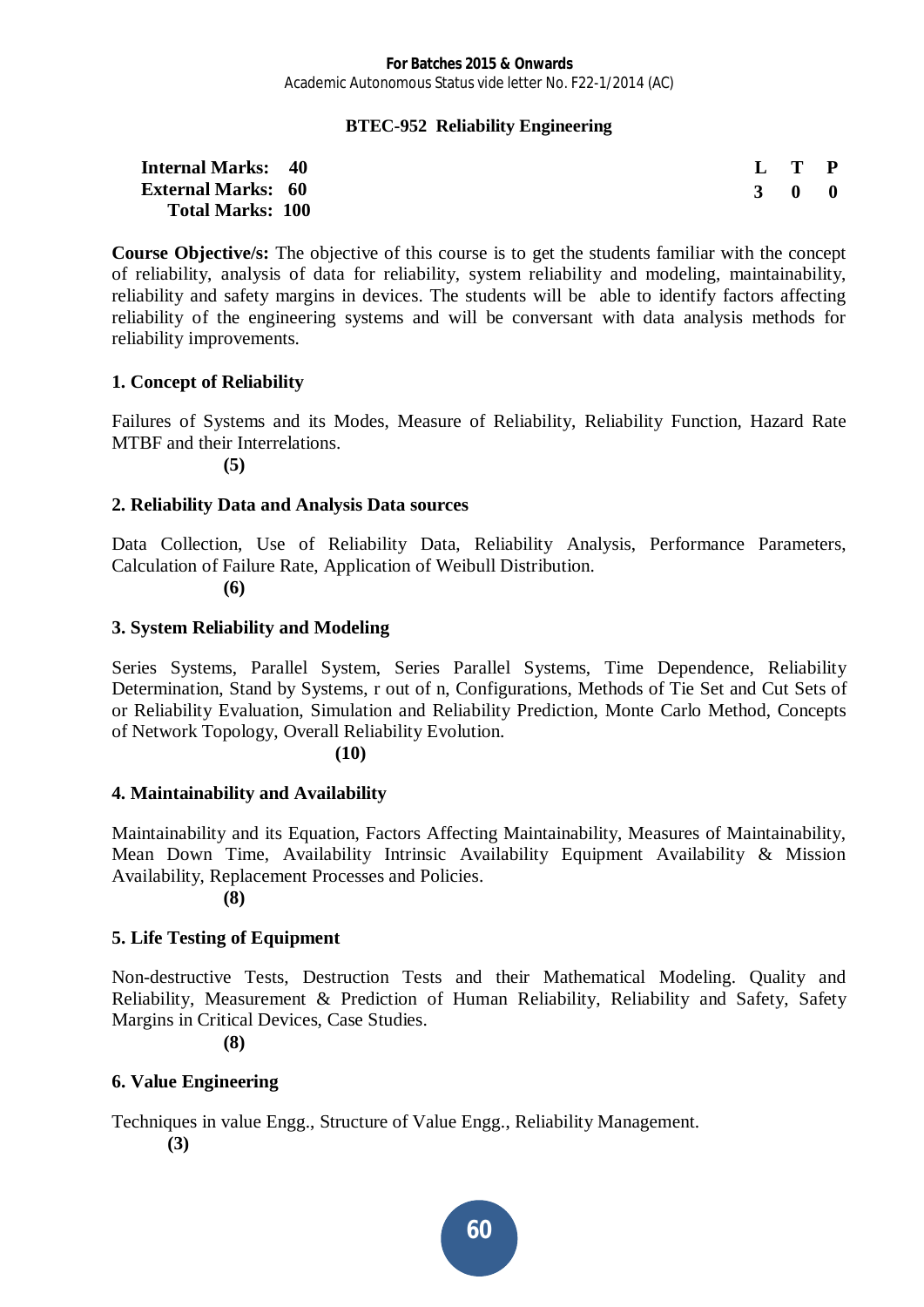**For Batches 2015 & Onwards**  Academic Autonomous Status vide letter No. F22-1/2014 (AC)

- 1. Govil- Reliability Engg.
- 2. Dr. A.K.Aggarwal -Reliability Engg.
- 3. Patrick D. T., O'Connor- Practical Reliability Engineering, John Wiley & Sons 4th edition.
- 4. E. Balagurusamy-Reliability Engineering, Tata McGraw- Hill.

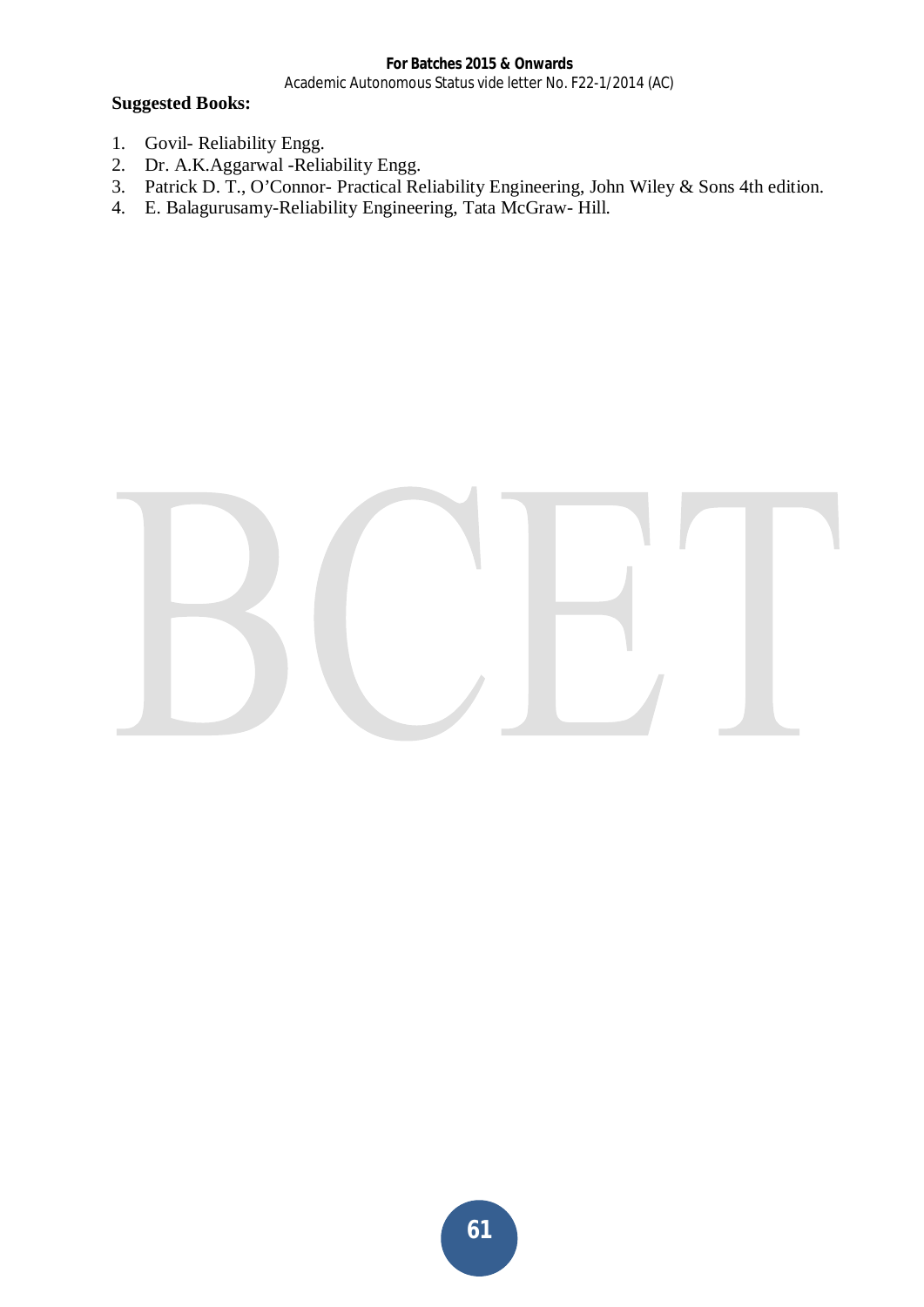#### **For Batches 2015 & Onwards**  Academic Autonomous Status vide letter No. F22-1/2014 (AC)

# **BTEC-961 Principles of Communication Engineering**

| <b>Internal Marks: 40</b> | L T P |       |  |
|---------------------------|-------|-------|--|
| <b>External Marks: 60</b> |       | 3 0 0 |  |
| Total Marks : 100         |       |       |  |

**Course Objective :**To introduce basic communication systems and to demonstrate the importance of communication in a variety of contexts including innovative Engineering and technology and to understand basic analog and digital communication system theory and design, with an emphasis on wireless communications methods.

#### **1. Baseband Signals & Systems**

Introduction, Elements of Communication System, Types of Communication Systems, Noise & its Types, Noise Figure & Noise Factor, Noise Equivalent Temperature, Modulation & Demodulation, Mixing; Linear & Nonlinear, Need of Modulation, Types of Modulation Systems, Basic Transmission Signals.

**(4)** 

#### **2. Analog Modulation Systems**

Basic Principles of AM, FM, and PM. Spectra, Power Consideration, Receivers, Characteristics and Detection of AM, FM, and PM and Systems Performance, Comparison of Different Analog Modulation Techniques.

**(8)** 

#### **3. Base Band Data Communication**

Sampling and Quantization – PCM, ADPCM, DM, ADM, Base Band Pulse Shaping, Binary Data Formats, Base Band Transmission , ISI, Correlative Coding, Optimum SNR, Matched filter detection.**(8)** 

#### **4. Digital Modulation**

Digital Modulation, Coherent Binary Modulation Techniques, Coherent Quadrature Modulation Techniques, Non-Coherent Binary Modulation, M-Ary Modulation, Performance of Digital Modulation Systems Based on Probability of Error, Band Width, ISI.

**(8)** 

#### **5. Spread Spectrum and Error Correction Techniques**

Introduction**,** Fundamental Concepts, Direct Sequence Spread Spectrums and Frequency Hopping Spread Spectrum, Block Codes, Cyclic Codes and Hamming Codes, Wireless Communication - TDMA and CDMA,

**(5)** 

#### **6. Recent Standards**

Bluetooth. Zigbee, 4G and 5G Technologies. **(3)**

#### **Suggested Books:**

1.Singhal, 'Wireless Communication'Mc Graw Hill.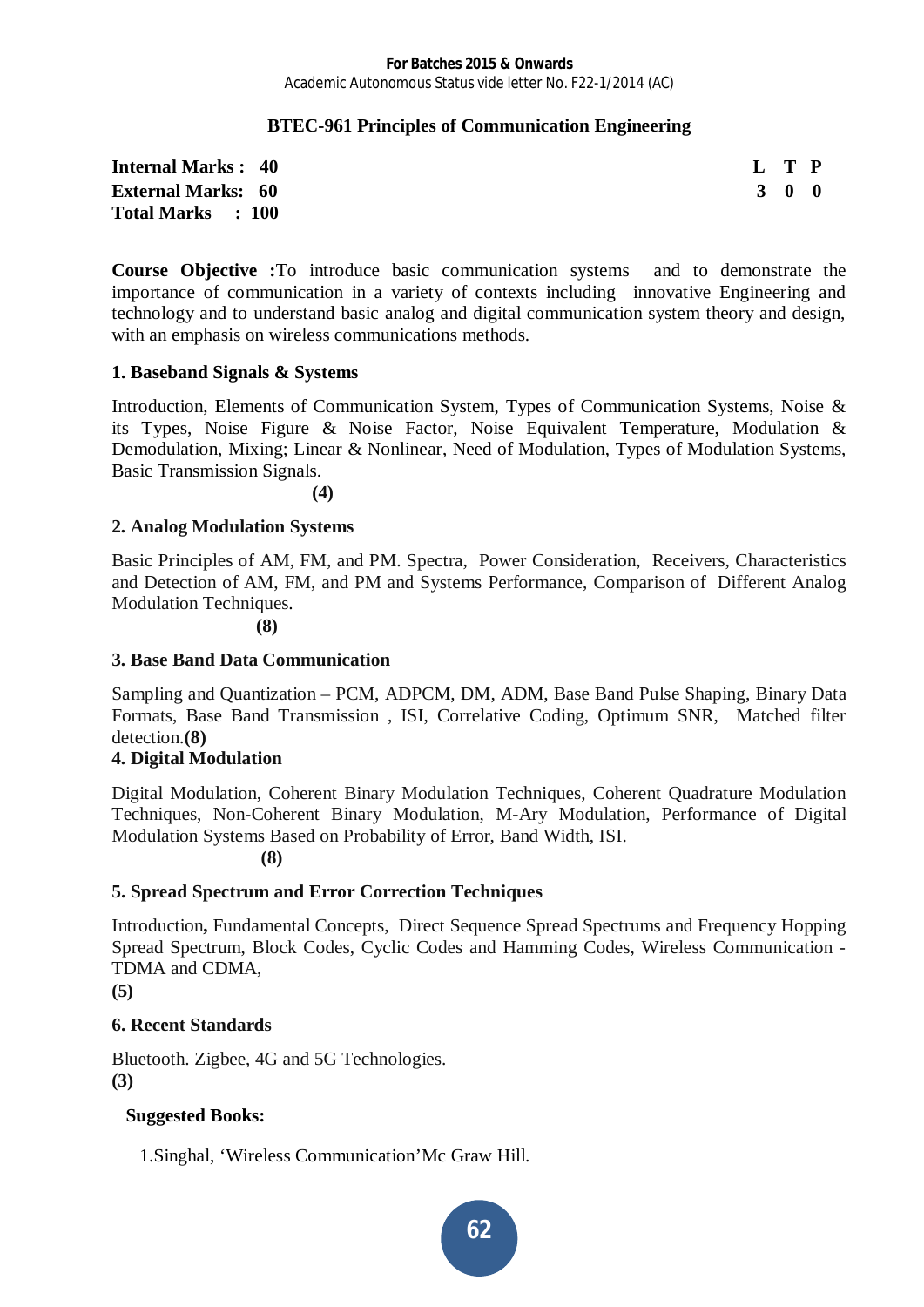#### **For Batches 2015 & Onwards**

Academic Autonomous Status vide letter No. F22-1/2014 (AC)

- 2.Bernald Sklan, 'Digital Communocation' Pearson Education, 2nd Edition.
- 3.Taub & Schilling, 'Principles of Communication', Tata McGraw Hill Publication.
- 4.Simon Haykins, 'Digital Communication', John Wiley.
- 5.B.P.Lathi, 'Analog and Digital Communication Systems', PHI.
- 6.Proakis, 'Digital Communication', McGraw-Hill.
- 7.A.B.Carlson, 'Communication Systems' McGraw-Hill.
- 8.K.Sam Shanmugam,'Digital and Analog Communication Systems, John Wiley.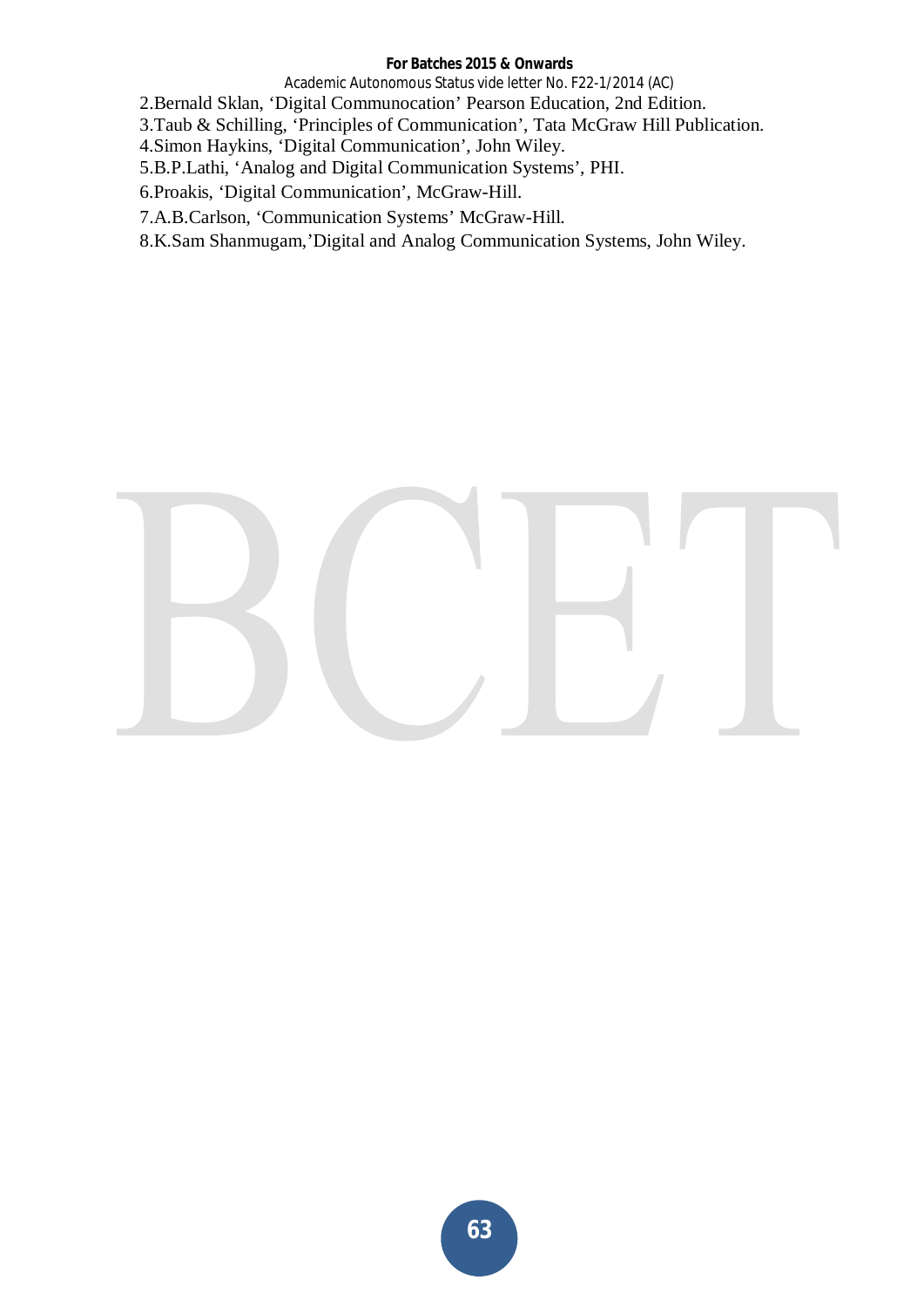#### **For Batches 2015 & Onwards**  Academic Autonomous Status vide letter No. F22-1/2014 (AC)

#### **BTEC-962 Microcontrollers & Embedded Systems**

| <b>Internal Marks: 40</b> |  | L T P               |  |
|---------------------------|--|---------------------|--|
| <b>External Marks: 60</b> |  | $3 \quad 0 \quad 0$ |  |
| <b>Total Marks: 100</b>   |  |                     |  |

**Course Objective/s:** The course is designed to understand the basic concepts of Embedded Systems and 8051 microcontroller. Interfacing with 8051 microcontroller and introduction to advanced processors such as ARM. After the study of this course, a student is expected to know about the basic concepts of microcontroller and its interfacing with sensors, LCD, motors and external memory.

# **1. Introduction**

8051 Microcontroller, Comparison of Microprocessor and Microcontroller, Microcontroller and Embedded Processors, Overview of 8085 Families. 8051 Assembly Language Programming, Introduction to 8051 Assembly Programming, Assembling and Running an 8051 Program, Data Types and Directives, 8051 Flag Bits and PSW Register. Register Banks and Stack. Jump Loop and Call Instructions, I/O Port Programming, Addressing Modes and Accessing Memory using various Addressing Modes. Arithmetic Instructions and Programs, Logic Instructions and Programs, Single Bit Instructions and Programming, Timer/Counter Programming In The 8051.

**(12)**

#### **2. Serial Communication**

8051 Connection to RS 232, 8051 Serial Communication Programming. **(6)** 

#### **3. Real World Interfacing**

LCD, ADC and Sensors, Stepper Motor, Keyboard, DAC and External Memory. **(8)**

#### **4. Introduction to an Embedded System and its Design**

Introduction to ES& its Applications, Design Parameters of an ES and Its Significance (With Respect to all Parameter), Present Trends In ES, Embedded System Design Life Cycle, Product Specifications and Hardware, Software Partitioning, Codesign. **(8)**

#### **5. ARM Processors**

Introduction to ARM Processors and its Applications*.* **(6)**

#### **Suggested Books:**

1) Ali Mazidi-The 8051 Microocntroller and embedded Systems.

2) David e Simon-An embedded software primer, Pearson Education

3) Frank Vahid and Tony Givargus- Embedded system design by

4) Andrew N. Sloss, Dominic Symes, Chris Wright, John Rayfield, -ARM System Developer's

Guide Designing and Optimizing System Softwarel, Elsevier.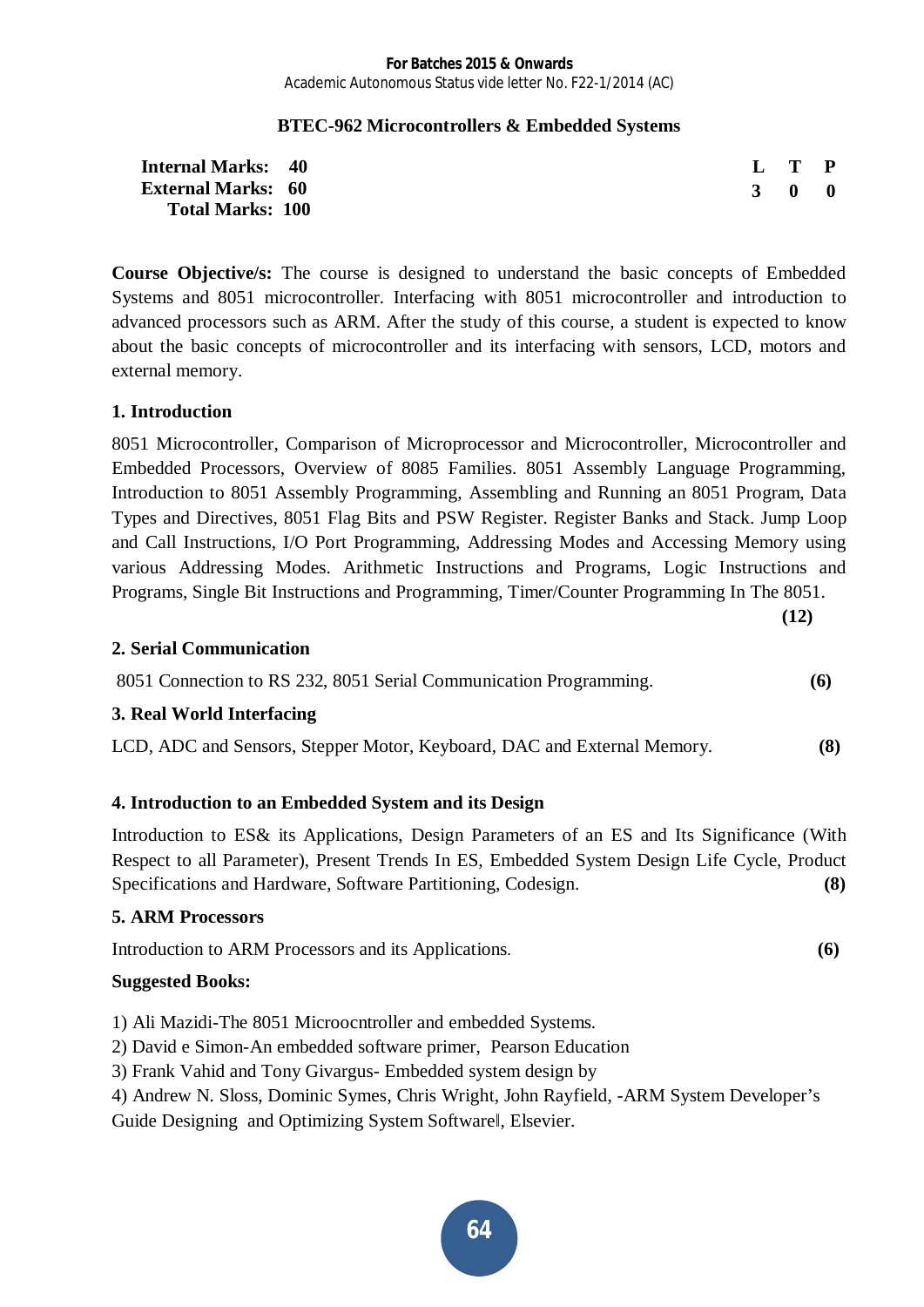Beant College of Engineering & Technology, Gurdaspur Department of Electronics and Communication Engineering

# *Syllabus of B.Tech. ElectronicsƬCommunication Engineering [ECE] 7th & 8th Semester*

*Batch 2015 onwards*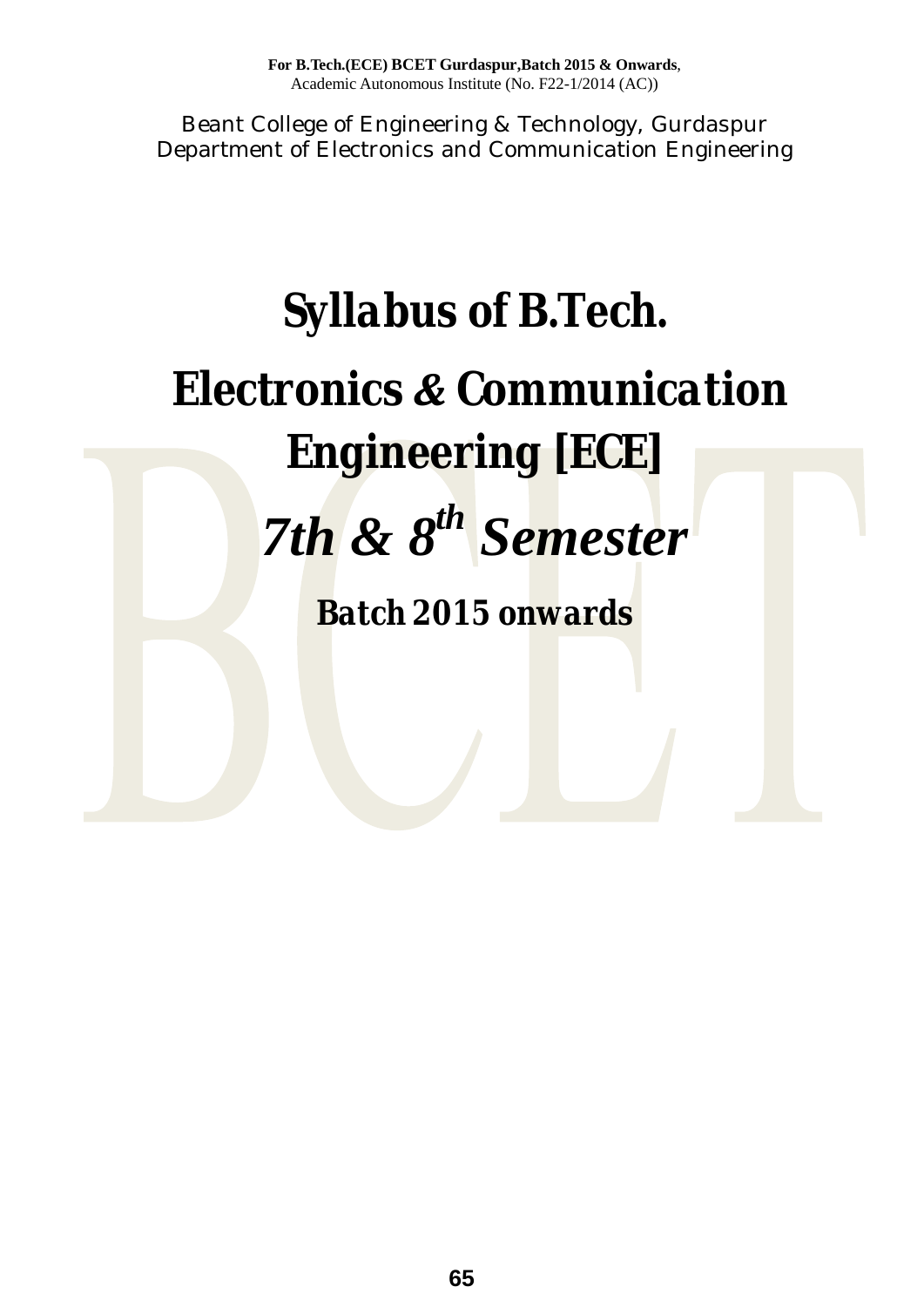#### **BTEC-701 Digital System Design**

| <b>Internal Marks: 40</b> |  | L T P               |  |
|---------------------------|--|---------------------|--|
| <b>External Marks: 60</b> |  | $3 \quad 1 \quad 0$ |  |
| <b>Total Marks: 100</b>   |  |                     |  |

**Course Objective/s:** The course is designed to understand the basic concepts of computer-aided design tools for digital systems, behavioral, dataflow and structural models with VHDL, conbinational and sequential logic design with VHDL, designing with Mealy and Moore Machine, also get familiar with the designing using Xilinx series FPGAs. After the study of this course student is expected to learn the designing of synchronous & asynchronous sequential circuits and VHDL based modeling of digital systems.

#### **1. Introduction**

Introduction to Computer-Aided Design tools for Digital Systems. Hardware Description Languages, Introduction to VHDL, Data Objects, Classes and Data Types, Operators, Overloading, and Logical Operators. Types of Delays, Entity and Architecture Declaration Introduction to Behavioral, Dataflow and Structural Models. **(6)**

#### **2. VHDL Statements**

Assignment Statements, Sequential Statements and Process, Conditional Statements, Case Statements, Array and Loops, Resolution Functions, Packages & Libraries, Concurrent Statements. **(6)**

#### **3. Combinational Logic**

Design of Adders, Subtractor, Multipliers, Multiplexers, Tri-state Buffer, ALU, Binary to Gray, Gray to Binary, Encoder, Priority Encoder, Parity Generator, ROM/RAM Using VHDL. **(6)**

#### **4. Synchronous Sequential Logic**

Design of Flip-Flops, Triggering of Flip-Flops and Their Excitation Tables, Clocked Sequential Circuits, State Reduction and Assignment, Design Procedure, Design of Shift Register, Design of Counters Using VHDL. **(6)**

# **5. Finite State Machines**

Finite State Model, Memory Elements and Their Excitation Functions, Synthesis of Synchronous Sequential Circuits, Capabilities and limitations of FSM, Design, Modeling and Simulation of Moore and Mealy Machines using VHDL. **(6)**

# **6. Asynchronous Sequential Logic**

Analysis Procedure, Design Procedure, Reduction of State and Flow tables, Race-Free State Assignment, Hazards, Design examples. **(6)**

# **7. Designing with Programmable Logic Devices and Programmable Gate Arrays**

Read Only Memories, Programmable Logic Arrays, Programmable Array Logic, Designing with FPGAs, Xilinx Series FPGAs. **(4)**

- 1. Stephen Brown, Zvonko Vranesic –Fundamentals of Digital Logic with VHDL design, TMH.
- 2. Volnei A. Pedroni- Circuit Design with VHDL, MIT Press.
- 3. Douglas Perry –VHDL , 3rd Edition ,TMH.
- 4. Chales H. Roth.-Digital System Design Using VHDL .
- 5. John Wakerley-Digital System Design.
- 6. Z. Navabbi-VHDL.
- 7. William I Fletcher-Digital Design Principles,PHI.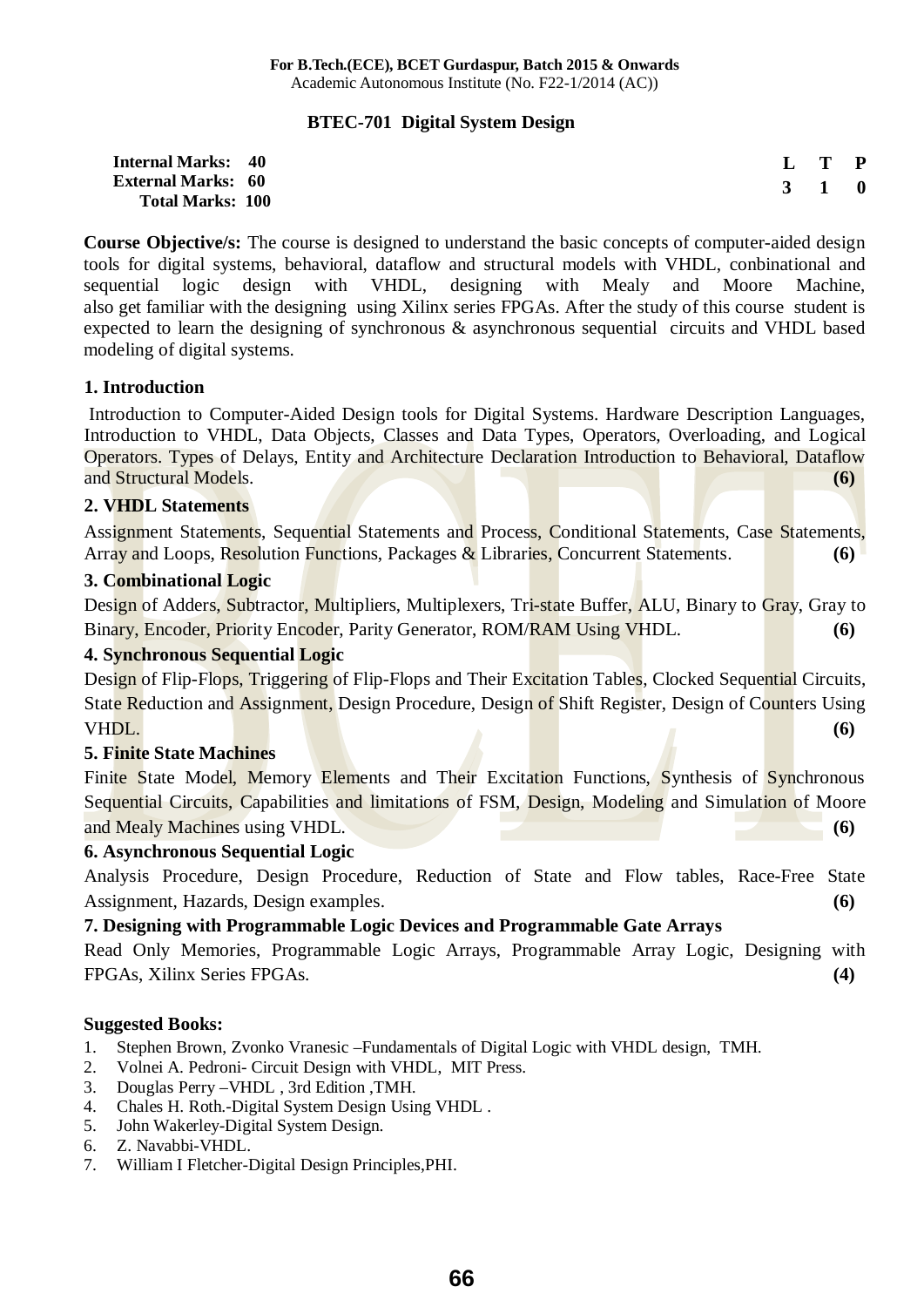#### **BTEC-702 Optical Communication**

| <b>Internal Marks: 40</b> | L T P               |  |
|---------------------------|---------------------|--|
| <b>External Marks: 60</b> | $3 \quad 1 \quad 0$ |  |
| <b>Total Marks: 100</b>   |                     |  |

**Course Objective/s:** To expose the students to the basics of signal propagation through optical fibers, fiber impairments, components and devices and system design.

#### **1. Introduction**

Need of Fiber Optic Communications, Evolution of Light wave Systems, Basic Concepts; Analog & Digital Signals, Channel Multiplexing, Modulation Formats, Optical Communication Systems, Lightwave System Components; Optical Fibers as a Communication Channel, Optical Transmitters, Optical Receivers. **(2)**

#### **2. Optical Fibers**

Geometrical-Optics Description; Step-Index Fibers, Graded Index Fibers, Wave Propagation; Maxwell's Equations, Fiber Modes, Single-Mode-Fibers, Dispersion in Single-Mode Fibers; Group Velocity Dispersion, Material Dispersion, Wave guide Dispersion, Higher-order Dispersion, Polarization-Mode Dispersion, Dispersion-Induced Limitations; Basic Propagation Equation, Chirped Gaussian Pulses, Limitations on the Bit Rate, Fiber Bandwidth, Fiber Losses; Attenuation Coefficient, Material Absorption, Rayleigh Scattering, wave guide Imperfections, Nonlinear Optical effects; Stimulated Light Scattering, Nonlinear Phase Modulation, Four Wave Mixing, Fiber Manufacturing; Design Issues, Fabrication Methods, Cables and Connectors **(10)**

#### **3. Optical Transmitters**

Basic Concepts; Emission and Absorption Rates, p-n Junctions, Non radiative Recombination, Semiconductor Materials, Light Emitting Diodes; Power-current Characteristics, LED spectrum, Modulation Response, LED Structures, Semiconductor Lasers; DFB Lasers, Coupled Cavity semiconductor Lasers, Tunable Semiconductor Lasers, Vertical Cavity Semiconductor Lasers, Laser Characteristics, Small & Large Signal Modulation, Spectral Line width, Source Fiber Coupling. **(8)**

#### **4. Optical Receivers**

Basic concepts, p-n Photo Diodes, p-i-n Photo Diodes, Avalanche Photo Diode, MSM Photo detector, Receiver Design, Receiver Noise; Noise mechanism, Receiver sensitivity; Bit error rate, Minimum Receiver Power, Sensitivity Degradation, Receiver Performance. **(8)**

#### **5. Light Wave Systems**

System Architecture, Loss limited Light wave systems, Dispersion limited Light wave systems, Power Budget, Long Haul systems, Sources of Power Penalty; Model Noise, Dispersive Pulse Broadening, Mode Partition Noise, Frequency Chirping, Reflection Feedback Noise. **(8)**

#### **6. Multi channel Systems**

WDM Light wave systems, Optical TDM Systems, Subscriber Multiplexing, Code Division Multiplexing. **(4)**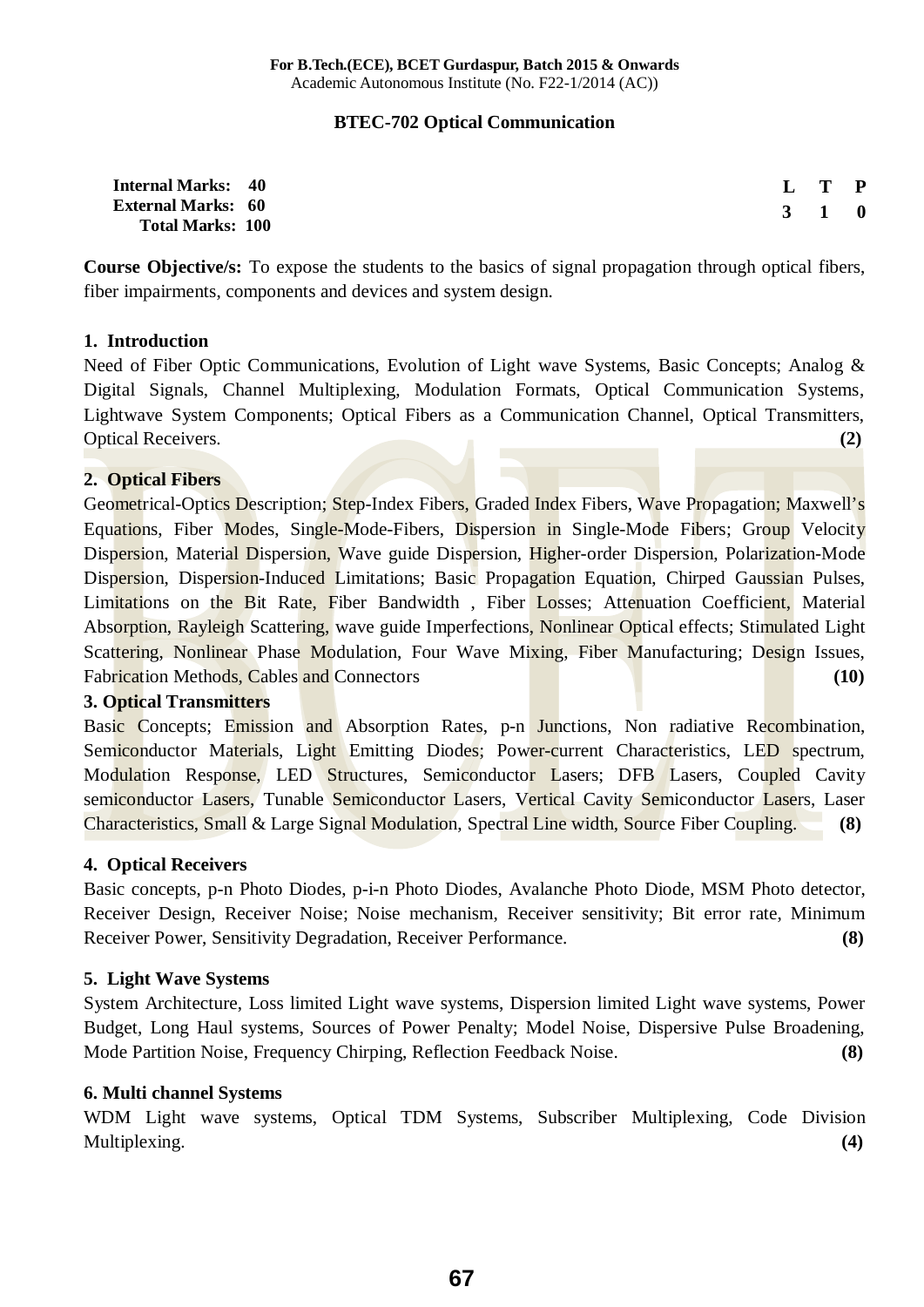- 1.Senior J. Optical Fiber Communications, Principles & Practice, PHI.
- 2.Keiser G., Optical Fiber Communication Mc graw-hill.
- 3.Govind P. Agrawal, Fiber Optics Communication Systems John Wiley & Sons (Asia) Pvt. Ltd.
- 4. Djafar K. Mynbeav, -Fiber-Optics Communications Technology, Pearson.

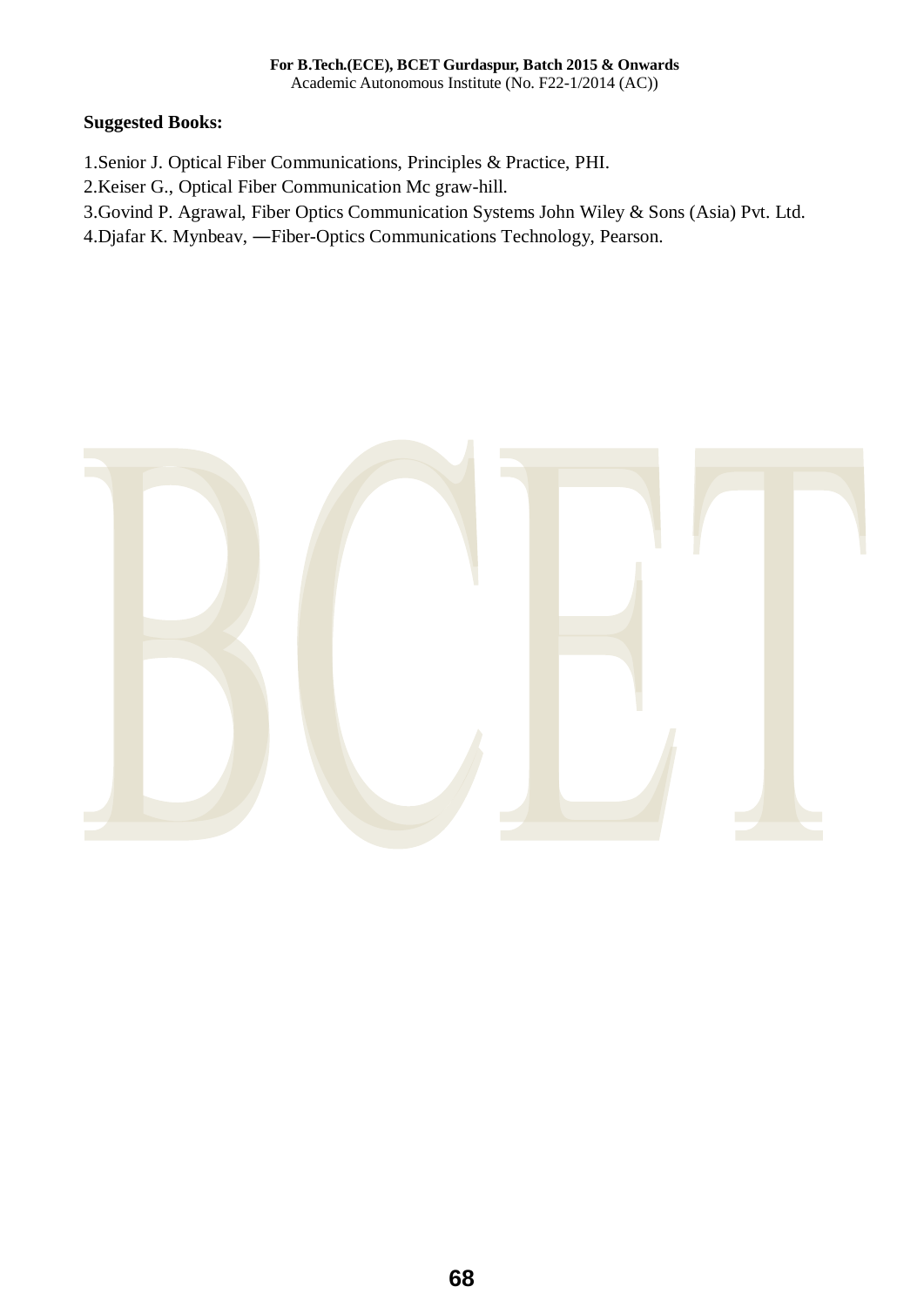#### **BTEC-703 Lab Wireless and Optical Systems & Networks**

| <b>Internal Marks: 30</b> |                           | $L$ T P |                         |
|---------------------------|---------------------------|---------|-------------------------|
| <b>External Marks: 20</b> | $\mathbf{0}$ $\mathbf{0}$ |         | $\overline{\mathbf{2}}$ |
| <b>Total Marks: 50</b>    |                           |         |                         |

# **List of Experiments: Note: Teacher may introduce new experiments as per the course requirement.**

- 1. Study and measurement of attenuation and loss in optical fiber.
- 2. Study and measurement of bending loss in optical fiber.
- 3. Study and measurement of numerical aperture of optical fiber.
- 4. Measurement of optical power using optical power meter.
- 5. To Study the transmission of TDM signal through optical fiber.
- 6. To determine the bit rate of the optical fiber link.
- 7. Study of various multiplexing techniques.
- 8. To determine the BER of wireless system using M-ARY (BPSK, QPSK, 8PSK, 16PSK) technique.
- 9.To determine the **BER** of wireless system using QAM technique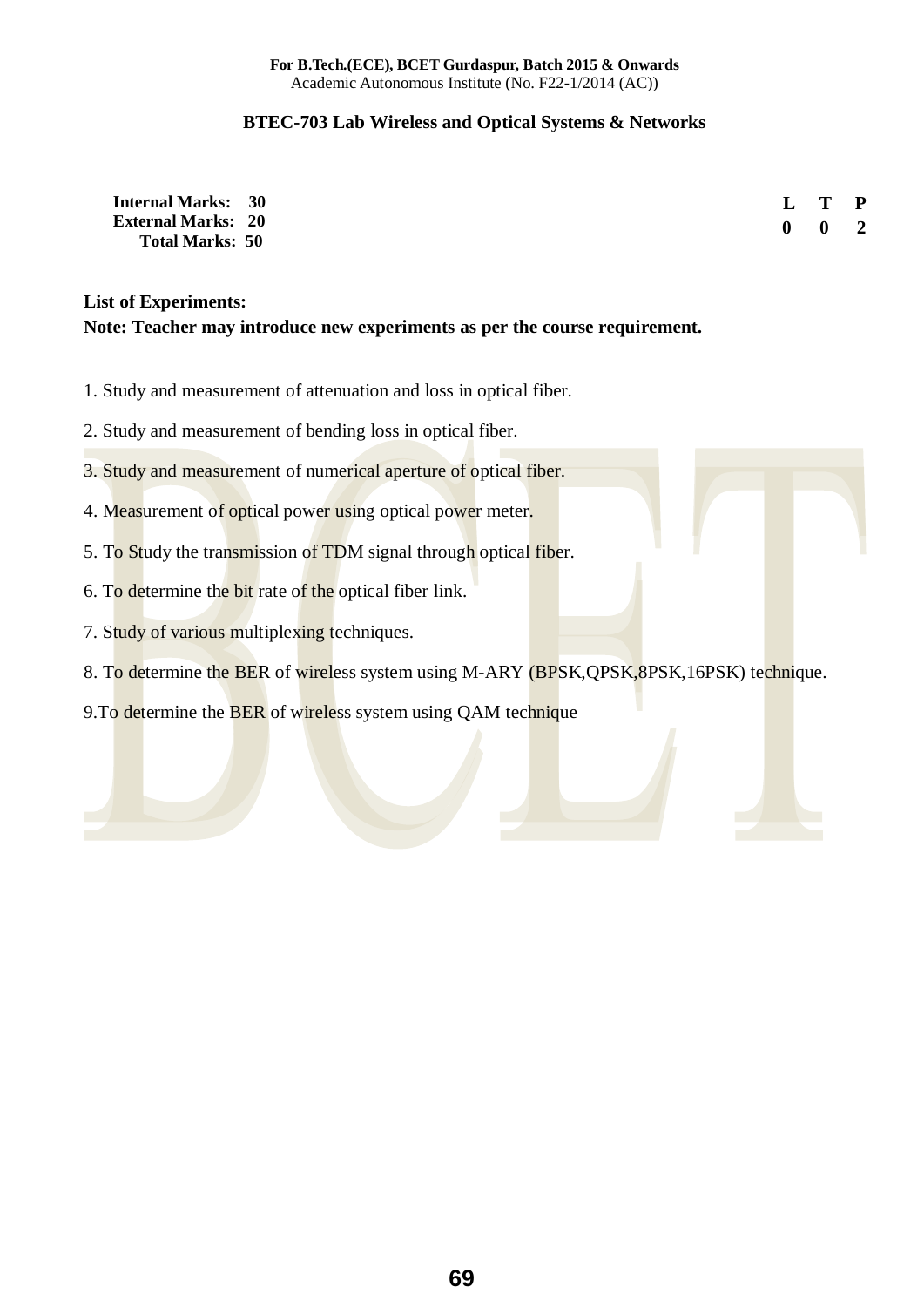#### **BTEC-704 Lab Digital System Design**

| <b>Internal Marks: 30</b> |                           | L T P |                          |
|---------------------------|---------------------------|-------|--------------------------|
| <b>External Marks: 20</b> | $\mathbf{0}$ $\mathbf{0}$ |       | $\overline{\phantom{a}}$ |
| <b>Total Marks: 50</b>    |                           |       |                          |

# **List of Experiments: Note: Teacher may introduce new experiments as per the course requirements.**

- 1. Design of basic gates: And, OR, NOT and Universal gates .
- 2. Design of half-Adder, full Adder, half Substractor, full Substractor.
- 3. Design of 3:8 Decoder.
- 4. Design of 8:3 Priority Encoder.
- 5. Design of 4-bit Binary to Gray Code Converter.
- 6. Design of 4-bit Binary to BCD Converter using Sequential statement.
- 7. Design an 8-bit Parity Generator (with for loop and Generic statements).
- 8. Design of all type of Flip-Flops using ( if-then-else) Sequential constructs.
- 9. Design of 8-bit Shift Register with shift right, shift left, load and Synchronous reset.
- 10. Design of Synchronous 8-bit Johnson Counter.
- 11. Design of Synchronous 8-bit Universal Shift Register ( PIPO).
- 12. Design MOD Counters (MOD 3, MOD 5, MOD 8, MOD 16).
- 13. Design of ALU.
- 14. Design of Mealy and Moore FSM.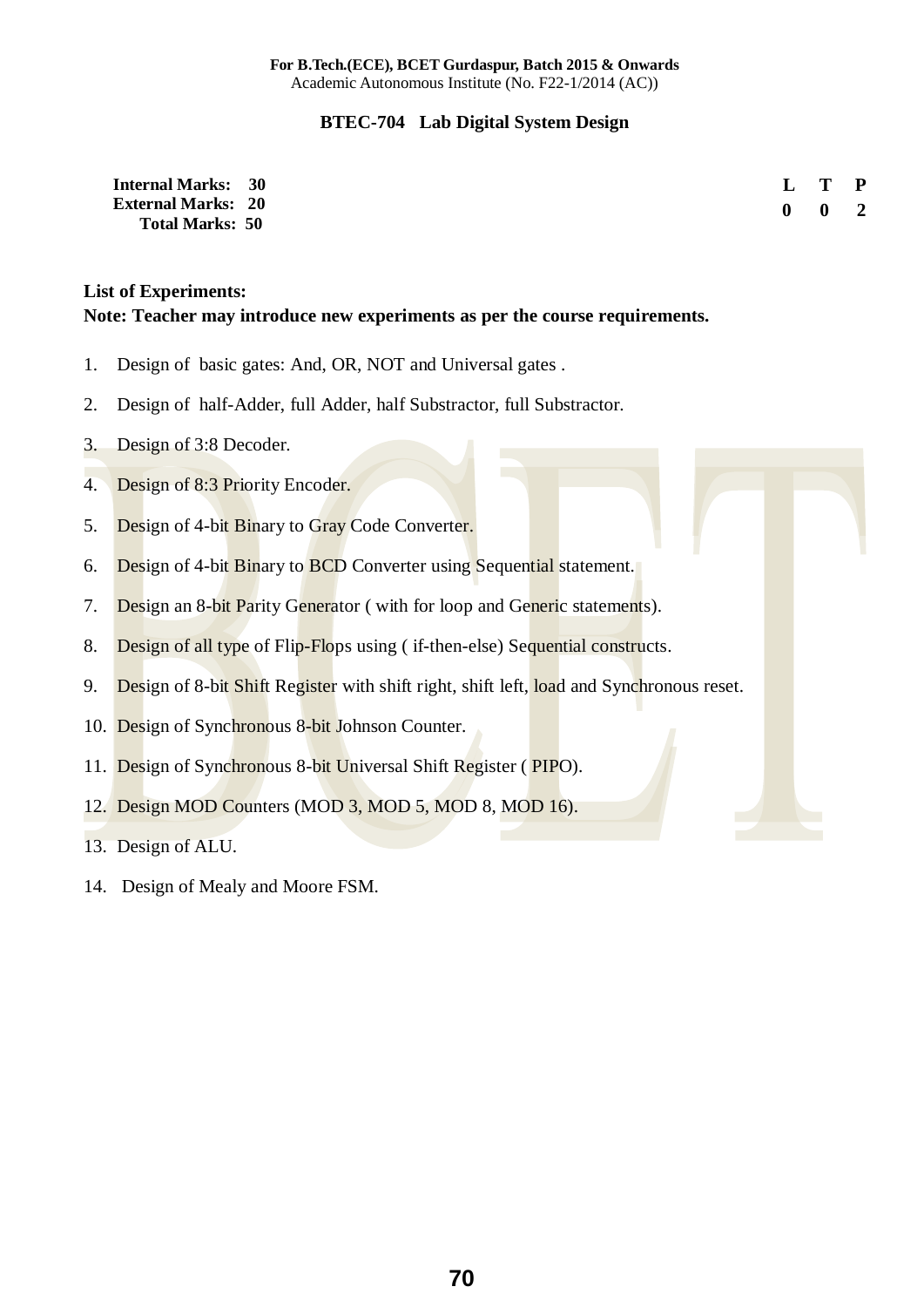#### **BTEC-705 Major Project**

| <b>Internal Marks: 100</b> |  | L T P               |  |
|----------------------------|--|---------------------|--|
| <b>External Marks: 50</b>  |  | $0 \quad 0 \quad 6$ |  |
| <b>Total Marks: 150</b>    |  |                     |  |

**Course Objective/s:** Student will develop innovative and creative ideas, interpersonal skills and team work, sense of environmental responsibility and leadership. The student will be able to interpret the circuits/simulations, assemble, debug the project work. The student will be able to use the latest industrial perspective, technologies and platforms.

The project work will be carried out in parts as minor project in 6th semester and major project in 7th/8th semester. The synopsis which includes literature survey, problem formulation, assessment for viability of project, objectives and methodology for the project was decided in 6th semester. The same project problem is to be extended in the major project in 7th/8th semester. The major project will be carried out by the same group of students as in minor project. However under special circumstances HOD may allow the change of project title on the recommendation of project guide in the start of the semester.

The design/construction/fabrication/ computer modeling/experimentation etc. is to be carried out during 7th/8th semester. The result and analysis followed by discussion regarding sustainability/nonsustainability of the project or any positive gain in the project made with conclusions and recommendations for future extension of project must be covered. The midterm progress report should be submitted including block diagram, data sheets and objectives accomplished. The major project report should be submitted in a specified format with certificate from the project guide. Each candidate will be evaluated on the basis of project logic, documented report and presentation in both internal and external examinations.

#### **Suggested learning resources:**

- 1. Library resources reference books, handbooks, magazines, journals and standards.
- 2. Visits to industry, organizations related as per requirement.
- 3. Internet resources.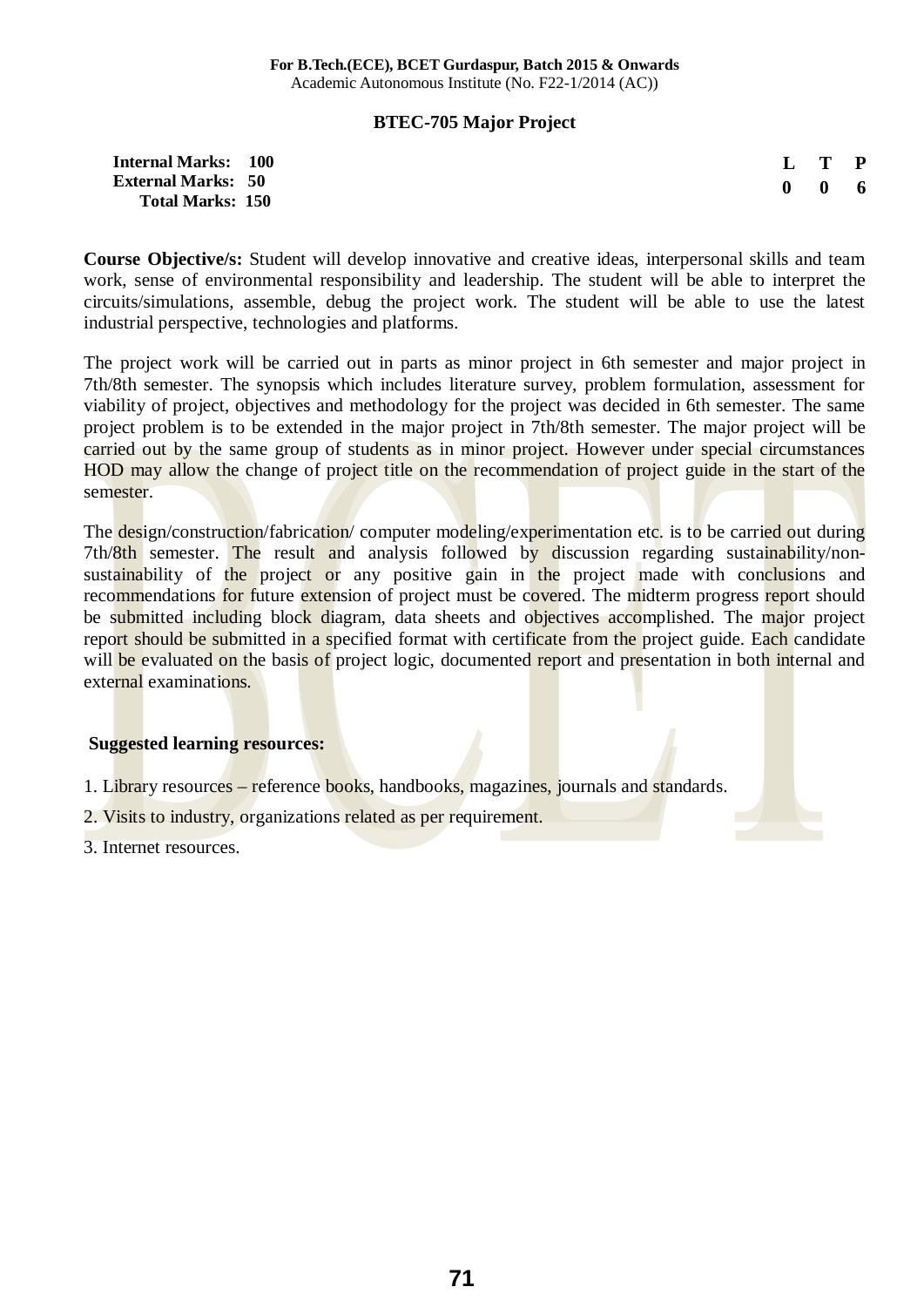#### **BTEC-801 Industrial Training**

#### **Internal Marks: 450 External Marks: 300 Total Marks: 750**

**Course Objective/s:** The fundamental objective of Industrial Training is to prepare students for future employment in their chosen engineering discipline. Industrial Training enhances the academic material studied at college by allowing students to practice what they have learned and to develop key professional attributes. Industrial Training also gives employers an opportunity to assess future employees. Industrial Training should provide an opportunity for students to:

1. Experience the discipline of working in a professional engineering organisation.

2. Develop understanding of the functioning and organisation of a business.

3. Interact with other professional and non-professional groups.

- 4. Apply engineering methods such as design and problem solving.
- 5. Develop technical, interpersonal and communication skills, both oral and written.

#### **Course Description:**

As a part of the B.Tech ECE curriculum, student must undergo industrial training of minimum one semester in reputed Private/Public Sector/Government Organization/Companies.

The students are required to undergo Industrial Training at least 36 hrs/week during the semester.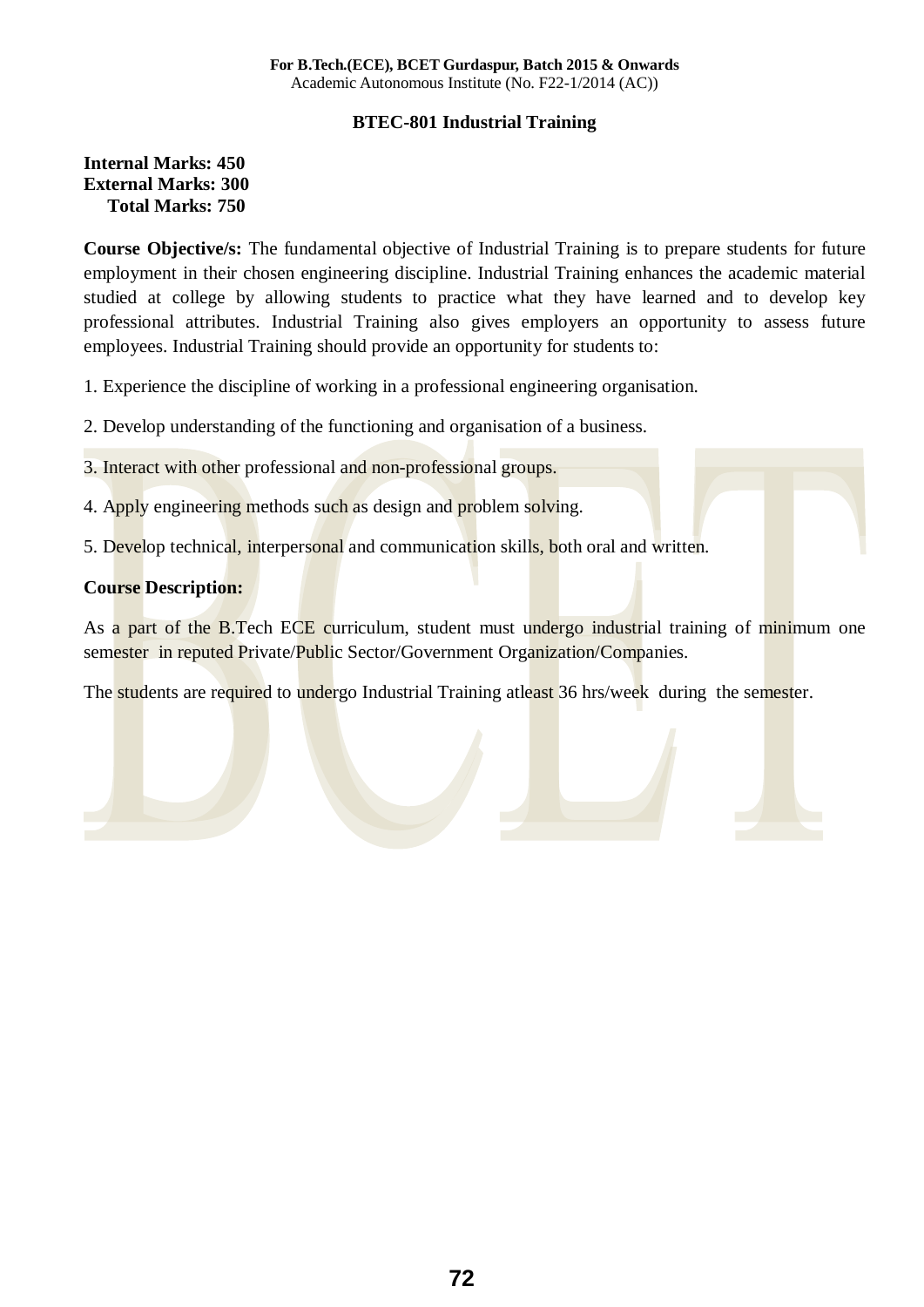### **BTEC-931 CMOS based Design**

| <b>Internal Marks: 40</b> |       | L T P |  |
|---------------------------|-------|-------|--|
| <b>External Marks: 60</b> | 3 1 0 |       |  |
| <b>Total Marks: 100</b>   |       |       |  |

**Course Objective/s:** The course is designed to understand the basic structure of MOSFET, modelling of MOS and non-ideal effects in MOS, CMOS based circuit designing and layout fabrication, power consumption and its reduction in CMOS based circuit, adiabatic concept. After the study of this course, a student is expected to design low power CMOS based circuit and its layout fabrication.

### **1. Introduction to MOS Device**

MOS transistor, MOS models MOS transistor under static conditions, Threshold voltage-resistive operation, Saturation region, Channel length modulation, Body effect, DC transfer characteristics, Tristate inverters, Velocity saturation, Hot carrier effect, Drain current vs. voltage charts, Sub-threshold conduction, MOS structure capacitance, CMOS logic, Fabrication and layout. **(10)**

### **2. CMOS Processing**

CMOS technologies, Wafer formation, Photolithography, Channel formation, Isolation, Gate oxide, Source and drain formation, Contacts and metallization, Layout design rules, Design rule checking. **(8)**

### **3. Circuit Characterization & Performance Estimation**

Delay estimation, Transistor sizing, Power dissipation, Sheet resistance, Area capacitance, Design margin, Reliability, Scaling models, Scaling factor for device parameters, Advantages and limitations of scaling. **(8) (8) (8) (8) (8) (8) (8) (8) (8) (8) (8) (8) (8) (8) (8) (8) (8) (8) (8) (8) (8) (8) (8) (8) (8) (8) (8) (8) (8) (8) (8) (8) (8) (8) (8) (8** 

### **4. Design of Combinational Logic**

Static CMOS design, Complementary CMOS, Static properties, Complementary CMOS design, Power consumption in CMOS logic gates, Dynamic or glitching transitions, Design to reduce switching activity, Ratioed logic, DCVSL, Pass transistor logic, Differential pass transistor logic, Sizing of level restorer, Sizing in pass transistor, Dynamic CMOS design, Domino logic, Optimization of Domino logic, NPCMOS, Designing logic for reduced supply voltages, Introduction to Adiabatic Logic. **(12)**

### **Suggested Books:**

1. Nail H.E. Weste, David Harris, Ayan Banerjee - CMOS VLSI Design, Pearson Education.

- 2. Kang and Leblebici CMOS Digital Integrated Circuits, Tata McGraw-Hill.
- 3. Wayne Wolf Modern VLSI Design, 2nd Edition, Prentice Hall.
- 4. Weste & Harris CMOS VLSI Design: A Circuits and Systems Perspective, 3rd ed, Addison Wesley.

5**.** Philip Teichmann - Adiabatic Logic: Future Trend and System Level Perspective, Springer Series in Advanced Microelectronics.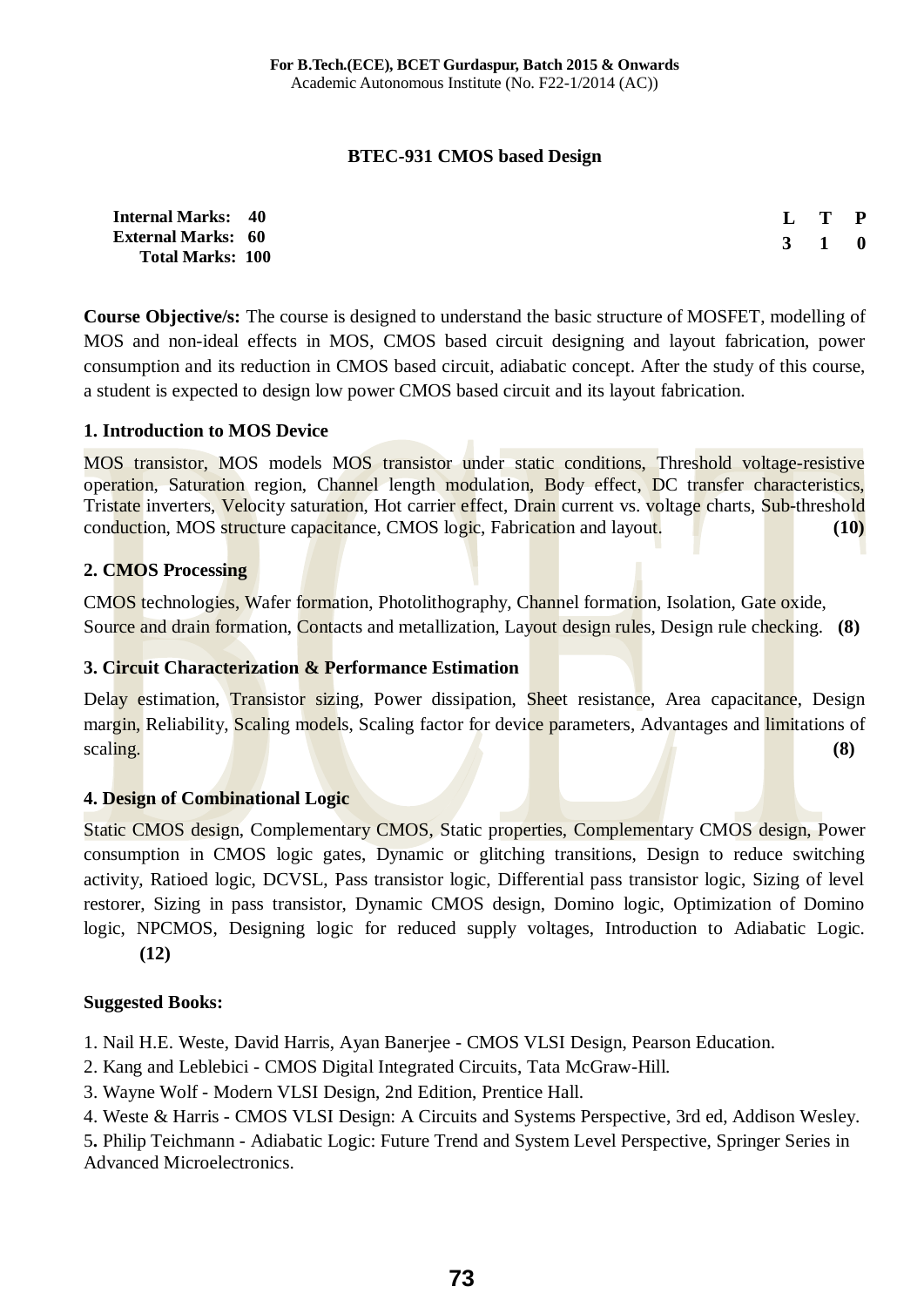### **BTEC- 932 Biomedical Signal Processing**

| <b>Internal Marks: 40</b> | $L$ T P |  |
|---------------------------|---------|--|
| <b>External Marks: 60</b> | 3 1 0   |  |
| <b>Total Marks: 100</b>   |         |  |

**Course Objective/s:** It is of utmost importance to understand the signal characteristics of biomedical signals. So understanding of the fundamentals of processing of different signals is very important. This subject aims to provide the students the understanding of analysis of different kinds of biomedical signals. The subject also aims at providing the students to understanding of different tools used for processing of biomedical signals and reduction of noise in these signals.

### **1. Biomedical Signals and Noise**

Introduction to Biomedical Signals Tasks in Biomedical Signal Processing, Computer Aided Diagnosis, Examples of Biomedical signals: ECG, EEG, EMG etc., Review of linear systems, Fourier Transform and Time Frequency Analysis (Wavelet) of biomedical signals, Processing of Random & Stochastic signals, spectral estimation, Properties and effects of noise in biomedical instruments, Filtering in biomedical instruments. **(9)**

### **2. ECG Signal Processing**

Cardio-logical Signal Processing Pre-processing, QRS Detection Methods, Rhythm analysis, Arrhythmia Detection Algorithms, Automated ECG Analysis, ECG Pattern Recognition, Heart rate variability analysis. **(10) (10)** 

### **3. Noise**

Adaptive Noise Canceling Principles of Adaptive Noise Canceling, Adaptive Noise Canceling with the LMS adaptation, Algorithm, Noise Canceling Method to Enhance ECG Monitoring, Fetal ECG Monitoring. **(7) (7) (7) (8) (8) (8) (8) (8) (8) (8) (8) (7) (8) (8) (8) (8) (8) (8) (8) (8) (8) (8) (8) (8) (8) (8) (8) (8) (8) (8) (8) (8) (8) (8) (8)**

# **4. EEG Signal Processing**

Neurological Signal Processing Modeling of EEG Signals, Detection of spikes and spindles, Detection of Alpha, Beta and Gamma Waves, Auto Regressive (A.R.) modeling of seizure EEG, Sleep Stage analysis, Inverse Filtering, least squares and polynomial modeling. **(10)** 

### **Suggested Books:**

1. D.C.Reddy—Biomedical Signal Processing: Principles and techniques, Tata McGraw Hill, New Delhi.

2. Willis J Tompkins - Biomedical Signal Processing, Prentice Hall.

3. R. Rangayan — Biomedical Signal Analysis, Wiley.

4. Bruce — Biomedical Signal Processing  $&$  Signal Modeling, Wiley.

5. K. Najarian and R. Splinter —Biomedical Signal and Image Processing, Second Edition, The CRC Press.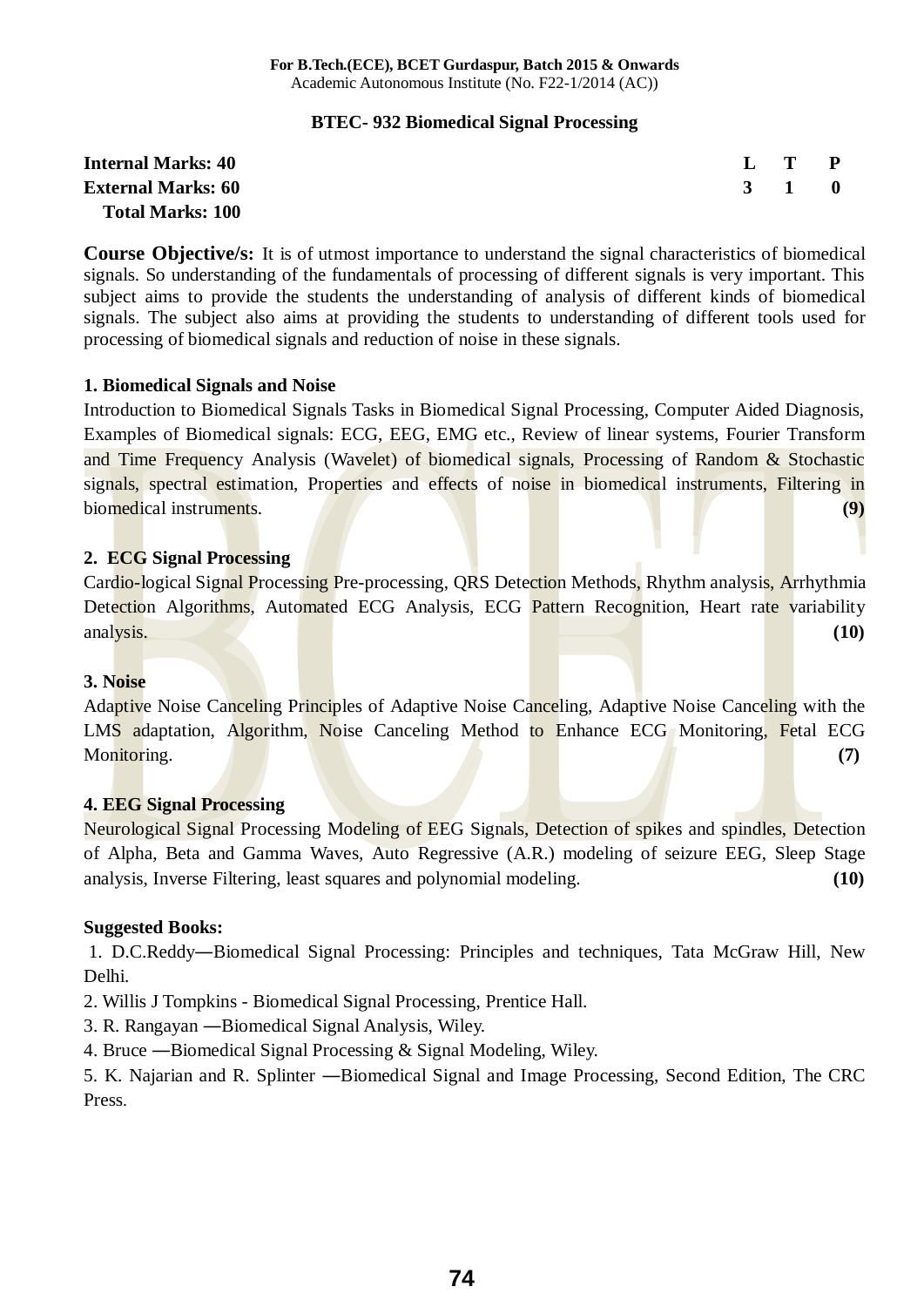### **BTEC-933 Satellite Communication**

| <b>Internal Marks:40</b>  | L T P |       |  |
|---------------------------|-------|-------|--|
| <b>External Marks: 60</b> |       | 3 1 0 |  |
| <b>Total Marks: 100</b>   |       |       |  |

**Course Objective/s :** The objectives is to understand the current status of Satellite communication, the basics of orbital aspects, the types of Satellite orbits, the location of ground stations, launching of Satellite, link budget equations with different attenuation and interference effects, multiplexing techniques used in Satellite communication. The students are expected to understand Satellite communication and motivate them to pursue research in the area of space communication.

#### **1.Introduction to Satellite Communication**

Origin, Brief history, Current State and advantages of Satellite communication, Active & Passive Satellite, Orbital aspects of Satellite communication, Angle of Evaluation, Propagation Delay, Orbital Spacing, System Performance, Launching Procedures : Launch Vehicles and Propulsion. **(8)**

### **2.Satellite Link Design**

Link Design Equation, system Noise Temperature, C/N & G/T ratio, Atmospheric & Ionospheric effects on link Design, complete link Design, interference effects on complete link Design, earthstation parameters, Earth space propagation effects, Frequency window, Free space loss,Atmospheric absorption, Rainfall attenuation, Ionospheric scintillation, Telemetry, Tracking and command of Satellites.

**(7)**

# **3.Satellite Multiple Access System**

FDMA techniques, SCPC & CSSB systems, TDMA frame structure, burst structure, frame efficiency, super-frame, frame acquisition  $\&$  synchronization, TDMA vs FDMA, burst time plan, beam hopping, Satellite switched, Erlang call congestion formula, DA-FDMA, DA-TDMA. **(7)**

### **4.Satellite Services**

INTELSAT, INSAT Series, VSAT, Weather forecasting, Remote sensing, LANDSAT, Satellite navigation, Mobile Satellite service. **(8)**

### **5.Laser & Satellite Communication**

Link analysis, optical Satellite link Tx & Rx, Satellite, beam acquisition, tracking & pointing, cable channel frequency, head end equation, distribution of signal, h/w specifications and architecture, optical fibre CATV system.

**(8)**

- 1. Trimothy Pratt, Charles W. Bostian,  $-S$ atellite Communications, John Wiley & Sons.
- 2. Dr. D.C. Aggarwal, —Satellite Communications, Khanna Publishers.
- 3. Dennis Roddy, -Satellite Communications, McGraw Hill.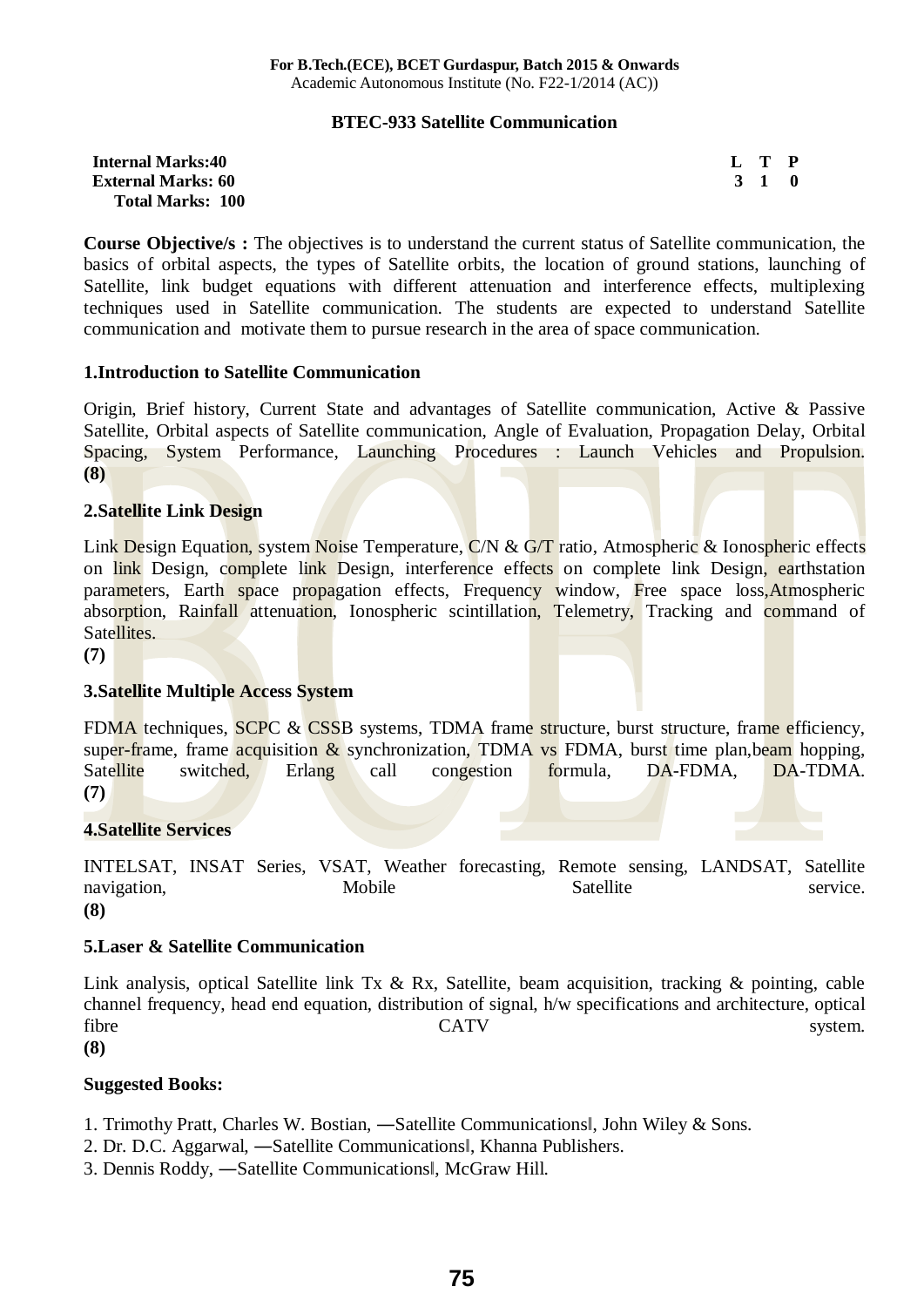### **BTEC-934 Artificial Intelligence Techniques & Applications**

| <b>Internal Marks: 40</b> |  | L T P               |  |
|---------------------------|--|---------------------|--|
| <b>External Marks: 60</b> |  | $3 \quad 1 \quad 0$ |  |
| <b>Total Marks: 100</b>   |  |                     |  |

**Course Objective/s:** The course is designed to understand the basic concepts of various intelligent techniques. After the study of this course, a student is expected to design intelligent system for different domestic and industrial applications.

### 1. **Introduction**

 Approaches to intelligent control, Architecture of intelligent control, Linguistic reasoning, Rulebase, Knowledge representation. **(08)** 

### **2. Artificial Neural Networks**

Biological neuron, Artificial Neural Network, Mathematical Models, McCulloch Neural Model, Perceptron, Adaline and Madaline, Learning & Training in ANN, Hopfield Neural Network, Self-Organizing Networks, Recurrent Networks, Associative memories. **(11)** 

### **3. Fuzzy Logic System**

Crisp Vs Fuzzy set theory, Membership functions, Fuzzy set operations, Fuzzy rules, Mamdani and Sugeno fuzzy inference systems, Defuzzification methods. **(10) (10)** 

# **4. Introduction to Genetic Algorithms**

Biological background of GA, String Encoding of chromosomes, Selection methods, Single & multipoint crossover operation, Mutation, Adjustment of strategy parameters such as Population size, Mutation & Crossover probabilities. **(11) (11) (11) (11)** 

- 1. Jacek M. Zurada Introduction to Artificial Neural Systems
- 2. S N Sivanandam, S N Deepa Principles of Soft Computing, Wiley Publications
- **3.** John Yen, Reza Langari Fuzzy Logic Intelligence, Control, and Information.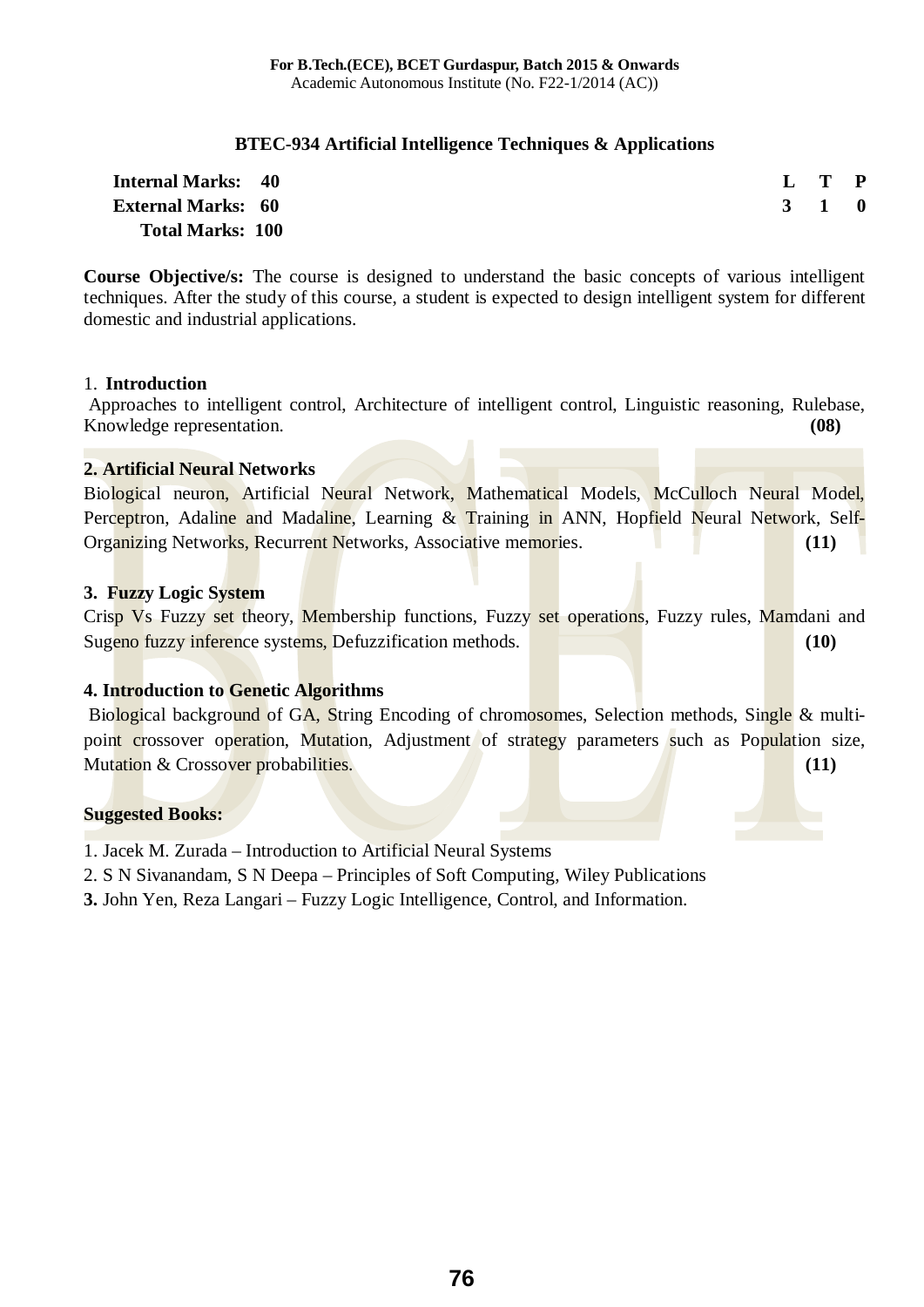# **BTEC 935 Speech & Image Processing**

| <b>Internal Marks: 40</b> |       | L T P |  |
|---------------------------|-------|-------|--|
| <b>External Marks: 60</b> | 3 1 0 |       |  |
| <b>Total Marks: 100</b>   |       |       |  |

**Course Objective/s:** The course is designed to understand the concepts of Image Processing, Image Enhancement, Image Compression, Image Segmentation, Speech Processing and their applications. After the study of this course, a student is expected to learn the theoretical and mathematical concepts of Image Processing and Speech Processing.

### **1. Speech Processing**

Review of Human Speech and Acoustic Theory, Nature of Sound, Harmonics, Resonance Measurement, Virtual Display. Music Theory, Pitch, Duration, Intervals, Rhythm. Human Speech Production, Vocal Tract, Larynx, Source Filter. Speech Signal Processing- Phasor Mode, Fourier Transfer, DFT, FFT. Hardware use of FIR & IIR Filters. Software, Elements of Speech Synthesis-Speech Recognition-Speech in Computer-Human Interface.

**(8)**

# **2. Introduction to Image Processing**

Historical Background, Visual Perception, Image Formation, Elements of Storage, Sampling & Quantization, Relationships between Pixels-Neighbors of Pixel, Connectivity Labeling of Connected Components, Relations, Equivalence and Transitive Closure, Distance Measures, Arithmetic/ Logic Operation, Imaging Geometry Basic and Perspective Transformation Stereo Imaging, Application of Image Processing.

**(10)**

# **3. Image Enhancement**

Spatial and Frequency Domain Methods, Point Processing, Intensity Transformation, Histogram Processing Image Substation and Averaging Spatial Filtering, LP, HP and Homo-Morphic Felling, Generation of Spatial Marks, Color Image Processing.

**(8)** 

# **4. Image Compression**

Redundancy Models, Error Free Compression, Lossy Compression, Image Compression Standards. **(6)**

# **5. Image Segmentation**

Detection of Discontinuity, Edge Detection, Boundary Detection, Thresholding, Regional Oriented Segmentation, Use of Motion In Segmentation.

**(8)**

# **Suggested Books:**

1. Rafact Gonzalez and Richard E. Woods- Digital Image Processing, Pearson Education Society.

- 2. Keenneth R Castleman- Digital Image Processing, Pearson Education Society.
- 3. A. K. Jain Fundamental of Digital Image Processing, PHI.
- 4. Iain Murray Speech and Audio Processing for multimedia PC's.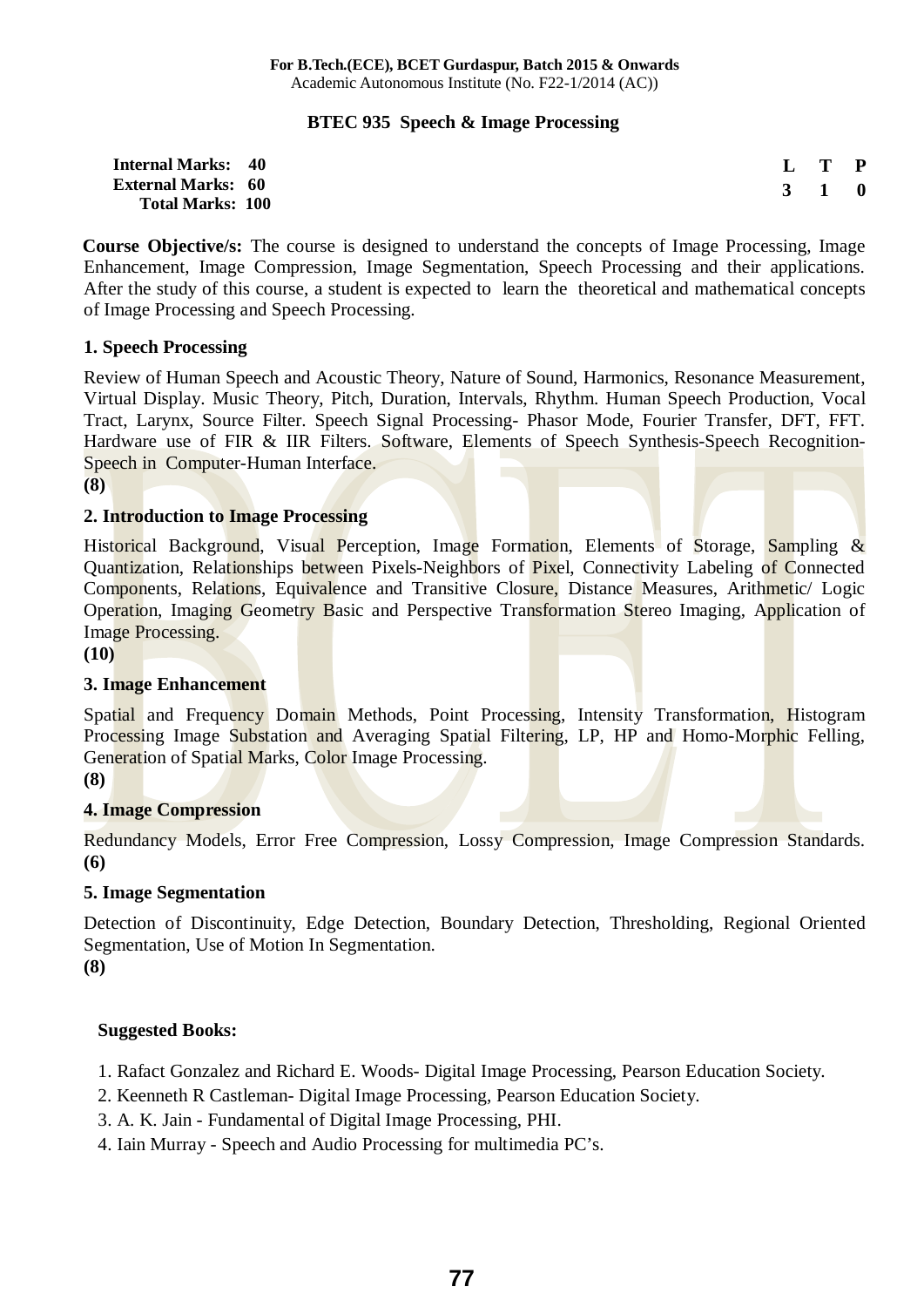### **BTEC-936 Human Resource Management**

| <b>Internal Marks: 40</b> |  | $L$ T P             |  |
|---------------------------|--|---------------------|--|
| <b>External Marks: 60</b> |  | $3 \quad 1 \quad 0$ |  |
| <b>Total Marks: 100</b>   |  |                     |  |

**Course Objective/s:** The aim of this course is to provide an overview to the students of Human Resource Management prevailing in industries and the regulations relevant to these industries.

### **1. Introduction**

Introduction to Human Resource Management and its definition, Functions of Human Resource Management & its Relation to other Managerial Functions. Nature, Scope and Importance of Human Resource Management in Industry, Role & Position of Personnel Function in the Organization. **(10)**

### **2. Procurement and Placement**

Need for Human Resource Planning; Process of Human Resource Planning,; Methods of Recruitment; Psychological Tests and Interviewing, Meaning and Importance of Placement and Induction, Employment Exchanges (Compulsory Notification of vacancies) Act 1959, The Contract Labour (Regulation & Abolition) Act 1970. **(8)**

### **3 Training & Development**

Difference between Training and Development, Principles of Training; Employee Development; Promotion-Merit v/s Seniority Performance Appraisal, Career Development & Planning. **(5)**

### **4. Job analysis & Design**

Job Analysis, Job Description & Job Description, Job Specification. **(5)**

### **5. Job Satisfaction**

Job Satisfaction and its Importance, Motivation, Factors affecting Motivation, Introduction to Motivation Theory; Workers ' Participation, Quality of work life. **(4)**

### **6. The Compensation Function**

Basic Concepts in Wage Administration, Company's Wage Policy, Job Evaluation, Issues in Wage Administration, Bonus & Incentives, Payment of Wages Act-1936, Minimum Wages Act-1961. **(8)**

- 1. T.N.Chhabra- Human Resource Management (Dhanpat Rai & Co.)
- 2. Lowin B. Flippo Principles of personnel Management (Mc Graw-Hill)
- 3. R.C. Saxena Labour Problems and social welfare (K.Math & Co.)
- 4. A Minappa and M. S. Saiyada Personnel Management (Tata Mc. Graw-Hill)
- 5. C.B. Mamoria Personnel Management (Himalaya Publishing House, Bombay)
- 6. T.N. Bhagotiwal Economics of Labour and Industrial Relations (Sahitya Bhawan Agra)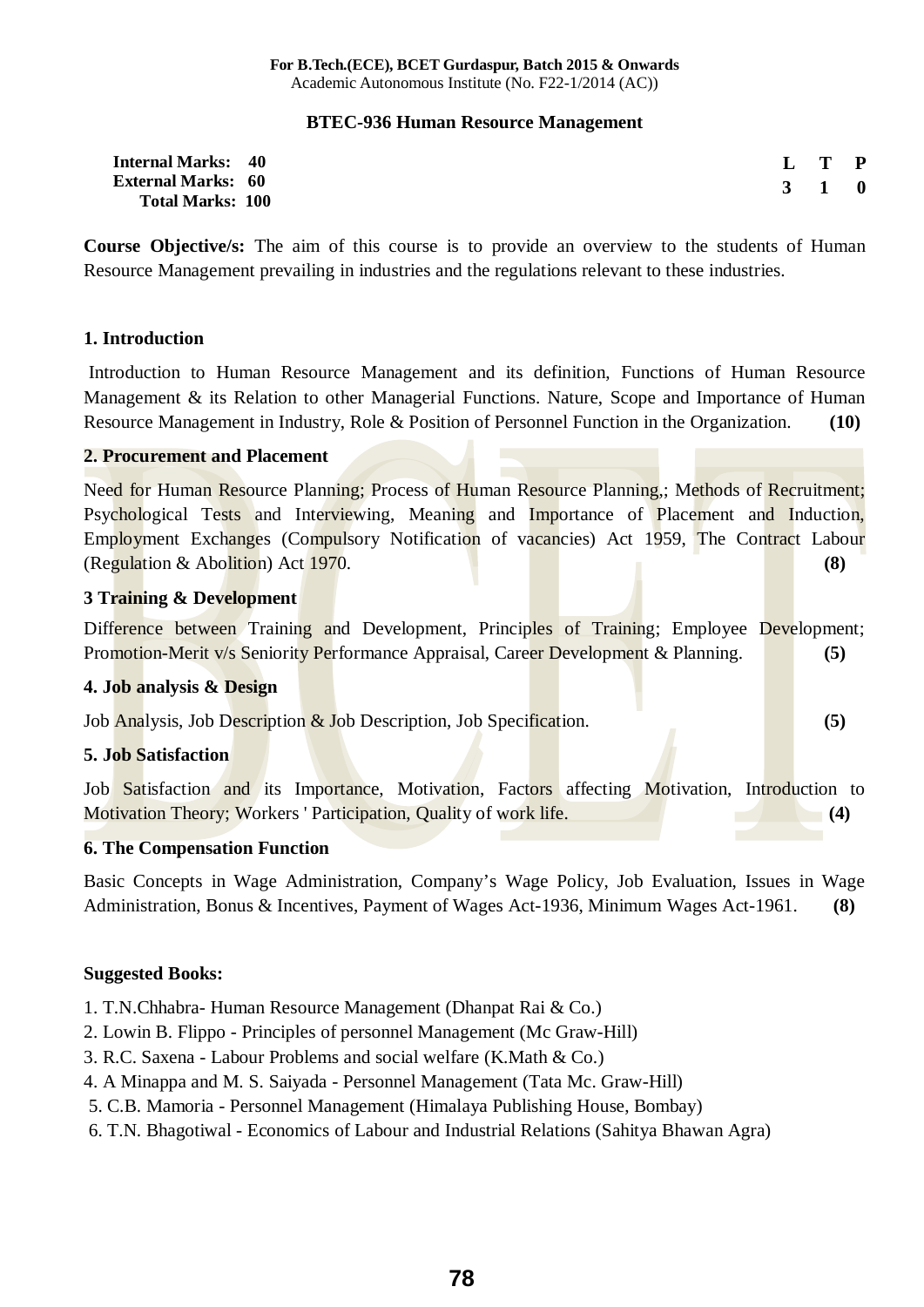### **BTEC-937 Computer Organization and Architecture**

| <b>Internal Marks: 40</b> | L T P               |  |
|---------------------------|---------------------|--|
| <b>External Marks: 60</b> | $3 \quad 1 \quad 0$ |  |
| <b>Total Marks: 100</b>   |                     |  |

**Course Objective/s :** The course is designed to understand the organization and architecture of a computer including CPU, internal and cache memory, i/o and storage, CPU architecture , parallel processing and multi-core computer. After the study of this course, a student is expected to elaborate advanced concepts of computer organization and architecture, parallel processing, inter processor communication and synchronization.

### **1. Introduction**

Organization and Architecture, Structure and Function, Brief History of Computers, Designing for Performance, Performance Metrics; MIPS, MFLOPS, Computer Components and Their Functions, Interconnection Structures, Bus Interconnection, Point-To-Point Interconnect, PCI-Express, Flynn's Classification of Computers (SISD, SIMD, MISD, MIMD).

### **(10)**

### **2. Internal and Cache Memory**

Computer Memory System Overview, Cache Memory Principles, Elements of Cache Design, Pentium-4 Cache Organization, Semiconductor Main Memory, Advanced DRAM Organization. **(10)**

# **3. Basic non-pipelined CPU Architecture and Operating System**

CPU Architecture Types (Accumulator, Register, Stack, Memory/ Register), Detailed Data Path of a typical Register Based CPU, Fetch-Decode-Execute Cycle (Typically 3 To 5 Stage), Microinstruction Sequencing, Implementation of Control Unit, Enhancing Performance with Pipelining, Operating System Overview, Scheduling, Memory Management, Pentium Memory Management. **(10)** 

### **4. Parallel Processing and Multi-core Computer**

Multiple Processor Organizations, Symmetric Multiprocessors, Cache Coherence and the Mesi Protocol, Multithreading and Chip Multiprocessors, Clusters, Non-Uniform Memory Access, Vector Computation, Multi-Core Computers, Hardware and Software Performance Issues, Multi-Core Organization, Intel x86 Multi-Core Organization.

### **(10)**

- 1. William Stallings—Computer Organization and Architecture, Pearson, Delhi.
- 2. John P. Hayes Computer Architecture and Organization, TMH.
- 3. Chaudhuri P. Pal —Computer Organisation &Design, PHI.
- 4. Mano, M.M.-Computer System Architecture, PHI.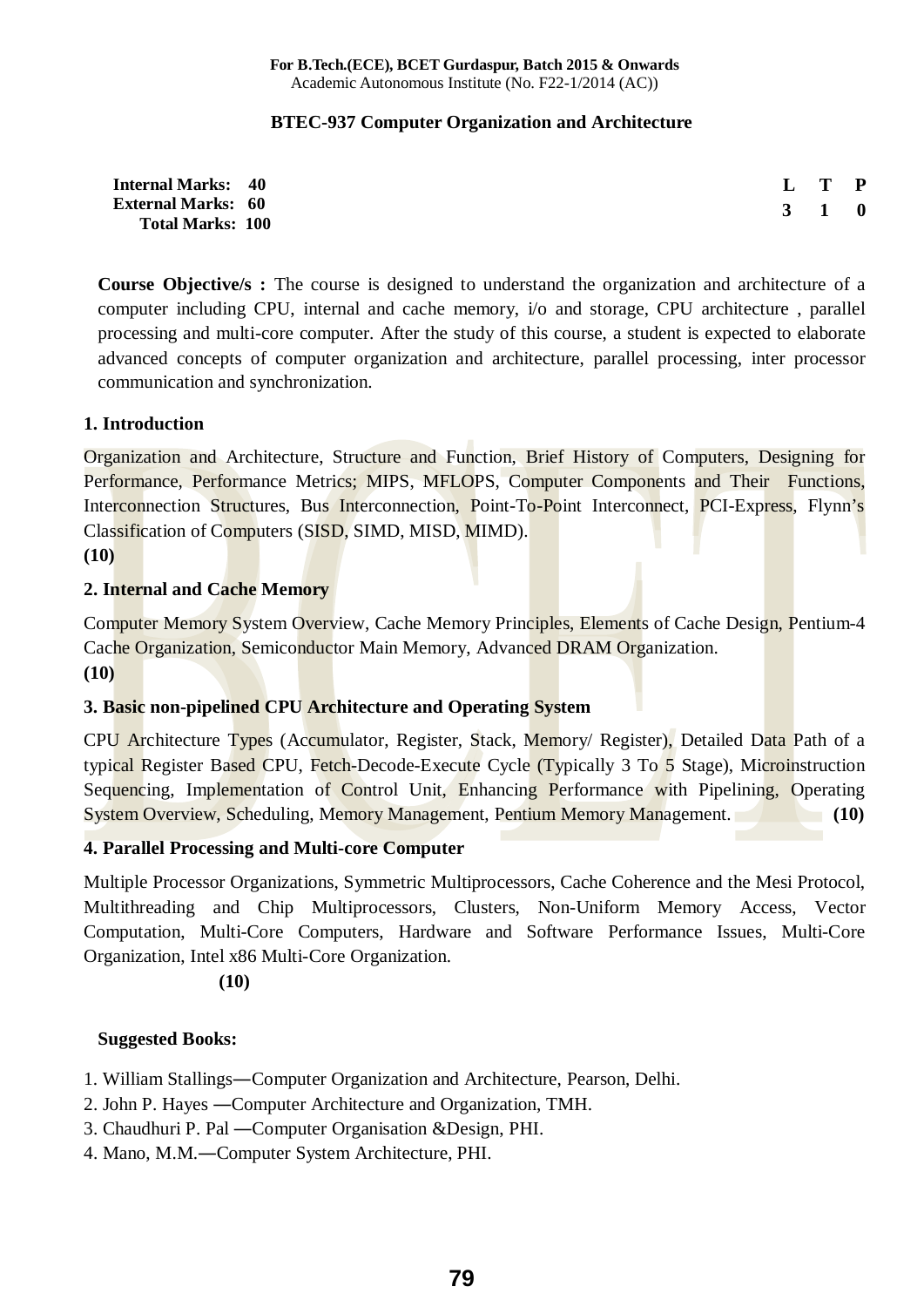### **BTEC-941 Electromagnetic Interference & Compatibility**

| internal Marks: 40        |  | $L$ T P             |  |
|---------------------------|--|---------------------|--|
| <b>External Marks: 60</b> |  | $3 \quad 1 \quad 0$ |  |
| <b>Total Marks: 100</b>   |  |                     |  |

**Course Objective/s:** The course is designed to understand EMI sources, its measurements and the various techniques for electromagnetic compatibility. After the study of this course, a student is expected to understand the problems related to Electromagnetic interference & Compatibility in design of electronic systems to diagnose and solve basic issues.

#### **1. Overview of EMI/EMC**

Electromagnetic Environment, History, Concepts and Definitions, Overview of EMI/EMC, Natural and Nuclear Sources of EMI, Conducted and Radiated EMI, Transient EMI, Time Domain vs Frequency Domain EMI, Units of Measurement Parameters. **(8)** 

### **2. EMI Coupling Principles**

Electromagnetic Emissions, Noise from Relays and Switches, Nonlinearities in Circuits, Passive intermodulation, Cross Talk in Transmission Lines, Transients in Power Supply Lines, Conducted, Radiated and Transient Coupling, Common Impedance Ground Coupling, Radiated Common Mode and Ground Loop Coupling, Radiated Differential Mode Coupling, Cable to Cable Coupling, Power Mains and Power Supply Coupling. **(10)**

#### **3. Radiated and Conducted interference Measurements**

EMI Test instruments/Systems, Anechoic Chamber, TEM Cell, GH TEM Cell, Characterization of Conduction Currents/Voltages, Conducted EM Noise on Power Lines, Conducted EMI from Equipment, Immunity to Conducted EMI, Detectors and Measurements, EMI Shielded Chamber, Open Area Test Site, TEM Cell, Sensors/ injectors/ Couplers, Test Beds for ESD and EFT. **(10)**

### **4. EMI Control Techniques**

Principles and Types of Grounding, Shielding and Bonding, Characterization of Filters, Power Lines Filter Design Shielding, Isolation Transformer, Transient Suppressors, Cable Routing, Signal Control, Component Selection and Mounting, PCB Traces Cross Talk, Impedance Control, Power Distribution Decoupling, Zoning, Motherboard Designs and Propagation Delay Performance Models. **(10)**

- 1. V.P.Kodali, "Engineering EMC Principles, Measurements and Technologies", IEEE Press..
- 2. Henry W.Ott, "Noise Reduction Techniques in Electronic Systems", John Wiley and Sons, New York..
- 3. C.R.Paul, -introductionto Electromagnetic Compatibility , John Wiley and Sons, inc.
- 4. Bernhard Keiser, "Principles of Electromagnetic Compatibility", Artech house, 3rd Ed.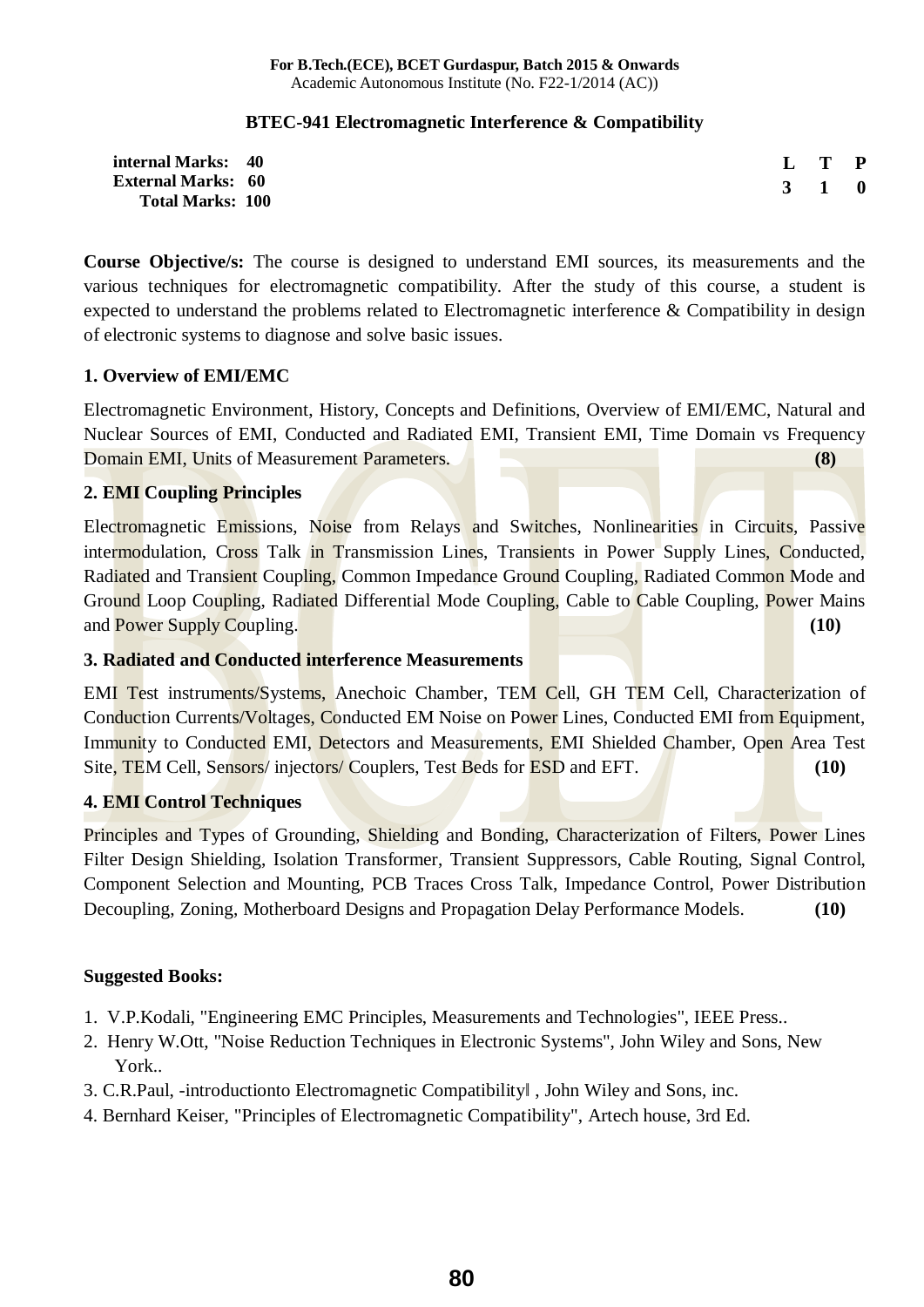### **BTEC-942 Neural Networks and Fuzzy Logic**

| <b>Internal Marks: 40</b> |  |                     | L T P |  |
|---------------------------|--|---------------------|-------|--|
| <b>External Marks: 60</b> |  | $3 \quad 1 \quad 0$ |       |  |
| <b>Total Marks: 100</b>   |  |                     |       |  |

**Course Objective/s:** The course is designed to understand the basic concepts of Neural Networks and associated training techniques. The course also intends to acquaint the students with Radial Basis Neural Networks Function, Fuzzy Logic System, Defuzzification techniques. After the study of this course, a student is expected to understand various neural and fuzzy systems. Student is also expected to design intelligent systems for domestic and industrial applications.

### **1. Introduction to Neural Networks**

Human brain and Biological Neuron, Artificial Neural Network, ANN Terminology, Activation functions, Topology, Feed forward Neural Networks, ANN Learning: Supervised, Un-supervised, Competitive learning, Reinforcement learning, Knowledge representation. **(8)** 

# **2. Hopfield Neural Model Learning Laws**

Hopfield Model, Back-propagation Neural Networks, K-means clustering algorithm, Kohenen's feature maps, Associative Memories. **(11) (11) (11) (11)** 

### **3. Radial Basis Neural Networks Function**

Neural Networks, Basic learning laws in RBF Nets, Recurrent Networks, Recurrent Backpropagation, Counter-Propagation Networks, ART Networks. **(11)** 

# **4. Fuzzy Logic Sets & System**

Introduction to Fuzzy Logic, Fuzzy Vs Crisp set, Linguistic variables, Membership functions, Fuzzy set operations, IF-THEN fuzzy rules, Mamdani & Sugeno inference techniques, Defuzzification techniques, Fuzzy Logic System: Block diagram, Implementation, Useful tools Fuzzy logic controller Vs PID controller, Antilock Braking System (ABS). **(10)** 

- 1. Timothy J. Ross, Fuzzy Logic with Engineering Applications, Wiley publications.
- 2. Yagna Narayanan Artificial Neural Networks
- 3. Bart Kosko Neural Networks & Fuzzy logic
- 4. Simon Haykin Neural Networks
- 5. G. A. Vijayalakshmi Pai and Sanguthevar Rajasekaran-Neural Networks, Fuzzy Logic and Genetic Algorithm.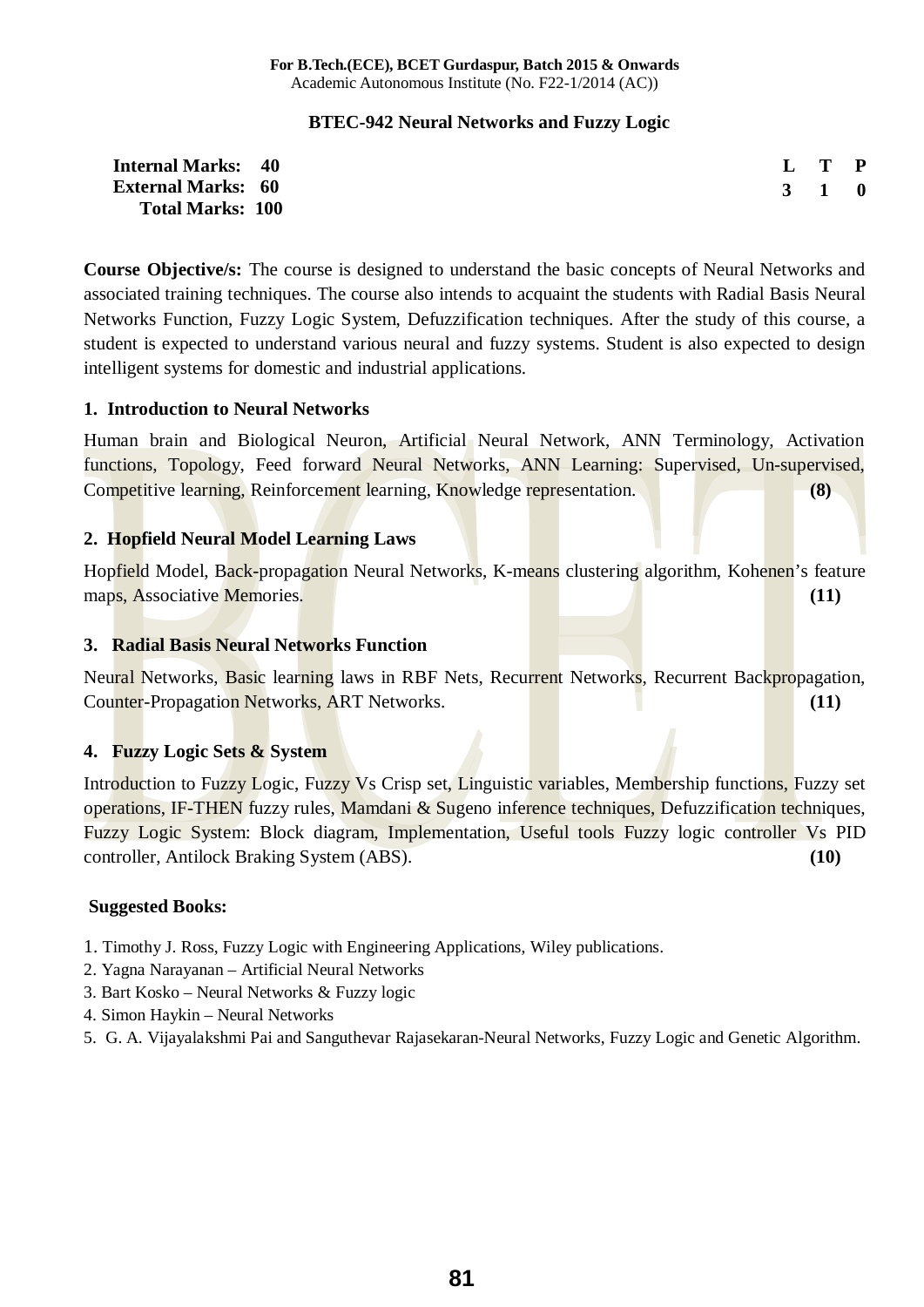#### **BTEC-943 Robotics**

| <b>Internal Marks: 40</b> |  | L T P               |  |
|---------------------------|--|---------------------|--|
| <b>External Marks: 60</b> |  | $3 \quad 1 \quad 0$ |  |
| <b>Total Marks: 100</b>   |  |                     |  |

**Course Objective/s:** The course is designed to introduce the basic concepts of the field of robotics. It covers the fundamentals of sensing, control and dynamics of robot, machine vision, kinematics and programming. Understanding of principles on force and optical sensing; selection of motors and grippers; processing and analysis of image; degree of freedom and programming languages for robots. After the study of this course, a student is expected to have good knowledge to design a robot in accordance with requirements.

### **1. Introduction**

Definition and need for robots, robot anatomy, co-ordinate systems, work envelope, types and classification, specifications, pitch, yaw, roll, joint notations, speed of motion, pay load, robot parts and their functions, different applications. **(6) (6) (6) (6) (6) (6) (6) (6) (6) (6) (6) (6) (6) (6) (6) (6) (6) (6) (6) (6) (6) (6) (6) (6) (6) (6) (6) (6) (6) (6)**

#### **2. Sensors**

Principles and applications and need of a sensor, principles, position of sensors, piezoelectric sensor, LVDT, resolvers, optical encoders, pneumatic position sensors, range sensors, triangulation principle, structured, lighting approach, time of flight range finders, laser range meters, proximity sensors, inductive, hall effect, capacitive, ultrasonic and optical proximity sensors, touch sensors, (binary sensors, analog sensors), wrist sensors, compliance sensors, slip sensors. **(7)** 

### **3. Drive Systems & Grippers for Robot**

Drives systems (Mechanical, Electrical, Pneumatic Drives, Hydraulic), D.C. servo motors, stepper motor, A.C. servo motors, comparison of all drives, end effectors, grippers (Mechanical, Pneumatic, Hydraulic, Magnetic, Vacuum Grippers), two fingered and three fingered grippers, internal grippers and external grippers, selection and design considerations. (8) **(8) (8)** 

### **4. Machine Vision**

Camera, frame grabber, sensing and digitizing image data, signal conversion, image storage, lighting techniques, image processing and analysis, data reduction, edge detection, segmentation feature extraction, object recognition, other algorithms, applications, inspection, identification, visual serving and navigation. **(7)** 

### **5. Robot Kinematics & Programming**

Forward kinematics, inverse kinematics and differences; forward kinematics and reverse kinematics of manipulators with two, three, four degrees of freedom, deviations and problems teach pendant programming, lead through programming, robot programming languages, val programming, motion commands, sensor commands, end effector commands. **(8)** 

### **Suggested Books:**

1. M.P. Groover - Industrial Robotics : Technology, Programming and Applications, McGraw-Hill.

- 2. Ashitava Ghosal Robotics Fundamental Concepts and Analysis, Oxford University Press.
- 3. Yoram Koren Robotics for Engineers, McGraw-Hill.
- 4. K.S. Fu Robotics: Control, Sensing, Vision and Intelligence, Tata McGraw-Hill.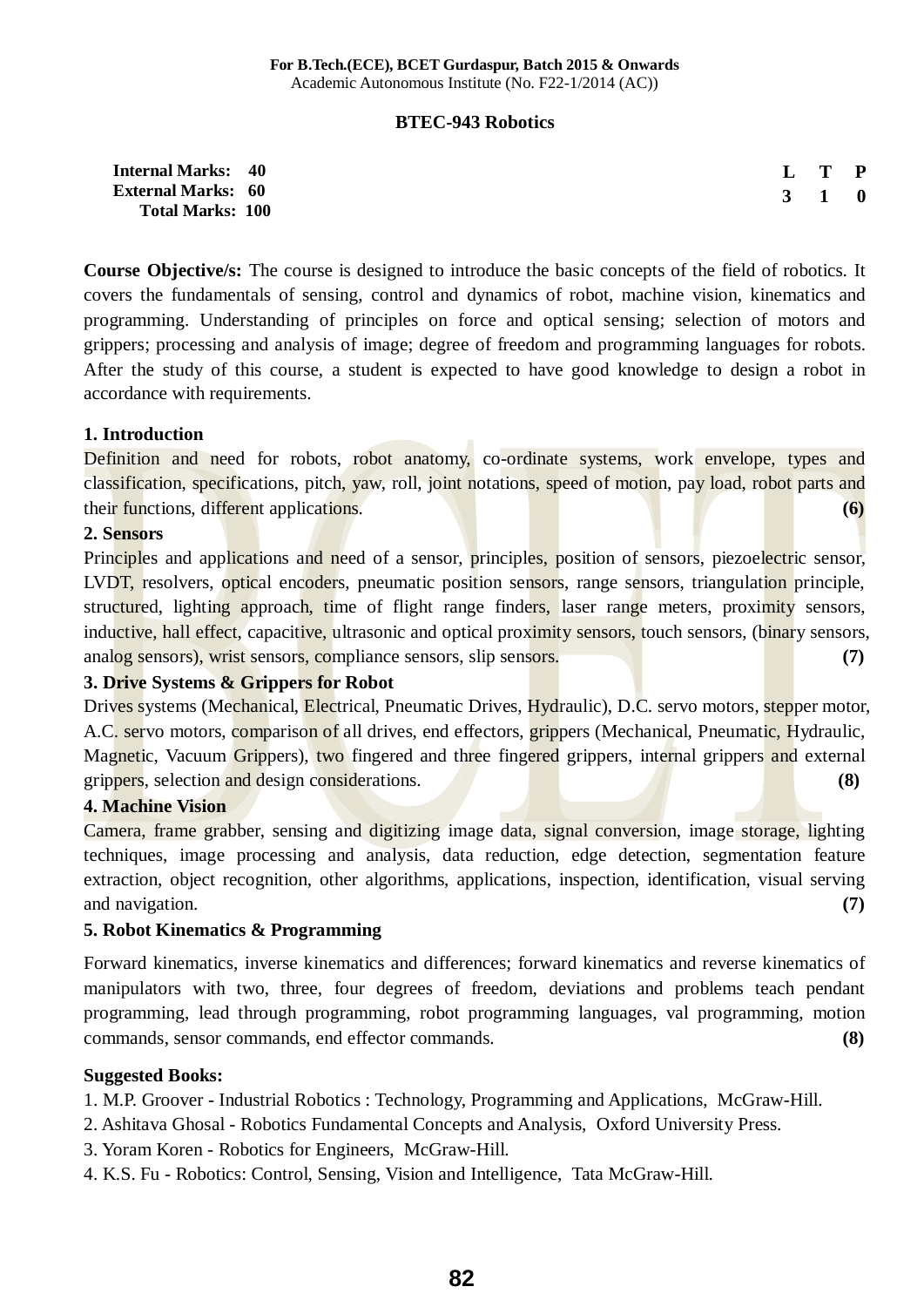### **BTEC-944 Operation Research**

| <b>Internal Marks: 40</b> |  | L T P               |  |
|---------------------------|--|---------------------|--|
| <b>External Marks: 60</b> |  | $3 \quad 1 \quad 0$ |  |
| <b>Total Marks: 100</b>   |  |                     |  |

**Course Objective/s:** The course is designed to understand the concepts of operational research, solving the transportation problem,use of sequencing models, dynamic programming and game theory. The students will be able to identify and develop operational research models from the verbal description of the real systems. They will understand the need of mathematical tools that are needed to describes the model to solve the optimization problems, that will help to analyze the results and to propose recommendations in the decision-making processes.

### **1. Introduction to Operations Research**

Definition, Scope, Objectives, Phases, Models and Limitations of Operations Research, Linear Programming Problem, Formulation of LPP, Graphical Solution of LPP, Simplex Method, Slack, Surplus and Artificial Variables, Concept of Duality, Big-M Method two Phase Method, Dual Simplex Method, degeneracy And Unbound Solutions, Procedure for Resolving Degenerate Cases. **(8)**

### **2. Transportation Problem**

Formulation of Transportation Model, Optimality Methods, Unbalanced Transportation Problem, Basic Feasible Solution, Northwest Corner Rule, Least Cost Method, Vogel's Approximation Method, Applications of Transportation Problems, Assignment Problem, Formulation, Unbalanced Assignment Problem, Traveling Salesman Problem, Optimality Test, The Stepping Stone Method, MODI Method. **(8)**

### **3. Sequencing Models**

Johnsons Algorithm, Processing n Jobs through 2 Machines, Processing n Jobs through 3 Machines, Processing 2 Jobs through m Machines, Processing n Jobs through m Machines, Graphical Solutions Priority Rules. **(8)**

### **4. Dynamic Programming**

Characteristics of Dynamic Programming, Dynamic Programming approach for Priority Management Employment Smoothening, Capital Budgeting, Stage Coach/Shortest Path, Cargo Loading and Reliability Problems. **(8)**

### **5. Games Theory**

Competitive Games, Rectangular Game, Saddle Point, Minimax (Maximin) Method of Optimal Strategies, Value of the Game. Solution of Games with Saddle Points, Dominance Principle, Rectangular Games without Saddle Point – Mixed Strategy for 2 X 2 Games. **(8)**

- 1. Taha H. A.- Operations Research and Introduction, Pearson Education edition.
- 2. P. Sankara Iyer- Operations Research, Tata McGraw-Hill.
- 3. A.M. Natarajan, P. Balasubramani, A. Tamilarasi Operations Research, Pearson Education.
- 4. S. D. Sharma- Operations Research, –Kedarnath Ramnath & Co.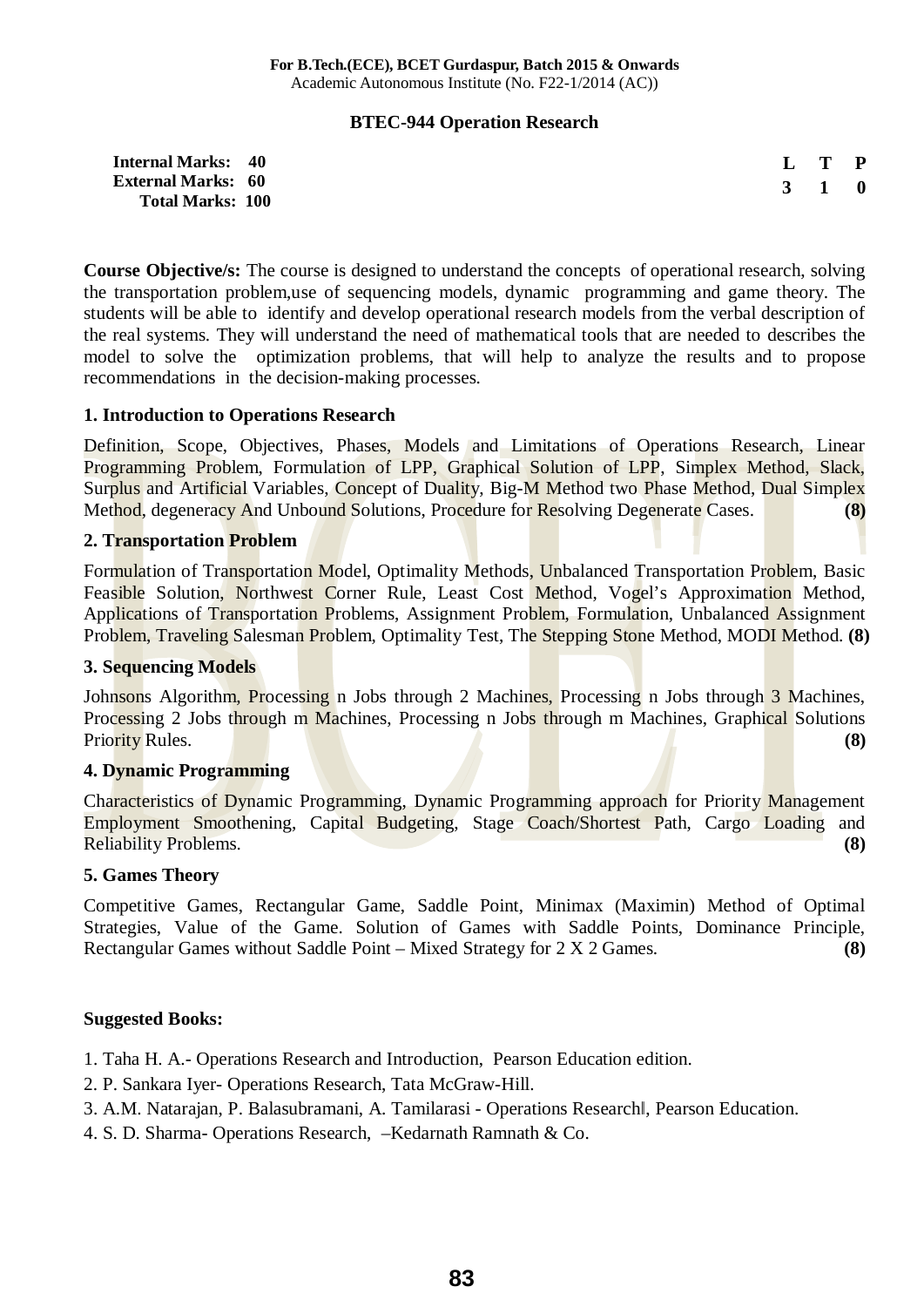### **BTEC-945 Mobile Computing**

| <b>Internal Marks: 40</b> |                     | L T P |  |
|---------------------------|---------------------|-------|--|
| <b>External Marks: 60</b> | $3 \quad 1 \quad 0$ |       |  |
| <b>Total Marks: 100</b>   |                     |       |  |

**Course Objective/s:**This course is designed to examine the area of wireless networking and mobile computing, looking at the unique network protocol challenges and opportunities presented by wireless communications. To study about various types of wireless data networks and wireless voice networks and identify the GSM, Bluetooth, Zigbee software model for mobile computing. Outline knowledge on mobile IP, ad-hoc network, sensor networks. Analyze and characterize location management in wireless mobile networks. To realize the role of wireless protocols in shaping the future internet.

After the completion of this course, students should be able to learn about the concept and principles of mobile computing, Understand and identify the GSM, Bluetooth software model for mobile computing, Understanding the characteristic and limitations of mobile hardware devices including their user interface modilitites, Analyze QoS over wire and wireless channels.

# **1. Introduction**

Introduction, Issues In Mobile Computing, Overview Of Wireless Telephony: Cellular Concept, Gsm: Air-Interface, Channel Structure, Location Management: HLR-VLR, Hierarchical, Handoffs, Channel Allocation In In Cellular Systems. **(7)**

### **2. Mobile Network & Transport Layer**

Mobile IP Goals, assumptions, Entities and Terminology, IP packet delivery, Agent advertisement and discovery, Registration, Tunneling and Encapsulation, Dynamic Host Configuration Protocol (DHCP), Traditional TCP, Indirect TCP, Snooping TCP, Mobile TCP, Fast retransmit/fast recovery, Transmission / time-out freezing, Selective retransmission, Transaction oriented TCP. **(12)** 

### **3. Wireless Networking**

Wireless LAN Overview MAC issues, IEEE 802.11, Blue Tooth, Wireless Multiple Access Protocols, TCP over Wireless, Wireless applications, Data Broadcasting, Mobile IP, WAP Architecture, Protocol Stack, Application environment, Applications. **(10)**

### **4. Mobile Ad hoc Networks**

Mobile Agents Computing, Security and Fault Tolerance, Transaction Processing in Mobile Computing Environment, Mobile Ad hoc Networks (MANETs), Overview, Properties of a MANET, Spectrum of MANET applications, Routing and various Routing Algorithms, Security in MANETs. **(9)** 

- 1. J. Schiller, Mobile Communications, Addison-Wesley, second edition.
- 2. Raj Pandya, Mobile & Personal Communication Systems and Service, PHI.
- 3. Asoke k Talukder , Roopa R Yavagal, Mobile Computing , Technology, Application & Service Creation. Tata Mc Graw Hill
- 4. Stojmenovic and Cacute, —Handbook of Wireless Networks and Mobile Computingl, Wiley.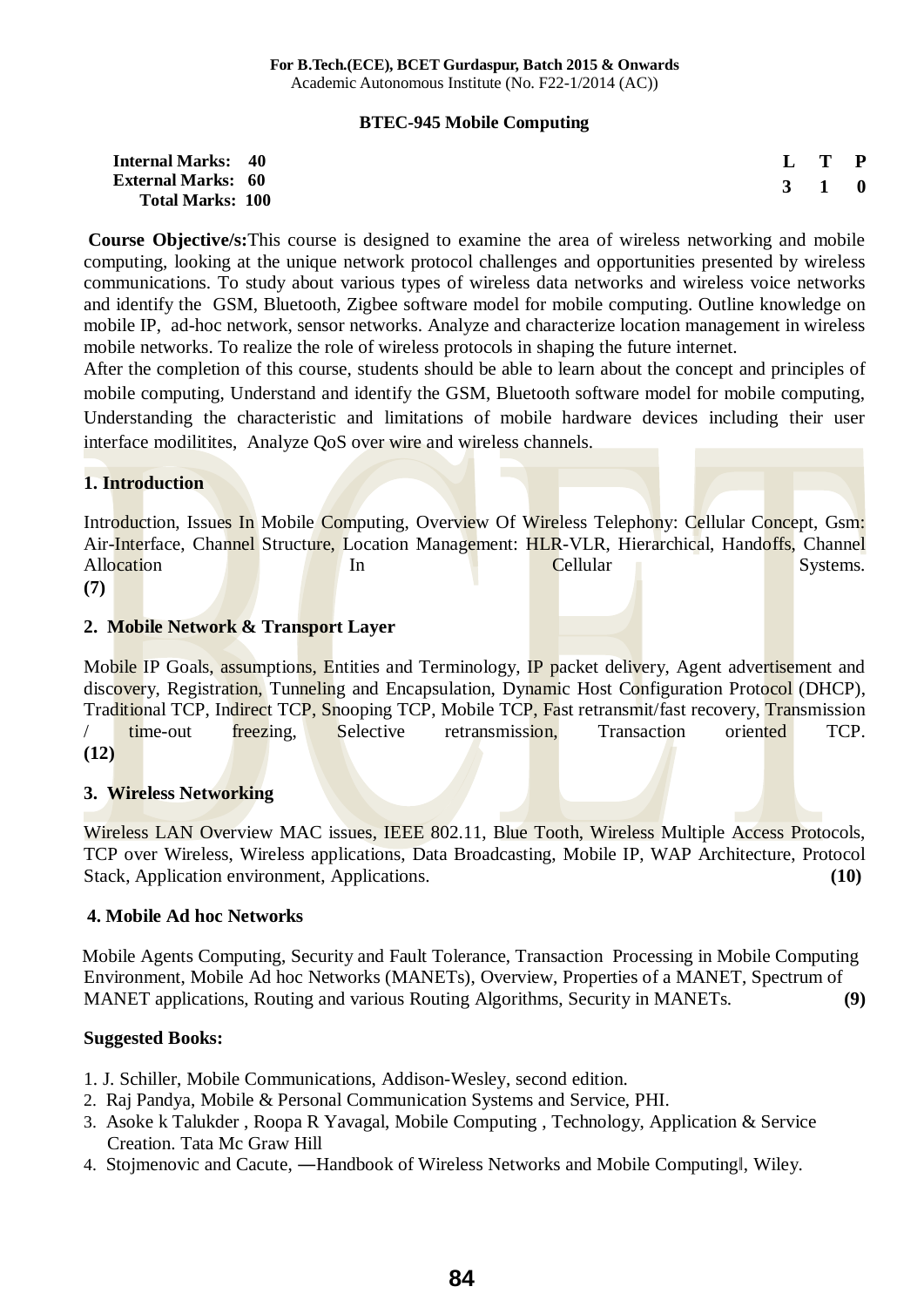#### **BTEC-946 Wireless Sensor Network**

| <b>Internal Marks: 40</b> |  | L T P               |  |
|---------------------------|--|---------------------|--|
| <b>External Marks: 60</b> |  | $3 \quad 1 \quad 0$ |  |
| <b>Total Marks: 100</b>   |  |                     |  |

**Course Objective/s:** The course is designed to understand the basic WSN technology and supporting protocols, with emphasis placed on standardization basic sensor systems and provide a survey of sensor technology. After the study of this course, a student is expected to learn the various hardware, software platforms that exist for sensor network and understand what research problem sensor networks pose in disciplines such as signal processing, wireless communications and even control systems.

### **1. Introduction to Wireless Sensor Networks**

Constraints and Challenges of sensor networks, Emerging technologies for wireless sensor networks, Node architecture, Hardware components overview, Energy consumption of Sensor nodes, Dynamic energy and power management on System level, some examples of Sensor nodes, Optimization goals and figures of merit, QOS, Energy Efficiency, scalability, robustness Advantages of sensor networks, Sensor network applications. **(11)** (11)

#### **2. Topology Control**

Location driven, Geographic Adaptive Fidelity (GAF), Geographic Random Forwarding (GeRaF), GEAR, Connectivity driven, SPAN, ASCENT. **(7)** (7)

#### **3. WSN Sensors**

Physical Layer Design, Transceiver Design, MAC Protocols for WSN, Low Duty Cycle Protocols & Wakeup Concepts, S-MAC, Mediation Device Protocol, Wakeup Radio Concepts, Address & Name Management, Assignment of MAC Addresses, Routing Protocols, Energy Efficient Routing, Geographic Routing. **(10)** 

### **4. WSN Platforms & Tools**

Sensor Node Hardware, Berkeley Motes, Programming Challenges, Node-level software platforms, Node level Simulators, State-centric Programming. **(10)**

### **Suggested Books:**

1. Holger Karl & Andreas Willig, "Protocols & Architectures for Wireless Sensor Networks", John Wiley.

2. Feng Zhao & Leonidas J. Guibas, -Wireless Sensor Networks- An Information Processing Approach", Elsevier.

3. Waltenegus Dargie and Christian Poellabauer, -Fundamentals of Wireless Sensor Networks – Theory and Practice, John Wiley and Sons.

4. Holger Karl and Andreas Willig, -Protocols and Architectures for Wireless Sensor Networks, John Wiley and Sons.